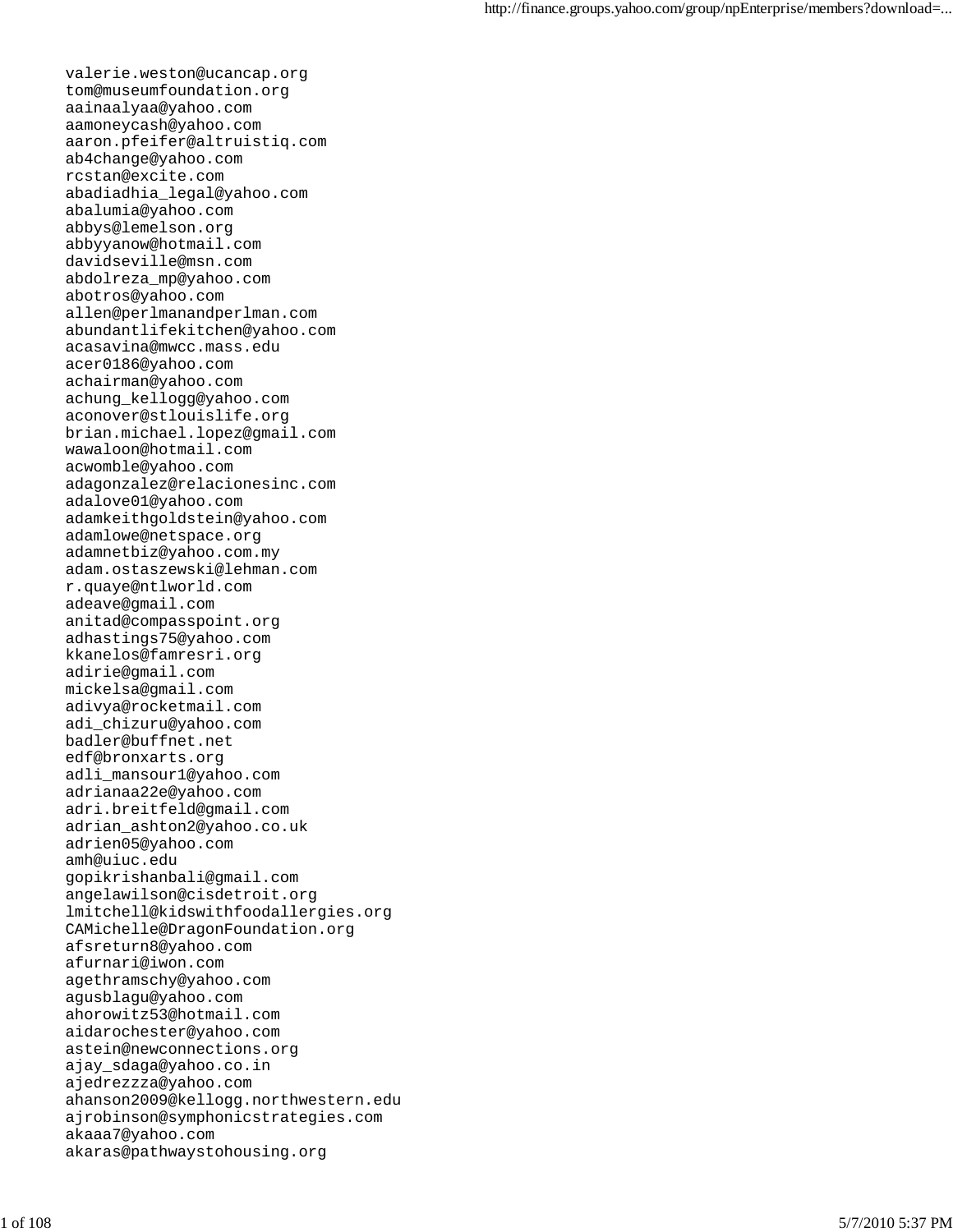aka\_angela@yahoo.com akbarthobani@yahoo.co.in akinsey415@sbcglobal.net al.cadena@yahoo.com alainm2005@yahoo.com alalaa\_medo2010@yahoo.com prensa@eco-plan.org alankasprzak@spi-web.com akrill@ijm.org alanpolito@yahoo.com alansaunders101@yahoo.com acw7j@virginia.edu alethea@taprootfoundation.org myth@pacific.net.sg alex.stobart@btopenworld.com alexge100@rediffmail.com ams2027@columbia.edu alfieristern@yahoo.com ali.sana00@yahoo.com aliadnankazmi@yahoo.com alevine@ashoka.org Sfitzgerald@help4women.com awellek@gaycenter.org alison@rencenter.org alaing@givingglobal.org ariback@habitatwcrc.org alizee\_yours18@yahoo.com jschultz@museumofflight.org j\_schultz@comcast.net allanshilleto@yahoo.co.uk allenerob@aol.com fanfic@nonprofit-tech.org allgoodinthehood77@yahoo.com arbrown@post.harvard.edu allison\_sportsprint@yahoo.com alli\_sweetgirl81@yahoo.com alma.gadot-perez@anderson.ucla.edu mheffley@wesleyan.edu alonagrad@yahoo.com Alonzo@transformationstrategies.net alord01@yahoo.com alozana@yahoo.com alsantosmail@yahoo.com asnyder@epfl.net Jonathan@altconsulting.org bumpercrops@gmail.com jgrussel@gmail.com alvingarvin@bellsouth.net arosenbaum@cdc.org jimca@charter.net alex\_2x@hotmail.com teixeiralzira@gmail.com ecubed@comcast.net amathole@fastmail.fm maury@bcserdon.com amber@futureself.org dave@se-institute.org amcgeady@yahoo.com amcgee@virtualidentity.org woodall@mcconnellfoundation.ca amdaliet@cox.net awise@communitywealth.com amin14242003@yahoo.fr phred@huber-associates.com amn\_zay@yahoo.com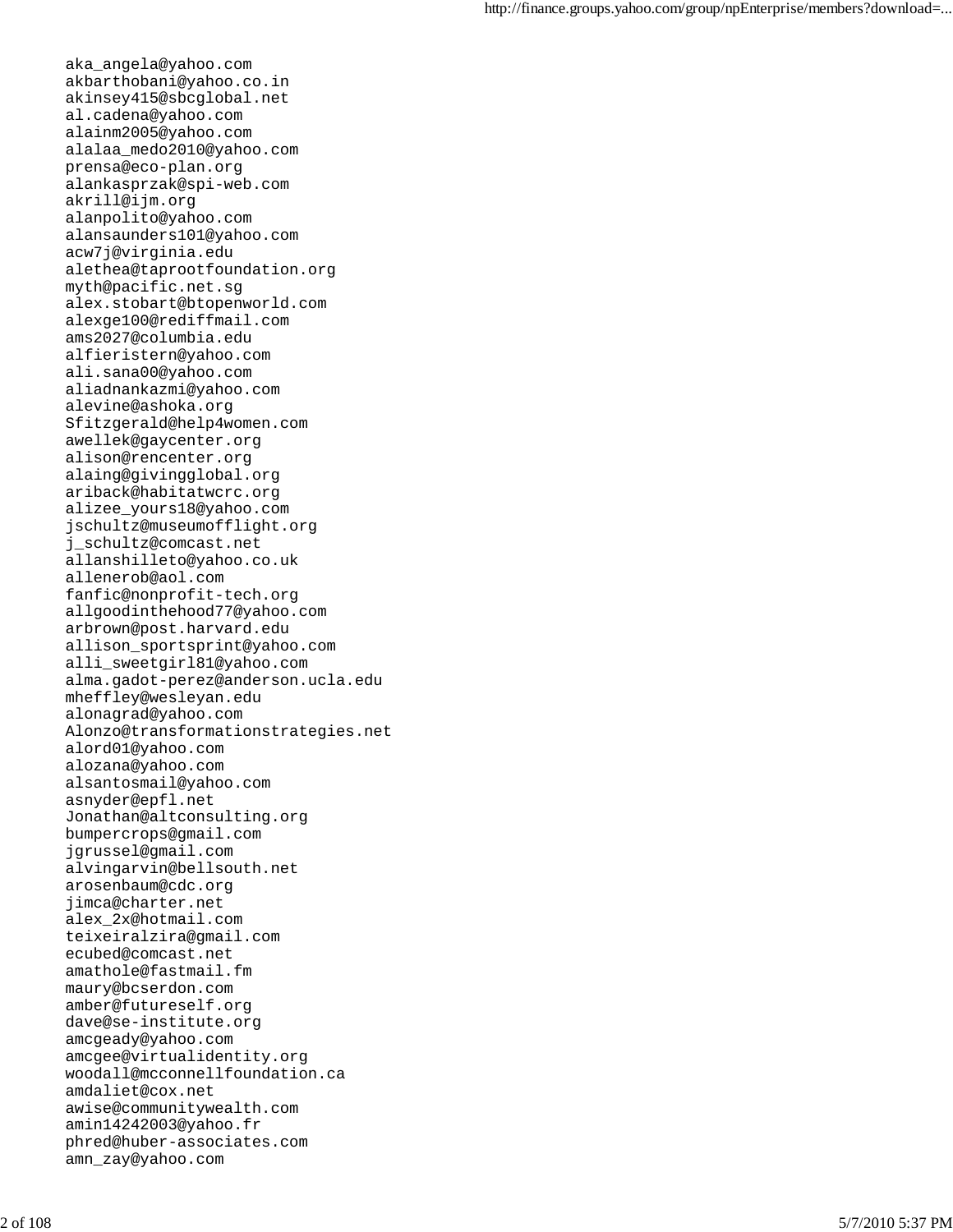amy.lefkowitz@aspeninst.org dukeamy@gmail.com theoldwiseking@gmail.com jennifer@bblocks.org andersedvardsen@yahoo.com andersonmb@comcast.net aadams@fewpb.net andrea\_leung@yahoo.com andrewgani@yahoo.com andrew\_bitler@yahoo.com Andre\_Wegner@web.de aho@tccgrp.com freddys-angel@sbcglobal.net angelmom@angelaid.com angela.larson@wcainc.org angieh15@yahoo.com acamp@rockadvisors.net a.dygertgearheart@comcast.net anita.y.yip@gmail.com aipsen@nesst.org angert@nrcaa.org annasegur@yahoo.com awrobel2007@kellogg.northwestern.edu anna\_moniuszko@yahoo.com anne@nonprofitam.org anne.tapp@ymail.com christinad97@sbcglobal.net anne@build.org apike@wellnessbridge.net annepeters20@yahoo.ca anne@safehousealliance.org mollie.grotpeter@annkissam.com ann.a.waterman@dartmouth.edu ann\_g56@yahoo.com anoaharris@peaworks.net r.evans@gvcconline.net antarworld@yahoo.com antfig1949@yahoo.com anthonyaball@yahoo.com anuj.rockonfun227@yahoo.com anujoyst@yahoo.co.in anysie1120@yahoo.com aparajita@intellecap.net aburlingham@q-multimedia.com allison@KidSmartstl.org bluetr@sbcglobal.net apragal@yahoo.com aprilkunze1177@yahoo.com aprillharmon@yahoo.com aquil@cribcollective.org anita95678@aol.com arashiduu@yahoo.com georgea@projecthired.org ardathpaxtonmann@yahoo.com ardenabartlett@yahoo.com arie.moyal@gmail.com arizonakingmaker@yahoo.com MArkes@hinda.com akp@highpointconsulting.net armstrong.ross@ymail.com arnetta\_rogers@yahoo.com arn\_dechavez@yahoo.com aroma.export@yahoo.co.in alyse@amazing-kids.org arte\_meisa@yahoo.com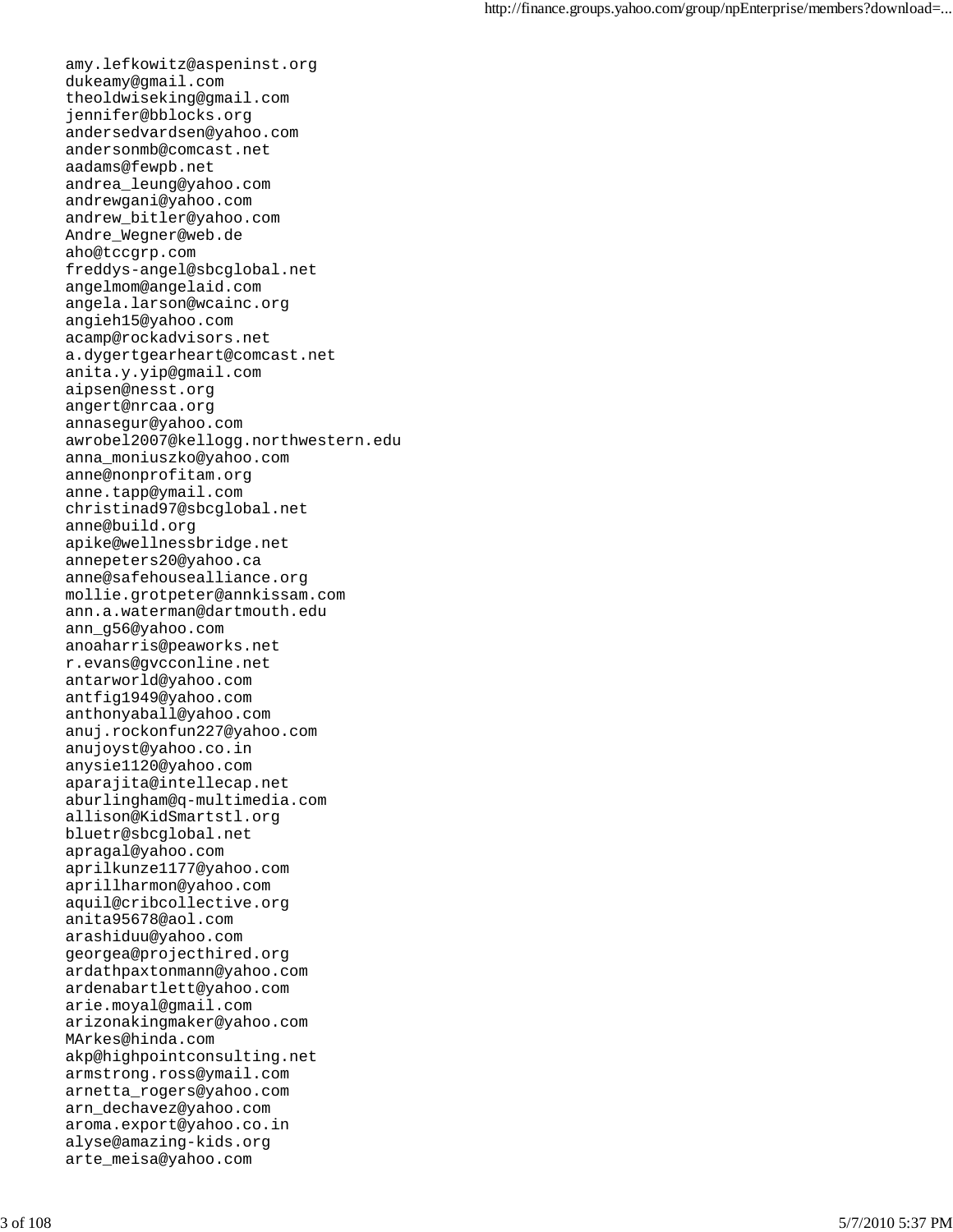arthurontheroad@yahoo.com artonthemoon@yahoo.com Artsinprevention@aol.com artzbizz@yahoo.com dnakasprzak@earthlink.net zwicka@umich.edu asipages@yahoo.com askdrneen@yahoo.com askibley@gmail.com askshades1@yahoo.com lichtblau@caplaw.org associates\_c@yahoo.com jpaul@associationworks.com assunta@cablelan.net astrid\_01605@yahoo.com jeremy@atayne.com lynngi@comcast.net thompsonenterprise@pacbell.net janice.kydd@verizon.net aubrey@judsoncenter.org audrey@pluggedin.org kcapossela@asiafound.org avenue2possibilities@yahoo.com ana@counterpart-bg.org avinash\_vaidya@hotmail.com a-vondra@northwestern.edu awatts2005@kellogg.northwestern.edu awolk@bu.edu jwhytemd@sbcglobal.net axplosiveadvertising3@yahoo.com ayhd2003@yahoo.com amt2114@columbia.edu ayokawiles@yahoo.com ayujuico@seedco.org ayushis04@yahoo.com chris@chrisromano.com gmenator@gmail.com azidea@yahoo.com me@pjosephphillips.com b.shimul@yahoo.com rickoconnell@comcast.net babschica@yahoo.com awood128@hotmail.com babydyme211@msn.com sandoval@latintraders.com bacondm@yahoo.com rebecca@jvaconsulting.com bagipson2000@yahoo.com s.clayton.wood@gmail.com bala.contact@yahoo.com bala@aurolab.com balakrishnan\_apr6@yahoo.co.in charlie@ingratia.org bblackulow@sbcglobal.net ballesterosfrank@yahoo.com bankerbobretired@yahoo.com blevin@wustl.edu barbaralayton88@yahoo.com bschatz@law.columbia.edu jhsw@barneswood.co.uk jcesario@baylegal.org Barrie@AtkinAssociates.com jyarne@easystreet.com basgamah@yahoo.com rgatling1@austin.rr.com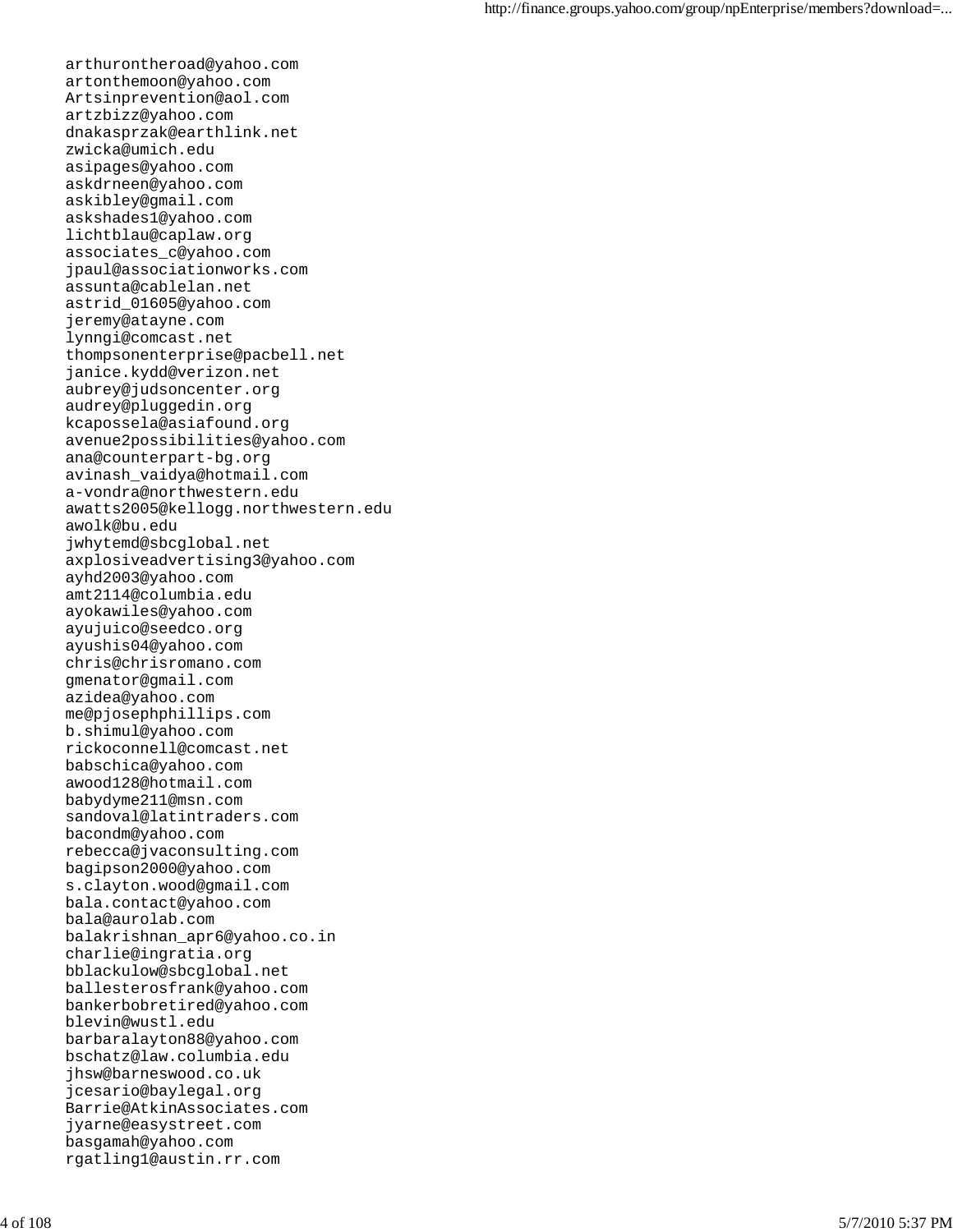baumancollegetech@yahoo.com baw621@yahoo.com Larry\_Goldberg@wgbh.org betsy@parentadvocates.org bboy2000uk@yahoo.co.uk robin@rccaa.org bdunkiel@sdkslaw.com bealedelvecchio@yahoo.com beatawloch@yahoo.co.uk beatztodastreetz@yahoo.ca belindag@childrenincrisis.org.uk belliott@fcasv.org ancab5@uaa.alaska.edu ben.daviss@yahoo.com BENBAL1@YAHOO.COM jhw@benefitevents.com neuralchemist@gmail.com bennette\_evangelista@yahoo.com beoneloveincorporated@yahoo.com bertrand.beghin@gmail.com bestjobsdubai@yahoo.in bethany.robertson@idofoundation.org beth@se-alliance.org bethb\_hon@yahoo.com byeap@redf.org Soupofsuccess@aol.com desmac@intrex.net bettyhurst47@yahoo.com beverly\_bockus@yahoo.com bevmeldrum@gmail.com bgiyer@gmail.com bgoldbach@olszak.com bharathi1260@yahoo.com bhaskarjain@ymail.com bhavi02r@yahoo.in bhoomaksha@yahoo.co.uk bhs12438@yahoo.com jcrum@njclf.com ninacs@videotron.ca bizonline27@yahoo.com bkaplan@newavenues.org wevans@sccoast.net wren@wrencommunity.org pbloch@jvscinti.org blparrott77@yahoo.com bluecobalt@dianovo.com sukh.singh@verizon.net nancy@bluesfestivalguide.com bluesprjct@yahoo.com blumenbd@yahoo.com bmalcolm2005@yahoo.ca jmema@ccdofw.org bmetzler@pactrax.com bshear@mohawkhumanesociety.org emyers@bigmentor.org bnish\_shabee@yahoo.com vijay.aditya@gmail.com bobbye\_goldenberg@yahoo.ca bobbylauren66@yahoo.com bobchang2001@yahoo.com.au bobglad2002@yahoo.co.uk bobk@jhu.edu bob.newman@betterhousingcoalition.org dranyab2@netzero.com mib12@columbia.edu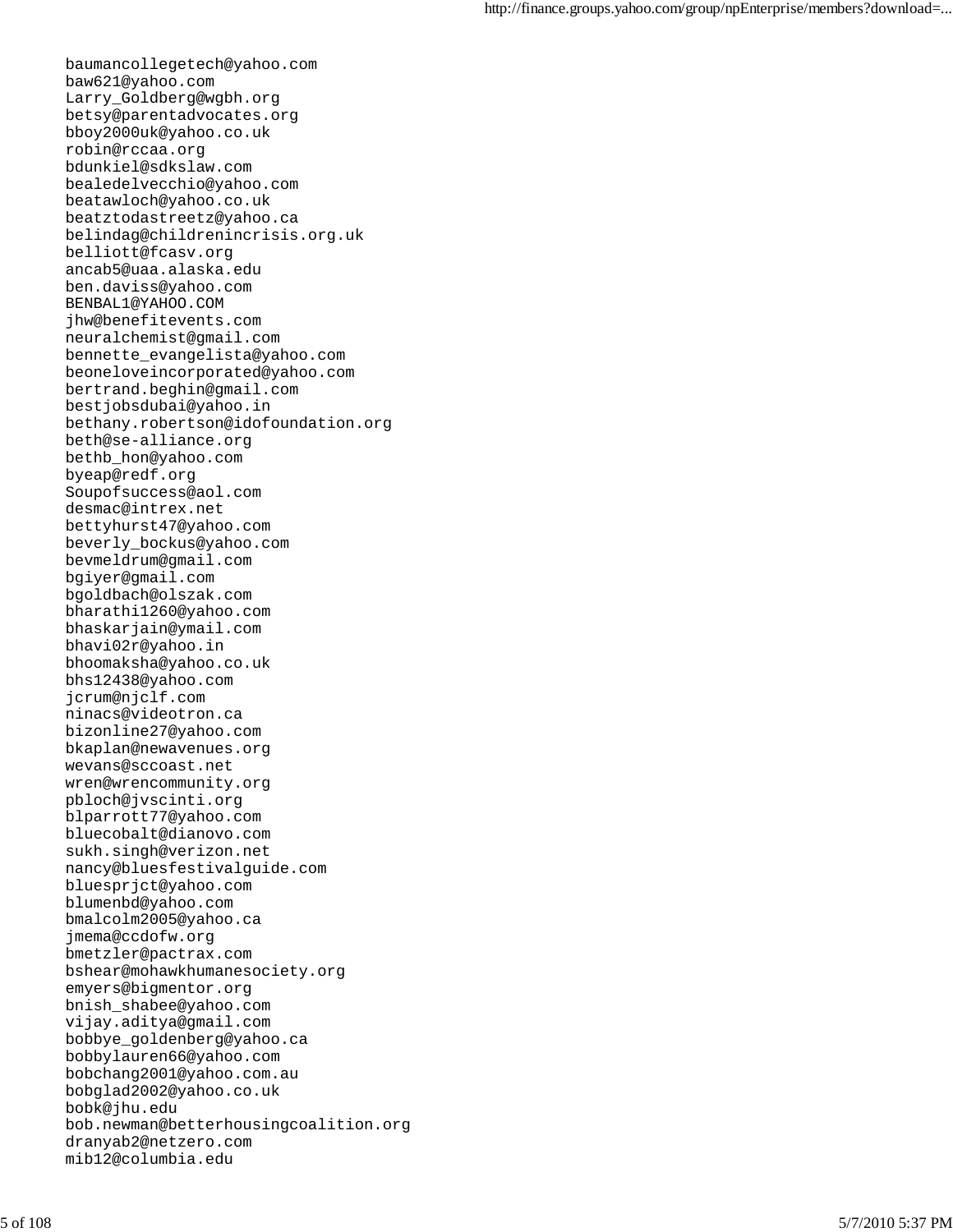ebolton@redf.org bon.niest@yahoo.co.uk ctoward@p2group.net bored\_clicker@yahoo.com rboreh@gmail.com borisnoorjulia@yahoo.com ahler002@umn.edu joan@rc4arts.org boundlessgroups@yahoo.com mcthomas5017@gmail.com eboven@cfnc-online.org bozartmt@mindspring.com tmi@stratos.net brandeeparge@hotmail.com brian.donaghy@patronae.com bphillips@srsh.org roses4life@aol.com bradzude@yahoo.com michael@amaniglobal.com johnsonb@epenergy.com brcguler@yahoo.com brendaa@wenatcheevalleymuseum.com brendonlaster@yahoo.com brent@aci.on.ca brettyg@yahoo.com jbrewer@alternativebreaks.org brfwsdg@yahoo.com bgeraghty@citci.com brgraham@iogmail.iog.unc.edu brianalbright@empoweringlives.org brianlbanks@ameritech.net brianwonch1@yahoo.com bjohnson@jedc.org bro0802@yahoo.com salambert@gwi.net cashdollar@mac.com bruce@firstdispatch.com brudichuk@sbcglobal.net abrungard@att.net brushbaron@hotmail.com bryan@uddamisoftwareservices.com bryan@aspenimpact.com bscadova@nhclf.org bschustl@gccrc.ca bsdnws@yahoo.com bspal@prodigy.net betaylor@nstacc.org bthbth@yahoo.com jeff@signvideo.co.uk chris.agor@talk21.com dbudnick@eastconn.org buellfelts@yahoo.com building\_assets@yahoo.com p.m.grenier@lse.ac.uk lgudenas@gmail.com burkejr.dave@yahoo.com business27831@yahoo.com businessfunds70@yahoo.com gwilliams@plannedlegacy.com buttercup\_grl\_25@yahoo.ca bvallera@safenowproducts.com bvz123@hotmail.com byork@christchurchusa.org bbidlack2005@kellogg.northwestern.edu peacechannel1@mac.com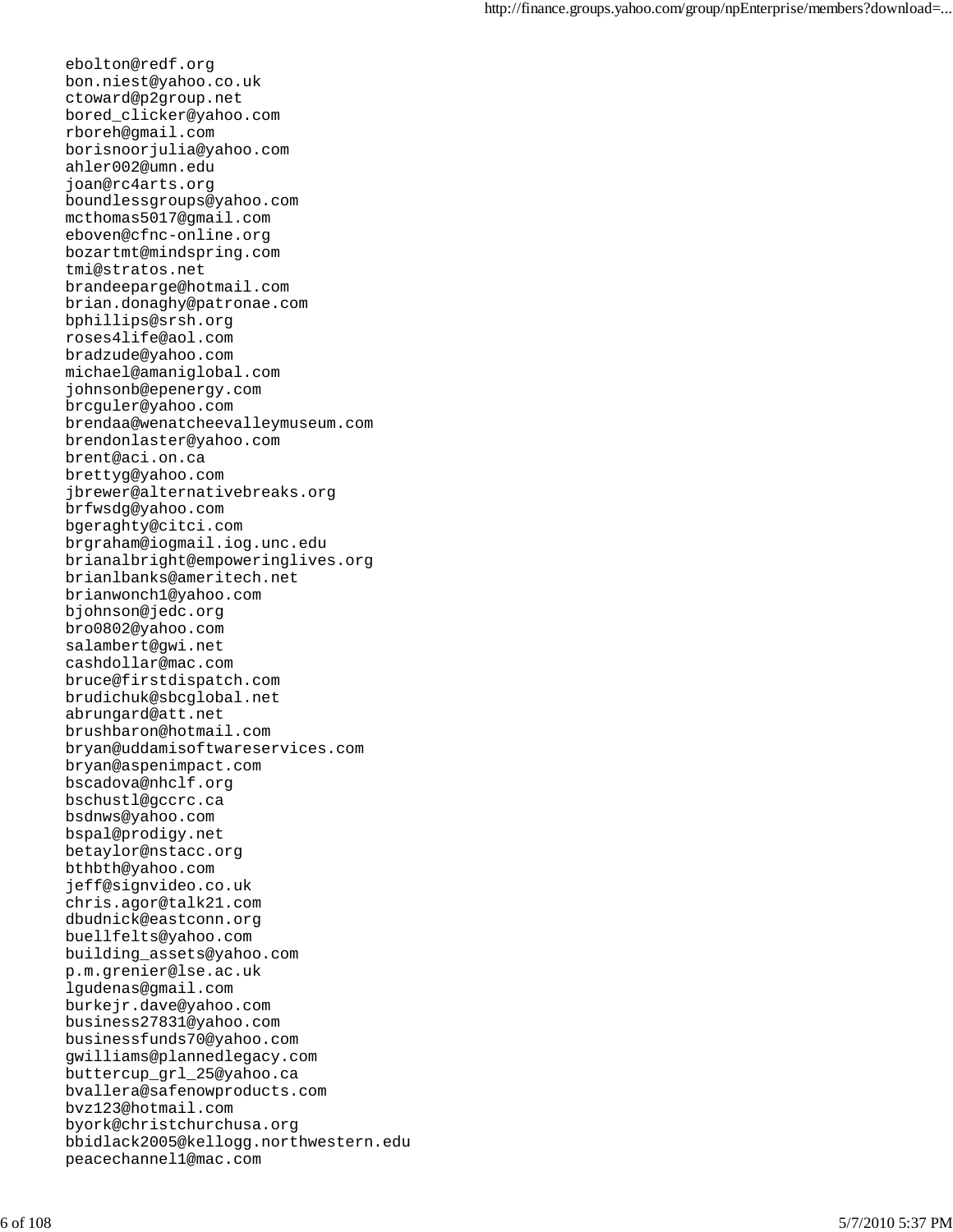c.fullen@yahoo.com c4eoinc@yahoo.com cadgefox@yahoo.com ch@microbusiness.org jacobsa@bellefairejcb.org calimals@yahoo.com calytton@gmail.com campanie@alumni.haas.org camuforyou@yahoo.com ctruong@nami.org capdfromtheheart@aol.com fgatti@caplanc.org mobilemealstnj@aol.com carina\_delacruz101@yahoo.com carladarmstrong@yahoo.com carlos671104@yahoo.com.mx carloschege@yahoo.co.uk communityatwork@comcast.net carl\_ekstrom@hotmail.com hcm1407@sbcglobal.net csparrow@telusplanet.net brucefritz@catamountinstitute.org carolcoren@yahoo.com carter@authenticityconsulting.com dalec@genesisdevelopment.com caryncap@yahoo.com casalunaysol@yahoo.com cash01money@yahoo.com roger@neriahlothamer.com neriah@neriahlothamer.com cashual1st@yahoo.com cashwinn@yahoo.com catalan\_eric@yahoo.com cathydraines@yahoo.com cathy@cathyhc.com cbrown@alumni.princeton.edu cc7198@yahoo.com cdav4resource@yahoo.com cdcmcelj2@bellsouth.net gardenedcenter@hotmail.com cecily.jackson@gmail.com cefeindo@gmail.com celeste@storytree.org celeste.diaz.ferraro@gmail.com edslattery@mindspring.com ecervantes@ccrcla.org cesmnca2@yahoo.com cfwbr@yahoo.com cgbutlerwa@yahoo.com cguene@sofi.be chad.rieflin@yahoo.com chand\_mitra@yahoo.co.uk chanelgrenaway@hotmail.com chantel\_medeiros@yahoo.com charisliving@gmail.com charityadvantage@yahoo.com Charity@PureFundRaiser.com charityrose2@yahoo.co.uk alfred-parker@sbcglobal.net charlene.leith@kibble.org charles.fullen@yahoo.com charlesgourd2@gmail.com chuck@hartlandgroup.biz cpenner@wccnet.org chasrand62@yahoo.com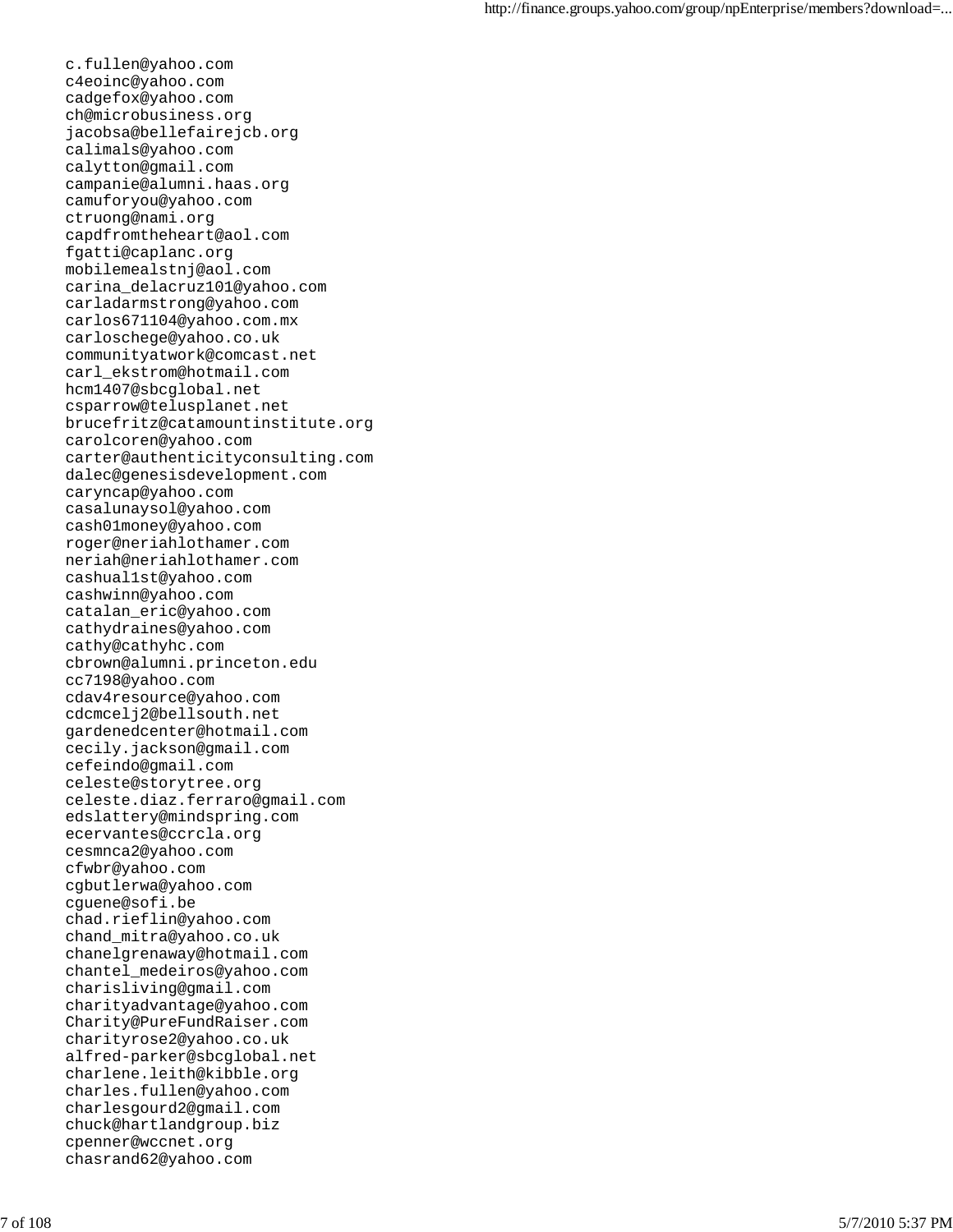joelkujc@aol.com ccheng@taxassistance.org chennaismswebsite@yahoo.co.in cherokee6885@genevaonline.com chetanafresha@yahoo.com chickenjackie@yahoo.com chidia1@yahoo.com ChiefEb@aol.com poiboinyc@earthlink.net childcurtis44@yahoo.com chill8590@wideopenwest.com suburbanent@hotmail.com chip@waycross.org chiraag.bhadana@gmail.com cfyles@lakecityemployment.com chrishastings75@yahoo.com w.christopher.horst@gmail.com chrisjdsouza@yahoo.co.uk chrisplourde@yahoo.com christinaglavas@yahoo.com christinakirabo@yahoo.com csafriet@anderson.ucla.edu christineshilleto@yahoo.co.uk christalq@adv4.com chriswoodhull@bellsouth.net markl@changelives.org hw.chua@hkcss.org.hk cme6@cox.net barinholtz@gmail.com lcidonnie@hotmail.com cmccarthy@tnc.org k\_man78@hotmail.com cirekane@hotmail.com dano24@earthlink.net forrester@gmail.com slynch@grandstreet.org chuck@cjholland.com kawakami@alumni.stanfordgsb.org chancharles@caritassws.org.hk ckhyle@collaborate2win.com ckmochulla@yahoo.ca ckrappweis@rifpittsburgh.org carol-lease@empowermentprogram.org clara.jong@gmail.com CMchunu@nul.org cviek@sbcglobal.net clayton.frech@verizon.net clcartwrig@aol.com davidson\_lois@hotmail.com clmiller@wustl.edu terri@thinkcausality.com cheefun1@googlemail.com chenleyong@gmail.com catherine.markman@gmail.com cmccandless50@yahoo.com cmoses46b@hotmail.com CDOMBEK@NGWMAIL.DES.STATE.MN.US cj@getclientsnow.com dh0784@yahoo.com laura@lpcolemancontracting.com colin@communityenterprise.co.uk columbiasep@yahoo.com colyerstephen@yahoo.com commonness123@yahoo.com.cn communityforklift@yahoo.com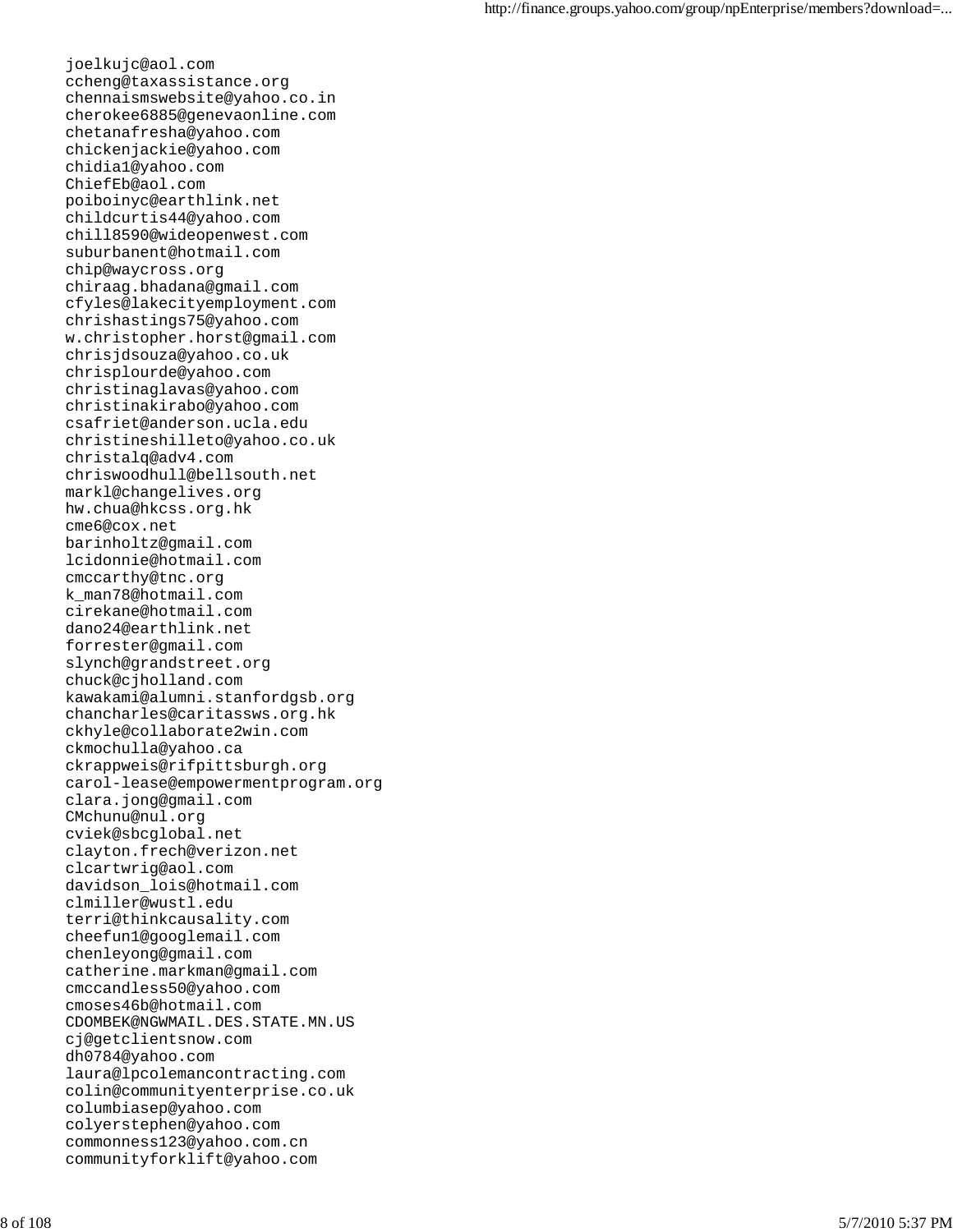communityprograms@yahoo.com compass\_liaison@yahoo.com concepts1unlimited1@yahoo.com kathleen.sheedy@montgomerycountymd.gov connie.chin@verizon.net connoisseur\_2000@yahoo.com consciousbuying@yahoo.com copousa@yahoo.com cloucy@hotmail.com corndogg1\_0@yahoo.com cort009@gmail.com costel.slave@eurosucces.ro whitebuffalo@kvinet.com bcoyle@capk.org ccooper@net-impact.org horizoncristobal@bentonrea.com craigsolve@aol.com creativemindtec@yahoo.com csias@bul.org sarah@critterconnection.com jcrow@active-living.org cruhlandt@nrcaa.org timhooks@acninc.net crusch@usa.net mcrowley@eastconn.org carolynsmithgoings@cableone.net cspasgls2@yahoo.com crodenhizer@theconnectioninc.org muriel.tomer@ct-behavioral-outreach.org cul.dude@yahoo.co.uk cunkefer@cawm.org pv.misc@gmail.com curtis.child@yahoo.com wayne.curtis@ymail.com curtis\_fischer49@yahoo.com cvaias@toolworks.org vanderbrugenc@missouri.edu sweetthings@girlsclub.org carole@mouse.org cwdrin@yahoo.com cyclone5517@yahoo.com lists@noche.sent.com cynth535@yahoo.com cschroer@comcast.net TaibbiC@mybwb.org cschmae@wfnet.org rtlee@ucdavis.edu chammerman@skilledwork.org we\_nari@in.com charles@louisianealacarte.org dgoldstein@dag-law.com p.rao@srcitizenseast.org dagget2@yahoo.com dagmar@breadproject.org dahna@philantech.com dai@wind.ne.jp koonalgandhi@hotmail.com dakshina4you0001@gmail.com dhc.personal@gmail.com dallburn@safeharborresources.org DALYA@dfmassachi.net dansurface@aol.com danalcott1@yahoo.com dana@dnevins.com dancedesigner5678@yahoo.com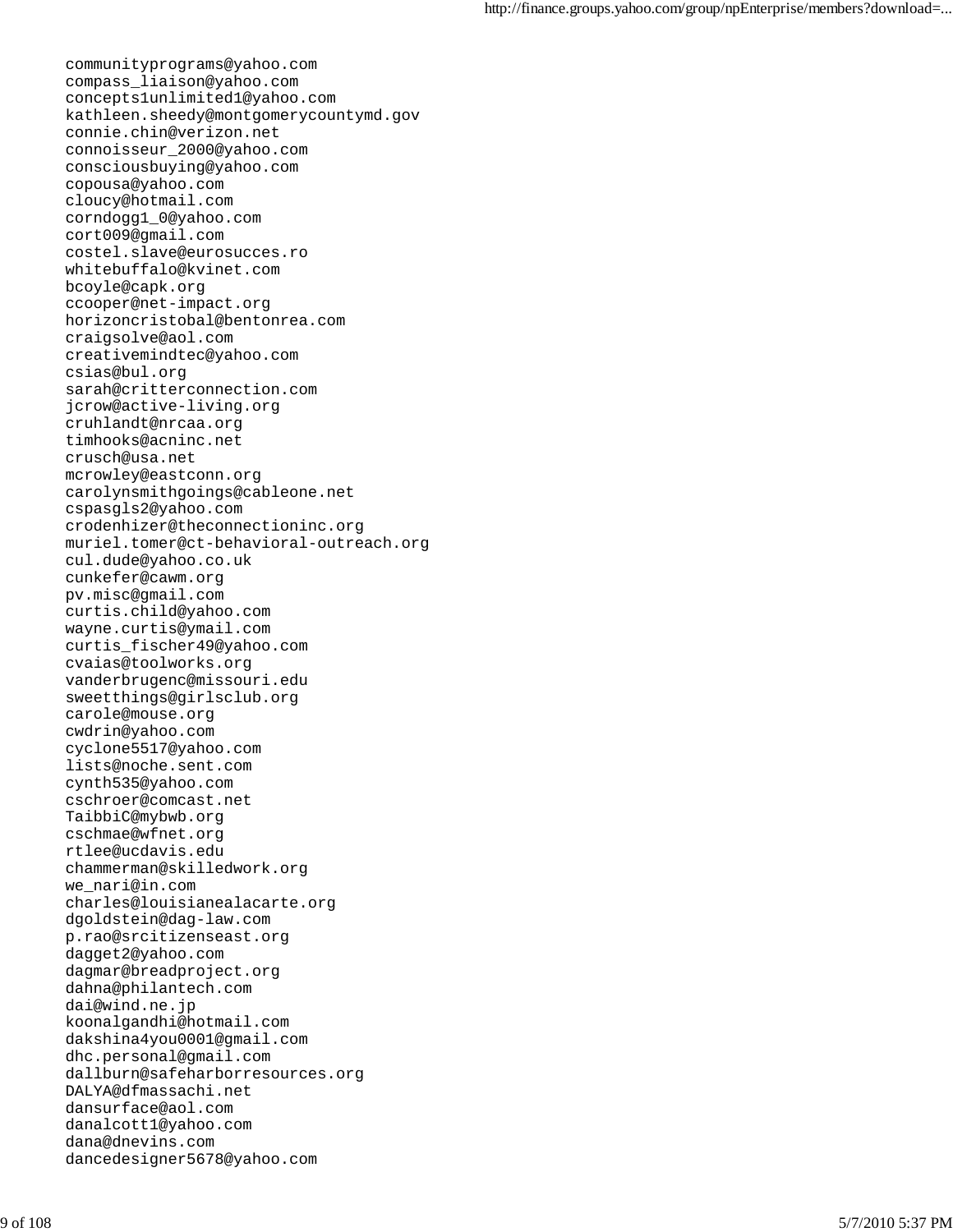dandreasen@interfaithservices.org daniel.surface@yahoo.com danielhelfman@yahoo.com dwoodman@daemen.edu daniel.walsh@total-trust.com stikerd@hotmail.com ceomail@transfairusa.org deudene@riverdaleonline.org dan\_p24@yahoo.com drpoeppelmeyer@msn.com darrenfang@gmail.com dmeade@kairos-meade.com daryank@yahoo.com D.Shintani@mitsui.com david@relationshipcoachinginstitute.com das\_sudha1111@yahoo.com datagrep.grep@yahoo.co.in daughterstrust@aol.com ddubinsky@nish.org dave70x7@yahoo.com davedobbie@yahoo.com dprensky@tcnj.edu dave\_berrymancenter@yahoo.com david@kitchenswithmission.org david.carleton@farestart.org dbugher@lightoflife.org djm@eastlink.ca davidroth.4thecause@yahoo.com davidspangler\_123@yahoo.com davidweisberger@ymail.com djweisberger@gmail.com davidyorka@yahoo.com davis\_d2@yahoo.com dgresham@bcsolutions.org dawnpepin@gmail.com dsoriano@havremt.net davidallenashworth@gmail.com dbblair25@yahoo.com delitzer@communitywealth.com dbmcginty@yahoo.com dburbcpa@yahoo.com dburton@scmep.org dcleclair@yahoo.com dwarshaw@vistasvms.com dc\_edc@yahoo.com ecookson@gmail.com ddemulle01@yahoo.com ddurga33@yahoo.com de44ww339@yahoo.com Deanobwp@aol.com dcutler@cssny.org deborah\_elizabeth\_finn@post.harvard.edu deborahamclean@yahoo.com ddutton@gcbhs.com deb@newprogressivecoalition.com dnatenshon@whatworks.org wanda@debrulerinc.com decatursoapbob@yahoo.com deepali@theclass.org egipson2008@kellogg.northwestern.edu dfa1@nyu.edu dsomerville@thecha.org deiscott@yahoo.com dekhatour@yahoo.com delaney@reliatech.org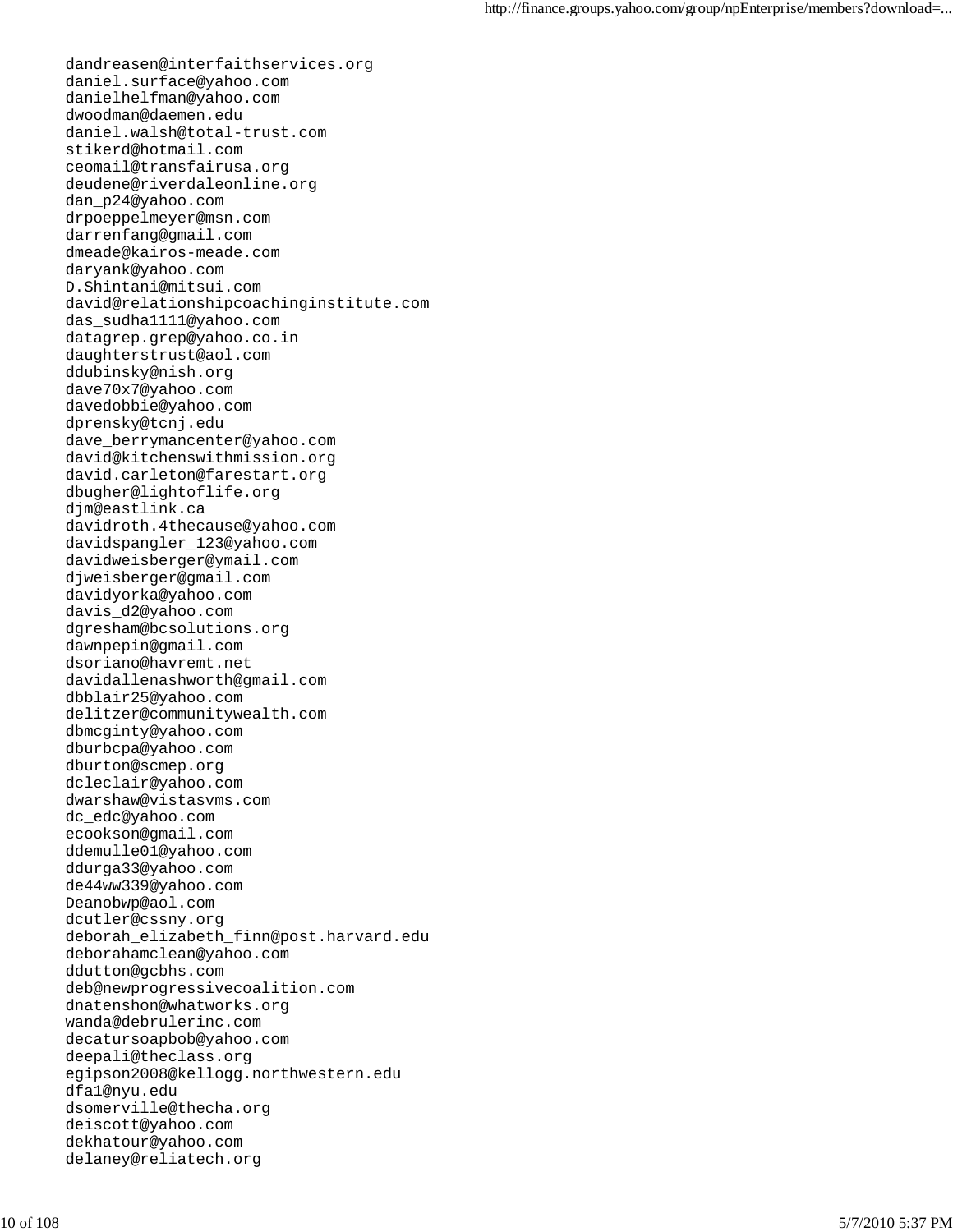deliavnimer\_mscorp@yahoo.com.ph dell@GJP.org jesse@optic-cc.org deng\_samonte@yahoo.com denise\_yamamoto@alumni.haas.org dchapman9@student.gsu.edu desertgirl2576@yahoo.com desertskylady@yahoo.com destiny4asdf@yahoo.com devaandenise@yahoo.com dewar\_don@yahoo.com dewi.sriratu@yahoo.com dexter@ri.org dex\_ione@yahoo.com deydeal@gmail.com dgeilhufe@gmail.com dgreen888@yahoo.com dharma\_dpmg@yahoo.com dhkarpatkin@att.net dhpamd@yahoo.com diana\_malfa@yahoo.com dbrowning@abdinc.org dpeacock@communitywealth.com rzamm@compuserve.com digiblitzsoa@yahoo.com daberra@gmail.com mrice@ndsa.on.ca djedpillar@yahoo.com itsbrittanie@gmail.com djrvdk@gmail.com dking\_7@msn.com kbuescher@providentc.org dkurshan@yahoo.com dlwebb@aol.com deannaack@netzero.net deborah@mm.com kathyg@dnalegalservices.org dmcshane@kentcountyarc.net leslie@se-institute.org jwelch@ccdosp.org Dgriesmann@aol.com donalddegollado@yahoo.com Donald@FrameworksCDC.org charity.energy@gmail.com dvignos@hotmail.com donna6659@yahoo.com dthrush@mcchdo.org dcarli@sustaincom.org dooleybender@yahoo.com doricearle@gmail.com shahida@dotztechnologies.com douglas.allen@goodwill.org doughnationservices@yahoo.com DougCasterlin@aol.com dougluff@yahoo.com a.doyle@stellaburry.ca ndoyle@att.net dparker626@aol.com dperkul@hardhattedwomen.org Dianna-Moore@showmeaction.org jkromano@bellsouth.net drandmicro@yahoo.com drclhood@yahoo.com dreamcirclecommunity@yahoo.com grant@thebizhunter.com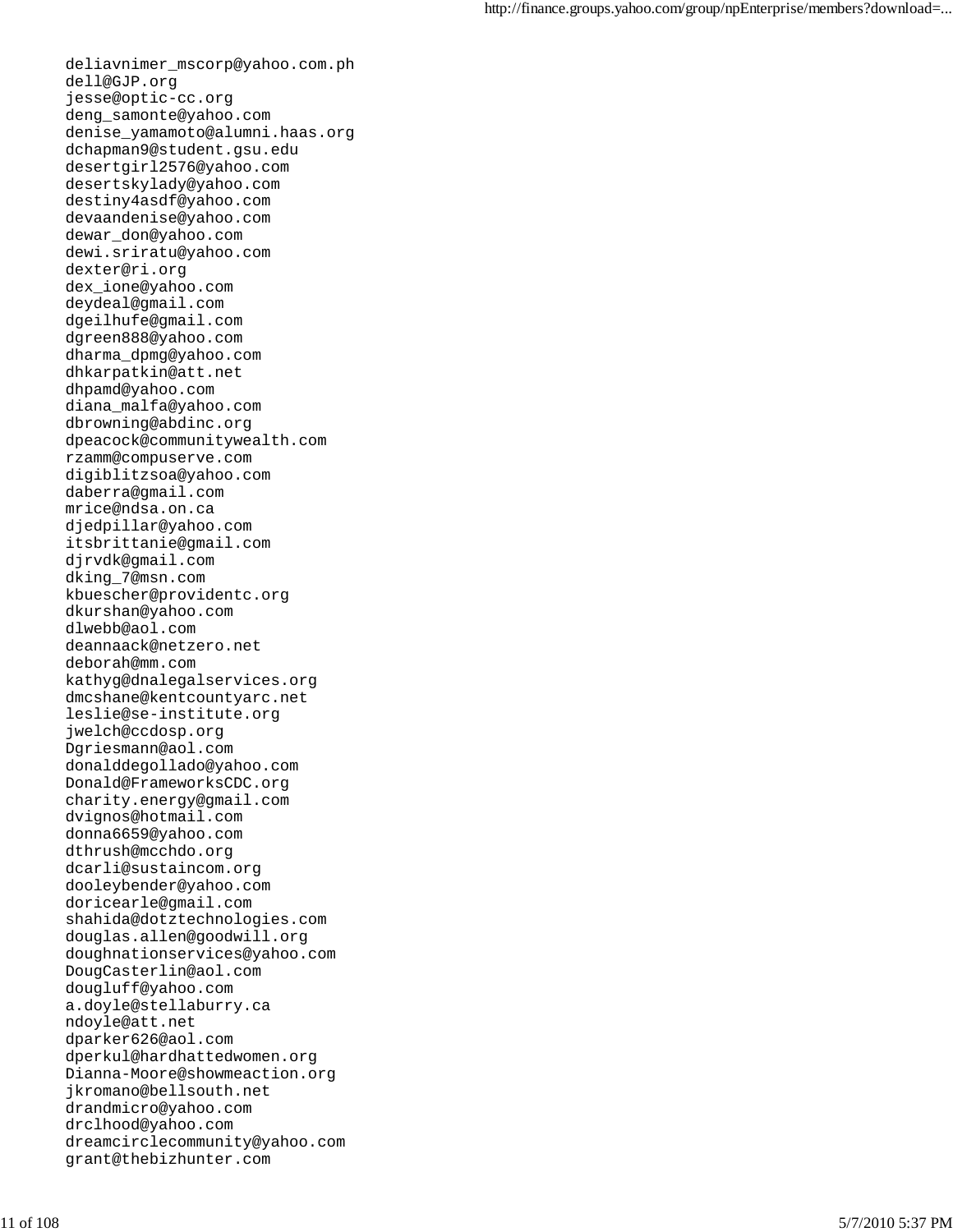dreaney@bayareafoodbank.org drhaarsma@yahoo.com drkeller2001@yahoo.com tonyjwang@stanfordalumni.org tim@enonprofits.org victoria@wihumane.org twiens@futurefocus.info alan.wong@gmail.com dschiffman@yahoo.com me@davidseabrook.com dave@onebrick.org Dave@SustainableValuePartners.com debra@sikanas.net d-plager@northwestern.edu dsp\_8080@yahoo.com davidr@serveonline.org dtechow@gmail.com drew@socialenterprise.net rlukitsch@mccune.org dukehart2@partnersforchange.net ryla@thn.org brian@chadwickdunn.com rmills2365@aol.com ron@rehabilitationenterprises.org dustin\_stiver@yahoo.com davea@njag.org david@socialenergy.ca dylnk@shaw.ca d\_levis@yahoo.com.au d\_poeppelmeyer@yahoo.com eab\_bab@yahoo.com eagle78207@yahoo.com earle\_johnson@yahoo.com earn\_unlimited\_unlimited@yahoo.in ed.rodriguez@post.harvard.edu identitywoman@gmail.com eearth@comcast.net easterfelt@hotmail.com easyvirtue67@yahoo.com eazimart2@yahoo.com Ebrudmoore2@aol.com ebusinessxperts@yahoo.com echanliz@yahoo.com jeremy@echoinggreen.org ecusicanqui@yahoo.com ed.bubb@yahoo.com edcomber@cogeco.ca eddiesetts@gmail.com debarbieri@gmail.com ediebarnard@sbcglobal.net edisian@yahoo.com edmoog@googlemail.com betha@onebox.com ephillips@thrha.org edwin.ou@mba.berkeley.edu dodds@conmergence.com barbara@crbrasil.com egillis@egillislaw.com egillis916@yahoo.com egyptian\_sustainability@yahoo.com eheroman53@gmail.com ehomosapien@yahoo.co.uk eig3@po.cwru.edu eitan@eitangrunwald.com ejd30@yahoo.com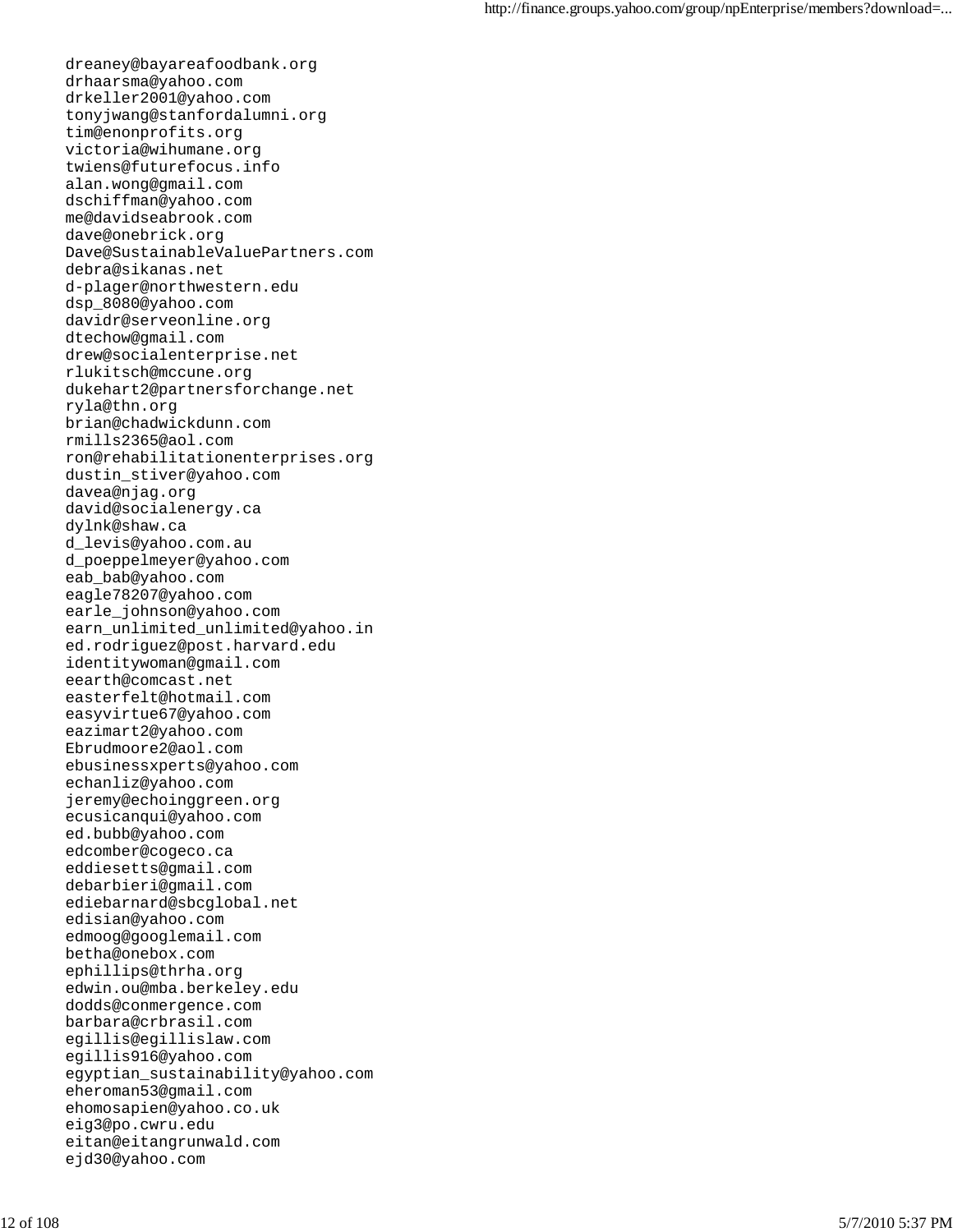ejmccrea@yahoo.com ekkj1959@yahoo.com elad.levinson@gmail.com geoj@aaans.org mps@ccard.com.br elearningny@yahoo.com rickcameron@mac.com lisamelchior@earthlink.net eliakimdambe@yahoo.com elias@jpa-group.com eliebarr2207@yahoo.com elissa@leadershiplearning.org bneizion@mac.com ellenpollan@yahoo.com ellen\_ernst@yahoo.com ellen\_lapointe@yahoo.com elliegracesociete@yahoo.com ellie\_nvnv@yahoo.com malki@netmedia.net.il elmambolero@yahoo.com tech.integrity.info@gmail.com illeeds@gmail.com elucclowes@yahoo.com afghans4afghans@aol.com emailritu@yahoo.com emaltstaetter@yahoo.com embers\_dtes@yahoo.com emeraldaccess@yahoo.com emessinger@citizenschannel.org sanda@chambermusicplus.org kannerush@hotmail.com emilyogrady@rocketmail.com wildprog@boec.org emilyrs@hotmail.com emily\_arnoldfernandez@yahoo.com empoweredparenting@earthlink.net empoweru2028@yahoo.com Eva.RosGuerrero@mba.berkeley.edu dfmarkojai@adelphia.net eoro914@rocketmail.com eorsini66@yahoo.com epaa47@yahoo.com eparks@saltspring.com epenn@migrantclinician.org Cathi@ignite-us.org eric@auctioncause.com aergeneman@sobro.org erhardt@gmail.com erica@investorscircle.net elewis@sableint.net EBent@StNicksNPC.Com erin@sitarcenter.org erinlynn25@yahoo.com erinmemerine@yahoo.com ehughes@systemsthinking.com errollouis@aol.com e-herman@kellogg.northwestern.edu ebluestein@publiccounsel.org eric@psi.org eseverens@aol.com etsankova@yahoo.co.uk k.michi.ettinger@jhu.edu smcilwaine@verizon.net elang@lgrforcollege.org cvaias@earthlink.net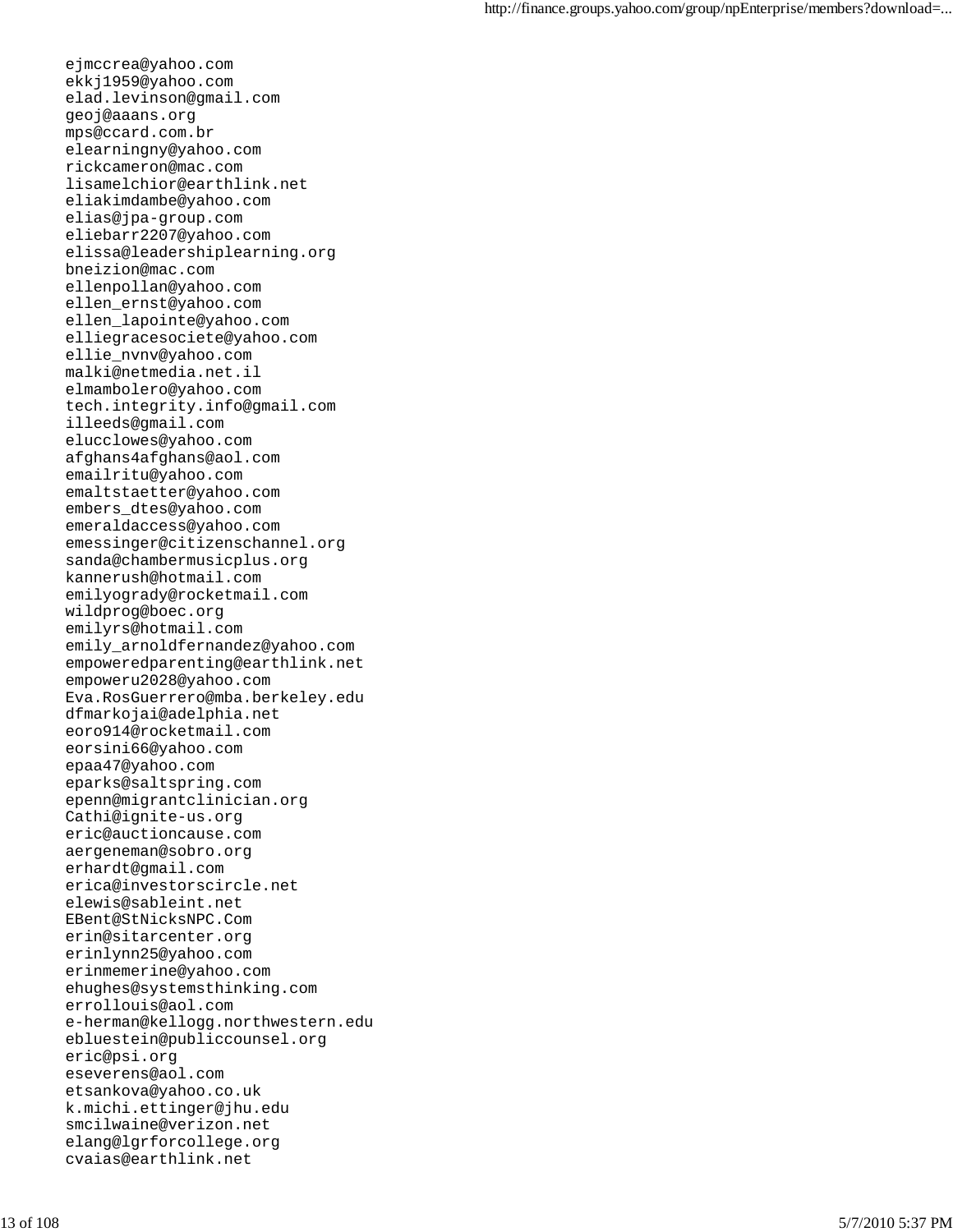emo36@cornell.edu eva@newleafcs.com evansvillepont@yahoo.com eventplanplus@yahoo.com eweinb04@yahoo.com arie@ewet.org.za smcgee@diabetesohio.org explosiveadvertising2@yahoo.com andrewc@eyehuman.com eznish@yahoo.com ezy.remy@yahoo.com ebrocklebank@ccednet-rcdec.ca eharkavy@erols.com e\_office2u@yahoo.com Christine@paraprofessional.org fahad.error@yahoo.com faithdelight2003@yahoo.com these3remain@gmail.com faithhopelove20022002@yahoo.com feliciaharvey2@gmail.com fanasinaa@yahoo.com fancy\_lady43@yahoo.com fantaziacosmetics1@gmail.com farestartmatt@yahoo.com fastcned@yahoo.com fast\_driver1600@yahoo.com fatherjohnluke@yahoo.com franz.see@gmail.com fearmyturtle2002@yahoo.com fehr43560@yahoo.com.mx john@lsnf.org dfernandes@PACIFIC.EDU feseligman9@yahoo.com fexywoodz@yahoo.com ffreefree1@yahoo.com ffreefree18@yahoo.com ffreefree63@yahoo.com kmurphy@fieldstonealliance.org fighters95@yahoo.com wealthbuilders@gmail.com finnovations@yahoo.com fiona.wilson@simmons.edu jflana@comcast.net hpreiffer@anselmamill.org gayleoklh@aol.com fmarks@compumentor.org ellensb@rtconnect.net alen.kalta@gmail.com kim@theforestandthetrees.com forestwithtrees@yahoo.com lipa.roth@ymail.com kennethodero@gmail.com fototaker@hotmail.com francesca@creativecommons.org francie3@yahoo.com fmfarber@hotmail.com francisrose2000@yahoo.co.in frankbgriffiths@yahoo.com frankhawkin@yahoo.com fs@tmdnet.net fraserinstitute@yahoo.com freefreefree91@yahoo.com freefree\_f@yahoo.com freereinspokane@yahoo.com freethinkerwarmheart@yahoo.com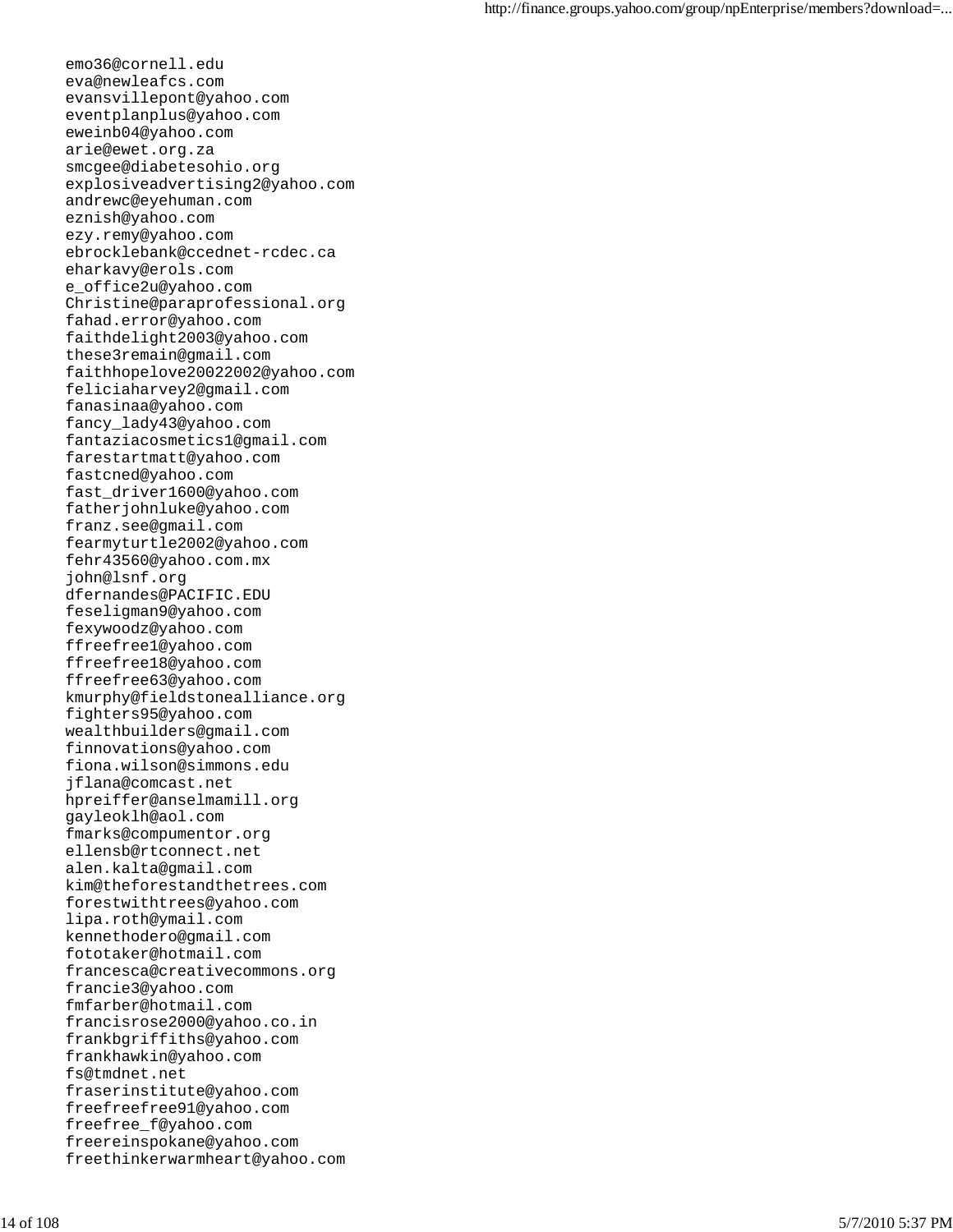ktg@speakeasy.net friends2philippines@yahoo.com admin@civic-chamber.com.au frtom@trinitycfs.org alicia@fsdinternational.org kwade@fsstech.org fubarkid666@yahoo.com annie@fundraisers.com futuretoolkit@yahoo.com g.crest@yahoo.com george@citylifeltd.org gaalvarado@yahoo.com gaashaan2005@yahoo.com gabe\_singer@yahoo.com grhoads@workforceusa.net gaciiwaciuma@yahoo.com Gail@GailBower.com gaildupre@yahoo.com gail\_paulson@hotmail.com gama\_ced@yahoo.com garydimitris@gmail.com gatewaymike1@yahoo.ca gautam\_infosys@yahoo.com gavin@gavinwhite.com gavinlohr@yahoo.com woodruff@cfnpe.org gaylesam@pacbell.net advertis10@yahoo.com me@gbengasesan.com gbutera@yahoo.com gb\_lim@yahoo.com gcantori@knottfoundation.org gchristie2005@yahoo.com gdg\_76@yahoo.com gdjob3@yahoo.com ross@gearedtrading.co.za geenyou2002@yahoo.com peterprinz0@gmail.com gendutsukses8855@yahoo.com generic5o@yahoo.com genevieverichardson@ymail.com gentleheartedglowingoddess@yahoo.com ahzconsultoria@gmail.com georgia@cwitstl.org georgiacwitstl@yahoo.com will2learn@hotmail.com gerald4822@gmail.com gerry.higgins@ceis.org.uk geri@stengelsolutions.com gerold.schwarz@web.de gerry.g@verizon.net getfacetoface@yahoo.com emailfromsheryl@yahoo.com gail.fine@bridgespangroup.org ghiopnd@yahoo.com giantam1@yahoo.com giftworld\_global1@yahoo.com gillian.harris@nfwf.org ginger@youthnoisemail.com ginupriya@gmail.com Carla@girlsresources.org giselle@bluegarnet.net gk@fac.irm.ernet.in gkbyers@yahoo.com george@loanfund.org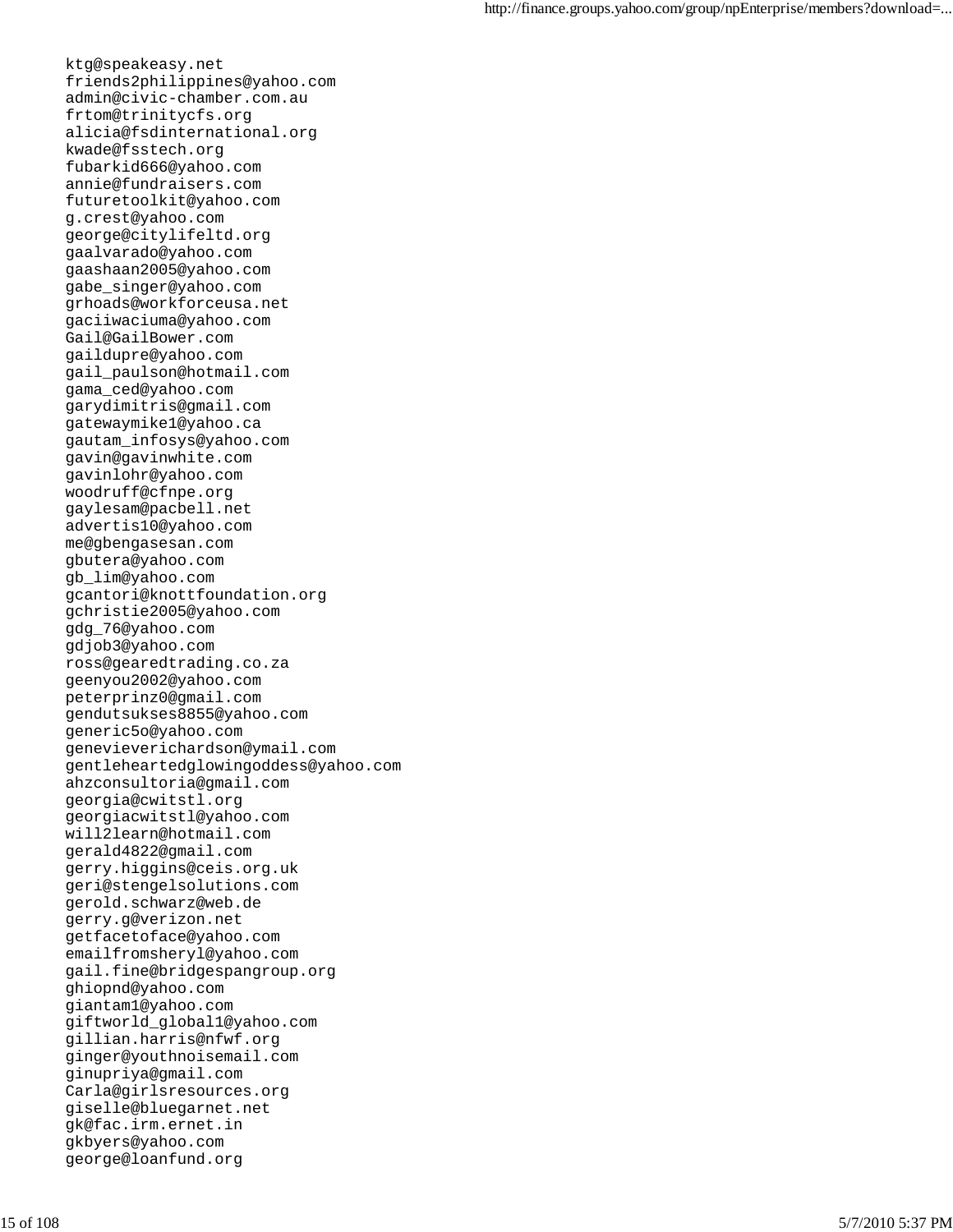deborah.glassman@gmail.com n.gleason@citysoft.com gleefulhenry@yahoo.com glen.newby@yahoo.com david.coulter@scotent.co.uk glen@kidneyhi.org glennh@rfkc.org glennmerry@yahoo.com gmerry@columbus.rr.com fiona.taylor@gmail.com globalvitamins@yahoo.com glojustice@yahoo.com mmcglade@zoosa.org gm\_sh7@yahoo.com cnagle@greatschools.net gnolb@yahoo.com gnsmith27@yahoo.com goals2025@yahoo.com gof030701@yahoo.com annep@microtek-cables.com gsan\_martin@hotmail.com goodbull01@yahoo.com warnermel@gohighspeed.com wmmbeek@xs4all.nl gordonpatrickpeters@yahoo.com shockley@asu.edu gordonst@yahoo-inc.com gotypist@yahoo.com goutham.menon@sc.edu goutham.menon@utsa.edu gkrishna@urbanjustice.org goyalsisi@yahoo.com gracefaith89@yahoo.com gracegwong@yahoo.com grace\_cadence@yahoo.com grace\_carlson2001@yahoo.com kilcreggan1@btinternet.com gmacmillan@scojo.com grameen\_fdn@yahoo.com grammatica6@yahoo.com egrant@delisleyouth.org ssimpson@trilliumfoundation.org grantwellsocialentre@yahoo.com grantl@researchconnects.ca grant\_kathy@yahoo.com aulgurj@friendship.state.ar.us ggaul@redf.org gray.linda55@yahoo.com grayson@petalumabounty.org Okolotoure@gmail.com green\_gainer@yahoo.com green\_tech\_art@yahoo.com regaignon@business-humanrights.org gnellie@gmail.com bpjones36@yahoo.com grmdevoffice@hotmail.com grnmtn54@yahoo.com groomdrool3@yahoo.co.uk group\_thenna@yahoo.com grsolomon2003@yahoo.com gtrnola@gmail.com guillermotrias@yahoo.com nmfb@chesapeake.net gustafik@mail.com guzano2006@yahoo.com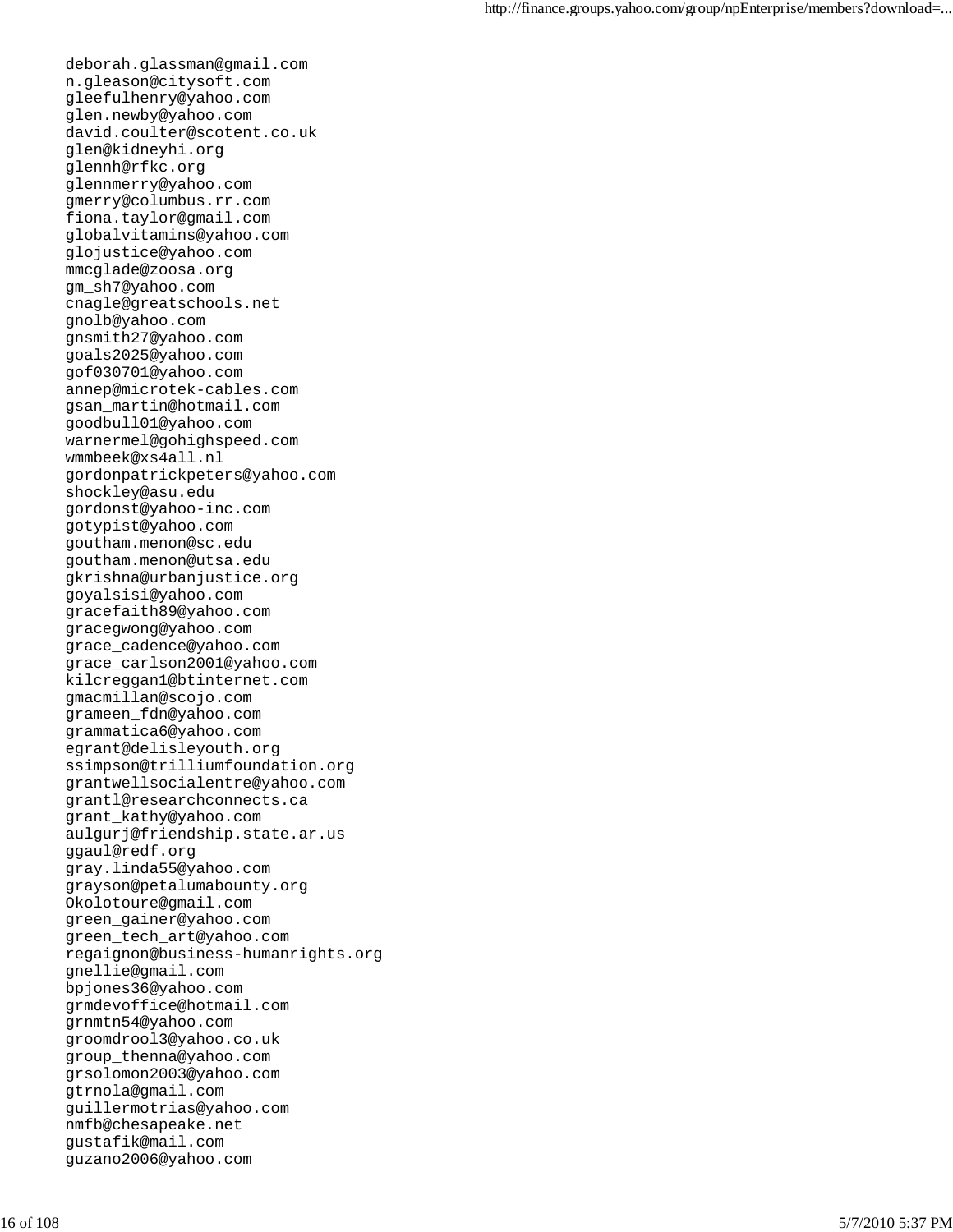TThompson@HFHI.org gad249@nyu.edu Cindy@gw-group.net ghs@charter.net g\_robles1@yahoo.com g.swannell@telus.net h.hill21@yahoo.com habibullah792002@yahoo.com alison\_riback@hotmail.com mctech@comcast.net hagen4000@yahoo.com hahnprof@aol.com TSchenk@jbfcs.org hanan200785@yahoo.com mhanau@hotmail.com handcarpets@yahoo.com haribrahmam@yahoo.co.in hariladki@yahoo.com harold@haroldsimon.com harriet@seattleu.edu harrindell@yahoo.com harukasuko@hotmail.com maryjoh@communityframeworks.org harza\_2003@yahoo.com hattiesburg\_kl@yahoo.com hatzfeldr@juno.com hawkeyegibb@yahoo.co.uk thecommunityfund@bellsouth.net hazrisyami@yahoo.com.my hbasedarts@aol.com hccallahan@attbi.com jherron1@comcast.net heald\_anne@yahoo.com healinglifegrants@yahoo.com nehc@nehealthycommunities.org heatherelena@yahoo.com heather@nmcl.org heather\_pelky@yahoo.ca heidioliversmith@yahoo.com heidi.wiesenfelder@comcast.net helan\_george@yahoo.com helena33706@yahoo.com chomczuk@hotmail.com helenvarty@yahoo.com Melinda@MelindaHenning.com henrydawn@earthlink.net hepcatdata@yahoo.co.uk hfriedlander@elderserveinc.org hglm\_inc@yahoo.com howard@aya.yale.edu hhzbnd@yahoo.com.br christopher.hickman@brooklaw.edu hilman3d@gmail.com hitchner01@yahoo.com hjh@tcinternet.net heidis@newfutures.us bradley@organicathlete.org hcdavis@adelphia.net aramachandran@hmongamer.org recasey@ku.edu jhoffman@zerodivide.org holybobb@yahoo.com homebussines09@yahoo.com.my justin@unionproject.org heathercgriffith@gmail.com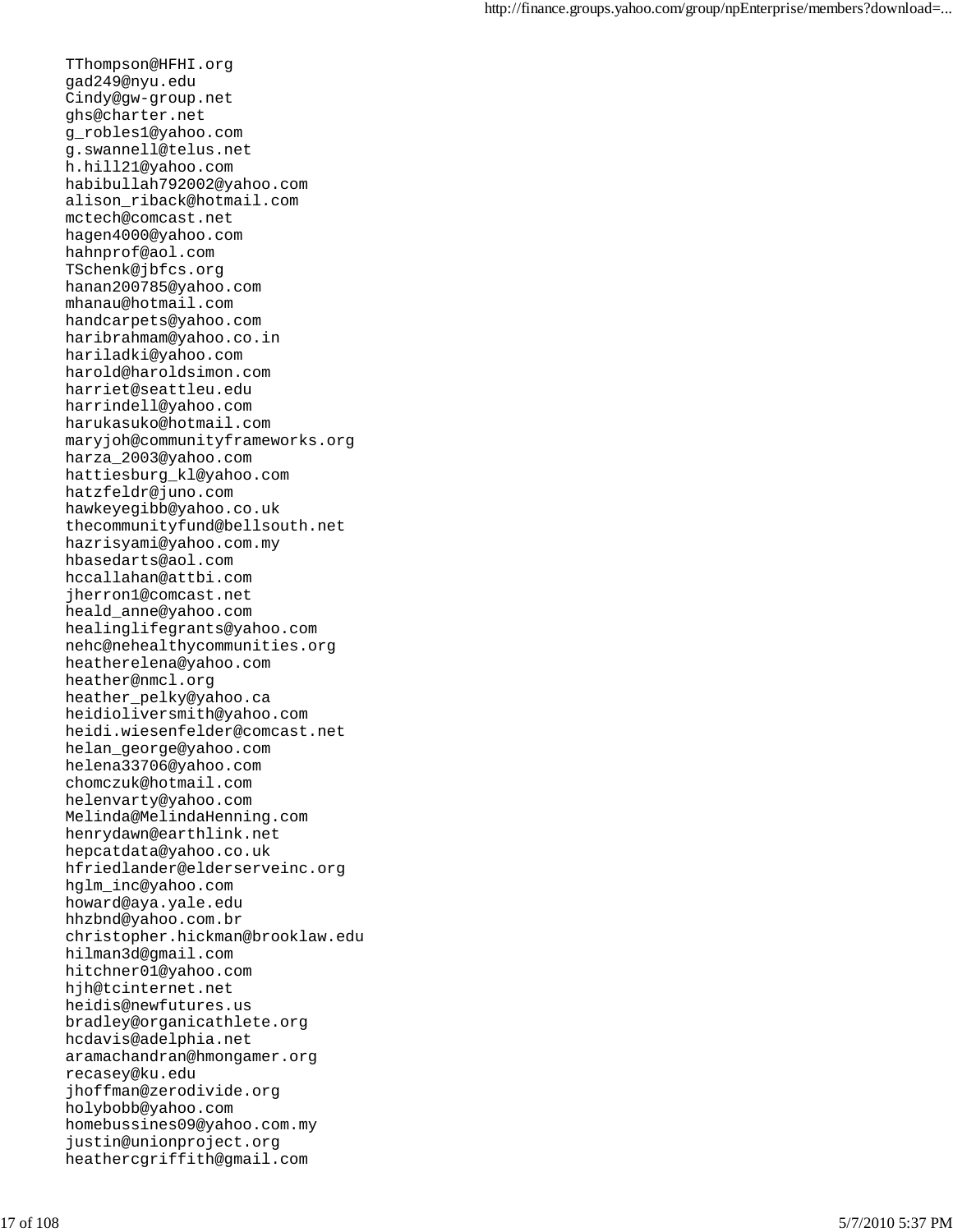hopepharma@yahoo.com hopeprimas@yahoo.com horse\_aaa3@yahoo.com andyhorsnell@csc.nf.net hotsalamandar@hotmail.com hri@housingrights.com hr2free@yahoo.com artstevens@comcast.net hsib72@yahoo.com hsimonsjones@operationreach.org claudia.huber@gmail.com evaradke1@mac.com ashcraft@asu.edu nealcamp@cox.net empowered@reninet.com hutandhut@yahoo.com chuazy@gmail.com hynsonator@yahoo.com christinevanlandingham@areaagencyonaging.org faigley@cniweb.org reading@williamjamesfoundation.org hccovington@msn.com ichi35@nifty.com hiroyasu.ichikawa@gmail.com icsd\_usa@yahoo.com ict\_citracybercamp@yahoo.com lisa.akinseye@prodigy.net idan@tgci.com indera@optonline.net igannitsos@yahoo.com igvaldez@sbcglobal.net John@juvenileassistance.org iirick@yahoo.com jeff@theDJproject.com ibhoot@gmail.com ian.kim@mac.com ilandah@yahoo.com ila@worldpulsemedia.com TCOULIBALY@EmpTrain.ci.detroit.mi.us ilovemyindiagroup@yahoo.co.in gregory.brown@rivera-brownpdc.org imagogettaa@yahoo.com imasionta@yahoo.com ltaylor@billwilsoncenter.org imelopete@yahoo.com impactsp2walden@gmail.com imprints100@yahoo.com indc4242@yahoo.com john@indigops.com infinisri@gmail.com infofetish@yahoo.com info.blitz@ymail.com trm78@hotmail.com ingasi@yahoo.com shure@housingworks.org nicky.hickman@inglisjane.co.uk inkyong\_lee@yahoo.com intlprofs@gmail.com internationalreconciliationcorps@yahoo.com internetwealthcenter@yahoo.com intlprofs@yahoo.com inv.tech@yahoo.com Iny.Alan@bcg.com ion.georgescu@gmail.com iotieno@yahoo.com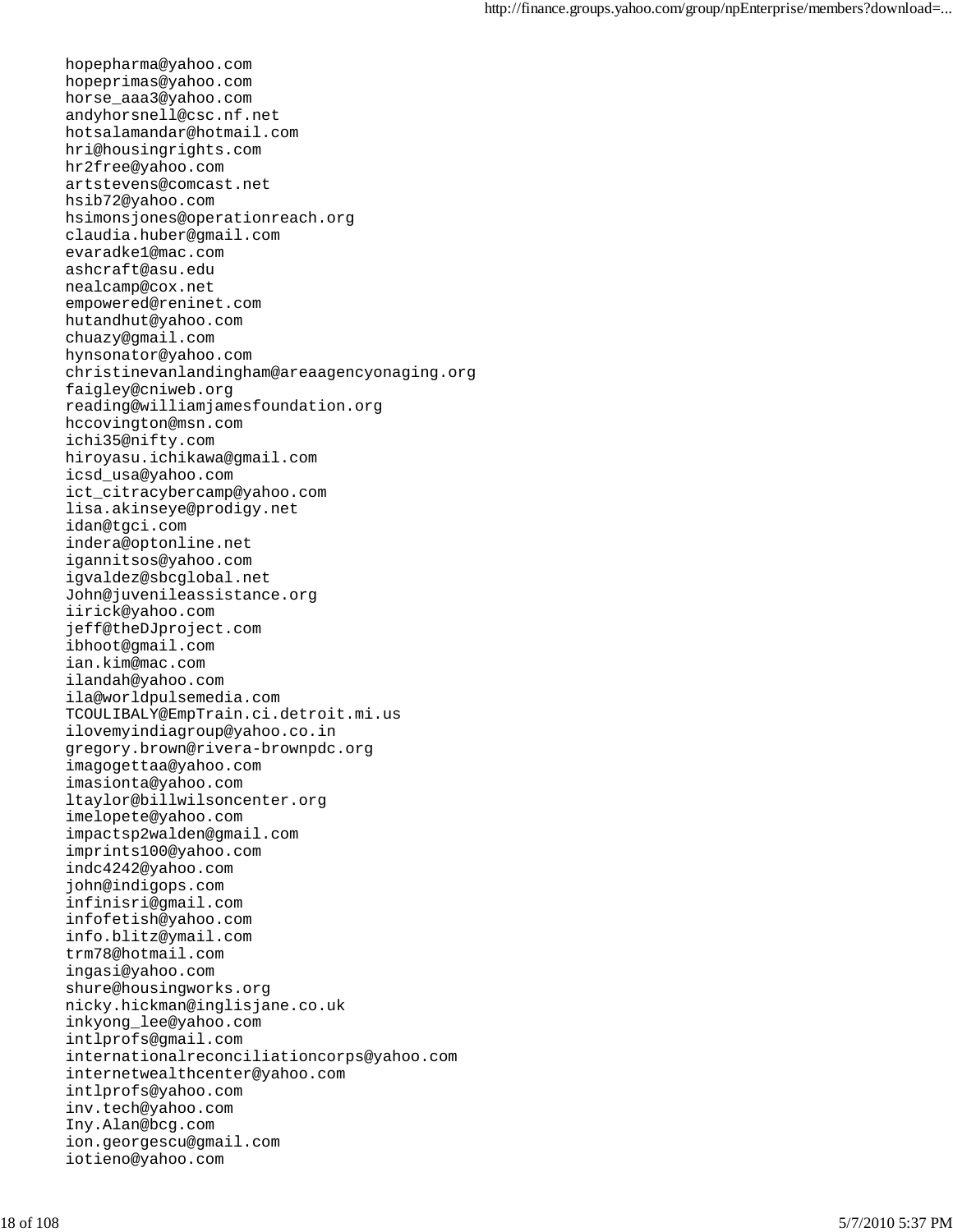iqbal.ismail1985@yahoo.com iregann@yahoo.ca irlbare@yahoo.com irvingshalon@yahoo.com isabell.welpe@t-online.de isbume@yahoo.com tburt@jessecosby.org isisvera8@yahoo.com islamicbanking\_shah@yahoo.com issyandal@yahoo.com ecole@isusinc.com itsjimid@yahoo.com RSembower@yahoo.com i\_davis@netzero.net j.reeves@rocketmail.com j0hnburr0ws@yahoo.co.uk j9elton@yahoo.com jabeyioku@yahoo.com jabstuart@innonet.org jacek.sanko@iob.org.pl jack.bloom@ymail.com jackie4dcd@yahoo.com jackieb1000@yahoo.co.uk jtracey@cnps.org jack\_glade@yahoo.com jackscriven@gmail.com jnyman@ssb.yorku.ca jcutonilli@gmail.com jaden0809@yahoo.com jae31jae31@yahoo.com jagansan71@yahoo.co.in jahirhussain2000@yahoo.com jahmadr@yahoo.com.my jholdaway@volunteercenter.org jaipk01@yahoo.com jairogarcia2000@yahoo.com.mx jalgahluvna1@yahoo.com Cgourd@intellex.com jocelynl@acrs.org jamesatkinson7@hotmail.com jamesmacmilan@yahoo.com james\_john41@yahoo.com jameydobbs@yahoo.com jamiewoo22@yahoo.com contact@fulcrumdc.com janamiller.esq@gmail.com janeane18@yahoo.com janethngrd@yahoo.com janets813@yahoo.com jfelsten@ecostructure.com janice.barnett@socialfirms.org.uk jrhyne@ticenterdenver.com jmpelster@comcast.net jane@id.iit.edu janine@jvaconsulting.com jk2004@monkeyjump.org jash\_jash2002@yahoo.com jazuma@hotmail.com jayjaybaby929@yahoo.com Jay.Readey@aya.yale.edu jazzrocks2@yahoo.com jb.acha@yahoo.com kbayer@aemhmr.org jb74luv@yahoo.com scannell@bcue.org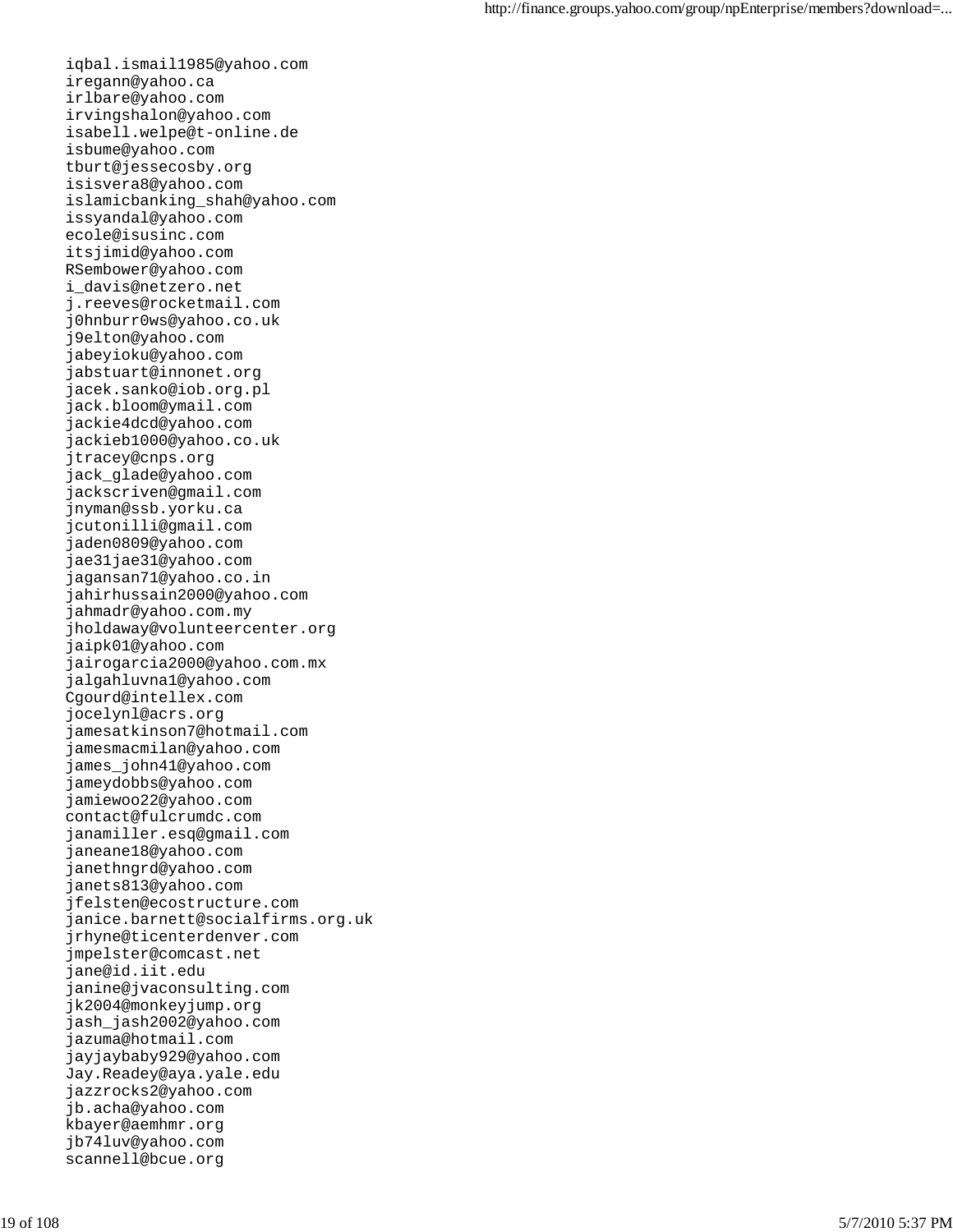jessicabouboulis@sbcglobal.net jbsmith@jburtonconsulting.com jcbydwi@yahoo.com jc2470@columbia.edu jc@coyotecommunications.com jsimmons@hopeministriesbr.org jcurts@kera.org JCWahl@aol.com JDJ@springbanc.com jmeade@heritageconservancy.org je29851@yahoo.com jeanharris8230@att.net jeana.morrison@gmail.com jm@daisycakessoap.com jean\_cooper2003@yahoo.com cowen.john@gmail.com jdotsonblake@gmail.com james.elrod@redemptionrescueministries.org jeff.clark@quinect.com jeffers\_shawn@yahoo.com jefflevy22@hotmail.com jeff.mowatt@btinternet.com jpollack@richmond.edu jeffrey\_w\_richardson@yahoo.com jeff\_buenrostro@yahoo.com 04jji@williams.edu jeff.trexler@gmail.com jemiltd@aol.com jenifer\_jones49@yahoo.com steverding@yahoo.com jennifer\_johnstone@vancity.com jenkdog@comcast.net jenn.ratliff@gmail.com jbeisser@seedco.org jennifer.newman@juno.com jennifer\_crandall@excite.com jennifer.inglis@seem.uk.net jennifer@bluegarnet.net Jennifer@mail.layc-dc.org jkassan@sbcglobal.net jratay@princeton.edu jen@cultivatemarketing.com groups@abcdataworks.com jeril\_jose2003@yahoo.com jeremy\_koop@hotmail.com jerry@astate.edu iloveschools@gmail.com jessamynwaldman@yahoo.com jessica2001torp@yahoo.com jessicacallender@worldnet.att.net jess.gitc@sbcglobal.net keen\_jessica@hotmail.com jesskeintz@yahoo.com moffettj@pcg21.org jthalhuber@goodwilleasterseals.org jhuston@bayareacs.org jflores6@yahoo.com jfr6885@genevaonline.com jfurmanplanner@aol.com jgam317@yahoo.com brayctr@sbcglobal.net jgrimm55@yahoo.com jhanna438@yahoo.com jennifer.christian@webility.md open-door@sbcglobal.net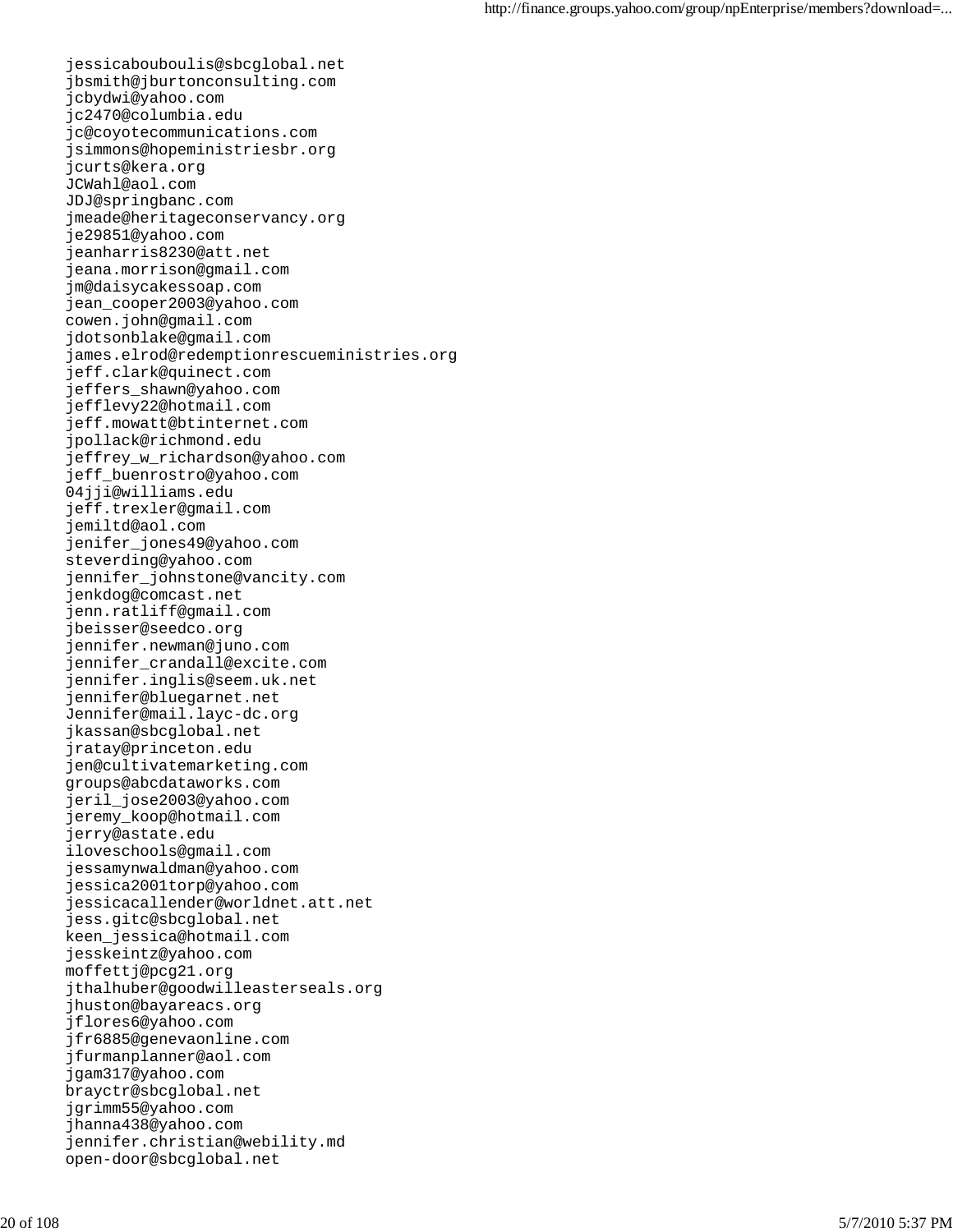jhekkers@mbayaq.org jheslin@newmuseum.org jhnoyes@yahoo.com jrhopkins@gmail.com cfirehock@jhrbaltimore.org jhw4677@yahoo.com jhwyjs@yahoo.com Jill.Bamburg@bgiedu.org jilljack7@aol.com jniehuser@redf.org jillrspencer@hotmail.com jim@benetech.org jbower@bowergrp.com jjackson3402@gmail.com jjalouzet@yahoo.com jwinik@klrn.org jjjerger@yahoo.com jjsarora@gmail.com jknowles@loisaidainc.org office@salemmusic.us jeaniefoundation@email.com jldelawder@yahoo.com Jay@ProgressCapital.com jlschorr@yahoo.com jlwheeler28@bellsouth.net jmasters@cencomfut.com john\_mecham@hotmail.com jmgehr@yahoo.com JoanKramzer@achievementctr.org jlambert@wiscs.org jmluzarraga@gmail.com jmm2151@columbia.edu jmmandiberg@wisc.edu jennifer.riessen@gs.com joey@adlercolvin.com jnmartin79@yahoo.com joannadonza08@yahoo.com jmessing@redf.org jmessing@gmail.com joanna\_argus@yahoo.com jobfitment@yahoo.com jodi@mtwyouth.org jodi@commongrnd.org subscriptions@joebaker.us joecournoyer@yahoo.com joede@sssnet.com joedreamer1@yahoo.com joedreamer1@gmail.com joeg594@msn.com joeguny@yahoo.com jstanwood2010@kellogg.northwestern.edu joesciacca@gmail.com joestubble@yahoo.com joe\_ming\_liu@yahoo.com joffice2000@yahoo.com john@jpa-group.com johnamcdonagh@yahoo.com johnbkern@yahoo.com johncharlesschaeffer@yahoo.com johngcrosby77@hotmail.com johnslake53@yahoo.com surdyk@stanfordalumni.org jargus@zqi-inc.com jojoangel929@yahoo.com jolly216@yahoo.com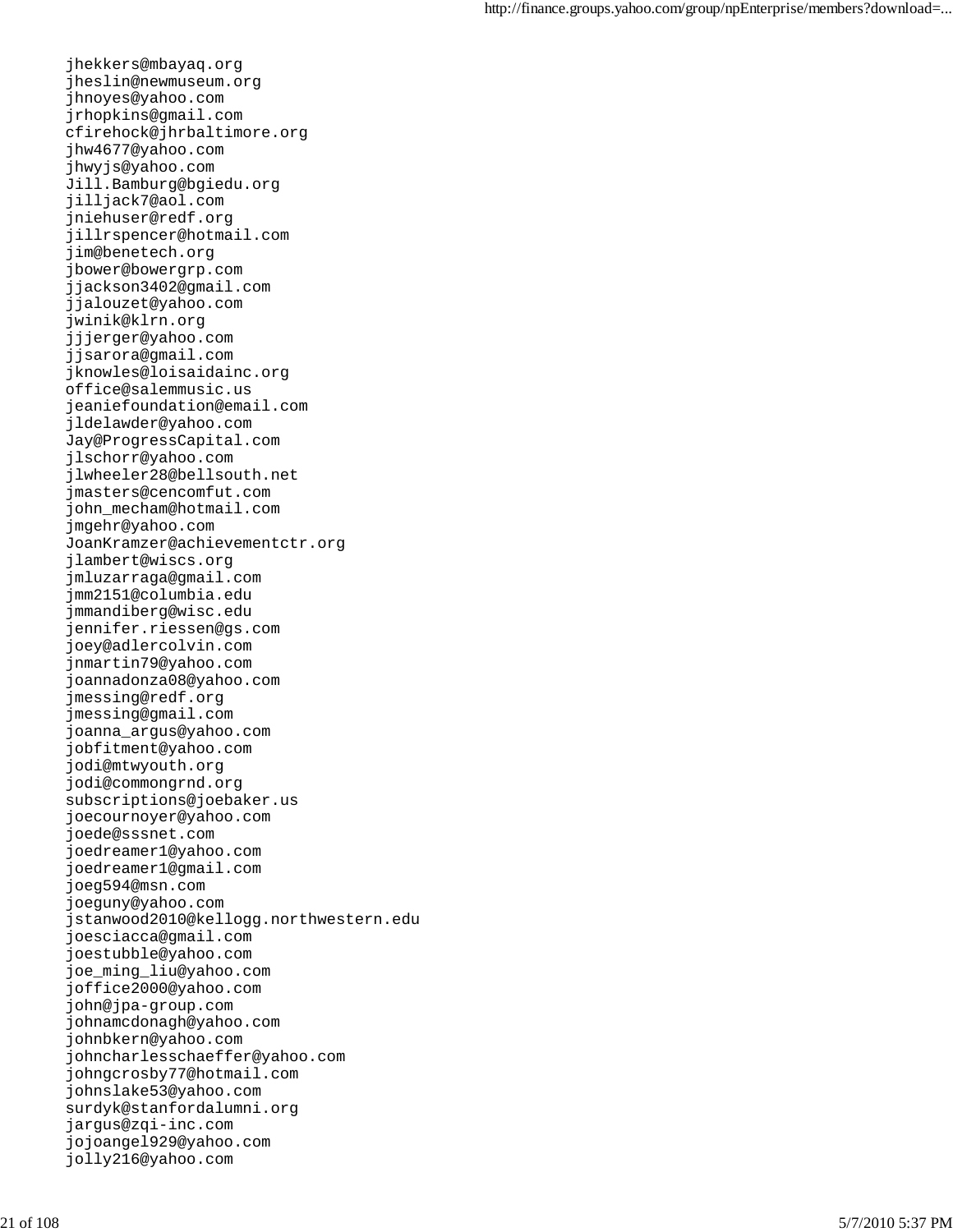jomothorne@yahoo.com jon.meade@comcast.net jcloud@cbe-nj.org jonathan@learningtimes.org JonathanW@vsocan.com jonathongoldhill@yahoo.com jonbinder@yahoo.com jon@dynamicfamilies.org jones12141@yahoo.com jjones@mrss.com sjones@iowatelecom.net jon.ford@slhi.org j.michael.cavitt@gmail.com jono.smith@networkforgood.org ckinney@astarusa.com josephjamesraymonddunn@yahoo.com joseph\_cournoyer@yahoo.com joshharrold@yahoo.com joshisriab@yahoo.co.in jovangq@yahoo.com jowarncke@yahoo.com joy.clarke@yahoo.com jrk@woh.rr.com joycelmoore2@yahoo.com joyminaz@yahoo.com jo\_slee2003@yahoo.com jpatterson85@yahoo.com jpcn17@yahoo.com jpeizer@yahoo.com jpetkun@emergeartcenter.com nclawfirmnet@aol.com jphein@yahoo.com jphilh2003@yahoo.com jpiercelists@yahoo.com jpryor030@yahoo.com jpw@adelphia.net jeff@rauenhorst.net jrintl64@yahoo.com jrlucht@yahoo.com jnatt@fita-mhra.org jon@stargate.net JSartain@JSAProjects.com shawn@jewishjumpstart.org jshocamis2001@yahoo.com jill\_harris@alumni-gsb.stanford.edu jsonnenfelt@mindandmedia.com jspears@SolarCities.org jsierecki@ecdi.org jstyan@yahoo.com jsummer@econcdi.org jtrimiew@redf.org judiesdream@yahoo.com jbrunger@carolinasendoflifecare.org juditrose@aol.com judsonboy@yahoo.com.cn julann.jatczak@wwbic.com jliu@empowerweb.org juliaschlafly@yahoo.com Julia\_Rubin@brown.edu julieatcani@yahoo.com juliepark617@yahoo.com jparas@stanfordalumni.org judith@ullmo.org jurczyk@yahoo.com jus4kidz@yahoo.co.in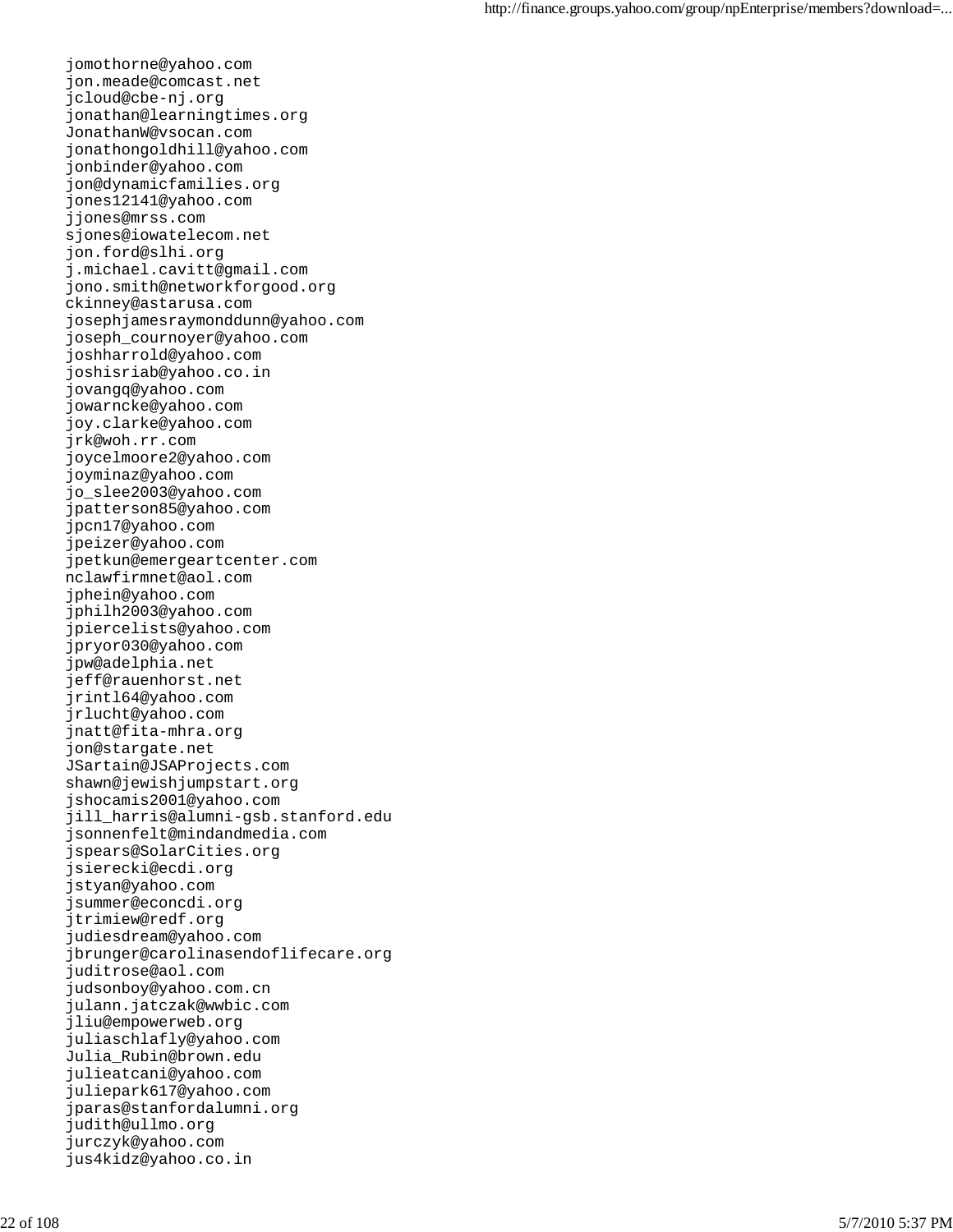justinmarkofski@yahoo.com justjacxx@yahoo.com janinevanderburg@janinevanderburg.com jforeman@communitycentered.org jonathan@skydyes.net jlanders@aed.org drankin@glpf.org jelias@sfcc.org jharacz@berkeley.edu j\_kadian@yahoo.com jparton@mindspring.com k1vkp123@yahoo.com katherinecamp@hotmail.com kabzaman900@yahoo.com kainalu777@yahoo.com kai\_hockerts@yahoo.com riveradevelopment@netzero.net kackerman@vacap.org kamaraschirlyn@yahoo.com kamranniazi@yahoo.com kanecindy@yahoo.com kannagibabu@gmail.com kaplanmelvin@yahoo.com karen@self-help.org karen\_seeh@yahoo.com kandjnt@hotmail.com kathy@scienceclub.org yes@maine.rr.com katelemur@yahoo.com ina421@hotmail.com ksphar@olszak.com khendrix@scholastic.com kschad@counterpart.org iamtheteacher66@hotmail.com kathrynbuford@ymail.com kathyaadams@yahoo.com kj@grantsdirect.com katieshaver@yahoo.com kparon@cplmedia.org kattyhoney\_love@yahoo.com katy@wrencommunity.org katzcity@yahoo.com kstokes@kauaian.net kavallon@comcast.net jkavang@aol.com kavitha\_kaur20@yahoo.com kavitha\_venture@yahoo.co.in imobile.us@gmail.com kw145@columbia.edu kbhx2101@yahoo.com kbjkumar@yahoo.co.in kristine@castagnaro.com kclem60@yahoo.com kclross@gmail.com kalbrecht@keystoneservices.org kimberly\_gillette@hotmail.com khale@ppep.org KDoyle@caresswm.org kelvinho8@gmail.com keely@strategente.com keen\_caroline@xtra.co.nz executivedirector@theafj.org keithmartingarcia@hotmail.com kartin@trosainc.org kejicdragica@yahoo.com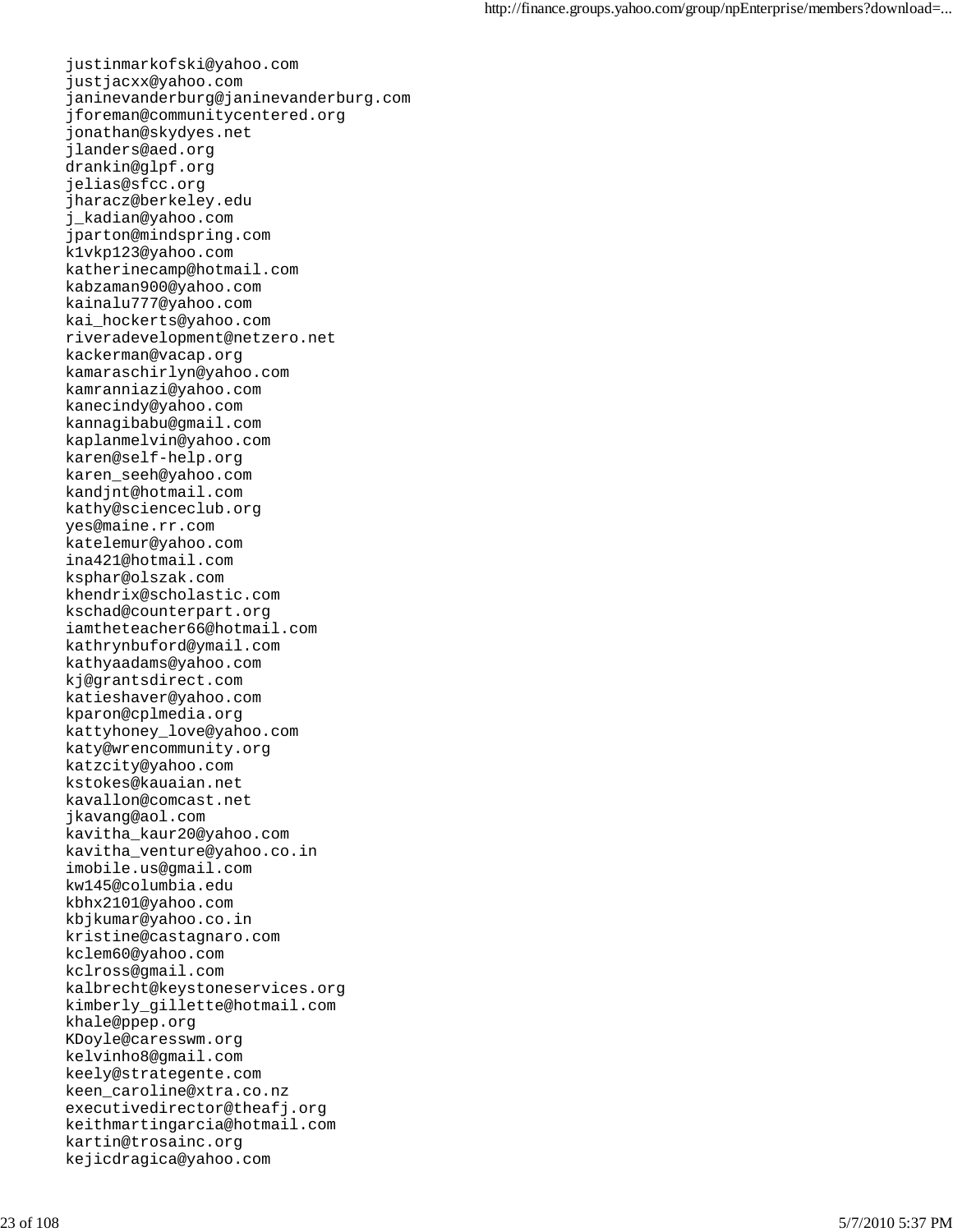kmurray@baltimorecp.org kwilliams@stryckersbay.org kelliblum@gmail.com kelly.greenwood@alumni.duke.edu kemerlip@yahoo.com kemo\_16\_m@yahoo.com harrington@wustl.edu kenanddor@yahoo.com kendall.diana@yahoo.com kendris\_brumfield@yahoo.com kennethgarnetmccracken@yahoo.com kennyben2001@yahoo.com.tw ken@benbcheneyfoundation.org kerimera@yahoo.com kertas\_buram@yahoo.com kevadair@aol.com kevin.palmer@annkissam.com kevin15232@yahoo.com kevinatcoin@yahoo.ca jones@goodcap.net kevinwimberly@bellsouth.net kgagnaire@gmail.com kharinakapurij@yahoo.co.in runwaypriceuk@googlemail.com kfinch@bigmuddyworkshop.com holt.keith.a@gmail.com khosfeld2001@yahoo.com alice@kidventures.org kwtx@grandecom.net ksharkey@heuga.org kimbe521\_2000@yahoo.com Kimberly.EmrickKittredge@Perkins.org kkdillon@umich.edu kim@knovick.com khuizinga.indy@girls-inc.org kimmielathana@hotmail.com kimooosa@yahoo.com kimpatecfed@yahoo.com praitano@worldnet.att.net kimsteinberg@yahoo.com heartatwork@shaw.ca kingmlk2000@yahoo.com PKingsley@dor.org kiran.karnad@vcipl.com kirankm15@yahoo.com rickk@acenetworks.org kjl162003@yahoo.com kristin.peterson@inveneo.org kathleen.steele@comcast.net dklatzker@provctr.org kdiel@westerndairyland.org foleykp22@yahoo.com kpaquette@homelessnessandtrauma.com klsrivat@yahoo.com klynch@nib.org kmac@bu.edu kmonroe@xfactorllc.com KMWeiler@aol.com karen@womeninaction.org knowledgecommunities@yahoo.com juliana.koo@yale.edu kovacs\_nicole@yahoo.ca krimermanlen@yahoo.com krisstrinka@hotmail.com kristianengler33@yahoo.de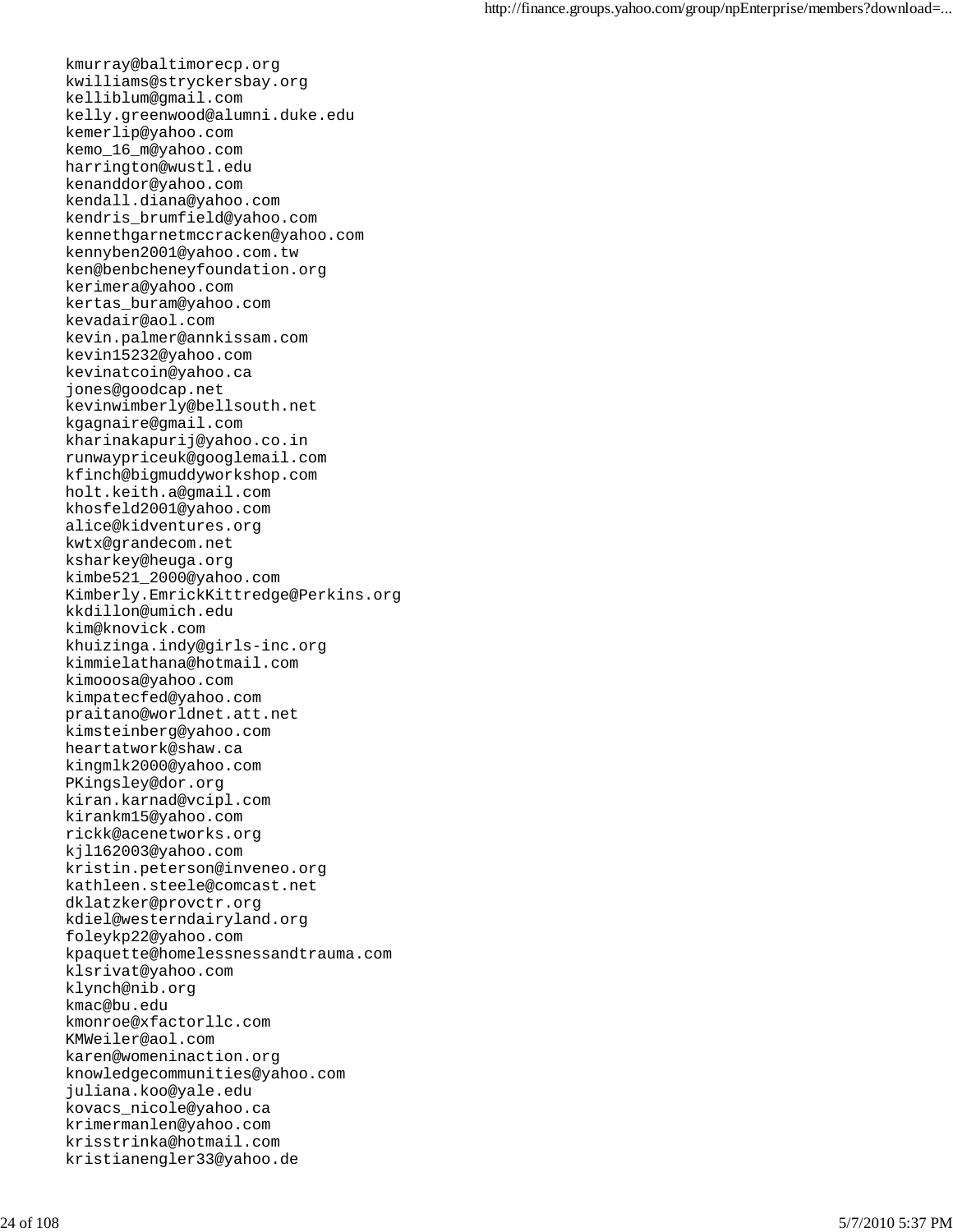kenglish@citci.com kristi\_rendahl@yahoo.com krkring@yahoo.com krmacneill@gmail.com krngilligan@yahoo.co.uk krotkewicz@kab.org krotto@choicesteam.org dkrug@goodwill-colosprings.org kathconnolly@aol.com krasimira@gmail.com kathryn-neal@northwestern.edu ktuten59@yahoo.com kuikibe@yahoo.com jlee@warrenconner.org akunzel@gmail.com kha@equityinfinance.org kwa@umich.edu kweiss427@yahoo.com kwild@rxcouncil.org k\_bundu@yahoo.com karen@rootcauseinstitute.org loramaxine@gmail.com labau@yahoo.com labis965@yahoo.com ladani\_bhavin2001@yahoo.com aprilgc@hotmail.com amanda@outtheboat.org laffingbird@gmail.com dlaher@whitworth.edu lakshmigandhi59@gmail.com lakutagawa@leap.org kmontgomery@rampcil.org grantquest@earthlink.net lb2158@columbia.edu larrycooneyokay@yahoo.com larry@breadoflifemission.org lfelzer@seniorlawcenter.org larrymoliterno@yahoo.com lateriaf@yahoo.com lauluhk@yahoo.com.hk rise@laundromatproject.org LauraB425@aol.com clancy@post.harvard.edu laurance.allen@gmail.com lallen@bateleurmedia.com lauraocnl@yahoo.com.au laura@laurajobcoach.com laura\_fiji@yahoo.com laura\_subotky@yahoo.com laurat@educationchannel.org lfoukes@chiventures.org lsanderson07@merage.uci.edu lauriemitten@yahoo.com lrodney@ipmconnect.org mwlausten@aol.com lavonzell\_nicholson@yahoo.com lawrence.lewis@yahoo.com joshlawrence1977@hotmail.com laxmann777@yahoo.com la\_sh20@yahoo.com lbcconsultant202@bellsouth.net lbelkin@bigheart-pa.org LDFarah@yahoo.com lmdromerick@verizon.net ldunn@cfwtampa.org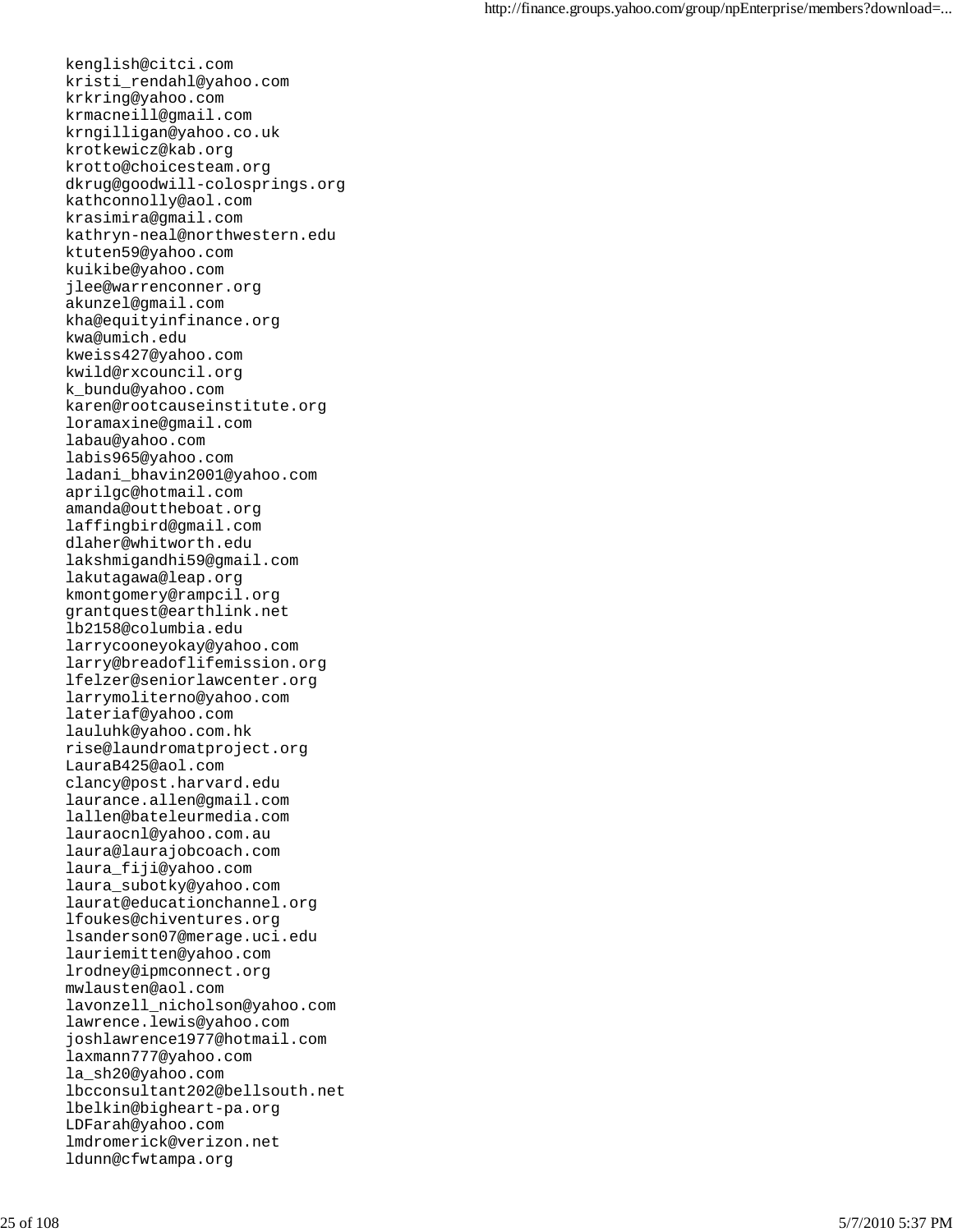network@yourpersonalconsultant.com work@yourpersonalconsultant.com leaanndemaxton@ymail.com leah.m.morgan@gmail.com leebee\_vernon@yahoo.ca leelaroy5510@yahoo.co.in legalaid4free@yahoo.com leilaabroad@yahoo.de lemery@redleafpress.org lmuller@choices.org LeonaM@aberdeenfoyer.com lletelier@sitawi.net leroy\_evans2007@yahoo.com lesleykibble@yahoo.co.uk lesley.fuller@kibble.org leslieh@benjerry.com leticiaci@yahoo.com levinedanielle@yahoo.ca levin\_barbara@yahoo.com lewischristian\_14@yahoo.com LHorst@mindspring.com liam@thesamewavelength.com life5link@yahoo.com lifeguide\_mag@yahoo.com lifeiscircular@yahoo.com lillymse@yahoo.com ramona\_catlin@spectramarketing.com lil\_boss\_dc@yahoo.com jrkrakauer@gmail.com linus.ikyurav@yahoo.com lisa@openhands.org lisam\_hazell@yahoo.com lisashahsen@gmail.com lisatroy2365@yahoo.com reynalisa@hotmail.com lcampbell@phoenixhouse.org liz.taurman@yahoo.com elewis@operationwarm.org ereifsnyder@origoinc.com lkmcdermid@yahoo.co.uk lmelea@yahoo.com Louise@jeanhoustonfoundation.org lmurphy@ra.org lgintz@coyfc.org eevans@caplaw.org rrcinecho@pacbell.net lorrie@writeme.com Laurel@archennepin.org lolo\_koko70@yahoo.com ljones@cve.org loon04730@yahoo.com Loree.Jones@achieve-ability.org lopiela@seguin.org lgangemi@abilityfirst.org lori@lifefoods.com lorinmay@yahoo.com ldelagarza@midlandfairhavens.org lotus\_light2000@yahoo.com JacK\_Kerouac@operamail.com lpaarlbe@sfsu.edu jem@theswood.org LSantana@girlsinc-oc.org LWMaase@msn.com logynn@gmail.com liz@sttammanycac.com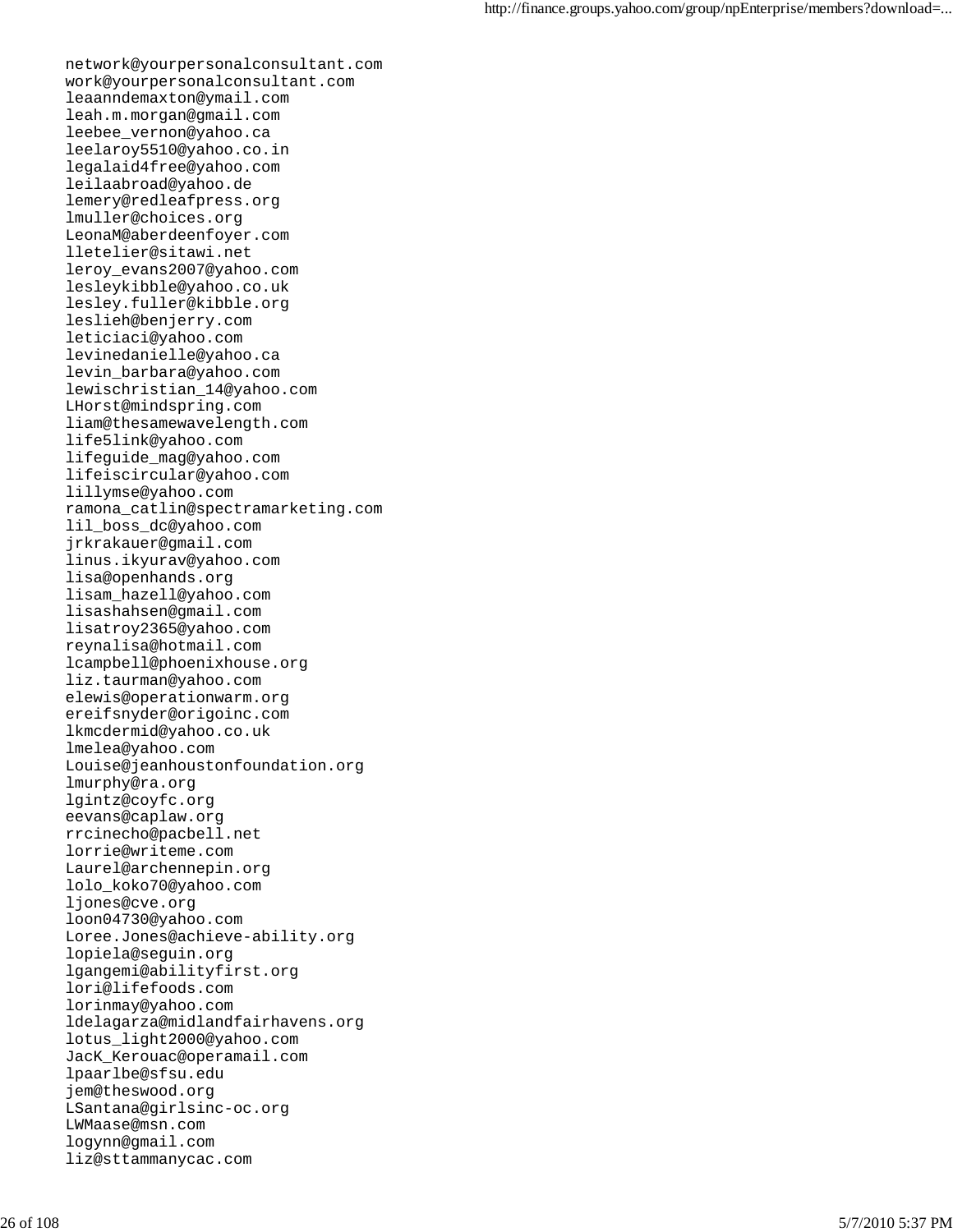lgrover@columbus.rr.com peter@digitalcpe.com dana@being-there.org lunasolriver@yahoo.com lurob12@yahoo.com billone44@hotmail.com luvzpups@yahoo.com luxan100@yahoo.com lisa@alleganyliteracy.com l.vanbrackle@verizon.net lydia.mulvany@yahoo.com lyndee429@yahoo.com lynnhoffmann@cableone.net lynn.labieniec@beaconfire.com irismama24@yahoo.com sherpa@pobox.com m.simpson10@btinternet.com m140a@yahoo.com commassets@aol.com martin@threemds.com michael@foxhallconsulting.com macbain@loganhope.org maccoy\_jason2000@yahoo.com macikj@yahoo.com madross\_ga@yahoo.com magazine1973@yahoo.com magde\_magde480@yahoo.com maggymv3@aol.com magnus0387@yahoo.com mahagonyrose@yahoo.com mahd523@yahoo.com MaheeUK@aol.com maiab2004@yahoo.com mailermyspace@yahoo.com makheya@yahoo.com serve.rural@gmail.com malapatirs@yahoo.com Malik\_Looper@yahoo.com mchop@gatepath.com managance@yahoo.com mandee9898@yahoo.com kristian.mancinone@unibo.it manishsawankar@grouply.com manju\_tapmi@yahoo.com manoj5.phate5@gmail.com mansour\_amjadi@yahoo.com Emmanuel\_Zunz@monitor.com manwah\_lee@hotmail.com marcejolin@yahoo.com mhyland@LISC.org mrowan3@comcast.net marcia\_atkins@yahoo.com marcustravelsnow@gmail.com mkleszczewski@ofoinc.org mmcgowan@familymeans.org margot@thewordfactory.com margo\_bodanna@yahoo.com mcvzabala@btinternet.com marianicolacoudis@yahoo.com mariannefrichmond@yahoo.com mdoub@mindspring.com mariea03@yahoo.com marilyn.pearlman@yahoo.com marilyn.mcdaniel@gmail.com aurora.reinke@gmail.com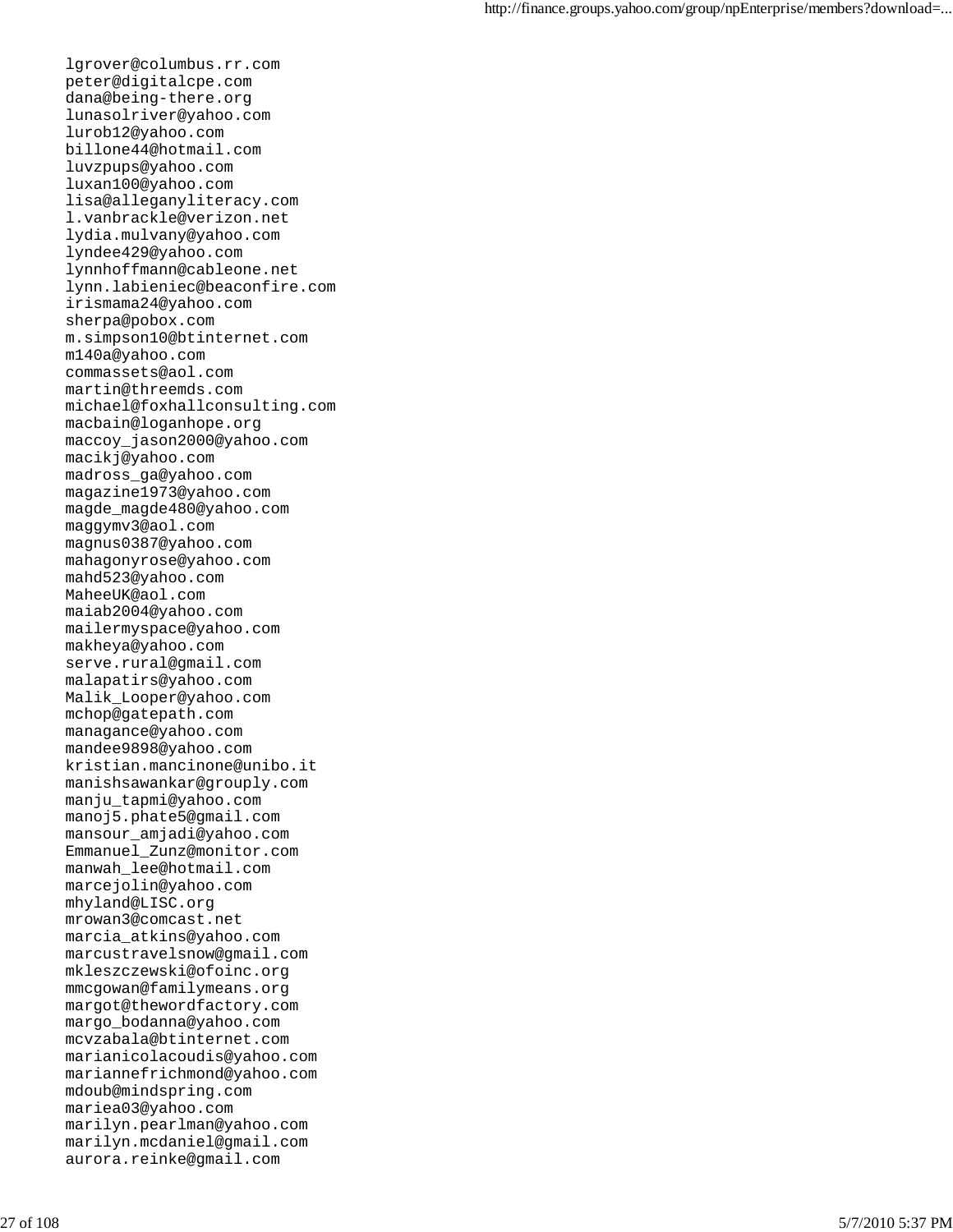msardi@sahf.org marcie\_dimenstein@snet.net mberger@pwiworks.org marketa\_benson@yahoo.com john\_parkison@hotmail.com markflaming@gmail.com marklp2@comcast.net markreed@aol.com marksolomon67@yahoo.com meckel@sbcglobal.net marnier@u.washington.edu keith@tamu.edu martafaber@yahoo.com marthabalint@insight.rr.com martinezmedina@yahoo.com nq04@hotmail.com martin@martinprice.com martystahl@verizon.net maryellenfarber@yahoo.com mlrdiamond@nextbook.org marymtcastle@yahoo.com mastroianni\_mark@hotmail.com Christiano.Goncalves@alcoa.com.br mathan.mala@yahoo.com MaToby2000@yahoo.com matterofchange@yahoo.com matthews@greyston.org tfpgroup@gmail.com matthew.welch@yahoo.com mdougherty2009@kellogg.northwestern.edu matt.a.taylor@gmail.com mnash@duke.edu mavinwiz@yahoo.com Matthew.W.Ashby@stls.frb.org maxcapestany@yahoo.com mygroupmail@ournewsgroup.net mhoisser@comcast.net max@pandp.co.za maxwilson\_1@yahoo.com lbrennan@nova-services.org maya\_bt@yahoo.co.uk leg2101@columbia.edu mazehill@hotmail.com ma\_hasan09@yahoo.com mark@fourwindsintl.com mark@yscal.org mason@scanpo.org rnmcewan@medbankmd.org marybethrathe@canhelp.org jim@se-alliance.org dpayton@welcomehouseky.org gmcelroy@visi.com janms@comcast.net mkumar2005@kellogg.northwestern.edu paulm@voase.org mcnairwagner@yahoo.com mcribbin2002@yahoo.com iamhere124@hotmail.com paulagmcwilliams@themcwilliamsgroup.com museumdevelopment@earthlink.net me2you43@yahoo.com meegan@inspiringscotland.org.uk intern2@ncclf.org megan.coolbeth@yahoo.com megan@obdc.com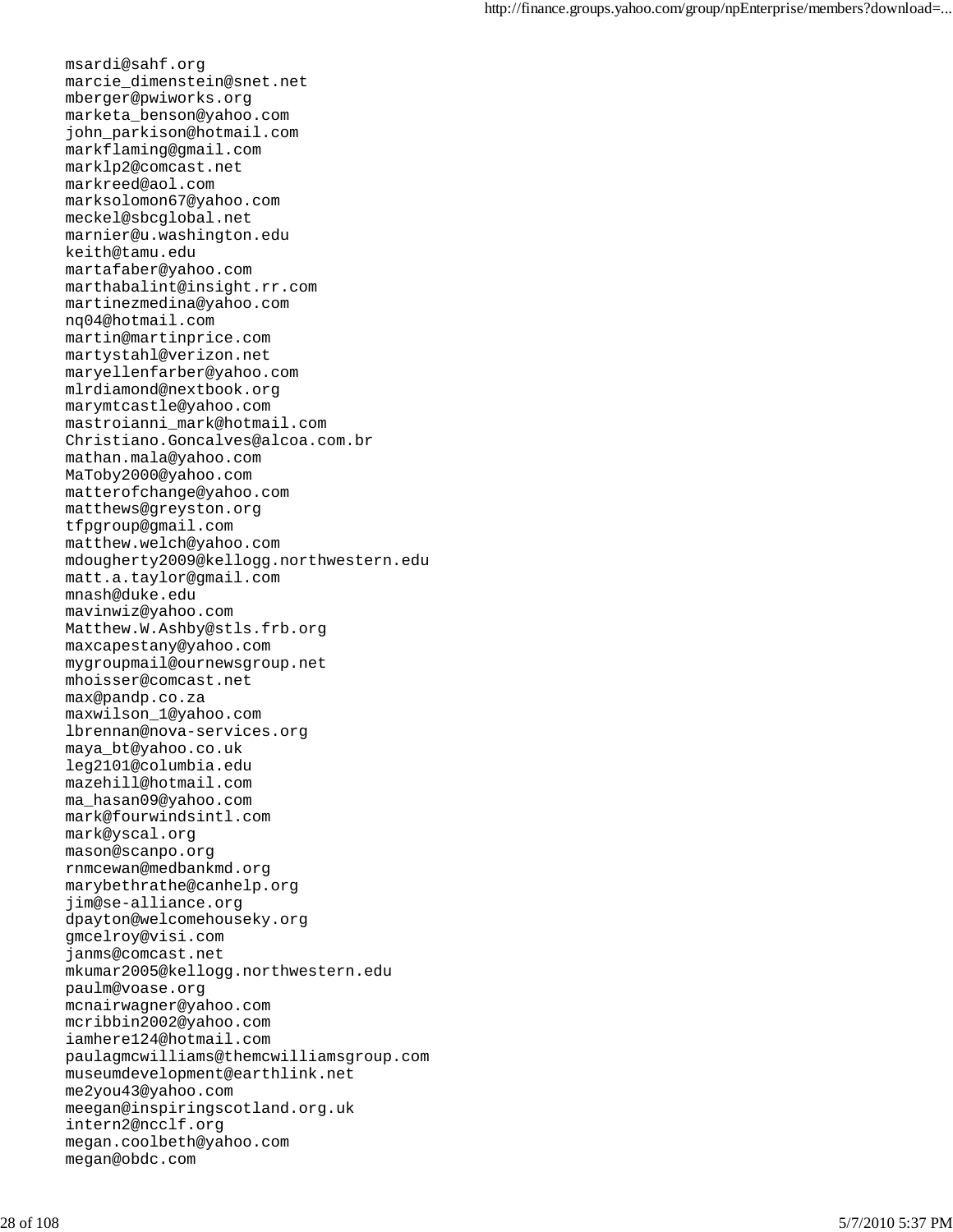megansylvester@yahoo.com megfriese@yahoo.com meghanibhavesh12@yahoo.in giladm@umich.edu melanie@socialinnovation.ca melissainnm@yahoo.com education@burnsbog.org melochoa@yahoo.com melodycurtiss@comcast.net mpowers@babuf.org melsnds@yahoo.com mepforten@yahoo.com khan.mujeeb@gmail.com meredithlobel@gmail.com meriloug@publicallies.org merna\_s@yahoo.com mershona@mershona.com kathryn@kathrynfitzgerald.us lauraschultz@earthlink.net metaphoria76@yahoo.com mewf11@yahoo.com mlp@neighborring.org mfrakman@gmail.com mgellman@csbcs.org mmartinez@magi-inc.org mhaoem@yahoo.com obrien.mark@rocketmail.com mhski@aol.com mhulteen1953@yahoo.com mschepers@wcuwl.org mike\_fraser@btopenworld.com michaeldurant01@yahoo.com michaelehoar@yahoo.com michaelfire@yahoo.com lsegall2004@kellogg.northwestern.edu michael@lavidafelicidad.org michael\_hinchliffe@yahoo.com mquinndavidson@youthbuild.org pastormichelle@verizon.net michvon@rocketmail.com wyoung@pyramid-stark.org RickPearson54@gmail.com mmidyette@childandfamilyservices.org mifanwykaiser@yahoo.com mikergithinji@yahoo.co.uk militarywarriors@yahoo.com millpondbooks@yahoo.com minddoc4@yahoo.com george@gwfowler.com mindykuth@yahoo.com m.lunderius@gmail.com lmosby@omhrc.gov mpirron@impactmakers.org miquelacraytor@gmail.com suzy@telecareinst.org dfahn@surewest.net missionenablers@yahoo.com jcollinssf@hotmail.com mvillafane@aspira.org mitsmom@yahoo.com mittal\_sojitra@yahoo.com mixstocks@yahoo.com mixyll@yahoo.com mizanbkb@gmail.com mjlichtenstein@yahoo.com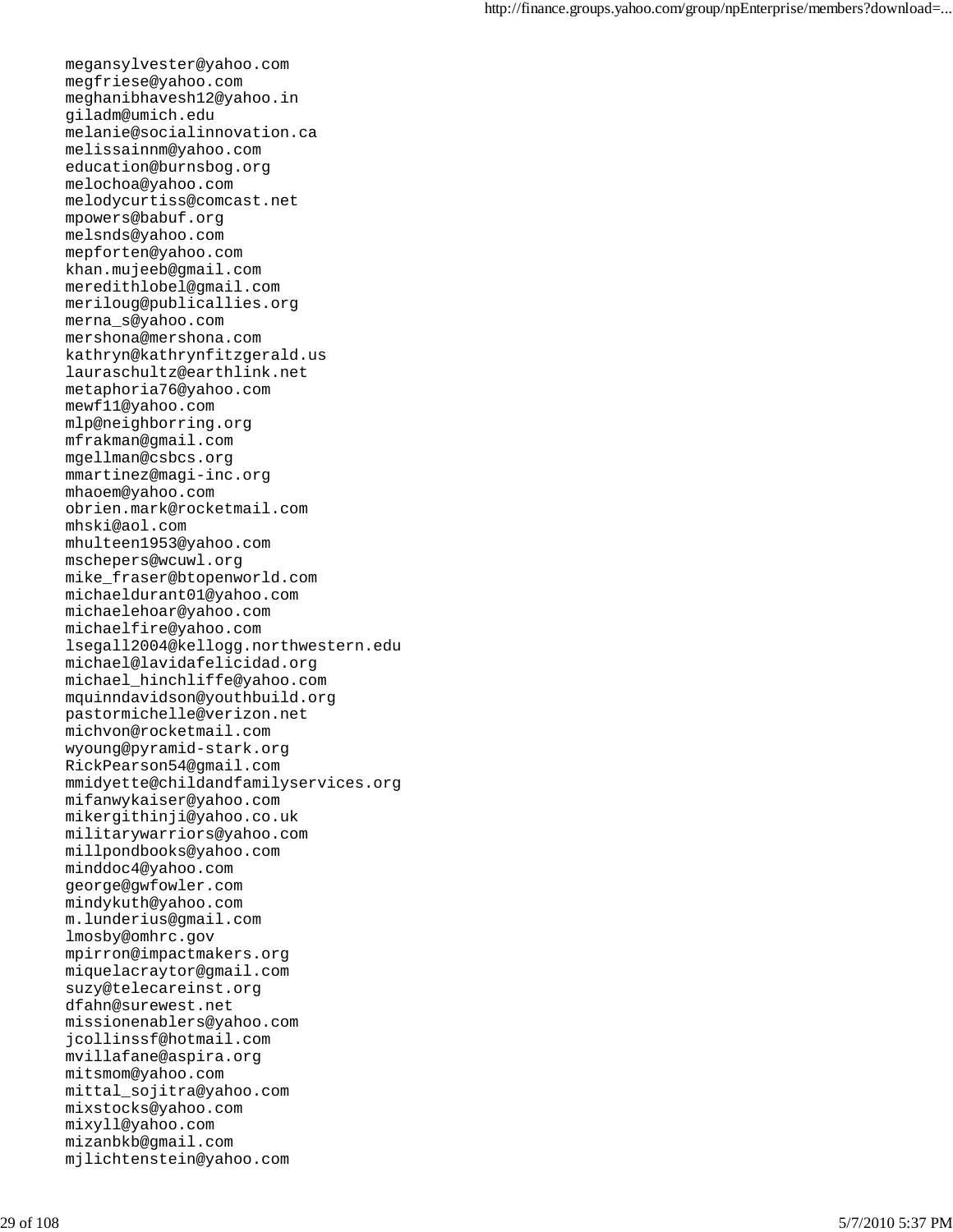mkiflom@yahoo.com Mary-Kim\_Arnold@brown.edu mlatkovich@yahoo.com mlenertz@lifeworks.org melanie.howard@pepperdine.edu mclindbloom@alliancelibrarysystem.com mlsla@sbcglobal.net Mlwchasi@aol.com michael@sumptionandwyland.com drive@avehicleforchange.org mmanohar\_mk5@yahoo.com mmccarthy@workplace.org meg.mcconnell@goodwill.org MaryMcC@adelphia.net mmmgrrr@yahoo.com mmmsing@yahoo.com Mogden@ogdenpost.com mogden@zoominternet.net mmskaric@hotmail.com mnuvayestewa@yahoo.com mzajac@njeda.com mokward@gmail.com molekevin@hotmail.com monatek@hotmail.com money02cash@yahoo.com money0cash@yahoo.com money7ucash@yahoo.com monforto@yahoo.com andrea@mongodeco.com monroeleila@yahoo.com moody\_3alaa@yahoo.com wangza@singnet.com.sg maureenpowers@gemstonefoundation.org morganl.mcintyre@gmail.com morgan\_russelldempsey@yahoo.com mmeyskens@gmail.com morwenna@masslbp.com motocaster@houston.rr.com mpcurry01826@yahoo.com matt@2GetHelp.com mplotkin\_1@hotmail.com gordon@gmeta.com mrh2245@yahoo.com minakshi.radhakrishnan@gmail.com mrk81@yahoo.com mrm9762@yahoo.com mroman@hydeparkart.org Mrscott90@hotmail.com david@mobilize.org mruthmadrigal@yahoo.com msimon@councilonaoda.org mr\_travelling\_bear@yahoo.com.sg mscaution2@yahoo.com mscott2000@hotmail.com msedonaen@yli.org mseo\_1@yahoo.com lguyon@buildingimpact.org marks@vosjcc.org llu@sfcc.org msobocin@yahoo.com mshore@cox.net mark@teenleep.org michael.stull@case.edu michael@causemunity.com ms\_andreab@yahoo.com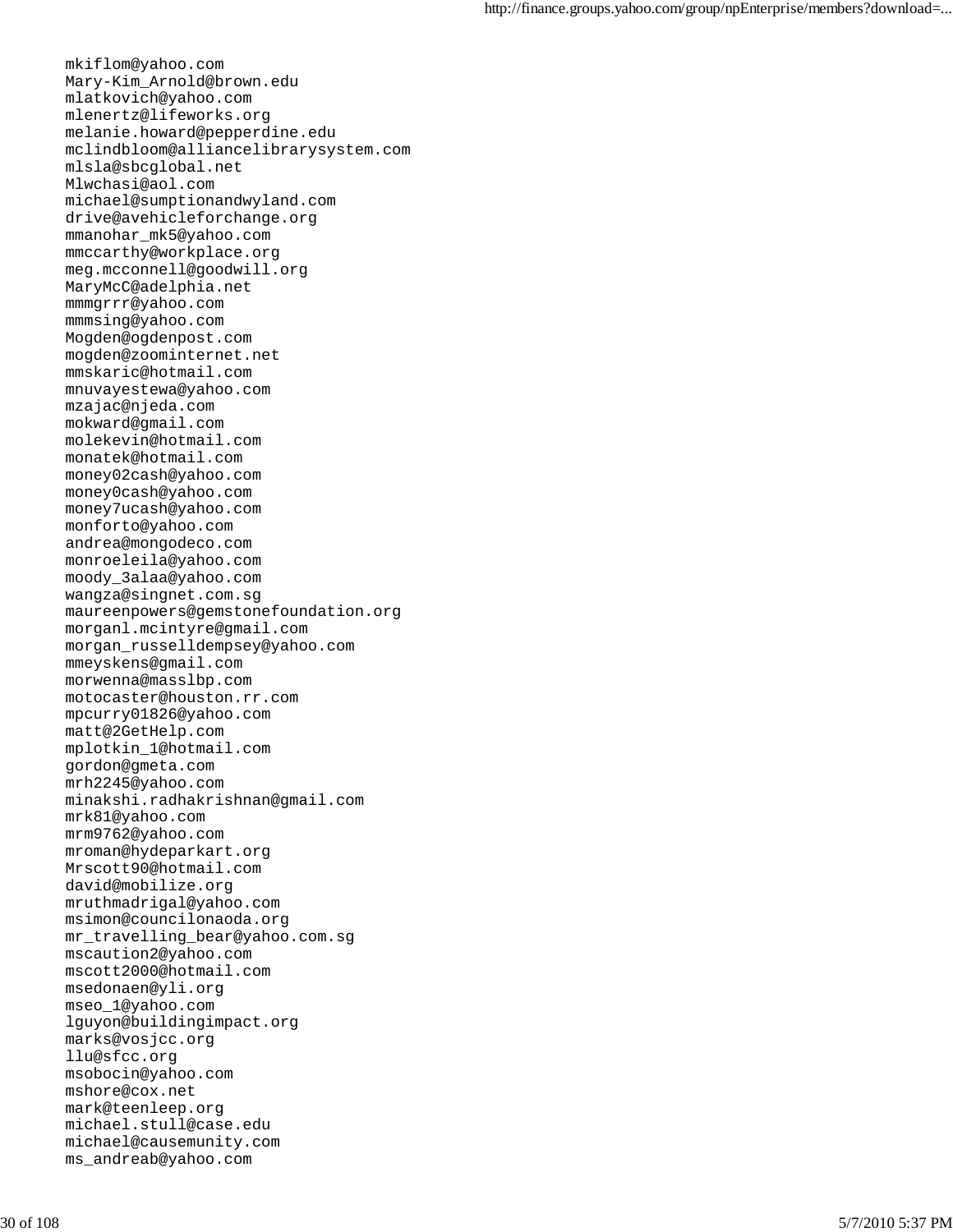ms\_miki\_mouse@yahoo.com jeff@micromentor.org mtm1634@yahoo.com mtwynalda@yahoo.com terry@azwomensnews.com mukomera@yahoo.com muktiojha05@yahoo.com russell.b.murphy@gmail.com murphyakron@yahoo.com murthy\_murthy75@yahoo.co.in bmusser@auctioninn.com muttakin62@yahoo.com bryan@symbiotic-ventures.com mvbrownlee2002@yahoo.com melody@rrfb.org mwbailey@mac.com mwcheng@post.harvard.edu mlowstetter@smoothstoneresources.com my03mail@yahoo.com myarabicstory@yahoo.ca mychao@yahoo.com myfatbiz2008@yahoo.com skier1193@aol.com john@ejustice.net john@madebysurvivors.com mytwoflags@aol.com Myung\_J\_Lee@hotmail.com n.niazi@beeforacause.com kurcubeu@netzero.com nabruzky@yahoo.com.ar nadiacarlos@gmail.com nagleassociates@yahoo.com rick@rcnphoto.com nahoskins@yahoo.com sherrimartin@employmentstl.org nsdudnik@gmail.com nana\_ana10@yahoo.com nkbern@earthlink.net nancy@gottovi.net nbiberman@whedco.org nancyfelljeanne@yahoo.com nancy.kordosis@bgiedu.org nancy\_tubbs@fullcalendar.com nancy.gallant@comcast.net nstorey@advancehousing.org nstutts@connectnetwork.org nandinipandhi@yahoo.com mparson@nc.rr.com napkaluokoro@yahoo.com mnash@cc-md.org naomi@matchstickgroup.org nataliecoffey@yahoo.com nathan.shirai@yahoo.com nathanpillai27@yahoo.in natureagentbeckley@yahoo.com mhurley@calhum.org navin\_business@yahoo.com nazar\_k@rbcmail.ru natasha@streetkids.org kevinm@brodyweiser.com naomi@goodworknetwork.org nebneb77@yahoo.com.sg nedparks@selfbest.com neeshamirchi@yahoo.com njhalani@hotmail.com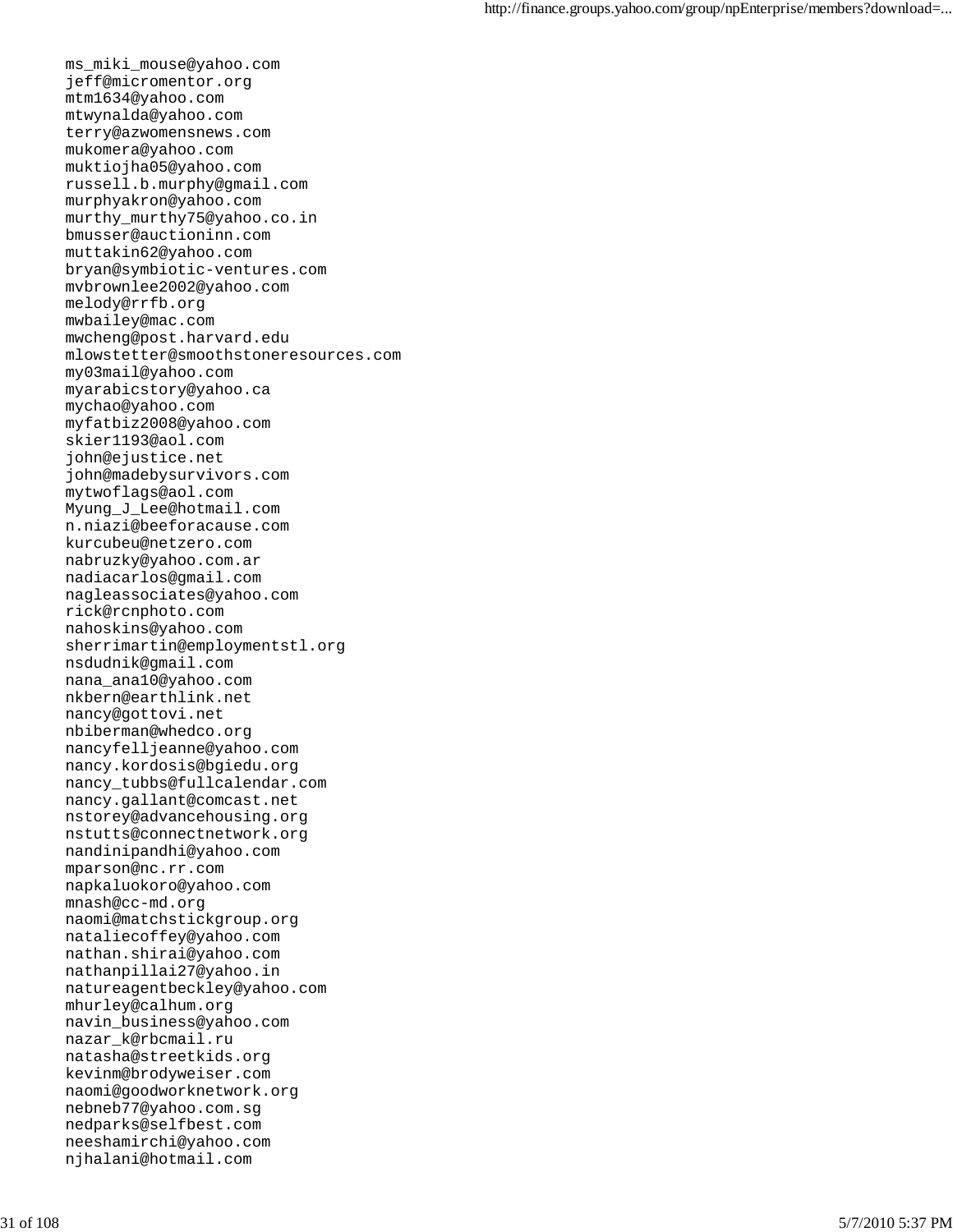neil.barlow13@yahoo.com neil.mclean@quitandsave.org.uk nstevenson@lany.org knelson@cvnl.org neozon7@yahoo.com neridanett@gmail.com netcommuner@yahoo.com netimpactnyc@yahoo.com newrepcanada@yahoo.ca saragreen@pobox.com nfrcorp2005@yahoo.com nfrdevelopment@yahoo.com milmmil@verat.net nhuda769fibdnn@yahoo.com debrasledge@hotmail.com dnicely@welcomehouseky.org nicjones22@yahoo.com nick.rogers@northdown.gov.uk nickelson\_james@yahoo.com nfellers@forimpact.org nickwilli@yahoo.com marianic@transaccess.org nicolexolaika@yahoo.com nchaudhary@gmail.com nightfk@yahoo.com nils@accsesnj.org nipthomas@yahoo.com nirakcooke@yahoo.com nirvanaoasis4all@yahoo.com lorin\_may@hotmail.com nithura1128@yahoo.com njikoro@yahoo.com neil@nationaldental.com nmofc@yahoo.com mhersh@nnetw.org laura@nnwac.org Noconnell@tabinc.org nodalsink@yahoo.com noemi.giszpenc@gmail.com listserv1@nonprofitprofessionals.com courtney@nonprofitsectorfoundation.org xreliable@gmail.com northbeach23@yahoo.com jean@jeannorton.com don.long@uky.edu novamurphtom@yahoo.com moderator@npenterprise.net npe\_moderator@yahoo.com bob@secondwind.org nick@witschicago.org npventureseries@yahoo.com neilshah2005@kellogg.northwestern.edu nuib@dwcweb.org nukegirl42@yahoo.com arip@nrsi.co.id nutpeamasterp@yahoo.com nvlearning@yahoo.com nvsfceo@yahoo.com nicole.wallace@chronicle.com jaerts@northwoodswisconsin.org nw\_kate@yahoo.co.uk hino@earthlink.net jaime.martinez@fuqua.duke.edu nylaelis@gmail.com nyrisha@yahoo.com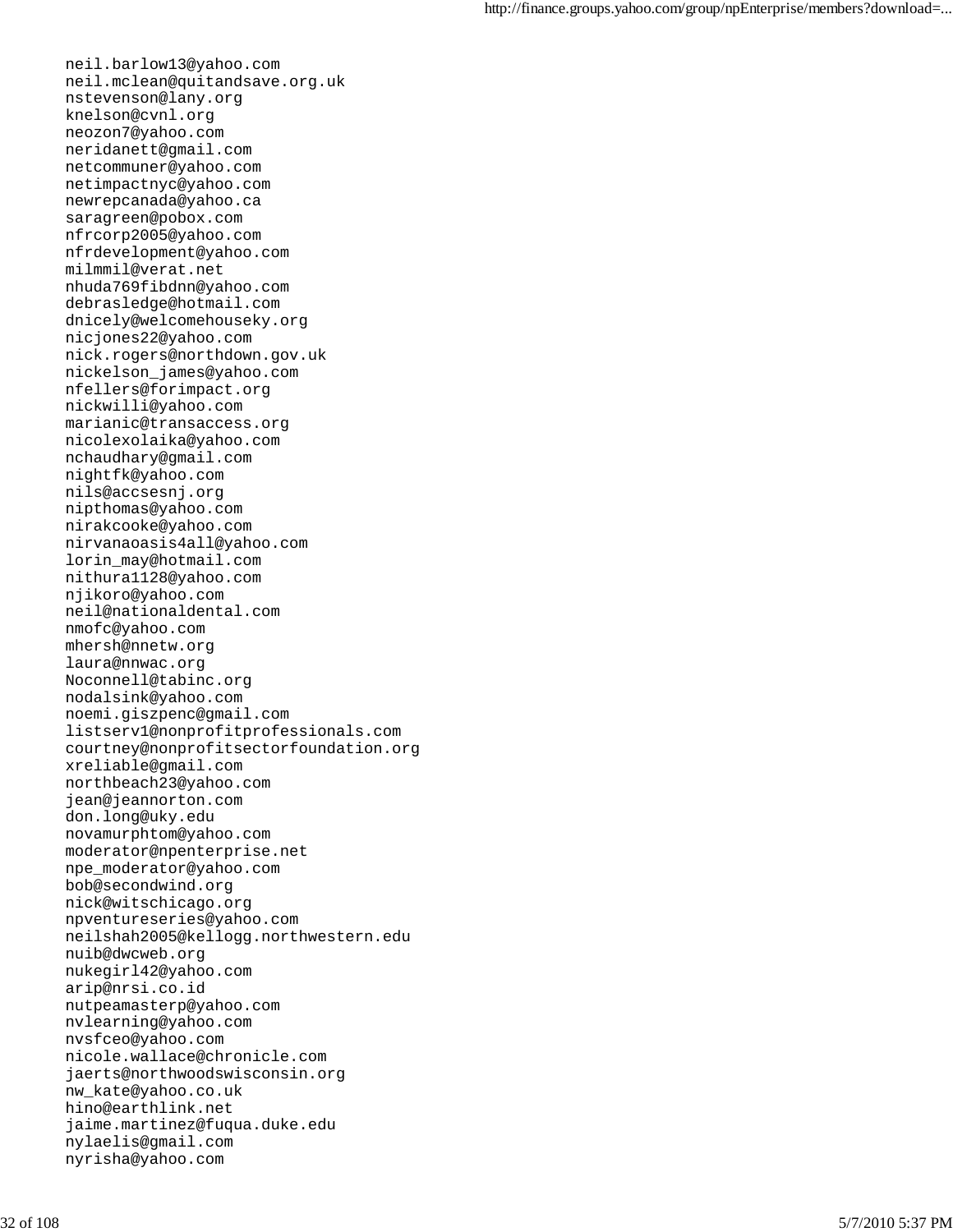octsys@winternet.com odonovan\_gerard@yahoo.com joe.beckmann@gmail.com ofonedu@gmail.com okunet2004@yahoo.com taxpistol@gmail.com kemi@ajayiingram.com omadrid@gatepath.com omaemoda@yahoo.com omar.martinez92@yahoo.com omar.yaqub@yahoo.com onekdavis@yahoo.com online\_tax@yahoo.com onlyfeu@yahoo.com onspeed\_amin2000@yahoo.com ostone@williscenter.org oppknocks3@yahoo.com staff@orangeband.org orchid3520@yahoo.com originalnature@yahoo.com Bosco324@aol.com thebaumans@hotmail.com p.anbulakshmi\_2007@yahoo.co.in pablohalkyard@gmail.com pbreaux@sbspartners.us kevsterca@hotmail.com quinones@worldnet.att.net pahon2b@yahoo.com paigekyoung@yahoo.com pm2157@columbia.edu painmed\_info2@yahoo.com pallavi@cwhn.ca kpalumbo@medicarerights.org pawel.makowiecki@iob.org.pl pamdeterman@vinevolunteers.com pamela\_281@yahoo.com pamela.sullins@mac.com pamela@westcompany.org pamvanorden@enlightenedbrand.com panamabob@SouthernLatitudes.org pandeswari2003@yahoo.com pannerselvam11@yahoo.com pantryman@empireone.net paramjeetkrana@yahoo.com parislove48075@yahoo.com acceleratorsesales@paro.ca partnershipsforcommunity@yahoo.com parveenkhurana04@yahoo.co.in tony@cro.za.org patgareymail@yahoo.com pathfinder\_dave@yahoo.com patkeptner@yahoo.com patricialynnmiller@yahoo.com patriciakaiser@aol.com patwohiohumanities@yahoo.com pmascia@cloverleafcapital.com paulaalcalarosner@yahoo.com paulacohen24@yahoo.com paulalynnbell@yahoo.com paul@parkerduignan.com paulhubert1961@yahoo.com p\_klein@sympatico.ca paullambe@justastart.org pauljlamb@gmail.com pavikalainantha@yahoo.co.in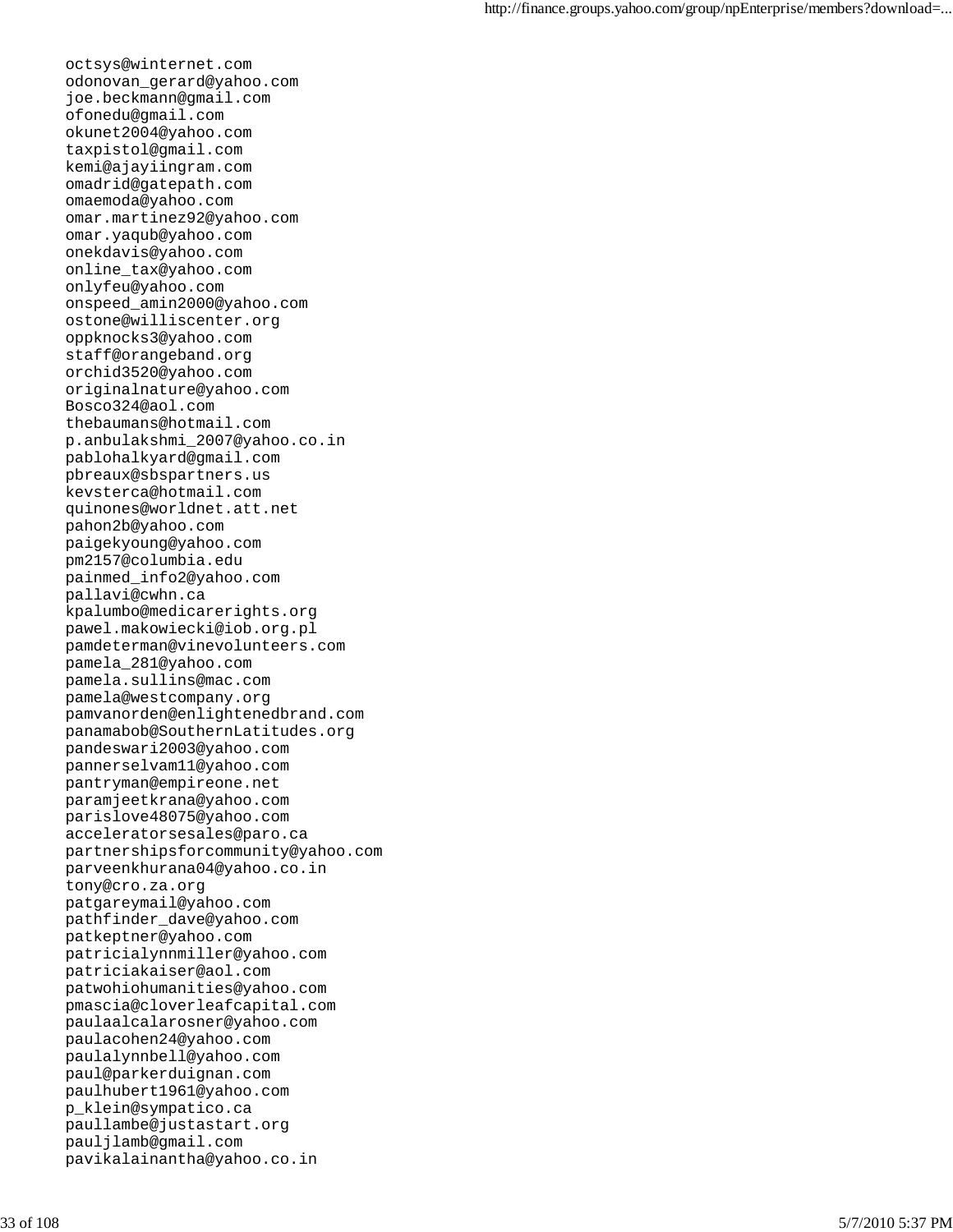pavikalaiselva@yahoo.co.in pavi\_kalai\_selva@yahoo.co.in pazuara@dgpei.ujat.mx pcubeta@sbcglobal.net benkendorf@stans.net pblythe2002@yahoo.com pburke2@yahoo.com paul.burke@rcsdk12.org pccp515@yahoo.com aschan@alum.mit.edu pcooney@WorldComputerExchange.org pdwfs@yahoo.com penny\_poole@rogers.com peacelovexox@yahoo.com ecoprxs@oz.net ladler@alumni.stanford.org julielecocq@sbcglobal.net peiman\_milani@yahoo.com.br ldietz@rhsmith.umd.edu laura.protzman@acceleratenow.org performsustain@yahoo.com ni.perla@gmail.com pes\_soto11@yahoo.com tambra.stevenson@alumni.tufts.edu pgdesigns04@yahoo.com peter.t.glenshaw@Dartmouth.EDU execghsc@qwest.net philip@arcaandassociates.com plloydd@aol.com pwood@shelteroutreachplus.org pshipman@added-value.org phubert1961@yahoo.ca paul@pathways.on.ca jbey@mail.smu.edu richardpbrewster@msn.com tombigbee@site-unseen.com h.seligman@neu.edu pin\_kwok@mba.berkeley.edu puishi@scarabys.com pivotalservicesoflondon@yahoo.ca pjenkins@metisassoc.com paul@kingdom.free-online.co.uk patrick@growthadvisorsinc.com code@pc-link.net plarson@nprcenter.org playfulrock52@yahoo.com plouie@voala.org pbrown@helpinghandrewards.com patrickm@arizonanonprofits.org paulina@se-alliance.org jeanine@jpolitte.com carol@se-alliance.org poorvika1@yahoo.com Roys@cascadiabhc.org pospos.ahmed6@yahoo.com colleenpost@mac.com stevegroups1955@gmail.com powerplayteam@yahoo.ca pparis@jfynet.org NSasaki@planned.org ppowell46@yahoo.com prabuprabakaran@yahoo.com pantea@girlscoutsbayarea.org prakash.laufer@gmail.com pramdahani@sefadgroup.com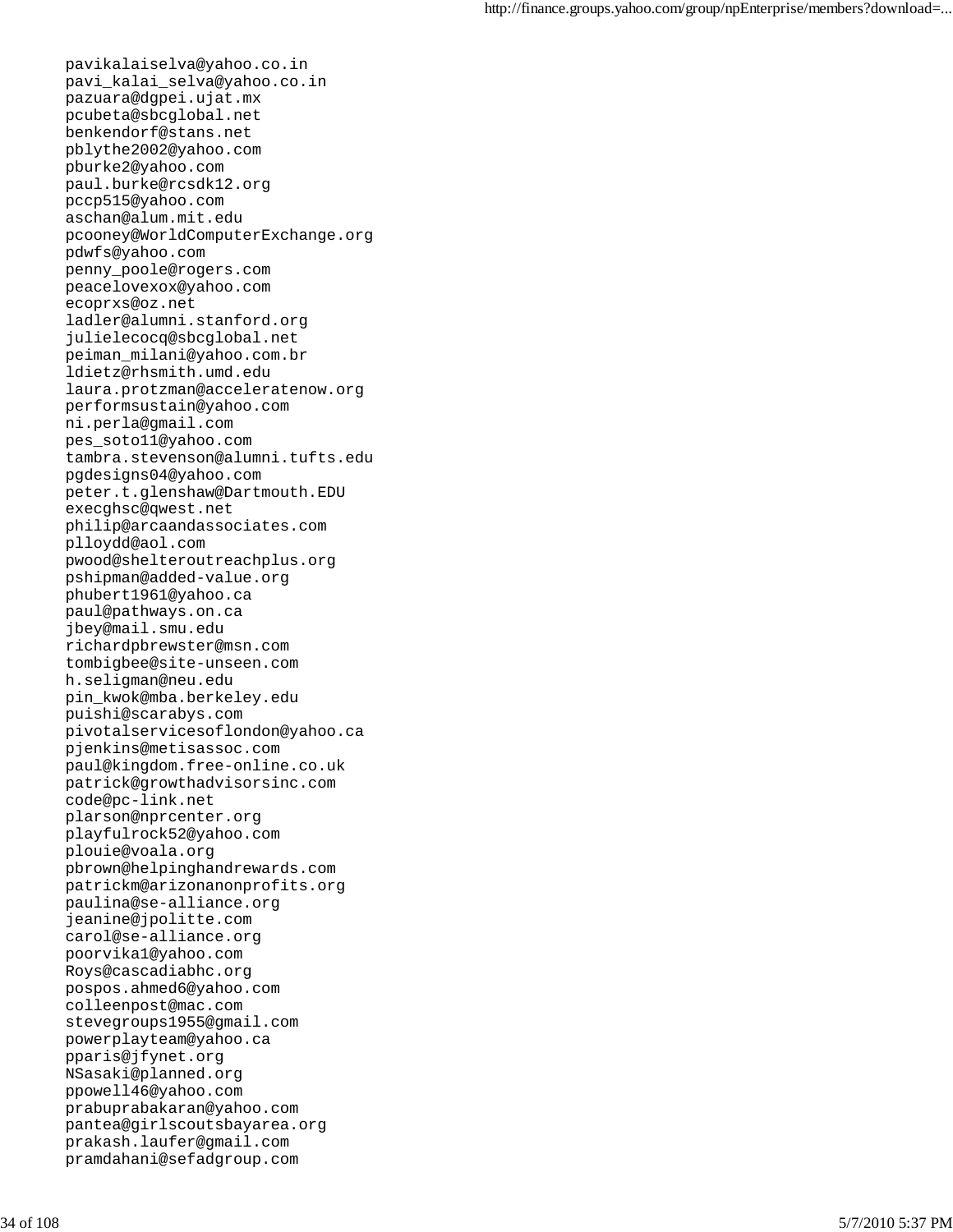pratik\_bhatnagar@yahoo.com pratis4@yahoo.com prcaa@prtc.net preed230@netscape.net priyajaiop@yahoo.co.in priyanka\_sinha25@yahoo.com priyanka\_sultana@yahoo.com priyasri53@yahoo.com properajay@yahoo.com propubghana@yahoo.co.uk prosbury@genesisrg.com prosell2@yahoo.com dan@sugarbums.com pro\_nous@yahoo.co.uk pscastro@jfsla.org peter@pscrosby.com ptwyckoff@mnseniors.org pucnw04@yahoo.com punkyjsop@yahoo.com smapon@gmail.com tjunk@researchcouncil.net pushpika@marketplaceindia.com pvara\_99@yahoo.com pvhramani@yahoo.com p\_friedland@yahoo.com q2b2vv@yahoo.com qigong@jazd.com quazi365@yahoo.com advisor@qbadvisor.us quququ1063@yahoo.com q\_laduni@yahoo.co.id maluf@caplaw.org rab9992001@yahoo.com rkassam-adams@ms.foundation.org rrice@recyclenorth.org rachelsobelson@excite.com GussettWilliams@gmail.com rgwilliams@healthassistancepartnership.org RGWilliams@HAPNetwork.org radlfemik79br@yahoo.com radoslaw.solnik@iob.org.pl rafidahsatar@yahoo.com ragejamaica@yahoo.co.uk rah@mindspring.com rainebjorendahl@yahoo.com rainonearth@starband.net raj.mair@innovationit.com s.rajshree@cgiar.org rakesh.mohanbhai@yahoo.in rakeshsharmak@yahoo.com rakesh.dutta1985@gmail.com ramdahani@yahoo.ca idi@prodigy.net crancour@nycap.rr.com randallbenston@yahoo.com Randall@FundingForAll.com ravi\_verma\_mnd@yahoo.com ravmarcus@TheRDMgroup.com rayatngo@gmail.com ra\_thy7@yahoo.com rb74@yahoo.com rbenjouali@bellsouth.net rbhimjiani@gmail.com chas\_2@msn.com rcole13002@gmail.com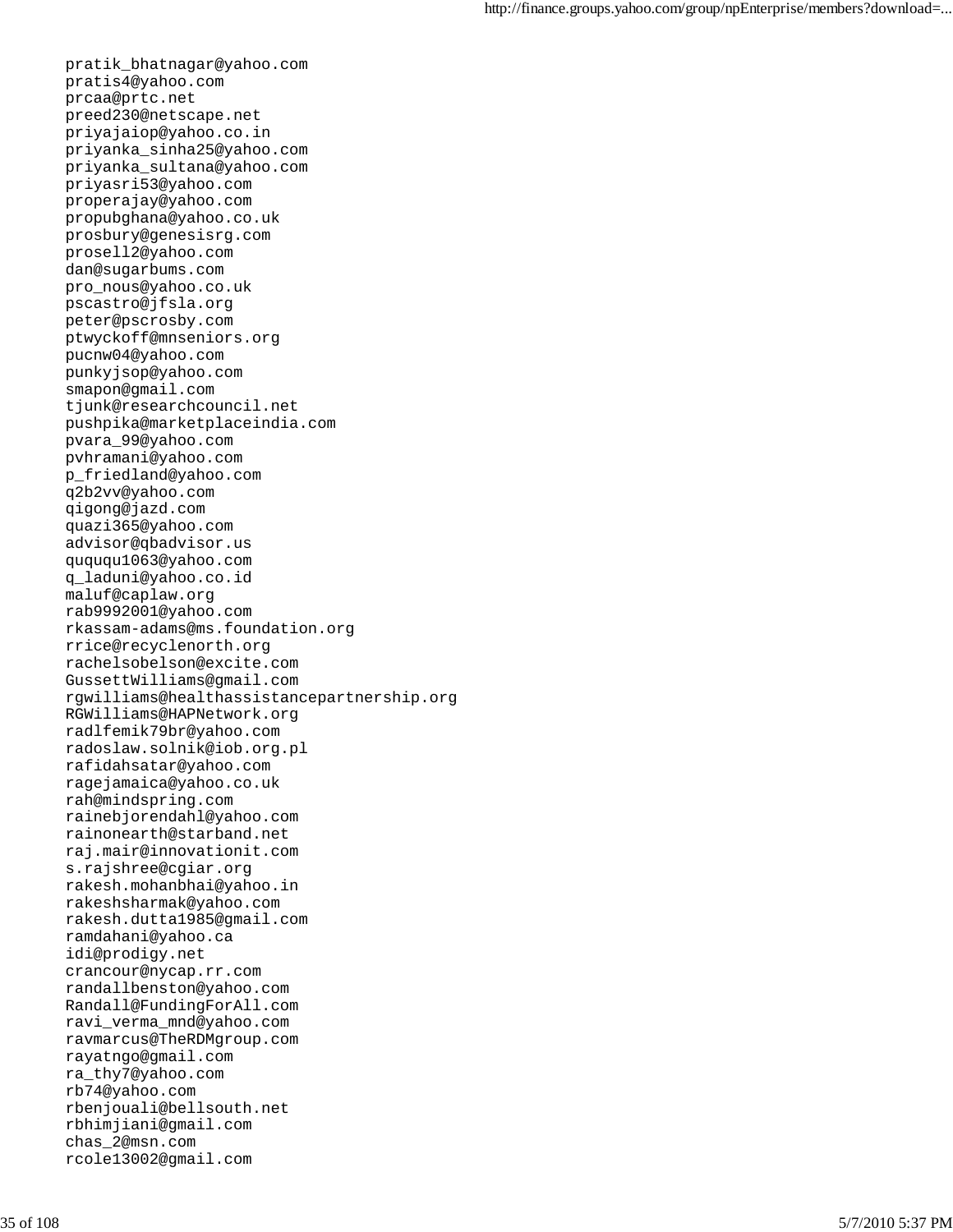richard.durasow@cccmedia.co.uk rd\_kjr@yahoo.com david@cramercrystal.com reajiul@yahoo.com ebalaguer@realbenefits.org adrigottlieb@netscape.net rsaltman@foot-in-door.com rheppner@tampabay.rr.com rebel\_685@yahoo.co.in hveeder@gmail.com rneirinckx@rihousing.com redroseandrews@yahoo.com preranango@gmail.com enbrick@bellsouth.net reginadmanderson@gmail.com reiganteng@yahoo.com reillygail@comcast.net reillymom2boys@grouply.com reimerbrian@yahoo.ca rbailey@ccdcky.org aremington@occc.cc.or.us renatasoto@yahoo.com rmeiner@mcrc1.org rvala@drccq.org reneezau@gmail.com kevinphayes@gmail.com renuka@phoenixbusinessacademy.org rstich@gmail.com jsimoneaux1@hotmail.com acupun@earthlink.net reuel@coachingkids.org at7499@wayne.edu reye@nayapdx.org anthony@woc-e.com rgbray7@yahoo.com RGTproject@aol.com rhiannon.lypka@kibble.org richardh@gatewaycities.org rmoulton@schizophrenia.on.ca rich@nsan.org RCohen@ncna.org rickgcarter@windstream.net ricksonvarada@yahoo.com rihauser@roadrunner.com riisa\_renee@yahoo.com rjimison@scgov.net dcantrel@spu.edu river413@yahoo.com rizzofrom83@yahoo.com rjay3@yahoo.com rjennings@sfgoodwill.org president@petalliesaz.org rkidwell48@yahoo.com rlowry75@yahoo.com rob.m.chang@gmail.com rmdavisceo@yahoo.com rmeiner14@yahoo.com rmeiner@ymail.com rmberman@hotmail.com rmproc@yahoo.com rmsjob7891@yahoo.co.in RNeirinckx@gw.doa.state.ri.us robert.paul001b@yahoo.in robertfoster@ameritech.net robertgbhg@yahoo.com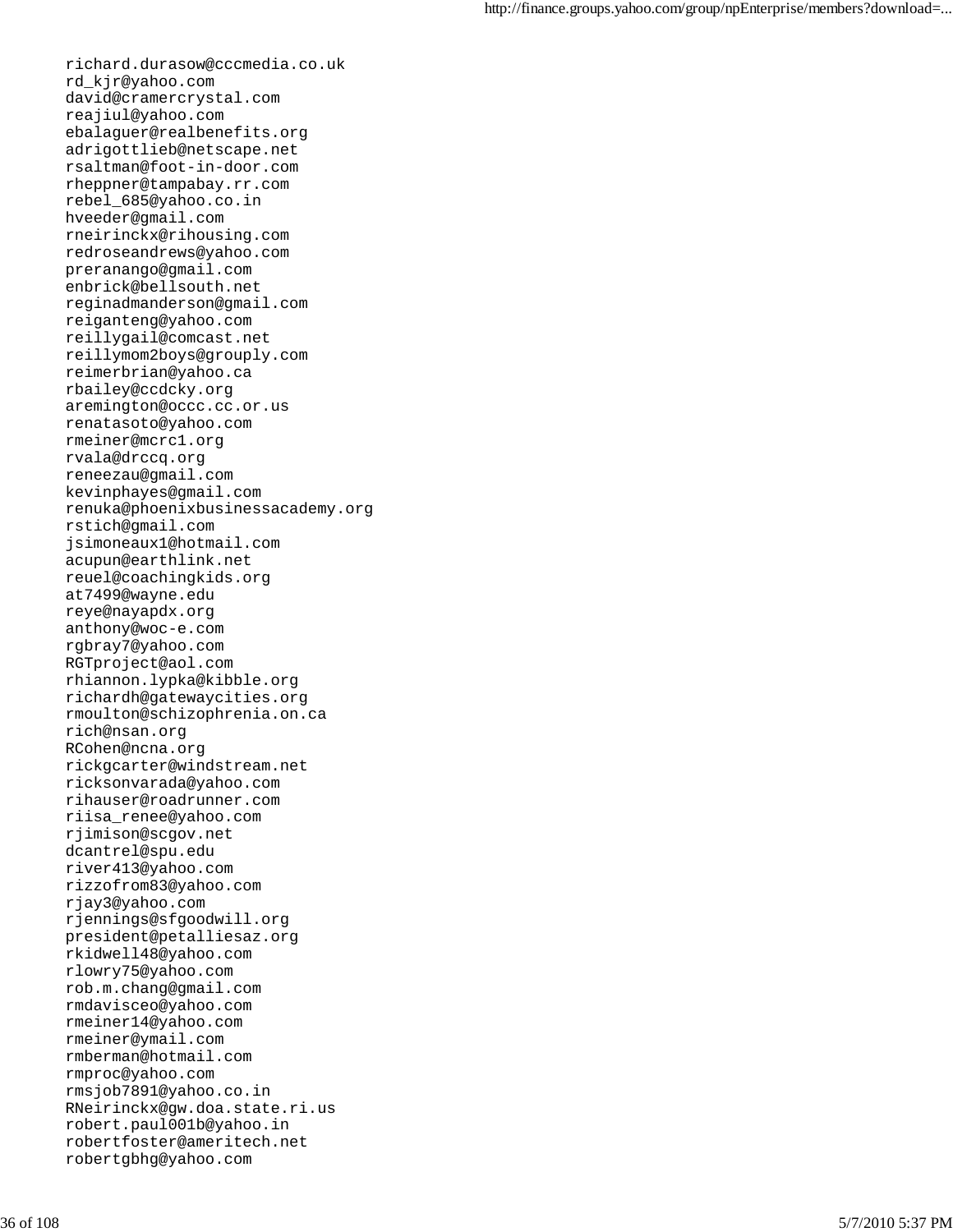rjhockin@aol.com robert2424@shaw.ca robertmittelman@yahoo.com rob@socialbusinessconsulting.co.uk rcherry99@hotmail.com rwilson@ica-group.org robyn16626@yahoo.com rogatohide@yahoo.com roger.hagedorn@darts1.org rohanimlk@yahoo.com roja143\_chennai@yahoo.com rolandperalta@hotmail.com Rolfe@RolfeLarson.com RomanaFrey@aol.com lists@thom-bray.com ronaldlagazo@yahoo.com rrogers@xanadu2.net rondarling10@yahoo.com ronhwilson2@comcast.net ronieniste@yahoo.com BWollner@dhcr.state.ny.us ron\_bulmer@yahoo.ca ronrea@hal-pc.org wilson.l.keenan@vanderbilt.edu rosanna.santana@yahoo.com rperry@seedco.org rose196028@yahoo.com rosenbergjames@yahoo.com rosylynn1@yahoo.com peter.roth@westhab.org robert.wakeley@lifeworksweb.org rhanson@tides.org roxannepersaud@yahoo.co.uk rfreeman@cadc.cc rrko9211@yahoo.com a.arsenal@cgiar.org rtilley@firmfoundation.org rick.trawick@comcast.net rchandiok@gmail.com rueyder@yahoo.com rkfernando@TAYLORU.EDU rose@blackbearnet.1cis.com sharedspirit@delphiforums.com bobrow-williams-group@comcast.net discountsgalore@netzero.com rkinzinger@taloncompany.com ruslan01@ymail.com russellvoth@yahoo.com ruth.macdonnell@yahoo.co.uk herself@ruthamber.net amukwenha@gmail.com robertwilson3@hotmail.com rwilson93@hotmail.com ryan.blanc@yahoo.com ryankelln@hotmail.com ryankphillips@yahoo.com rzuqp@yahoo.com.sg SEastman@seworks.org sapgrouphari@gmail.com msacks@integrallearningsystems.com sacrawley@btinternet.com safenh@safe4all.org andreacoaches@gmail.com bowers60@hotmail.com sailsnuge@yahoo.com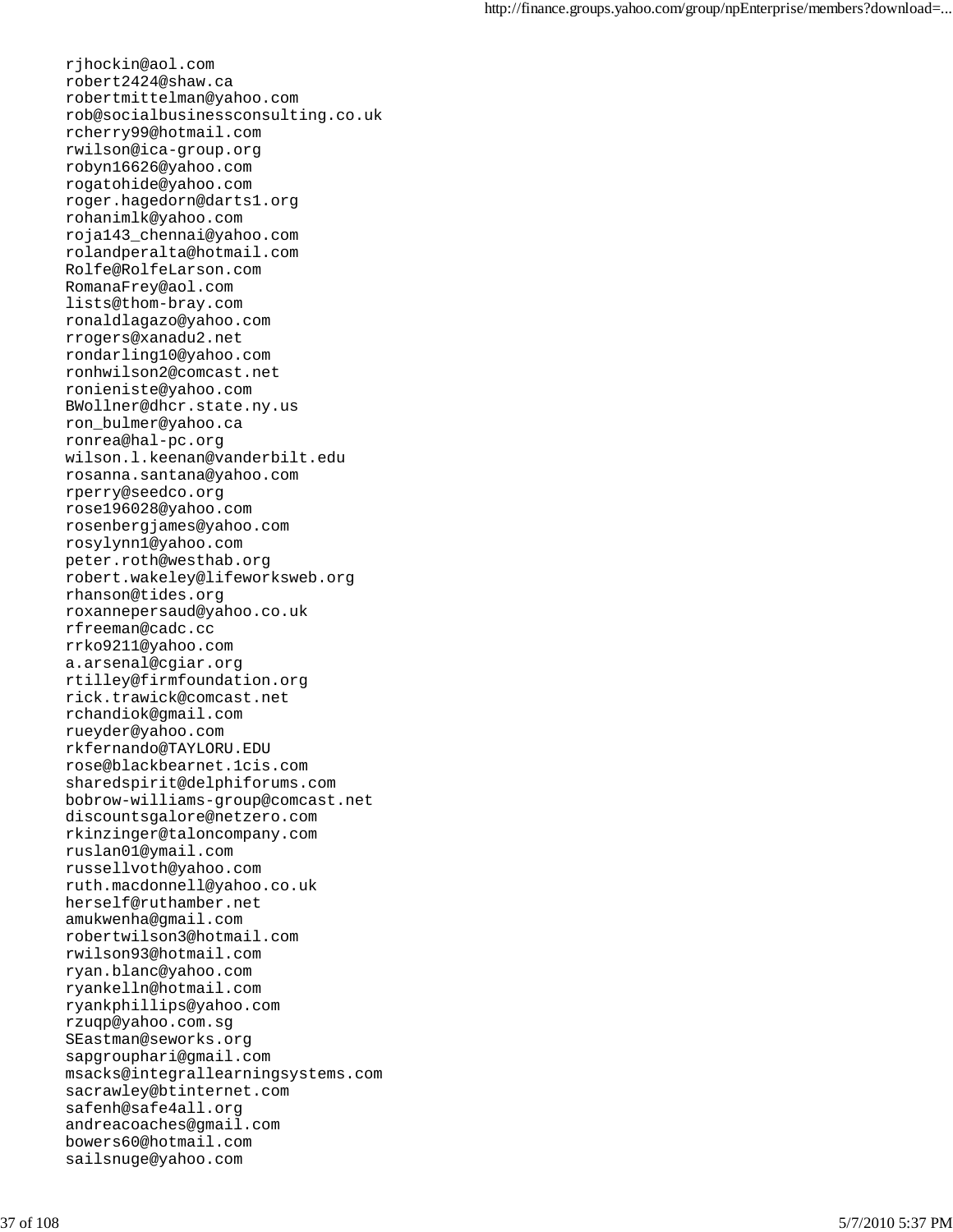sailyourboat@yahoo.com sainthoney4u@yahoo.com slittle@hawaii.rr.com salvador86064@yahoo.com salziebler@aol.com samanthacorinnejones@yahoo.com sami@designthatmatters.org samira.askarova@goodwill.org sampam1401@yahoo.com samratvijay\_jain1438@yahoo.com samsongetubo@yahoo.com sandhu.2187@yahoo.co.in sandrahirshberg@yahoo.com sands7821@yahoo.com sandycoesimmons@yahoo.com alexwarren5256@hotmail.com sandy\_dickinson@yahoo.com sanemploy1@juno.com gharris@usfca.edu sanketkakadiya@yahoo.co.in sapientarcadia@yahoo.com sarah.bloem@yahoo.com s.bellos@gmail.com sarah@hudsonheightspartners.com sarah.oldmixon@gmail.com sbuhayar2010@kellogg.northwestern.edu sara@svtconsulting.com sara@sftd.org saravanancsa@yahoo.com sbendure@ohiohistory.org sarimheang@yahoo.com sarkarbiswajit96@yahoo.com sarah.mcintosh@neighbor.org sandy@yuuma.com sasha\_buster\_sally@yahoo.com sasifoundation@hotmail.com newsletter@sasifoundation.org sassy121869@yahoo.com satujutasate@yahoo.co.id tamelstreet@juno.com savedemocracy@yahoo.com SawyerAndCCAA@earthlink.net sayyed\_taslim@ymail.com sa\_aah2009@yahoo.com samantha.beinhacker@yale.edu sbfnrc@yahoo.com mark@strategicideas.org kscalf@ruralresources.org scallywagsbikeclub@yahoo.com scdubus@yahoo.com schalke1972@yahoo.de schiles@stern.nyu.edu j@bucketworks.org jschumann@lutheranservices.org sciscofamily@yahoo.com sue.cook@chdo.org debra@necrc.org scorpiosnakeeight@yahoo.com scotbillington@yahoo.com sallen@mifa.org scott@scottbeale.com ScottB-L@cox.net leff@rmu.edu Scottpoor@yahoo.com srjscott@mac.com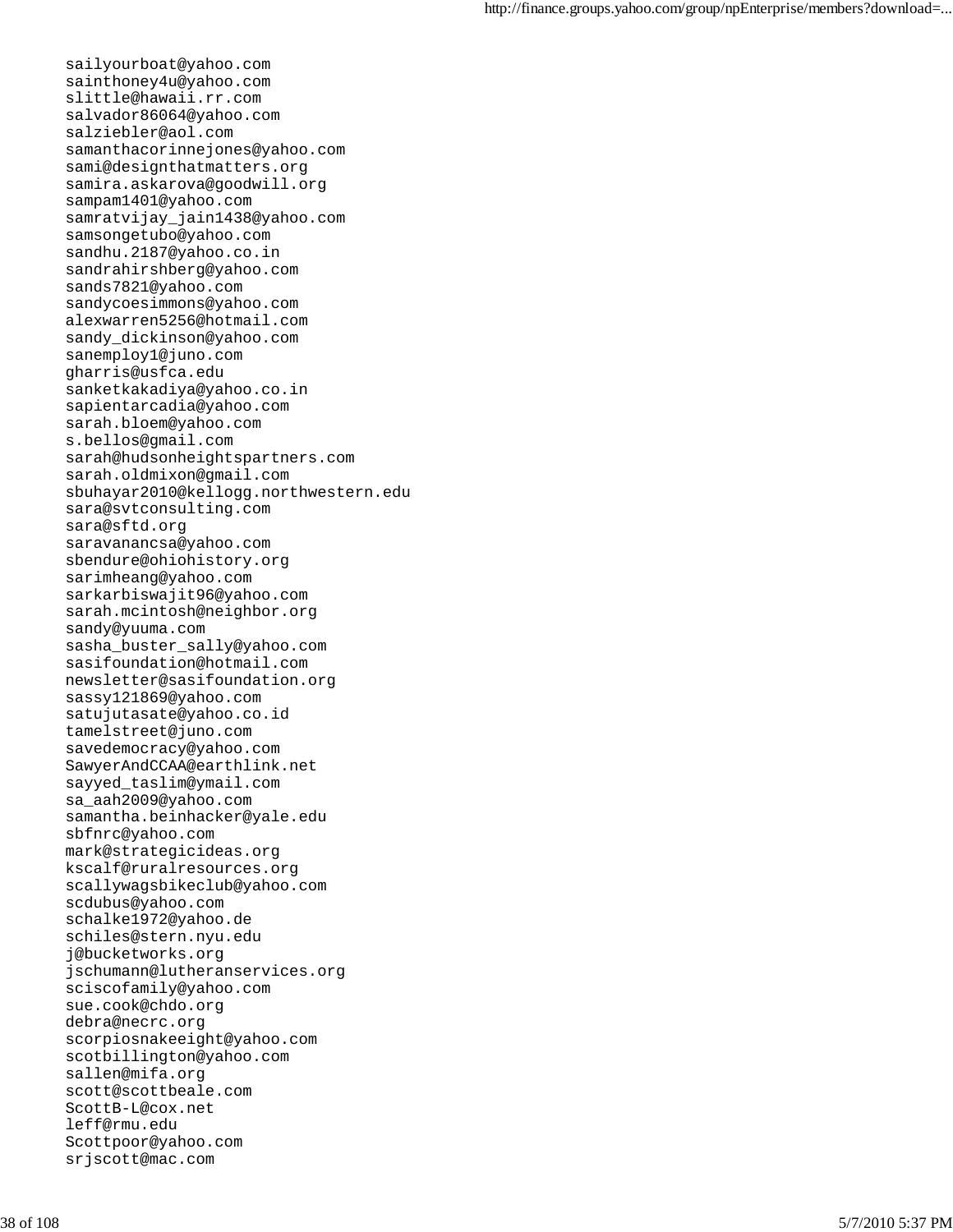ab0582@wayne.edu scriptwriter88@yahoo.com schaper@soligrp.com vickiscully@shaw.ca scully\_vicki@yahoo.ca SMcCullough@bethelnewlife.org scott.dunn@trw.com jennifer@se-alliance.org jcoleman@necc.mass.edu smeeton@sylvanbeachfoundation.org seans\_jenkins@yahoo.com meryl@libbey.net sechauz2004@kellogg.northwestern.edu michaelh@willowsway.org SEELAP@aol.com segunimani@yahoo.com seisboxx@yahoo.com serenitym@diversewebworks.org director@credo.mldnet.com sexyy\_priya@yahoo.co.in jessicatws@gmail.com shfalla-riff@legal-aid.org sfc443@yahoo.com sfelts@apccpa.com sfimach6@yahoo.co.in sgdubb@yahoo.com sgodeke@yahoo.com s-stevens5@kellogg.northwestern.edu shafilms@yahoo.com shaktih2001@yahoo.com shalendrabishwa@ymail.com shanahanlim@yahoo.com kgreene@tdcorp.org sharda@nesri.org shari\_aaron@yahoo.com sharkey\_joni@yahoo.com sharmila.gordon@gmail.com sharma.arun156@yahoo.in sharon\_flew@yahoo.com srush@knowbility.org lshaw@svconsulting.org shconsultserv@yahoo.com cheryl.northam@douglasesd.k12.or.us shehadiblows@yahoo.com shelenos@yahoo.com srobbins@criticalaspects.com followingup@gmail.com shengzhaoqi0451@yahoo.com.cn shepogden@yahoo.com sheridudley@aol.com sgibson@healthconnectone.org sheri\_muth@yahoo.com sheryl318us@yahoo.com shilpa370899@yahoo.in shilpi.shah@pepintranquada.com shimul009@yahoo.com shathaway@councilonruralservices.org shiroma2000@yahoo.com shivahji@yahoo.com sghamilton@alumni.usc.edu shojo@svn.org shoogi2006@yahoo.com ellen@tilonia.com kskkeeley@aol.com Shruti\_Sehra@NewProfit.com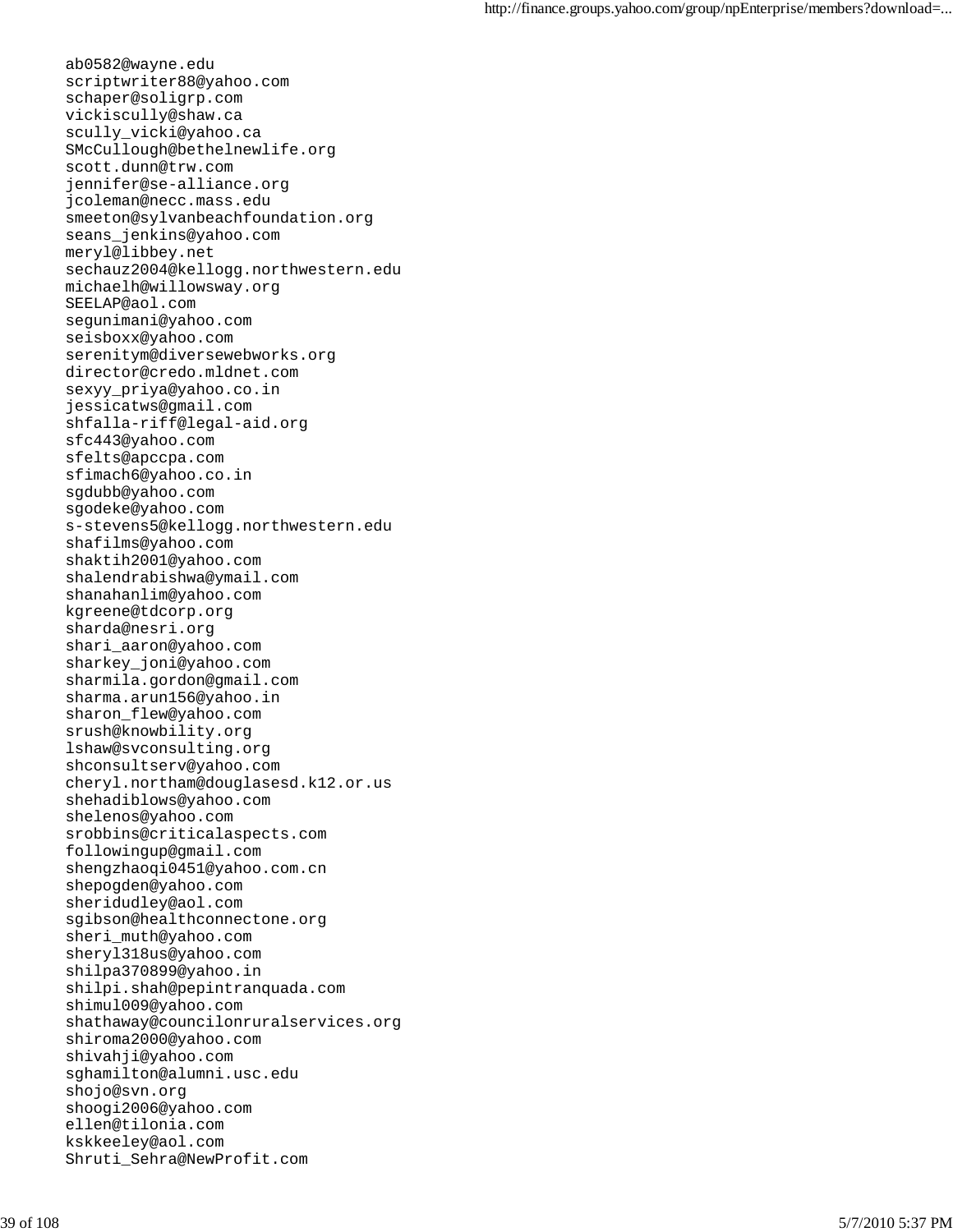shynochacko@yahoo.com sidalyxiong@yahoo.com descasa@gmail.com yahoo@simontucker.com simonkidworld@yahoo.com sirota0815@yahoo.com bharathi.earn1@gmail.com sumaya@theculturalconnect.com michaels\_suzanne@hotmail.com skinnerrebecca@yahoo.com skip8red@yahoo.com christies@ctckids.org skumsra@yahoo.in will\_morgan@hotmail.com skyrrai@yahoo.com sky@skytao.com katie.mulinix@genesis2.org anuraa@gmail.com slasky@sjlgroup.com slbisson66@yahoo.com sharon.crutchfield@emich.edu sleigh64@aol.com slenahan@archdiocese-no.org slondner@yahoo.com lupert@housingworks.org slyfox.traffic@yahoo.co.uk slyfoxtraffic@yahoo.co.uk stacie.mann@networkforgood.org smarbin@hotmail.com smartandfrugal@yahoo.com sberman@umich.edu smhowel@dellepro.com kotte6@comcast.net smithdalla@yahoo.com sklass2@comcast.net smssage@yahoo.com smtanig@yahoo.com SNavalli03@gsb.columbia.edu snezejan@yahoo.com GReid@kentcountyarc.net msnider@latan.org SnowshoeTC@aol.com snstexas@yahoo.com socialenterprisegrp@gmail.com hotham@sub.net.au mdl18@cornell.edu socialfirmsscotland@yahoo.co.uk socialfsn@yahoo.com triciaharris@socialgenesis.com sociallyconsciousbuying@yahoo.com jeffrey.m.stern@gmail.com socialxbusiness@yahoo.com sevi2001@gmail.com soft\_ware\_gp1001@yahoo.com sojosonline@yahoo.com ron@global-ethics.com sollygracie@yahoo.com solomio\_jkt@yahoo.com solomon\_elahi@yahoo.com sdellar@ccmckids.org sony\_harsono710@yahoo.co.id sooumiyaa@yahoo.com sorenharrison@gmail.com joverdevest@occc.cc.or.us southclh@yahoo.com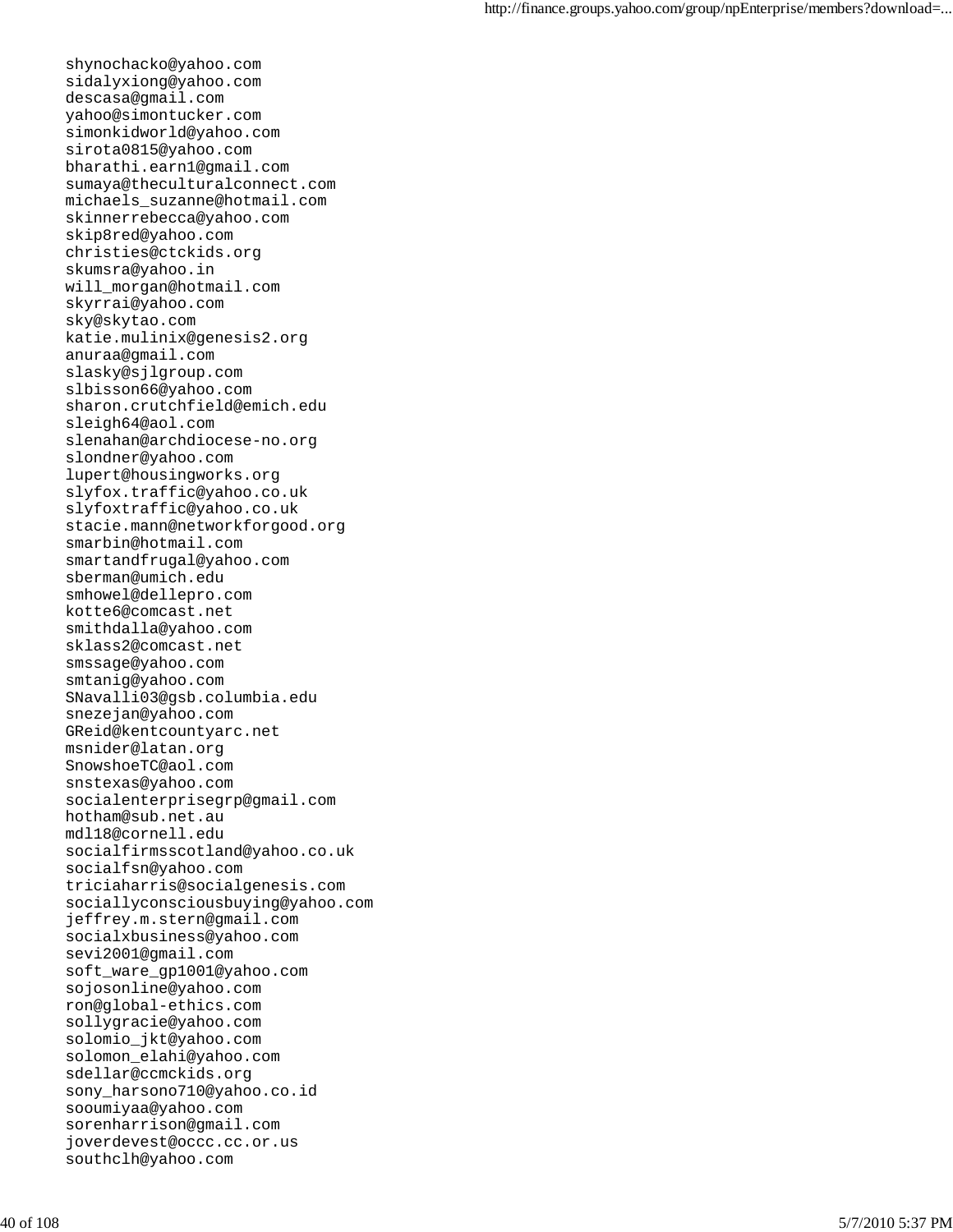enews@ecologic.org director@ashevillehumane.org speed\_info4u@yahoo.com speimpsg@yahoo.com jc65@txstate.edu spangman@ualberta.ca springheadstar@yahoo.co.uk sraaya7sri@yahoo.co.in sramadhar@yahoo.co.in srinivasrdeshpande@yahoo.com sriramvayer@yahoo.com stacyh@foothillsgateway.org stacycontact@yahoo.com melissate3@yahoo.com rollys@heiser-jesko.com starbuck2347@yahoo.com KAERSTE@aol.com steelmousenyc@yahoo.com steinbergk@earthlink.net sdhami@mercycorpsnw.org stephaniebishop04@yahoo.com SBrand@enterprisefactory.com srappaport@mindspring.com groups@spaceshare.com spadams@sbcglobal.net habsh5310@aol.com stevelandman@yahoo.com retired77@msn.com sdow@captc.org shanson@cruiskeenconsulting.com nstevenson@lawyersalliance.org steveramsland@ymail.com steve\_radi@yahoo.com steve\_wauugh@hotmail.com stewaea0@hotmail.com cahern@frontiernet.net stitcherbitcher@yahoo.com stjasson@rocketmail.com stkrvmd@yahoo.com tonyrwellsfoundation@insight.rr.com ddillon@pfh.org Rexr@YouthBridgeAssociation.org stoll\_jennifer@yahoo.com stonesoupmin@hotmail.com kkenn2002@yahoo.ca sltriano@hotmail.com struggle\_one@ymail.com stuartthorn@dodo.com.au steven@benemetrics.com stut@sbcglobal.net steve@rightpathinvestments.com SUcak03@gsb.columbia.edu suchi27@yahoo.com sue.smit@copartnership.org sueedw4@gmail.com sue.newell@gmail.com suganya\_mumbaigirl2008@yahoo.com sumanatamity@gmail.com sumannirmal@ymail.com dianafox@reachout-westend.org sundiver2000@earthlink.net sunil@agriwatch.com sunil4me2001@yahoo.com sunnykws@yahoo.com sureka.sena@yahoo.com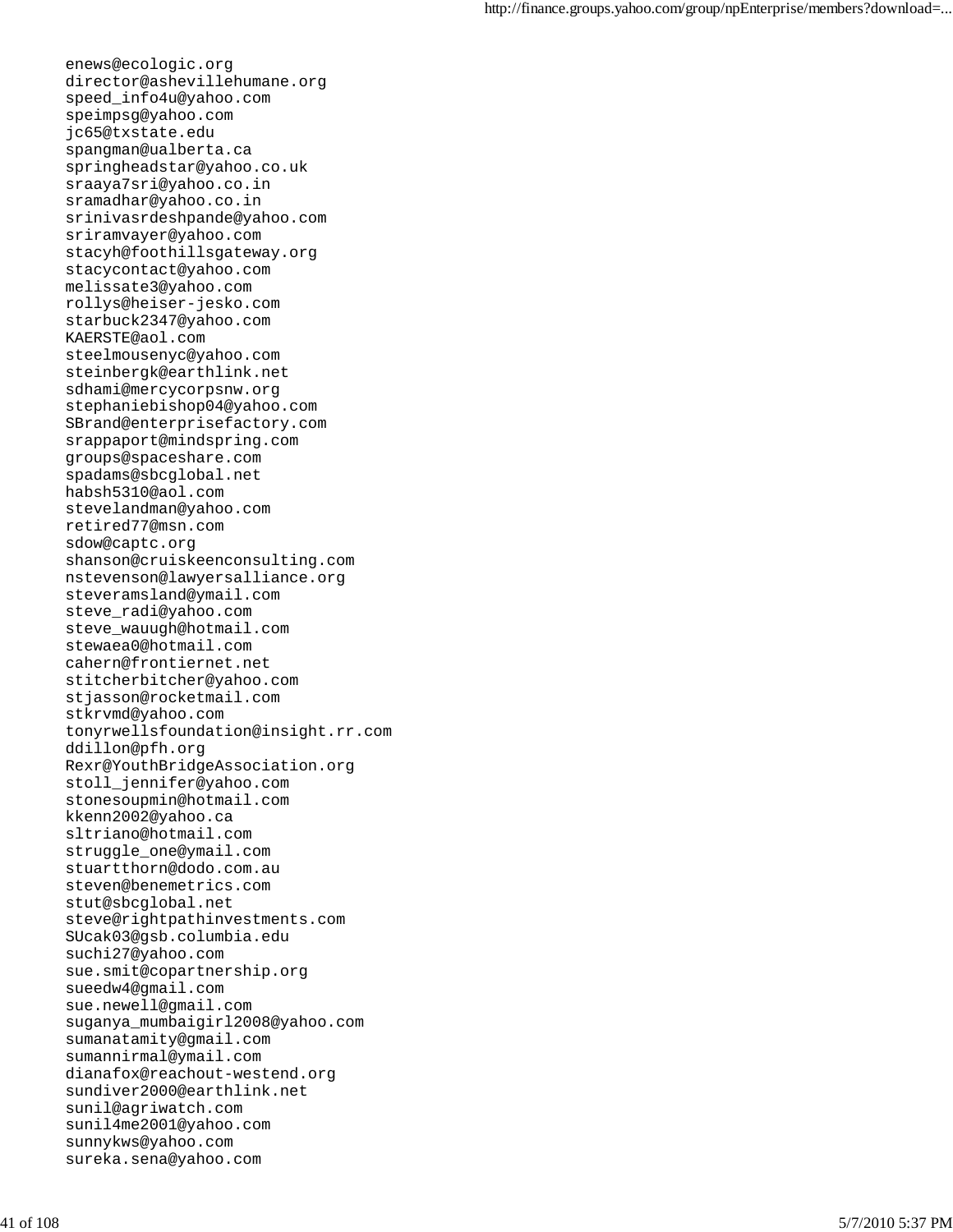blessness@verizon.net ssaler@mindingyourmind.org susan@compumentor.org snelson@tdcorp.org susi\_first@yahoo.com sussohlee@yahoo.com sustainenvironmental@yahoo.com jfisk@winrock.org Suzanne@SuzanneArden.com suzette.agans@wdc.usda.gov susansaylor@knology.net sandylsu@gmail.com swethacool085@yahoo.in disylvain@gmail.com sylvia.gstephens@yahoo.com sylviapoe3@yahoo.com yahoogroups@success.com.sa pokras@ntronline.org psglobal@faf.org taanu054@yahoo.com taikensdcjp@yahoo.com frank@tainogroup.com takanos\_66@yahoo.com tak.kato@gmail.com talha\_rizvi@yahoo.com talk2abdul2002@yahoo.com tonishi@iupui.edu resourcedev@ldaptbo.com tamilea74@yahoo.com tamara@tjohnston.org tammywallace11@yahoo.com TamraR@womensbeanproject.com tanya.pepin@yahoo.com tanya.pepin@btinternet.com taramore@gmail.com tarek\_elomda1971@yahoo.com taryn@startingbloc.org tbachoo7@deliberatedelivery.org lsmith@texasboyschoir.org tearose6@hotmail.com tckilian@yahoo.com tdw\_2001@yahoo.com dvanspan@CESA6.K12.WI.US Teamchildren@aol.com teamiles@yahoo.com tedgottis@yahoo.com tedhart@ephilanthropy.org mschwartz@teenlife.com tybi@writetech.us telur.puyuh@ymail.com nick.temple@sse.org.uk teresa@cobra-dvsa.org teri@authenticityconsulting.com terriannrvr@yahoo.com tbarreiro@csbsju.edu terry.rorison@gmail.com terrydrea@sbcglobal.net terrydrea@yahoo.com terry@terrymandel.com tessiemspivey@yahoo.com treynolds@ggci.org m.rivers@ehrlo.com tfakh\_ruddin@yahoo.com ejmcnu@gmail.com mtagliavento@cookinlethousing.org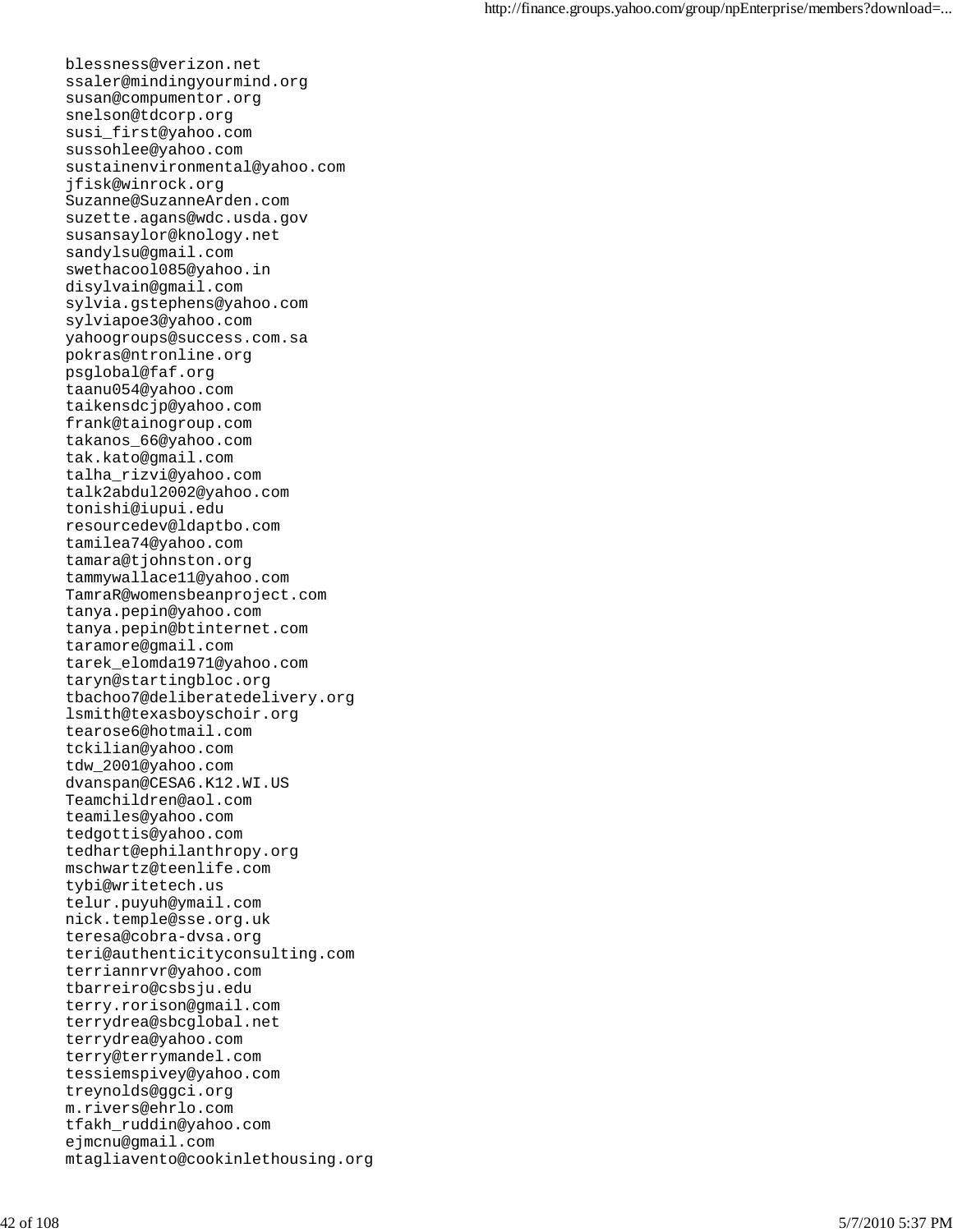th1erapy@yahoo.com thabitidavis@yahoo.com thais\_prod3@yahoo.com the.recruiters@ymail.com thebibster@yahoo.com theewizard@myway.com thefundfinder@yahoo.com elillian@comcast.net themickmadirish@yahoo.com themightymachine@yahoo.com fellowship@themindtrust.org tspitzer@marketventuresinc.com theresamcnulty02333@yahoo.com therocgroup9524243@yahoo.com lilian@do-great-work.com thingsthatshine@yahoo.com kim@popsustainability.org thisguycecil@yahoo.com thiyasrief@yahoo.co.in thomas.mary93@yahoo.in nourish.intl@gmail.com thomascook34@yahoo.com thomaseherbert@yahoo.com zsmith@yei.org speight@ahana.org thoughtmatrix@yahoo.com kidsatrisk4ebiz@hotmail.com john.mcfarlane@rogers.com tech@baumancollege.org tiffany.williams9572@yahoo.com timcarter2001uk@yahoo.com timsimboli@yahoo.ca tim@goldenstateymca.org tinarolls2@yahoo.com atinuke.diver@volpe.dot.gov tiny1rik@yahoo.com tiopdogzone@yahoo.com tipzandtrikz15@yahoo.com tkjainbkn@yahoo.co.in tklofgren@yahoo.com tlever@yahoo.com terrigulliver@shaw.ca tlm7291@yahoo.com timdempsey@comcast.net tmthyburke@yahoo.com toall1000@yahoo.com tolsun@laurasolomonesq.com tmccormick2@mac.com tom@sereporter.com tom.henry@campfireusa-mn.org tommaso.pellizzari@yahoo.com tomrowson@yahoo.com tomspringsteen@yahoo.com tom@svpi.org thornton@texas.net tomstu2@tomsturgeon.com tzizys@rogers.com tonia@mdiconsult.com toniforcat@yahoo.co.in tonithetiger123@yahoo.com tonya@artsandbusinessri.org TDList@deifell.com anthonyh@coloradoaidsproject.org tools4humanity@yahoo.com lgrossjr4522@hotmail.com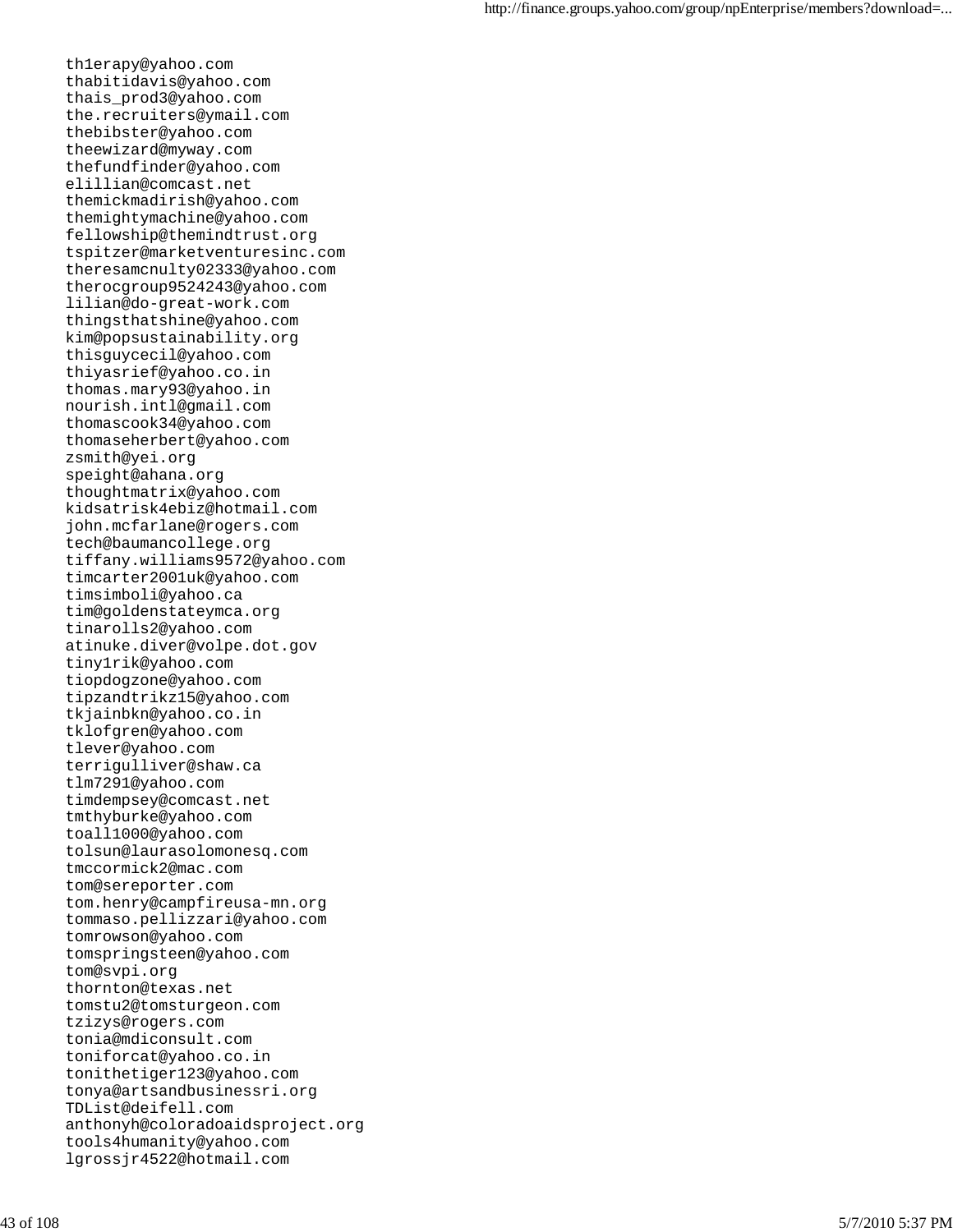torey@mcrcnh.org toritaugner@yahoo.com tossberg1@yahoo.com tovam@hotmail.com ezb05064@nifty.com tpgutsch@yahoo.com tqmohammed@yahoo.com prokids62@hotmail.com tsheridan@waterculturenetwork.org kwise@wisesavings.com trading\_experts85@ymail.com warren.tranquada@aperio.us transition70@yahoo.com transstrat@yahoo.com lfitzgibbon@eastersealswrc.org travelertrish@yahoo.com travoy65@yahoo.com treeentsincolombia@yahoo.com affsupport@treesfoundation.org lorraine@ippimail.com lesley.w@seafarershouse.org trick.barry@yahoo.com trinanicholson@yahoo.com trina\_ntamere@yahoo.com tristara@yahoo.com trodenbaugh@sbcglobal.net tromeonsentax@yahoo.com jclarke@inherentknowledge.com trwigamba@yahoo.com steve@akouo.org tsedisha@yahoo.com marketing@tsne.org tsomiami@bellsouth.net tst\_atthebeach@yahoo.com ttaranovski@neaq.org chairman@filmfinancing.org tucsonflamingo@yahoo.com turrechaga@yahoo.com tutormentor1@earthlink.net tanderson@wiscs.org forte.tom@earthlink.net tmull7643@aol.com tvs.gold@yahoo.com diane@alternatives.org twinhype76@yahoo.com flanagan@rochester.rr.com twolfsonnd@yahoo.com judilat2@aol.com callian@earthlink.net towings@welcomehouseky.org tyson6990@yahoo.com tyaustin@interserv.com tanderson@fifthave.org ufi1650@yahoo.com uhathi\_572@yahoo.co.in uknationallotteryprizetransfer@yahoo.co.uk umaprakash30@yahoo.com umjacksc@yahoo.com unblvubl2001@yahoo.com uncle\_mv@yahoo.ca uncll@yahoo.com sharon@millionsurvivormarch.com gpaulson@jobsunlimited.org dave.wilde@comcast.net thequarter@covad.net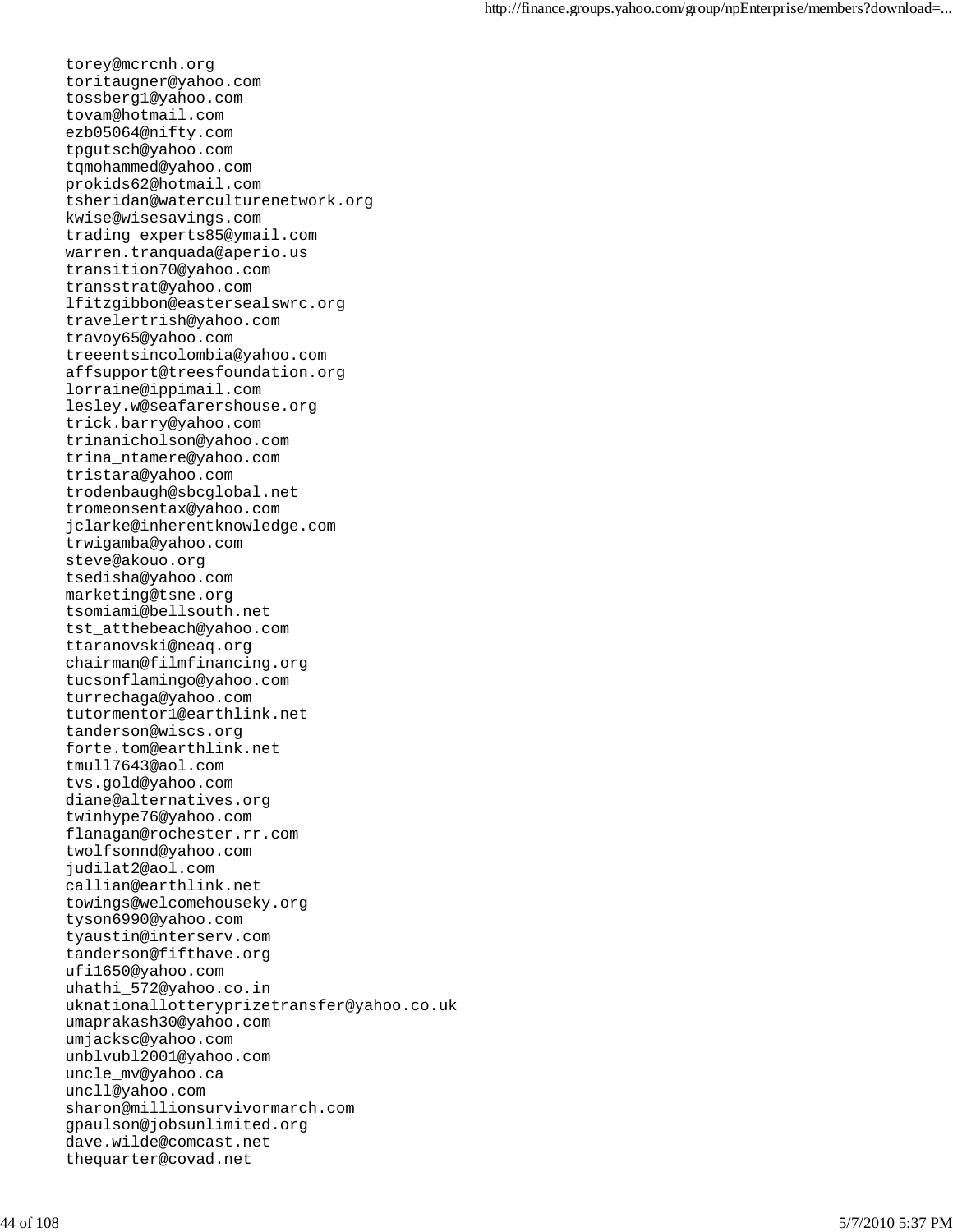urbanms1@yahoo.com urbanseed@yahoo.com urbanvillage2003@yahoo.com urban\_miyares@yahoo.com cgair@redf.org urbina4513@yahoo.com usha703@yahoo.com U.Sengupta06@Rotman.Utoronto.Ca nadodi@gmail.com v4umails@yahoo.in vai2492@yahoo.co.id valentine30528@yahoo.com valeriezekas@yahoo.com valuefoodstore@yahoo.com vanajemian@hotmail.com sean@socialcapitalpartners.ca vfinley@firststepfund.org mw12@ruraltel.net marc@cblv.com vasan\_1948@yahoo.com mark.thomas@vaxtrac.com vbalkrishan@yahoo.com vbartram@mba2007.hbs.edu vborgonovi2008@kellogg.northwestern.edu mctshops@yahoo.com java@saphari.com sconfer@program-eval.com smartcapital@sbcglobal.net toddg@intermountain.org RFGerman@aol.com vernonloke@yahoo.com vgkeller@gmail.com vhatmitaklorezi@yahoo.com viadv@mindspring.com viagba@yahoo.com vicki\_m@ettielee.org victor2004ls@yahoo.com jhelferi@gmail.com vijayalaxmi\_n06@yahoo.com vijay\_anchalia@yahoo.co.in vijithasricd@yahoo.co.in vikrant.bhatia1o1@yahoo.in kingsley@villaclassy.com vincee@phidd.org vipuljparmar@yahoo.com ktg@vsventures.org vishnusharmacbit@yahoo.co.in vitaliy\_kuchynsky@yahoo.com vrana@dc.net vobee@bittersweetfarms.org vlsuderman@yahoo.com lisa.voss@earthlink.net harold.johnson@gmail.com vpjeyabogar@yahoo.com vradabaugh@yahoo.com vscav@indyweb.net vusaladu@yahoo.com v\_scully@yahoo.ca wadehorne@msn.com wagnernyualum@yahoo.com mwainwright@mac.com stevez@spectrumnonprofit.com al@alwroblewski.com walton4523@yahoo.com wandairving@gmail.com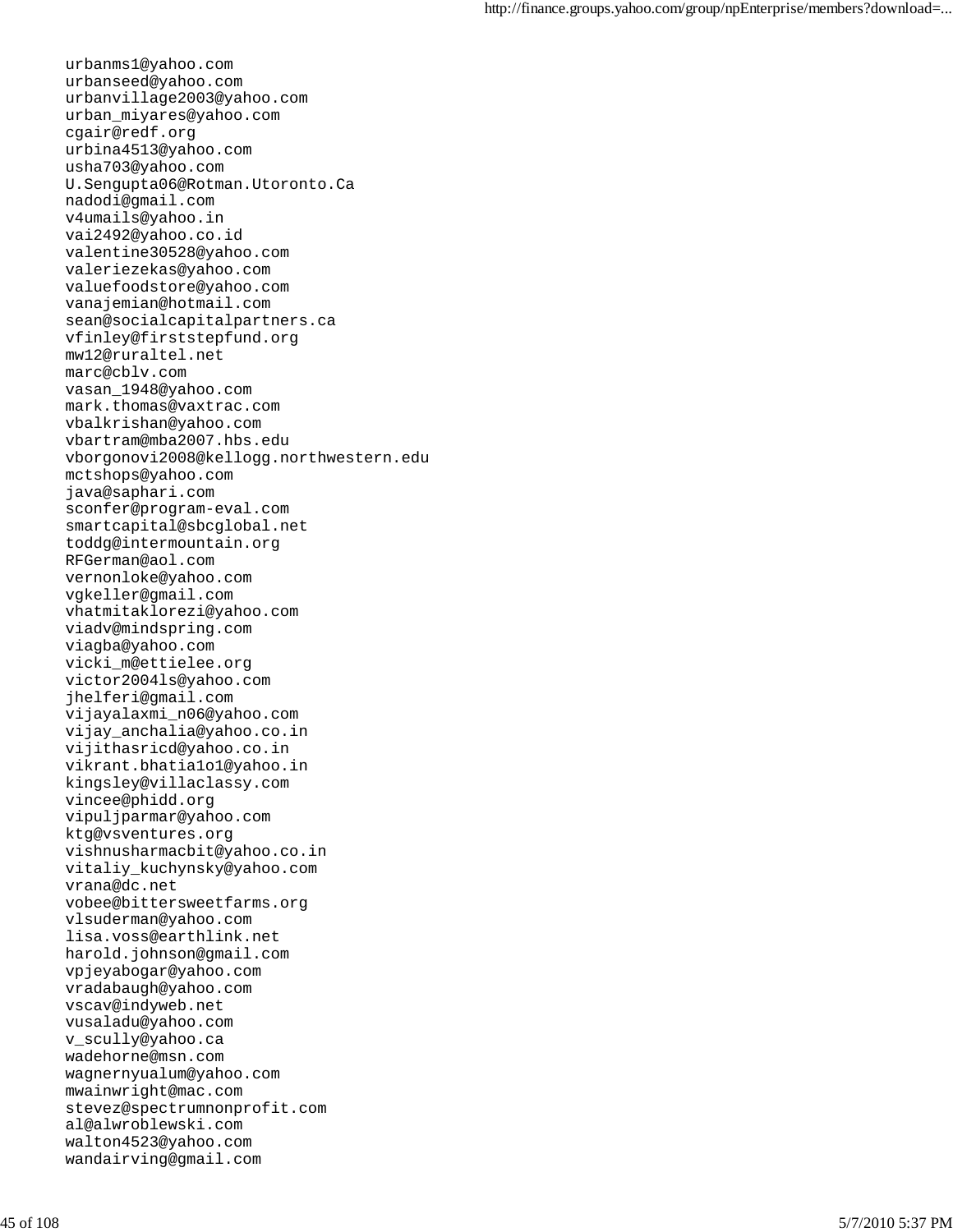wandairving@earthlink.net warizac@gmail.com waroengbusiness@yahoo.com wdow@mts.net hjohnson@communitywealth.com watsonly@missouri.edu wvota@dc.mercycorps.org waynefbuck@yahoo.com wbhines@pacbell.net wbojnowski@kslaw.com wbpearson1@yahoo.com candlecrazy\_wc@cox.net LITERACY@FREESPACE.NET wctang11@yahoo.com.hk webb@nextgenclusters.net robyncedtas@ccednet-rcdec.ca webconsult\_2000@yahoo.com wecanbyHisgrace@hotmail.com wedunn1937@yahoo.com bettyj1@fuse.net wegarden@pacbell.net welcome\_mavericks@yahoo.com wendypardee@yahoo.com werevrimayroam@yahoo.com wernetsp@slu.edu c.brooker@comcast.net westeve20@yahoo.com westcoastholm@hotmail.com wetrivers69@yahoo.com j.gosier@appfrica.org wexler@silklaw.com whitney@makingcents.com whitmireck@romkind.org who\_will\_inc@yahoo.com lonewolff@cablelan.net WWARSHAUER@psi.org williamscorp\_98@yahoo.com williamzsimon@yahoo.com william\_baiyee@yahoo.com willi\_paul@hotmail.com will.scarbrough@gmail.com wilson\_lala@yahoo.com win3b@yahoo.com dwlask@portup.com v.sarlo@harborhomes.org wleightonhaynes@yahoo.com wlm4@cornell.edu William.Lynch@jevs.org wb@eliwhitney.org womancraft@yahoo.com wookieeprincess@gmail.com workministry@yahoo.com workshopcentral@ureach.com susan@worktrauma.org worldfriendship200@yahoo.fr world\_worker@yahoo.com wrmccaig@yahoo.com wschwab2006@yahoo.com wuellnert@yahoo.com anne.wunderli@pinestreetinn.org pcurry@economicoptions.org xbena@umich.edu naomi@1000cranes.com loisxj@singnet.com.sg xnicoleazzi4x@yahoo.com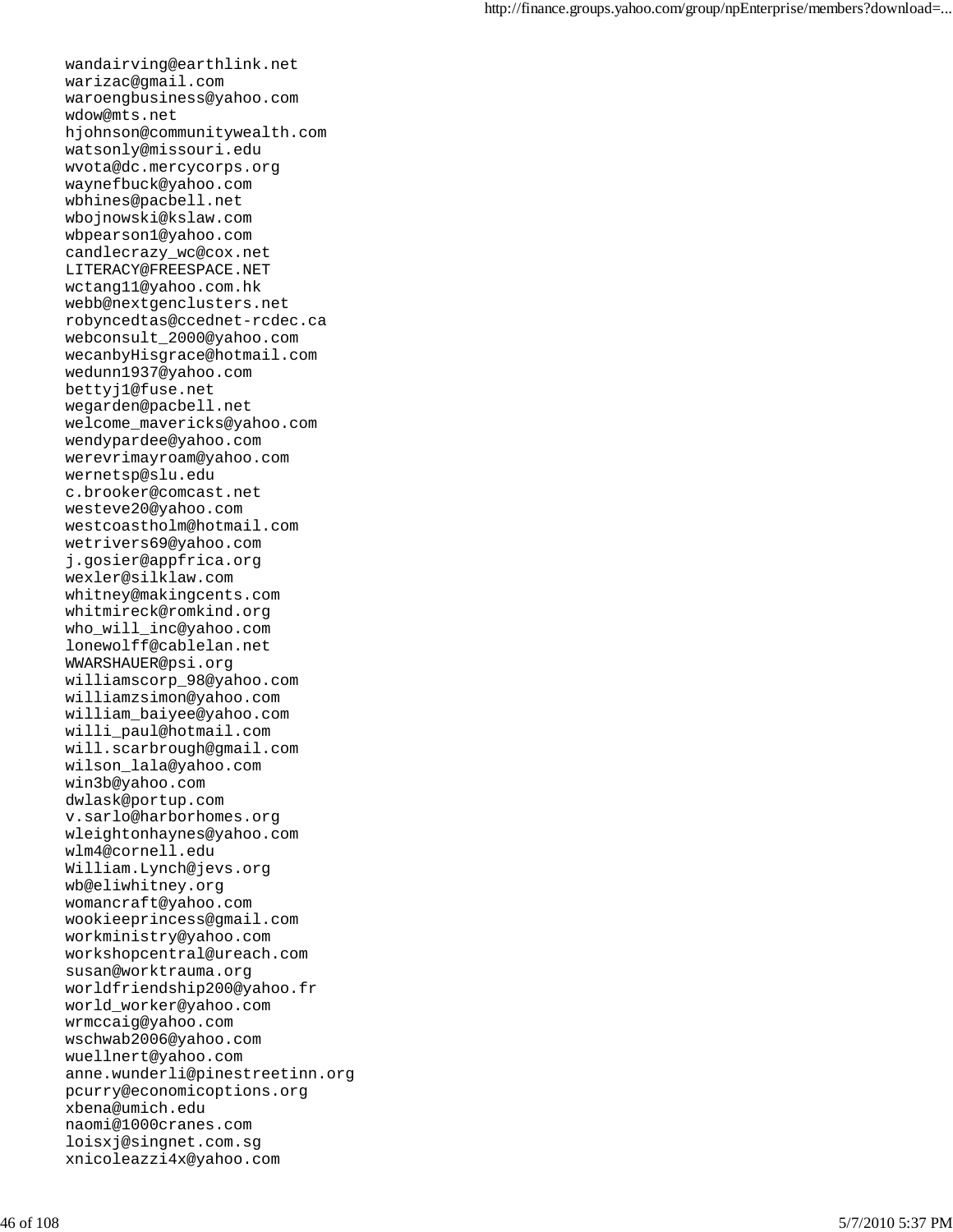xtianw1@yahoo.com zmutrux@gmail.com pse@yale.edu ydubel@gmail.com yeh1hwang@yahoo.com yjnt\_p@yahoo.com ylor\_alleba@yahoo.com yma823@yahoo.com ymathai@hotmail.com ymerrill13@yahoo.com ann.yoders@gmail.com gary@yourlifesaim.com youthiconsgh@yahoo.com randyhoward@paulcomptoncpa.com ysn19@yahoo.com ypoirier@videotron.ca ywcaofbinghamton@yahoo.com exec@ywcarockco.com zacky\_rin@yahoo.com zainfidel@yahoo.com john@getraveller.com zarina.parpia@hotmail.com Gary@pclpartnership.org ziaul.ahsan@gmail.com lsguillory@bellsouth.net zindzhi1@yahoo.com zoem@prevista.co.uk xpadamsee2007@kellogg.northwestern.edu zuwera2001@yahoo.com zxczxc76@yahoo.com dyeung@umich.edu vchsrachel@earthlink.net humanejane@dbqhumane.org jvarner@nehumanesociety.org atracy@hsus.org BBowman@wmitchell.edu kmccaig@iupui.edu jaduberg@starpower.net ptaylor@sbrcbaltimore.com lhorsey@jhrbaltimore.org mberninzoni@arundelhoh.org deborah.bedwell@baltimoreclayworks.org FKW@scinto.com jackie@sdhc.org christi.bell@acsalaska.com mhcs@charterinternet.com rita\_moya@hotmail.com melanie@centrolatinoliteracy.org aharold@medicarerights.org pamelahorowitz@hotmail.com roz@rozowen.com RCook@sa-intl.org jmitchell@gedc.org.uk dpyles@jhrbaltimore.org yesincusa@aol.com dgroves@semo.net sowtyc@ccu.edu.tw audrey@pioneercable.net sfrancis@eccspfld.org nypcinc@hotmail.com sonjahstith@cox.net joe.raffa@cancer.og wdecker@u.arizona.edu beret.meltzer@gmail.com bobphillips@verison.net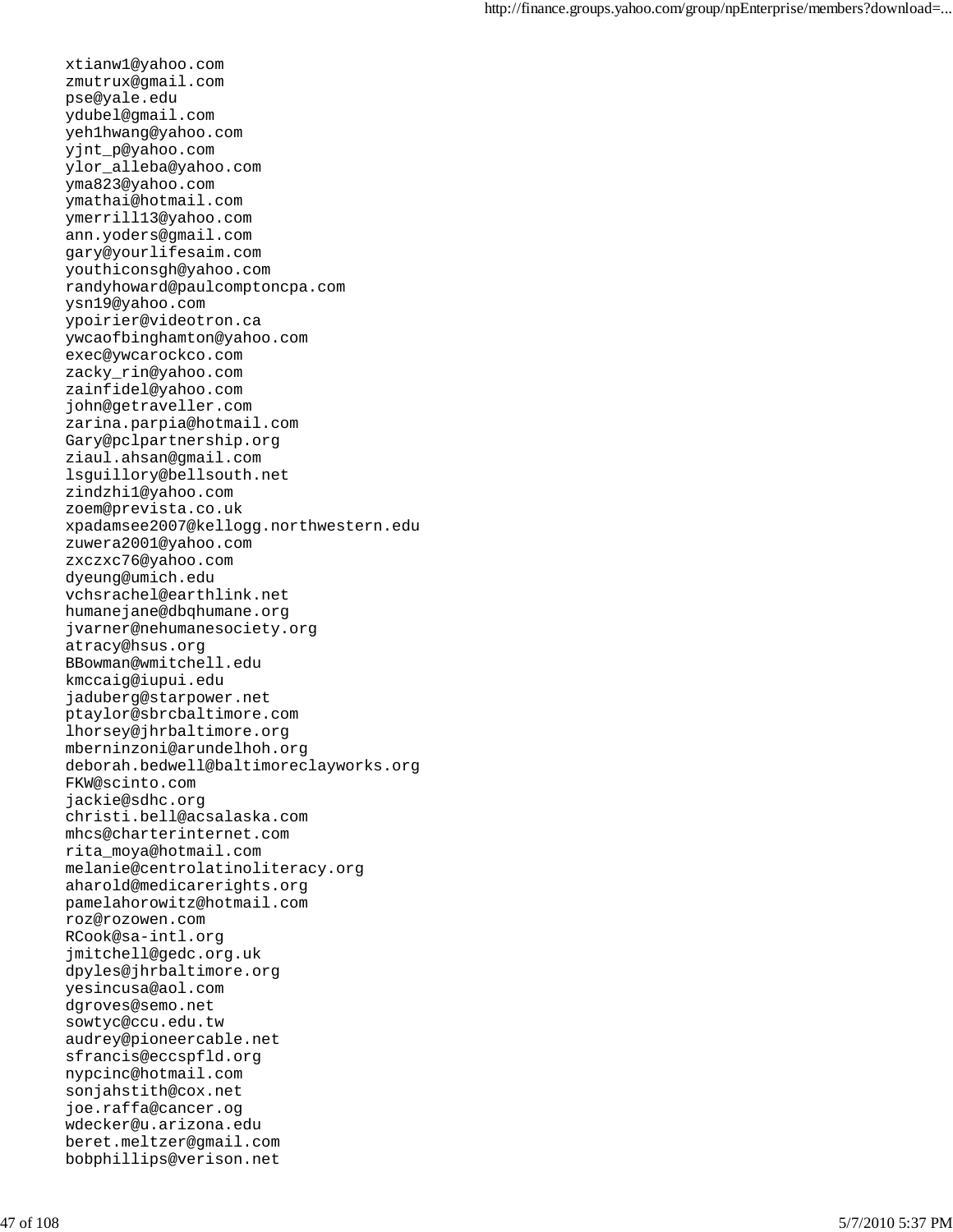jan@guidinghands.org kmulvey@projects.sdsu.edu lmarchese@elderhelpofssandiego.org gdobbin@froghollow.bc.ca jwiley@jbp.org vclecak@humanoptions.org msleet@aapsmckinley.org huffmanj@ffcare.org cdoescher@arcgno.org Gubarry@aol.com Weinheimer@aol.com mcollins@ndsa.on.ca kbrown@ndsa.on.ca kenbelfer@westhab.org pontaoe@insideoutca.org slesky@afmfl.org tmurphy@nova-services.org sjoseph@hrcogic.org ceo@paainc.org Numan.Franklin@LynchburgVA.gov bgoldber@wrl.org khalid\_abdarrashid@creativisions.org jgillespie@beyondtbl.com kcarr@guildincorporated.org kberton@tellurian.org gmarshall@heritagenet.org sol@lacasanorte.org meb@corliss.org sallie.altizer@tampagov.net lauren@aafs.net cfda@vsnl.com bobdepaul@hotmail.com sbordeaux@uttc.edu hapeacock@nyc.rr.com SJWLAttorney@aol.com nklcss@direct.ca ptaylor@dptaylor.com s\_foster@idepsca.org Andrea@mhasc.org gogirl@girlsclub.org HoraceDAllen@aol.com ksphar@epowerapps.com franciehiltz@aol.com mary.hunterellis@steppingstonescenter.org destinylrngctr@aol.com kmanning@caracole.org michaelmarsh@toledofhc.org darrylmurray52@aol.com Michael.ashcraft@careerresourcesinc.net angela.barker@louisvilleky.gov bob\_browning61@hotmail.com cjohnson@leadershiplouisville.org jmcquade@famchild.org mro@archlou.org mfiscel@familyservicesinc.net JuliaSRubin@post.harvard.edu brappaport02@ssb.yorku.ca mariah@mngt.waikato.ac.nz mike.stewart@boyercc.org armstron@rotman.utoronto.ca bdouglas@sssnet.com Marion.Goldberg@co.ontario.ny.us ntwine@newpath.ca kkearnan@nycap.rr.com karenb@palsnet.info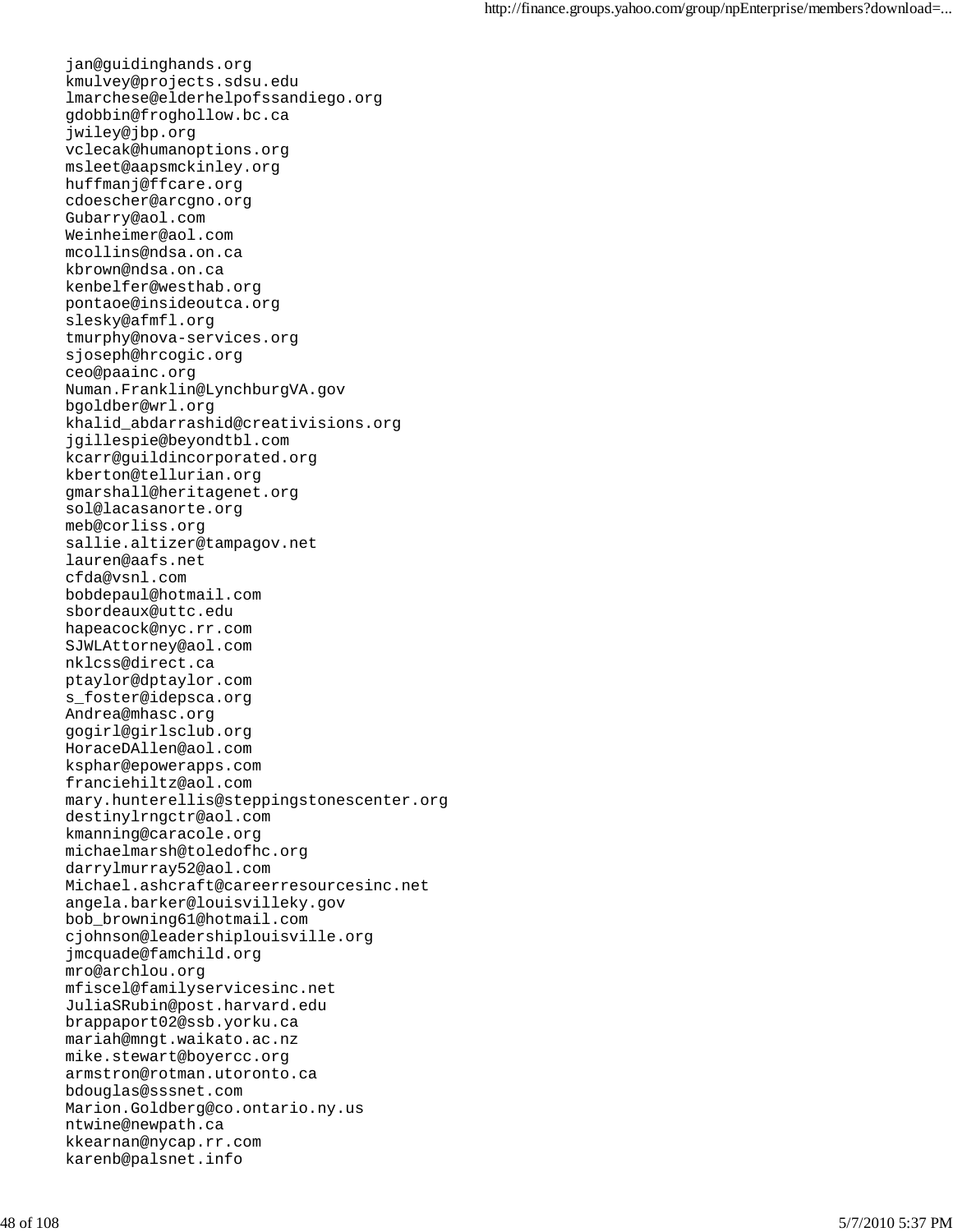barbara.vosburgh@libertycs.org ktuten@catholiccharities.net aasquared@gmail.com marie@benchmarkinstitute.org cradib@msn.com JulianneCardenas@moscowmail.com amanda@Dealerskins.com adriana@kidsmartstl.org barbi.appelquist@gmail.com lbeshore@marinerschurch.org lmars88@msn.com mlmbizs@gmail.com graceandclark@comcast.net Bice@skylight-trust.org.nz l\_barber@rochesterrehab.org sandra@spectria.biz abennett@edem.job.org cro@collectivecry.com hope@mdhousing.org annemyers@partnersincare.org ayannawomack@hotmail.com kmoble@bccc.edu Baldwin@newhousingopp.org fjimenez@mtairyusa.org abertrand@mba2007.hbs.edu alan@verdenw.org kolraehyisrael@yahoo.com israelramosa@sbcglobal.net dtorres@cox.net al94620@bellsouth.net frankxr@comcast.net jean@careercloset.org pmccollins@cox.net bharris@lagcc.cuny.edu geraldine\_hong@hotmail.com bjuell@cox.net cath@dcsd.org pvalentin@uprm.edu abell2@wested.org rfscheryl@hotmail.com jeancaslin@gmail.com cynth@mil-media.com wfbagley@aol.com dkuehn@naadac.org niki@concordindy.org retorno@wd2.com.br antoinek1@yahoo.com zietlowc@gmail.com jackg@tutorialcenter.org Bob.Marvin@edmonton.ca mwilliams@nish.org ben.rodriguez@laworks.org afalling@tulsacan.org simon@tidescanada.org ray@climbwyoming.org sarah.crawley@i-se.co.uk celeste@missouri.com fun@makehope.org AWdurty@aol.com cmatelic@sc.rr.com salston@ccsnys.org mbrown@csr-asia.com j.macdonald@vianet.org pramdahani@nameres.org hnced@hawaii.rr.com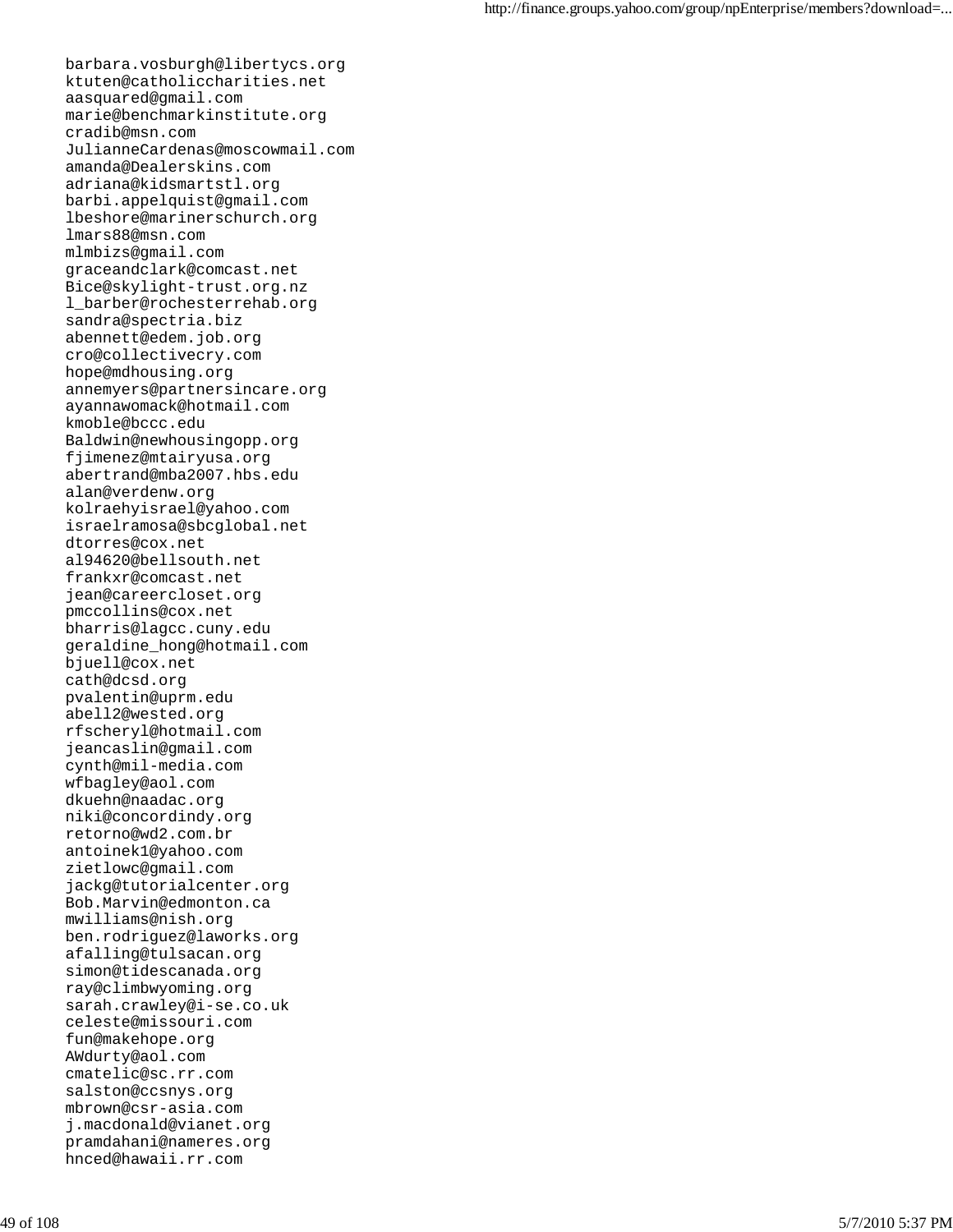DEmery@NewFoundationsInc.org bfetterley@UrbanEcologyCenter.org mcarroll@thecaraprogram.org tchiang@alternativesyouth.org sdrake@nhclf.org CPenner@wccnet.edu ejoseph@fullcircleimpact.com jvancamp@swsol.org ndungan@ci.madison.wi.us adinara@verizon.net kevinflattery@yahoo.com DDLministries@aol.com dveehala@hawaii.rr.com pualaa@ilhawaii.net marcis@inpeace-hawaii.org s\_sproat@hotmail.com connie.sizemore@marimed.org gtsukamaki@gmail.com dennisbundacmc@aol.com jevans@guidance-center.org carolyn@ucsd.edu friendraiser@aol.com megan\_coles@tigerfund.com cpcwnc@aol.com nesst@igc.apc.org pthayer@nvcss.org paul2@pathways.on.ca csbennett@WillowTreeMedia.com editor@worldpulsemagazine.com kaki@cfmco.org MStruthe@trilliumfoundation.org laura@laurasolomonesq.com markus.strauch@socialentrepreneurs.de Msaddington@aol.com cevans@wsep.com pholmes@goodwillches.org anaraa@counterpart.org.kg aamiredu@msn.com poole.john@comcast.net Swhalen@communitymediation.com MMehra@aol.com ourwealth.info@gmail.com bedwards@assoceo.org j9zackey@aol.com Safewalden@yahoo.com derrickgibson@charter.net vstehle@surdna.org patrickm@aboutchallenge.org dsmoyano@gmail.com lgoodman03@gsb.columbia.edu vrickert@boyshaven.org kryals@ucptampa.org natalie@wrencommunity.org kcowdery@newavenues.org donv@ocgoodwill.org sw@appropriate.ca david\_lepage@vancity.com nstutts@richmond.edu nsalamy@crisissupport.org WILSONNACA@aol.com jessica@lauferpr.com lkg9912312@aol.com michielle@cableone.net kclayton@aflciolift.org bconway@ccdof.org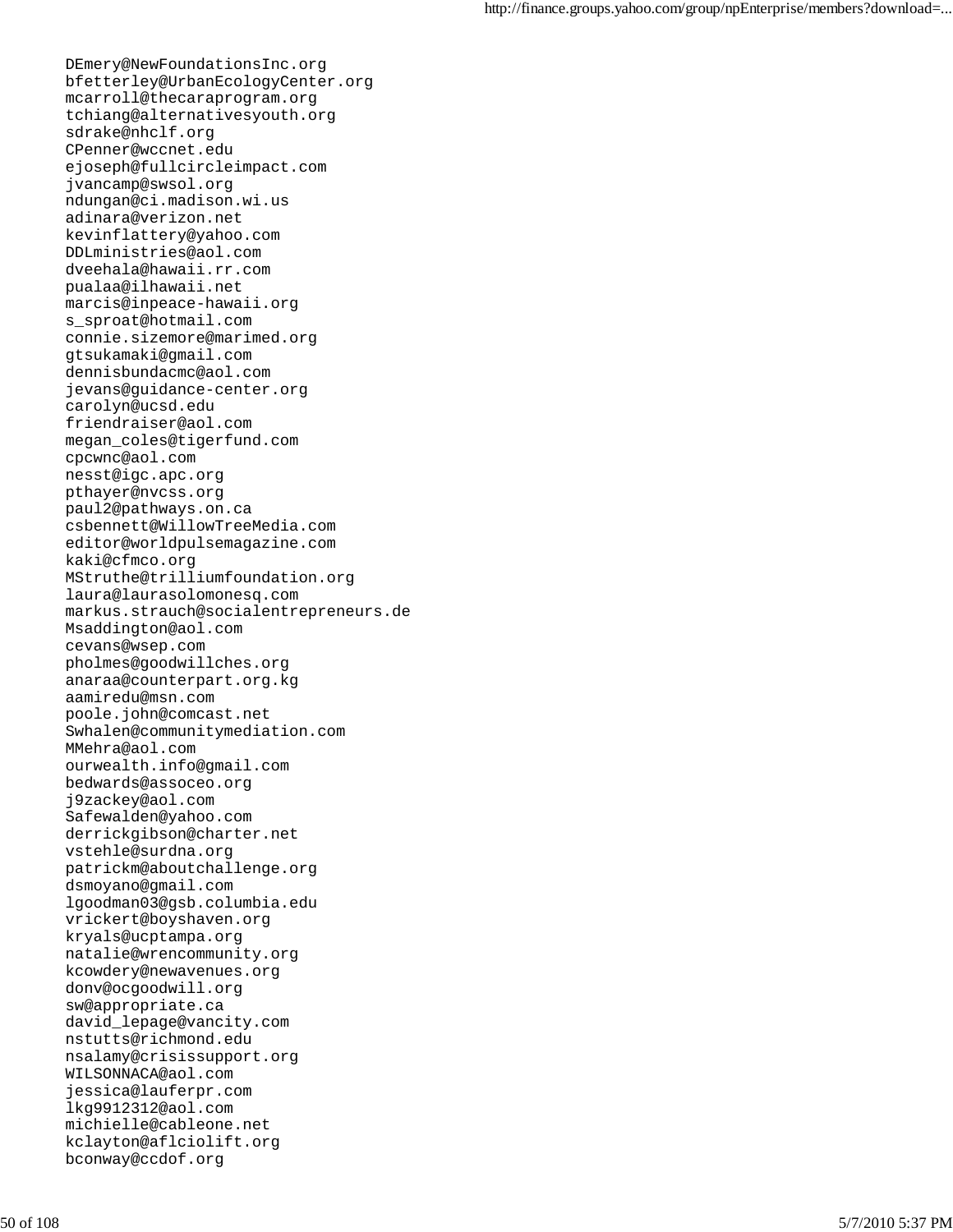jlanderos@proteusinc.org eddie@proteusinc.org rbrown@ulgh.org BonnieL@ywcawestmoreland.org fkaider@optusnet.com.au kalyncohen@att.net ccolarelli@girlsincdenver.org anne.mcgregor@torontohousing.ca lsomerville@humanim.com gisman@bellsouth.net dg4teens@aol.com elsa0507@ms27.hinet.net dslatery@youthbuild.org kristy.barrett@lasoregon.org whawkins718@aol.com swheeler@thebizctr.com robinc@multi-servicecenter.com ilonak@lccac.org omosat@aol.com Geoff.Miller@VistaShare.com ab1350@wayne.edu ann@centerfornursing.org Ramona.Chapman@dhcd.virginia.gov vmala1@u.washington.edu ronwhite@hotmail.com JerryBraden@MHO.com pat.gilbert@marccenter.com tburke@clermontcounseling.org paul@naaee.org stefaniesiegel@aol.com bgailfly@yahoo.com azha@bellsouth.net latricegriffin1@aol.com gailfrypep@bellsouth.net jstacker7@yahoo.com brucer@ohawahumane.org lisa.pederson@boulderhumane.org jcalhoun@glotcolorado.org kshannen@sdhumane.org laurie@art4healing.org bstrategist@gmail.com lboyer@jhrbaltimore.org brad.brown1@comcast.net clarissec@earthlink.net lmppappy@yahoo.com masoden@factoc.org joel@nourishinternational.org sboxx@socialent.com JSheridan@vtworksforwomen.org kmorlock@sbcglobal.net AAR2020@aol.com patrick.larkin@cgu.edu sromero@iurd.org slynk@ulgm.org carolyn.mcinerney@ocgov.com sgregory@cyfi.org eszekeresh@volunteercenter.org cornwall@rogers.com jvega@uprm.edu tsandu@hardhattedwomen.org CYMADDEN@NMSU.EDU staceyc@caasnm.org busdevlp@ricelakeinter.net nroy@agrisafe.org omegashouse@yahoo.com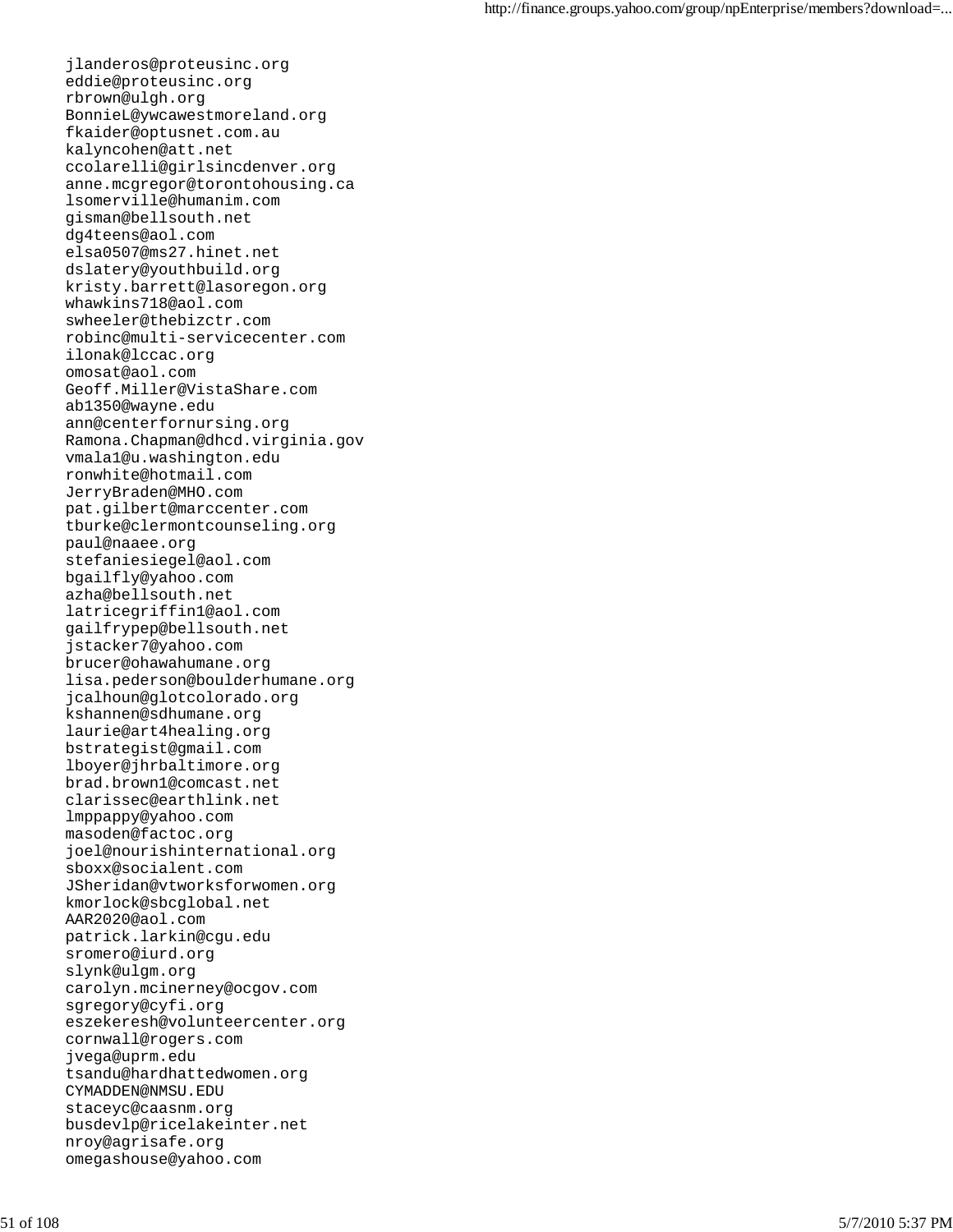dvigeant@savingsightri.org tmaschler@pacela.org caustin@pyninc.orgq mgrutherford@gmail.com drlen@jvsnj.org cmathewson@stanford.edu read@citywild.org jdonaldson@bindingtogether.org wbielefe@iupui.edu JPlunkett@SuburbanJobLink.com ivvrc@earthlink.net susan.schear@artisin.com ex.dir@golden.net futurer@aol.com oseward1@bellsouth.net carrc@familyservicesagency.org Rschmidt@selectmilwaukee.org sweissberg@ncnonprofits.org njuday@bgcgoshen.org epakyam@ywcatoronto.org df@bhln.net garrison@goodhealthcolumbus.org mrodrigues@triangle-inc.org #secpo@safeco.com pam@weeksvillesociety.org AJamieson@uwgt.org laurasquinn@gmail.com bzweber@vnaelpaso.com kporta@questinc.org inoue@etic.or.jp dia@childandfamilyservices.org Jeff.Rich@dvc.vic.gov.au HoraceDAllen@TeamPact.org migs.balciunas@goodwill.org fisterphil@aol.com ghurd@lutheranfamily.org jtaylor@enn.org villers@communitycatalyst.org flofathers@aol.com sjeffers@littlecity.org clang@web.net dkreger@rfw.org larryc@familycare.org dave\_simonson@ksg06.harvard.edu LMHazell@aol.com tompage@win211.org chip@sp2.upenn.edu bobjpac@inetww.com MHartman@bigbrooc.org Sheaven@cans-lansing.org jpalmer@cans-lansing.org mneal@petsmartchcharties.org mtownend@rspcagld.org.av kcallender@cpofnj.org luis.davilaortega@gmail.com colemanjjr@hotmail.com rmckain@edmc.edu SaratogaMuseum@aol.com DFerrell@shalomnow.org kbiernacki@lpcasa.com umcri@aol.com npanico@openinn.org rpersely@hfhanchorage.org spruance@att.net ceodmi@aol.com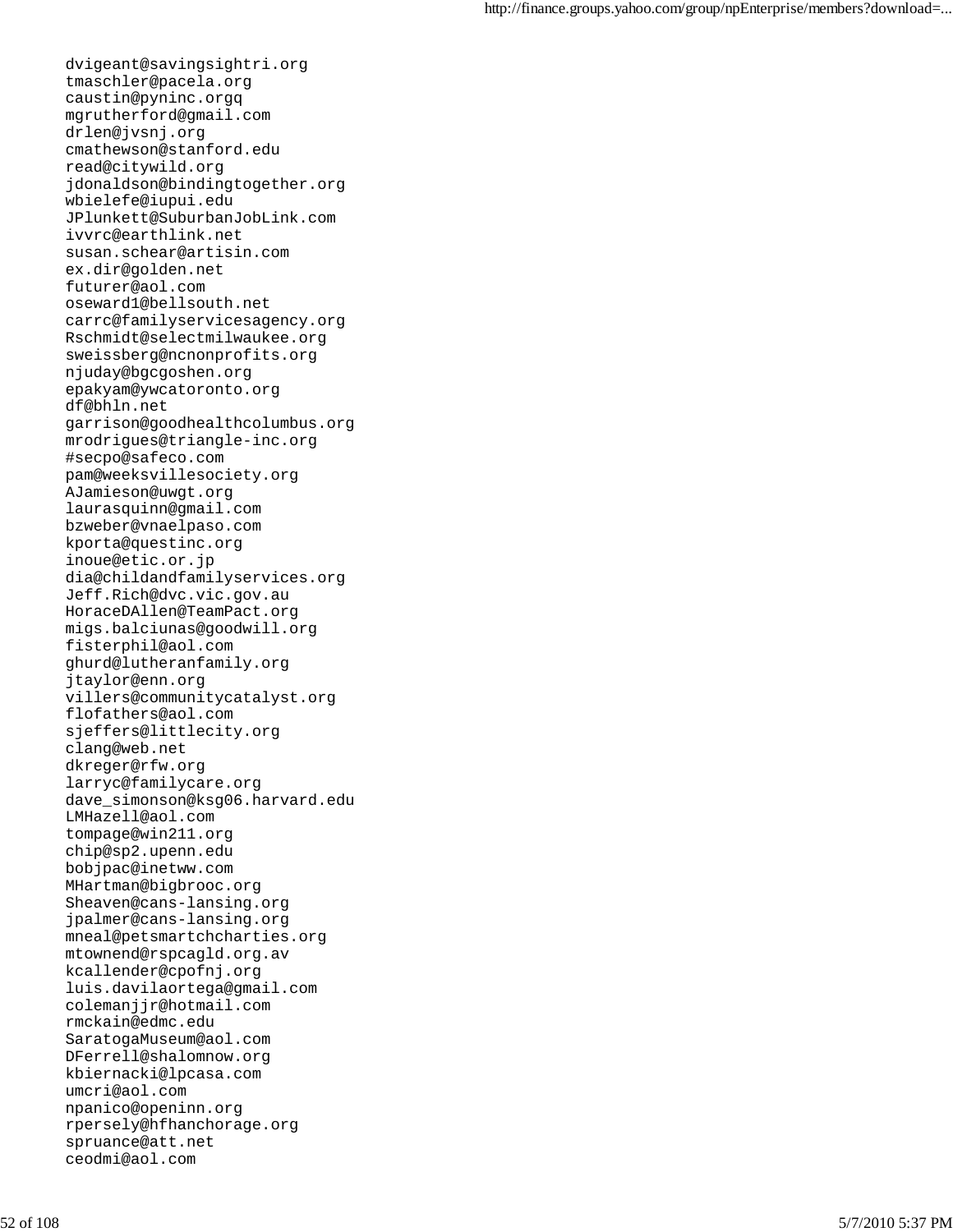xoce\_ghoussein@hotmail.com jheithaus@frcmo.org steve@seychelles.sc 1nuri@makehope.org sfree@kansasul.org jpettiford@newfoundationsinc.org brossLLL@aol.com mcollins1031@rogers.com sharilyn.amy@shaw.ca Joanthan.Evans@shbh.org bukoba@gmail.com michaelb@jfcs.org budlongm@msn.com johne@surfridersd.org weebond@mac.com aneamo\_3@yahoo.com aulgurj@fcc.org pkentrprise@aol.com shelleysiu45@yahoo.com.sg dzorn.nat@avance.org jhuffman@bresee.org ktaylorcss@aol.com eduran@womanhaven.org mmo34@columbia.edu adventure309-nl4@yahoo.com trice@upstatefatherhoodcoalition.org Tim.Boyer@p-h-s.com jrosenberg@adoptaclassroom.com artgriffin@fwurbanleague.org catharine@commongoodventures.org davidh@treetrust.org jhenry1131@wi.rr.com fhesselbein@ucpsew.org hicksgibson@yahoo.com rahoops828@aol.com Dpollock@Melwood.com plmplm1@aol.com subchapter-d@msn.com gdixon@agctr.lsu.edu Pkilde@wcap.org araksany@nesst.org SacredMandalla@aol.com mangoj@comcast.net jurbina@samuels.org kwiberg@cvcac.org pjs@ceimaine.org ealonso@partnersforcommunity.org karen.harris@acf.hhs.gov mrouse@ncdcomaha.org CURTNDI@aol.com dinist@aol.com Gina.rosier@sbsscenter.org aspiller@sermetro.org ttenorio@buttecaa.com eweinheimer@thecaraprogram.org aderterville@earthlink.net jwhite@cr-sdc.org china@tides.org agoldstein@sfneighborhoodparks.org MLooper@sfgoodwill.org abvanderhye@aol.com sackerman@sunstreet.org mbrio@comcast.net rnklein@marc-inc.org bhensley@hopechest.us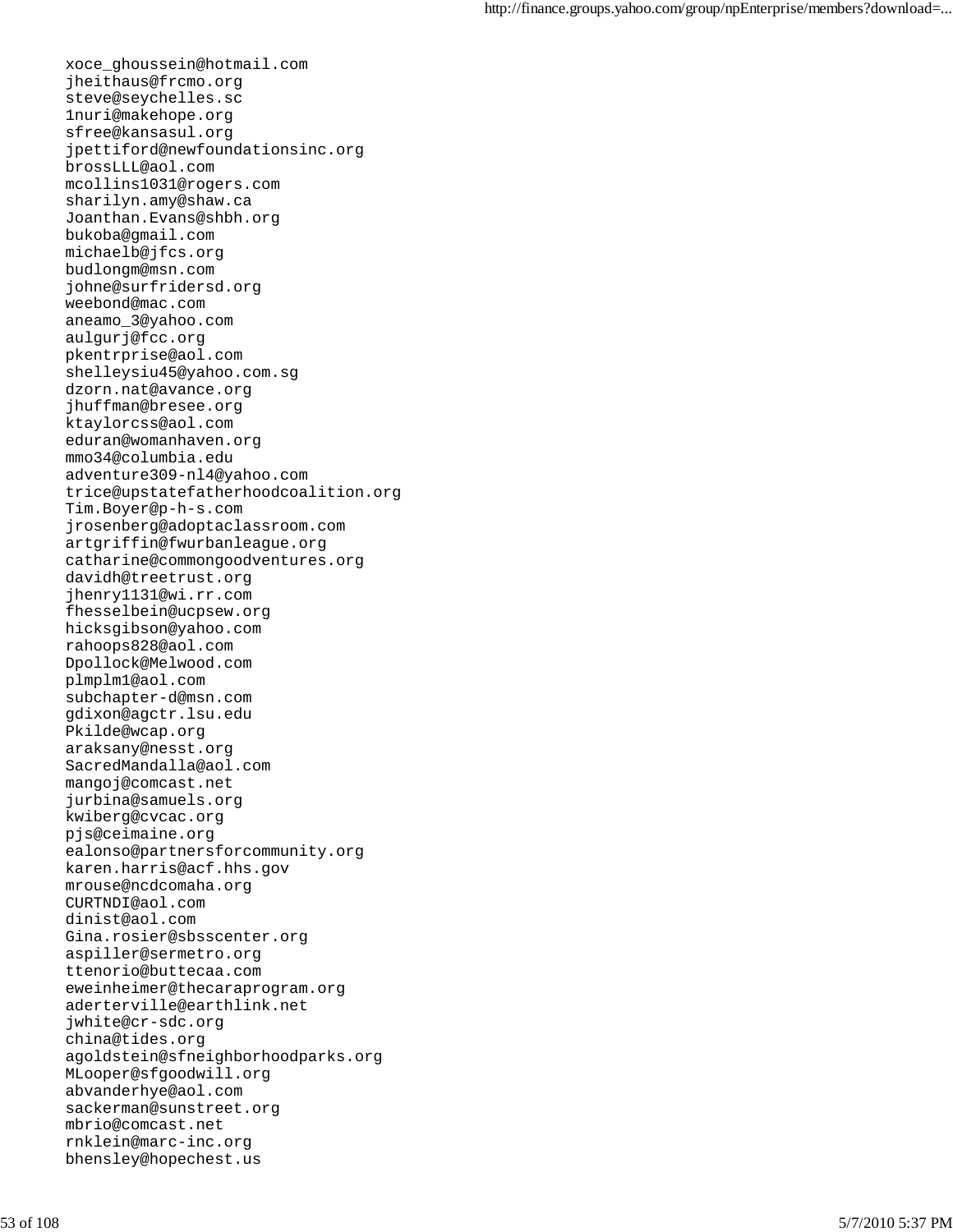bshank@pathfinderservices.org susan.hollickkenyon@hrsdc-rhdcc.gc.ca bpratzner@ywcacolumbus.org Maryvirtue@aol.com cazelpaso@aol.com imarvy@added-value.org SummitHouse@carolina.rr.com pbrown@abcinfo.org bglen@ofcinc.org hilld@proactioninc.com mmucher@wccainc.org lauri@theenterprisingkitchen.org RNeill@epcounty.com Rhonda@c-one-miami.org linda@c-one-miami.org demosoph@columbus.rr.com matt.jones@fusemail.com mstern@hh4y.org baillee@serbin.net ewest@communityaction.org ajaxgreene@iib.ws kmayson@emplowerment-group.org gcruz-velazquez@ging.org naroland@alpi.org bethelamec@aol.com jhicks@ndc-mn.org KathyCarney@teamworks-hps.com thirdwave@ak.net jerrirosen@aol.com ushnish.sengupta@gmail.com peggy@zipthepig.org hor\_sreysros@yahoo.com d\_vandevert@hotmail.com nvdara@gmail.com jkolieb@gmail.com RKoble@cferie.org Deborah@nonprofitservices.org tickettowork2004@yahoo.com larryd@gokids.org aohara@rclub.net olufokun@gwu.edu trusiski@comcast.net EWILP@depaul.edu Anita@hartecrossroads.org joann.helferich@gmail.com cshultz@nachri.org asurman@semo.edu gbraun@ci.omaha.ne.us pastorclark@aol.com glifeadministration@msn.com tiovanne@washingtoncenter.org ttriplett@fieldstonealliance.org djlm@aol.com gm.caworldstouch@gmail.com amccreedy@gmail.com jrooker@moorelivingconnections.org christine@ywca-orangecty.org kindskids@kindfoundation.org deborah@projectinc.org cmonforton@hfhmgc.org dafydd.roberts@pavo.org.uk LGGlick@AOL.COM judithleetaylor@yahoo.com alexander.nitz@nitz.it shellyb@iiinc.org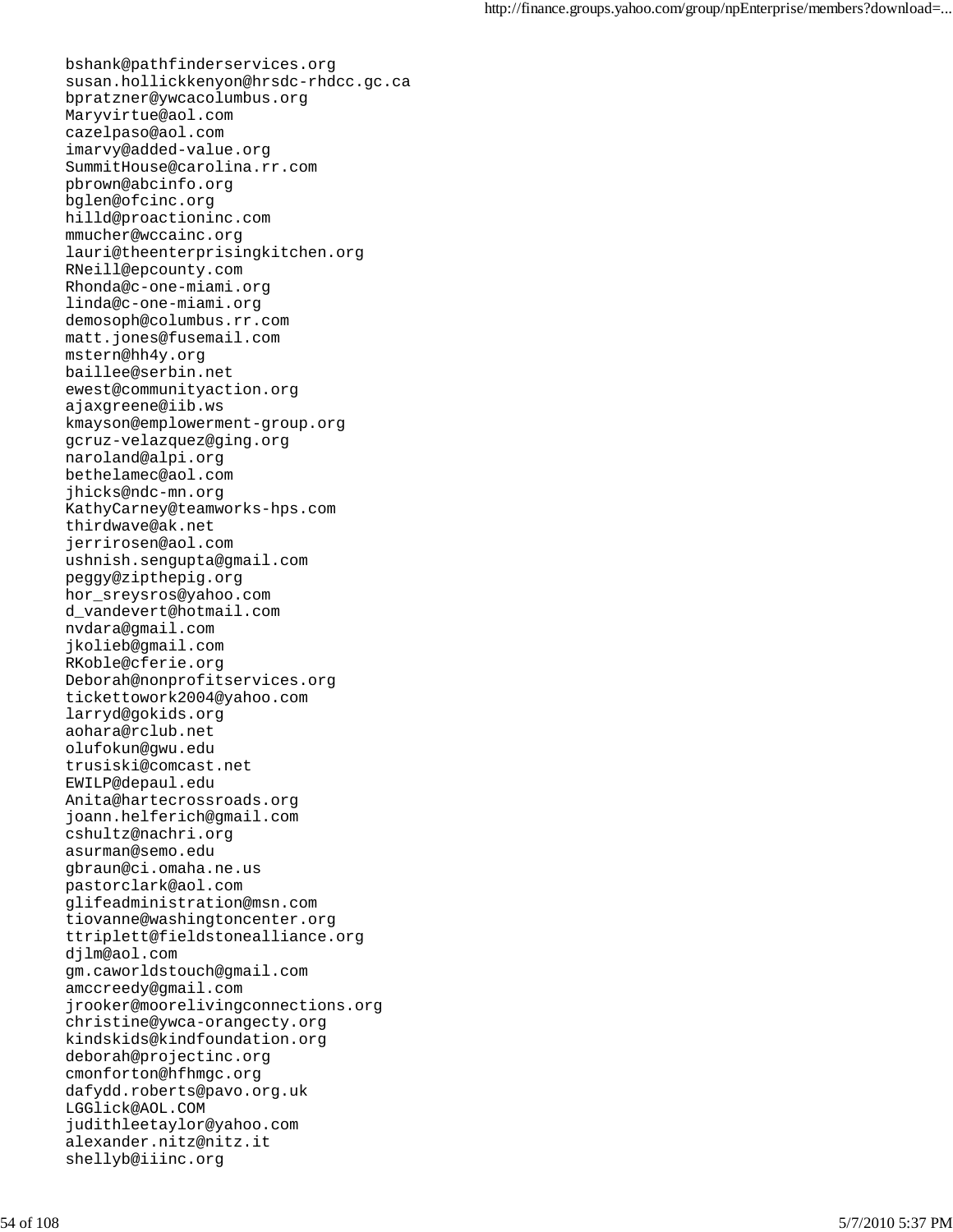wilke@uwosh.edu thecolorofwords@gmail.com susan@southwestcreations.com don@motivatecanada.ca nicolas.bertrand@cbd.int j.schindl@hotmail.com localhope@aol.com ibraun@perscholas.org syr\_526@msn.com johnsparks@bellsouth.net steveb@willowsway.org jstyan@plan.ca tberquist@bondingwithbaby.org gknmcdlf@covad.net LTMcMahon@aol.com michellet@npc.org.za jean@jblockinc.com harle@cgfs.org dzachary@kauainetwork.org daberger@aol.com olivelancer@gmail.com jison@lincolntrail.info rickl@sjfund.com wweldwallis@nso-mi.org erin.thomsen@gmail.com rick@spyhop.org hjohnson@sfneighborhoodparks.org dkk@viphi.com peggymannella@paconnectingcommunities.org denise\_calderwood@yahoo.com andrea@altconsulting.org lsiegel@tgcny.org scwilkes@adventuresingiving.com norris.krueger@gmail.com mhoke@jfcs-stl.org sanchez-keane@rogers.com cgore@citci.com fortkyle@aol.com melinda.chavez@tbbca.org fran@powerstories.com jr@well.com ClayEric@hotmail.com mhunter1212@aol.com paddieboi@aol.com mmorrison@visioncenter.org jmotter@arcbroward.com mjchichester@womensctr.org ncs@stjoe.org alexa@lokahipacific.org jjameson@dollarenergy.org cplavier@humanim.com kpope@alliancelibrarysystem.com Bmurphy@cfcrochester.org catcpy@whtvcable.com pstandish@wccainc.org john@tempatheatre.org wendy.ceccherelli@tampagov.net kingsleyk@adecinc.com lindy@clinchpowell.org MWalliser@aol.com Lori.LeBlue@lcra.org bob@zimmerman-lehman.com saragreen@rcn.com rloomis@bringmeabook.org VHOME99@HOTMAIL.COM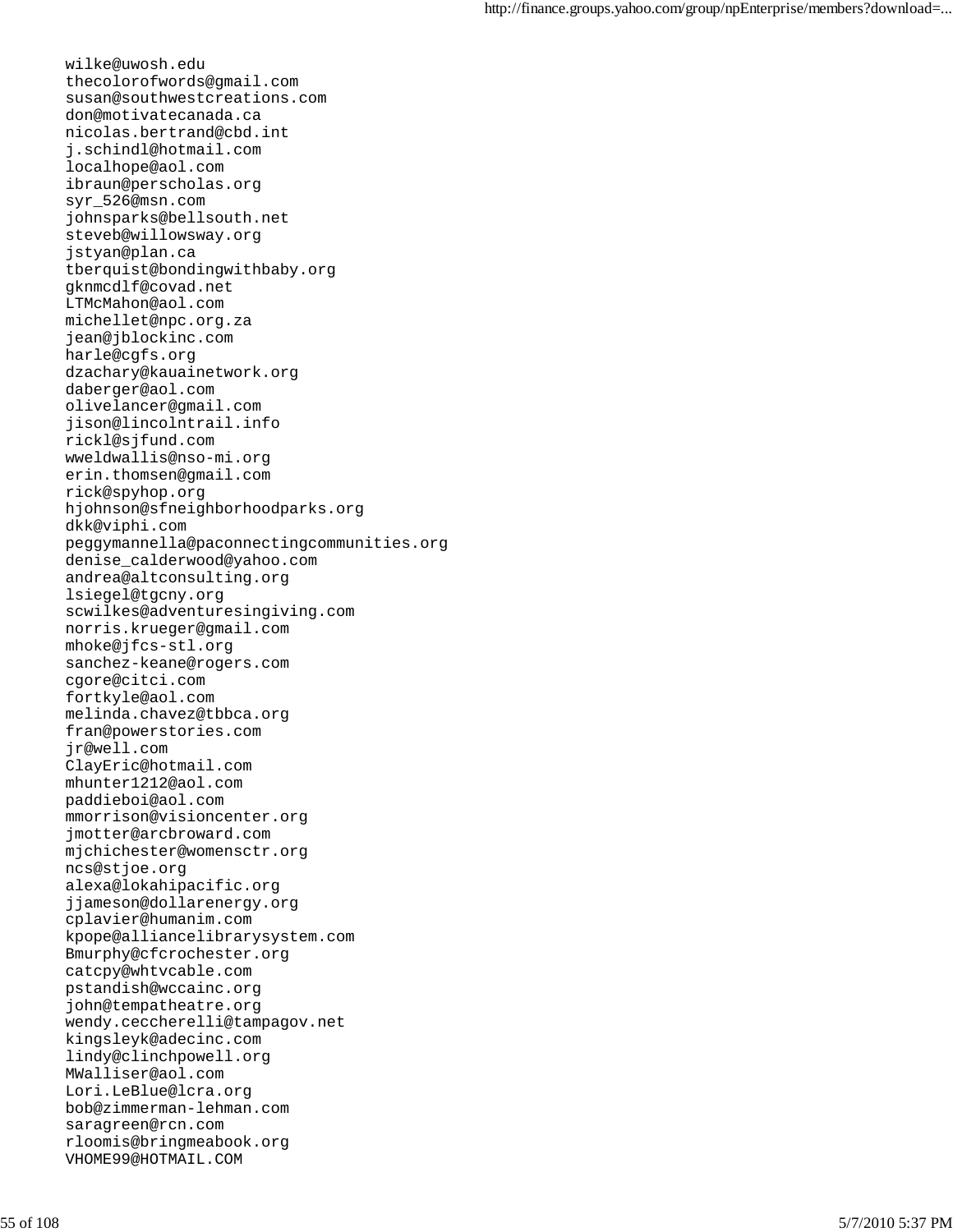Kevin.Feldman@cbn.org mcassidy@craigwood.on.ca jsavulich@excite.com dmiller@gatepath.com elb@worldtourismfoundation.org Annemarie.Harris@uwcs.org dbennett@nustrategiesllc.com artexhibitmag@aol.com lstrange@achaco.com teva.adcoihn@msn.org kburkholder@iff.org davids@JCSFL.ORG judi\_rainey@yahoo.ca madiedo@ncsinc.org carol@haatx.com Smered5989@aol.com eduent@ns.sympatico.ca gtiscornia@spcahc.org pauls@logcablit.org stota@maison.brcosmail.com aacjd@aol.com capetersjr@yahoo.com jim@thefamilytree.ms pandrew@councilservicesplus.com christyj@eatel.net deborah.bedwell@gmail.com khulsey@thecreativecenter-visalia.org AFerrieri@aol.com traviswright@mail.yahoo.com tsmith-evans@communitywealth.com WHICUSA@aol.com dignitylinks@yahoo.com ivan.mercado@sci.com tnowoslawski@hotmail.com mlramos@dadeschools.net marilyn.sullivan@comcast.net kustd@cgfs.org taikens@dcjp.org elleni.kebede@chello.at vicki@madre.org clare\_golla@sbk.com jerr@orbis.net dorothsn@lori.state.ri.us dtanner@southernrivol.org sally@groundworkprovidence.org graham.bell@kibble.org jmessing@nextra.hu mikbrns2@aol.com ceeverson@ucsd.edu mary@specialtransit.org lspringer@clevelandsvp.org robbie@silkroadpartners.com rowepatricia@hotmail.com mwakeham@families-forward.org prawley@elpasoez.org drhinden@managance.com kwilliams@cdvca.org jyerokun@mppi.org pos1258@yahoo.com nz\_1234@hotmail.com arcenterprise@bellsouth.net margaretgarry@mexicantown.org lferguson@famchild.org gdavis@camphillsoltane.org jcavanagh@familylife.com.au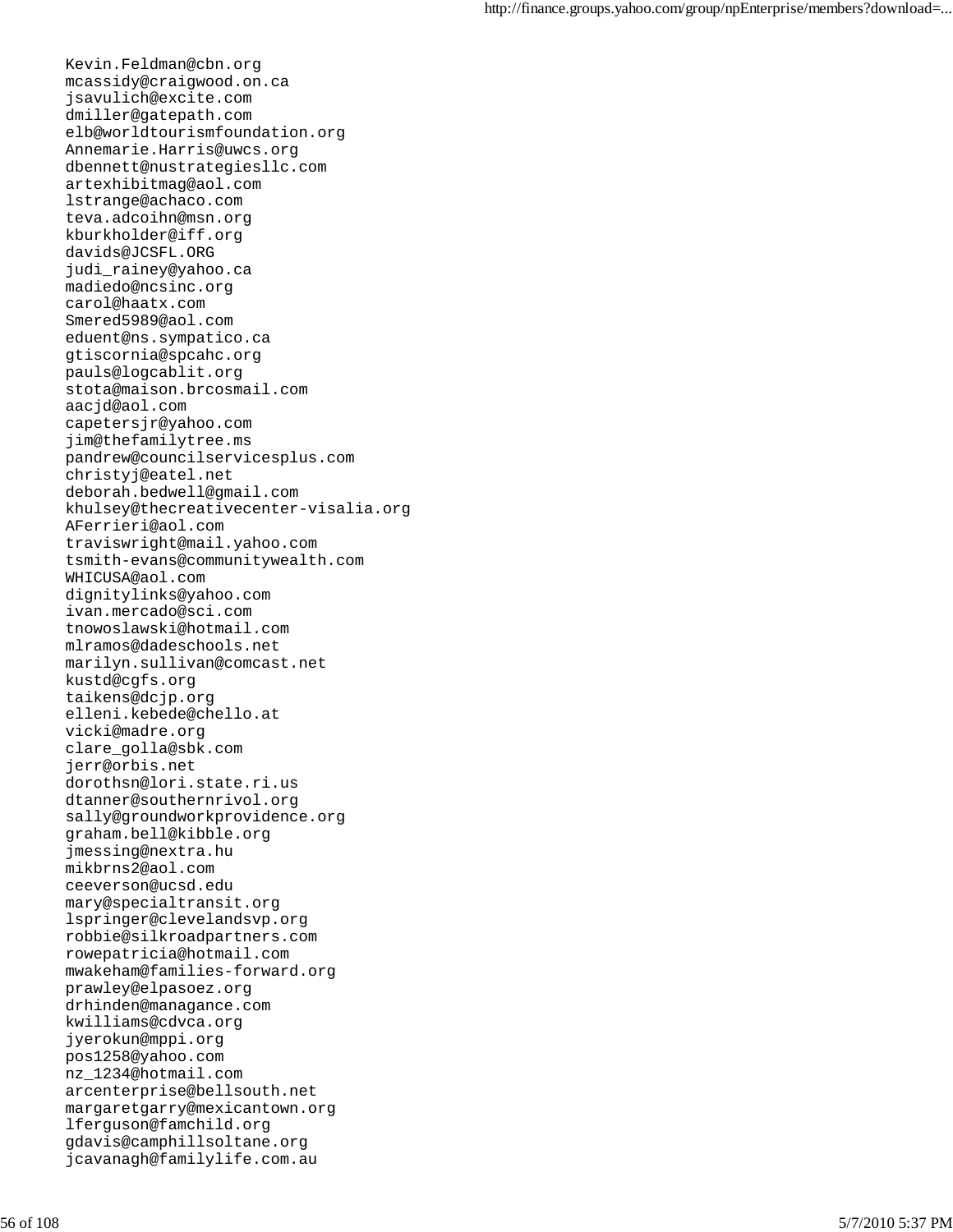biamac@earthlink.net rdejongh@palante.com cruzitasar@aol.com npiinc2000@aol.com Jeannette@bigaustin.org spruance@core.com bernzott@comedcoalition.org malberti@schizophrenia.on.ca tbarbaro@pointsoflight.org Sandyb@foodlinktc.org joanneblum@aol.com heiko@charitytango.com jzurick@zqi-inc.com lee.winslett@wellsfargo.com mikef@tliving.org skomernicky@glendaleaz.com patw@ohiohumanities.org jniederm@pathfinderservices.org amber.stott@gmail.com mtselepis@ywcatoronto.org suec@sunrisecommunityliving.com gishimaru@snocowdc.org ptmeridian@aol.com lifeskitchen@qwest.net dianamcmahon@elpasoco.com creynolds@s4kf.org ihill@childrensboard.org heather@coastfoundation.com mdionisio@interfaithcommunity.org bsmith@jtbe.com cclancy@hudsonhealthplan.org acallan@hudsonhealthplan.org happytalkproducts@sbcglobal.net kellylwynn@teampact.org tguzman@cset.org bill@christianlegalaidoffice.org qbizc@yahoo.com smikush@mrbf.org dbarrett@mercycorpsfield.org cshaw@mediastudio.com kathiekearbey@semo.net Teresa.T@Benetech.org mrose@stern.nyu.edu mkdigby@wustl.edu marypat@nashvillehumane.org rpfaff@atlantahumane.org egreenblatt@bellsouth.net kdarnell@knoxpets.org jwc@foundationcenter.org Michele.Horton@opportunityknocks.org tucker\_dee@rsccd.org gail\_hope@bellsouth.net felicia@pcbach.com mwilliams2209@bellsouth.net llee@bellsouth.net h.o.p.eministrivc@bellsouth.net kwarner@lsuhsc.edu gunner@aspirationtech.org kdunne@jeannegeigercrisiscenter.org sarahobh@bellsouth.net fbarnes@danceinstitute.org ctaylor@southbendIN.gov bordeau@shelteringwings.org alec@lodgefarm.com ehewson@chp-sf.org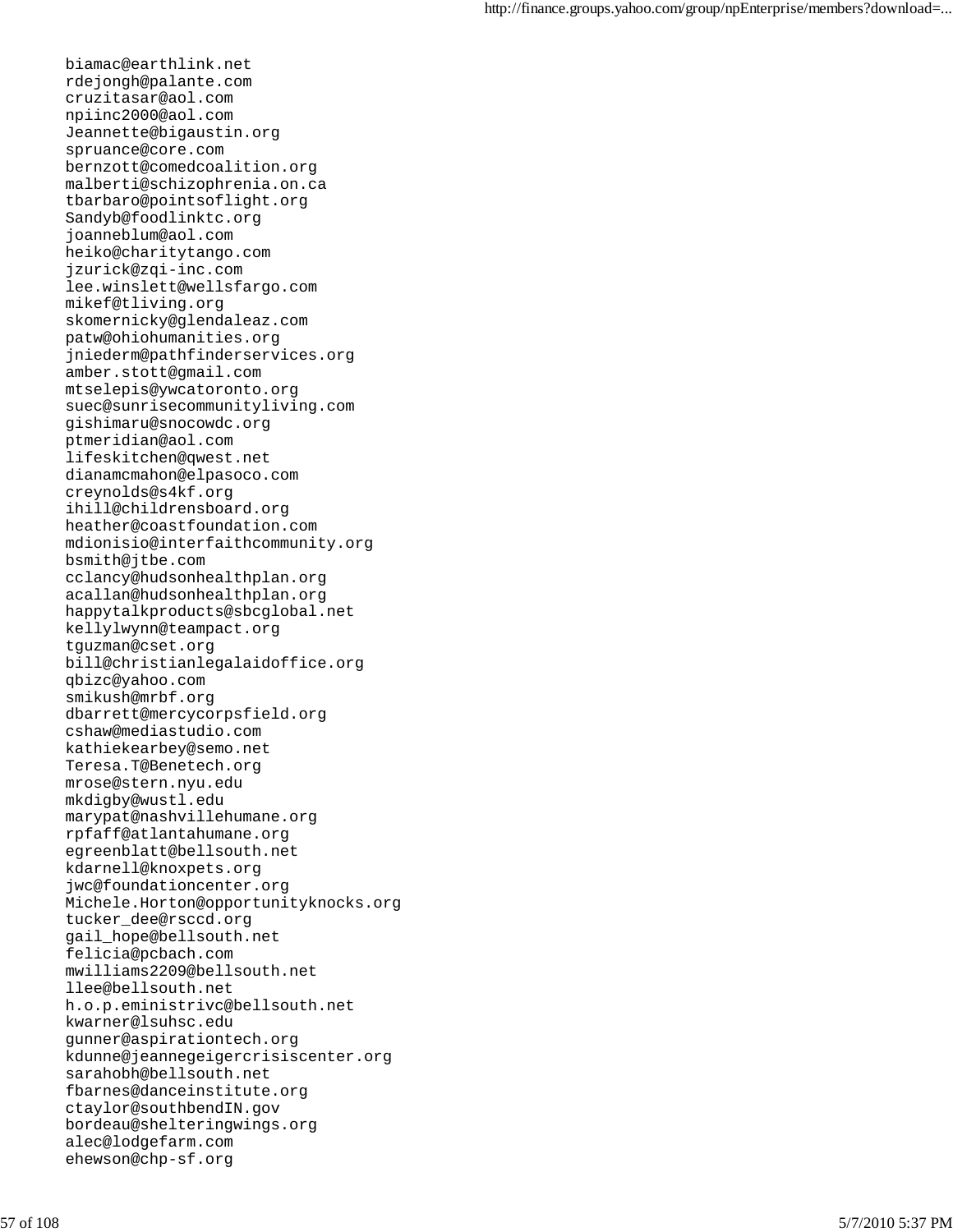nonprofitnetworkbiz@sc.rr.com weoutreach@yahoo.com outreachsalem@msn.com rumaperex@comcast.net ruma@latnet.org garzavictor@msn.com Lisbeth\_alvarado\_d@yahoo.com Help4Kids@juno.com ootatucson@aol.com natepalma@aol.com davidlrios@comcast.net sherigibson1958@yahoo.com mgoess@regis.edui vrh@vrhassociatesltd.com SCDubus@jeannegeigercrisiscenter.org edmurphy@shanj.org Sarah.Duniway@gpmlaw.com taputimu@gmail.com lkeim@planned.org WandaDavis@jaxul.org generainey@aol.com annewillson@gmail.com n.walker@ywcaelpaso.org charitha@ruralreturns.org dcjaya@ruralreturns.org ecollins@goodmeasuremeals.com pawclimb@aol.com neds@missionwise.org holmes-carbonell@yacro.com jennifer.pryce@calvert-foundation.org aprilwright2010@gmail.com policyadvocate@hardhattedwomen.org jeffbalin@gmail.com nrice@nehemiahcorp.org shell2yn@buckelew.org allenb@buckelew.org katrinc@buckelew.org david@davidashworth.net shivani@careerssurgery.com cohland@youthexpress.net sratner@open-books.org dlindblom@prodigy.net SHornKoch@covenanthouse.org Darlene\_Carrington@rmsyr.org lbeasley7@yahoo.com pkang@pu-hiroshima.ac.jp ccouwenberg@nonprofitshoppingmall.com marianna.kerppola@idcvillage.org cansbach@ansbachassoc.com akareck@centralcityconcern.org scraperbikes@gmail.com andy.sutherland@hsireno.com janice.elliott@csh.org cderringer@homewise.org dana@mandelamarketplace.org catherine@crcnashville.org MM616177@me.com barb.miles@comcast.net AftabOmer@meridianuniversity.edu filmmakerforchange@gmail.com msmith@nehemiah.org ksphar@deweykaye.com workouthut@aol.com Sharp.Rosie@gmail.com amrieka@gmail.com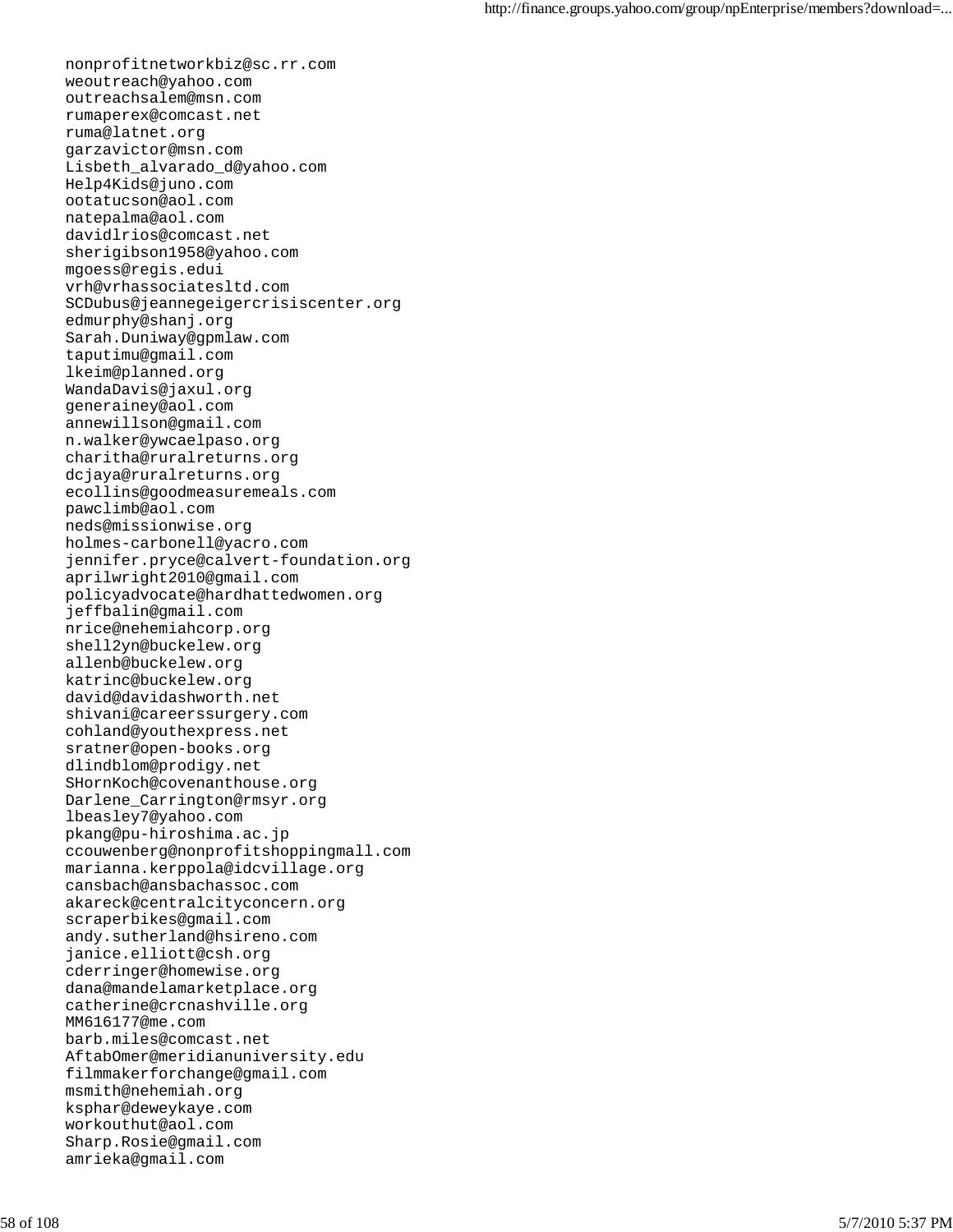mhoar@youthville.org season@post.harvard.edu andyhay\_la@yahoo.com jince@podventurezone.com marcia@fullpartner.com rosemaryw@interwork.com.au Stu@tinpanalley.org benet\_gesserit@sbcglobal.net p.coleman@earthlink.net pattraporny@gmail.com peterbrooks@clausenhouse.org brian@richmondspokes.org jemerman@civicventures.org mgarvey@tccgrp.com jgreim@baypath.edu ph@patrickbhan.com heidi.krauel@gmail.com imaxwell@israelventurenetwork.org nyla@mamahope.org greg\_block@american-pacific.com katja@motivedevelopmentgroup.com vicki@moosewallaby.com stevesevigny@gmail.com joel630@gmail.com tstewart@stewcon.org sturgis.chris@gmail.com dika\_supyandi@yahoo.com c.white@stellaburry.ca cjwoods@unitedcareinc.org britt@ileap.org sorgs@missouri.edu rwilkinson@questinc.org DrSConley@aasect.org chatch@cfcrochester.org tom\_andrews@who-inc.org erika\_harney@hotmail.com dan@grmnewark.org swilson@nonprofitsfirst.org jlwla@yahoo.com joe@goodpaper.com yating@goodpaper.com sahmad88@gmail.com mbell@swkey.org c.bruss@stellaburry.ca scottc@rainwaterrenewal.org judith@tradingfordevelopment.co.uk sellis@coalitionrcd.org hanngoldman@gmail.com greelyk@yahoo.com ChipH@Caminar.org ckearney@socialventures.com.au hkim135@yahoo.com jlopatka@hotmail.com f.roughan@go-pkg.com p.rutledge@rfnsw.org.au Matthew A. Tranchin@who.eop.gov john@buildingfuturestoday.com rsturner@camden.rutgers.edu Margherita@bepresent.org mw@kapokgroup.com rachelg@goodshepherdcentres.ca vannybaron@hotmail.com andria@servantsanon.com jbrumwell@agency.coop coachmonique@verizon.net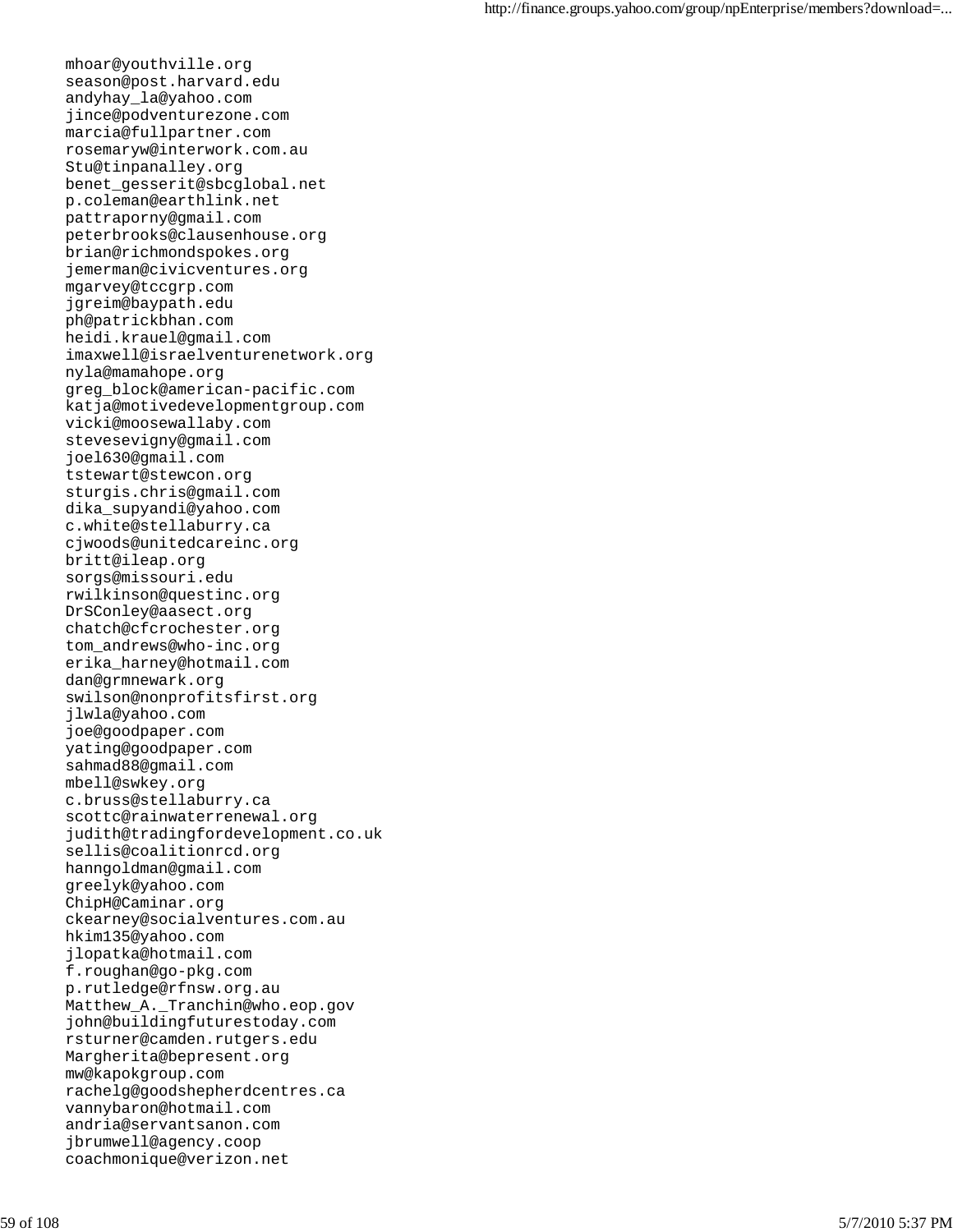jolt1@sbcglobal.net mitra@mitra.biz zuzanna.lewandowska@gmail.com annie@socialventureexchange.org jennifer@recipro.com Rey.Ocanas@bbvacompass.com tj@prebil.com Jennifer.Pryce@Calvertfoundation.org graj@globalsleepover.com grapport@troppar.com Marissa.Trevino@bbvacompass.com lukembarbara@gmail.com campiond@caasnm.org Carla.Carroll@bbvacompass.com store@grassrootsfairtrade.com sandy.fernandez@citi.com lorettahillfinamore@goodshepherdcentres.ca gholman@u.washington.edu niki@divinechocolateusa.com plaufer@brickhousecommunity.org tkennedy@theemarc.org marcialya@gmail.com mindy@thisarcticlife.com les.peters@lbymca.org fatima@sheinnovates.com bzsamuel@tstt.net.tt lspada@vincentbaltimore.org yasot@alaskapacific.edu monica@upstarts-tx.org holly\_christofferson@salvationarmy.org cate@youthbiz.org farahbaksh2000@yahoo.co.uk gbell@gsm.udallas.edu david@phcmarketing.com bcoleman@dismas.org vince@scientist.com nfisher@columbusfoundation.org sickle1000@yahoo.com alim.haji@sourceforchange.in theresahatchett@hotmail.com mbauer@betterworldtelecom.com donations@echotally.org bmcfarland@hsus.org ldurkin@goodwill-colosprings.org heather@potluckcatering.com edacmarc@aol.com dcolding@kc.rr.com jamie.okazaki@presidiomba.org tap.pollock@gmail.com alyfay7577@gmail.com lstrake@yahoo.com emeses@sparc.bc.ca thompsondm@goldenmarkltd.com jeffrey.wallk@enablingvalue.com requel\_rivera@broadpark.org kmason@idahoaeyc.org aa175@torfree.net mindi.hertzog@yahoo.com suzie.huang@gmail.com anneke.jong@gmail.com akarecki@centralcityconcern.org llindsey@firstcontractors.org eloui@ucsd.edu marymac550@yahoo.com shivani@shivanimair.com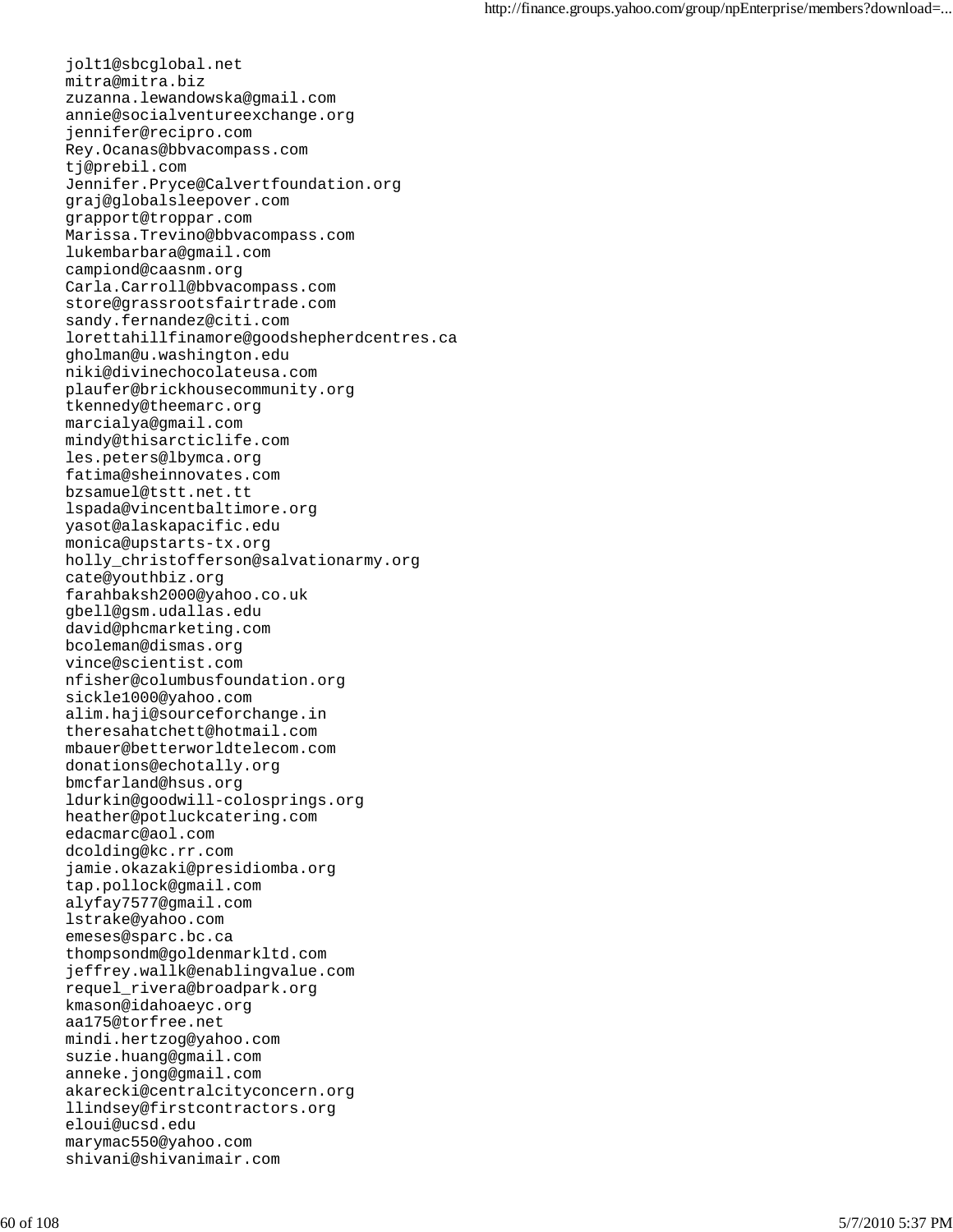dmitchell@utec-lowell.org almanarah@gmail.com rbenziman@gmail.com sbourzac@AccessPR.com liz@onestarfoundation.org kylie@tasregionalarts.org.au ferstana@unitedwaytwincities.org hunter@hunterwhitney.com jaleman@newdoor.org tay\_waltenbaugh@who-inc.org pgrimes@montanafoodbanknetwork.org harvey@bayoukids.org Creative\_center@clearwire.net jack\_brown@who-inc.org l\_oden@mwcc.mass.edu luke.m.barbara@gmail.com lateisha@gmail.com shibuknair@gmail.com kobidah@yahoo.com mtarrasch@fcsok.org rtucker@cdi-corp.com aolc\_assocdir@yahoo.com verdao@phoenixbirthingproject.org tmarzolino@pyninc.org tofo@piced.org svyc@qwest.net rwilliams@aspeninst.org Rbarker21@comcast.net njackson@thresholds.org mdenny@restartreno.org Maryellen@dejazzd.com lois@apscentral.com k.l.bailey@verizon.net kaleriani@clarku.edu fossilinn@centurytel.net DMcMichael@NUL.org dwallace@ppv.org deannet@capcplacer.org crawleyg@pcgloanfund.org anngiordano@cox.net acress@fieldstonealliance.org megan@co-opist.org chas.bradfield@surreyheath.gov.uk castigs02@gmail.com dfine@project-access.org aekaplan@umich.edu mkiefer@avph.org Albert@aymu.org ben@franchisewell.com mariafelice@me.com starccbo@bellsouth.net rpowers@ccpfc.org rwhiteside@cfsem.org r.dreisigacker@att.net Patrick.Powell@uwcentralohio.org ngoodell@wisconsinyouthcompany.org msuto@lifelink.org khevitha.kamal@resultsfoundation.com kidventures@bellsouth.net lacamusic@hotmail.com cynthiayongvang@comcast.net blitalien@communitywealth.com blosch@lvccul.org brookbonner@gmail.com cbulluck@comcast.net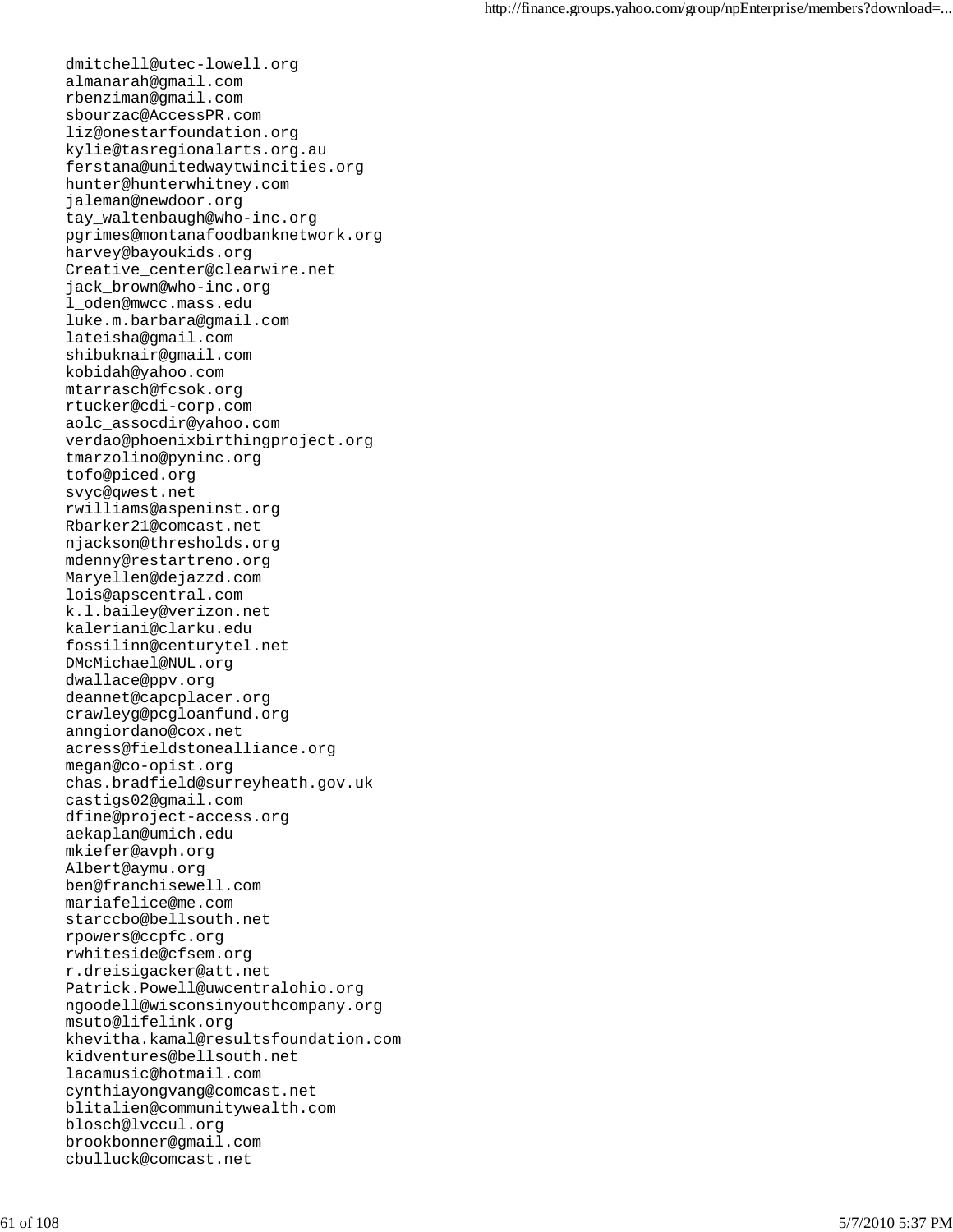Harvey@IdeasGrow.com habranscombe@email.uophx.edu mdbhn@hotmail.com jldukette@usefullifefoundation.org tnb037@piedmont.dss.state.va.us cjanson@newsector.org rharrington@riders.org xstreamm@yahoo.com albus03@telus.net maiwenn@friends-international.org ryan.blanc@publiccorps.us nancy@epa.net zenydejesus2003@yahoo.com cdelcastillo@nwtf.ph erika@joyful-work-for-sensitive-people.com ted.levinson@rsfsocialfinance.org escally@mhsinc.org RMedellin.Nat@avance.org rhtiell@jfvs.com norman.crouse@goodwill.org maros.apostol@online.com.kh linda.kato@goodwill.org fdavie@ppv.org ATerry@boardsource.org NAMIWV@aol.com epopit@shawls.lib.il.usa evemarieberry@aol.com nayadi28@gmal.com daniel@enterprisingcouples.com halpin@phoenixphilanthropy.com mhill426@gmail.com bluefire@well.com luke.macaulay@gmail.com dmagnani@massnonprofitnet.org darian@darianheyman.com uchadmin@gmail.com slang@uwgt.org jlevine@iffund.org aes@aol.com rachel@b-alaw.com joemclennan@aol.com susane.andre@gmail.com larrycherry22@yahoo.com juliemiller@canihelp.org dnflowers@comcast.net rratcliff@advocacy-help.com jade@rubiconnational.org wayne@elecvillage.com JESSICA.THOMAS@FUQUA.DUKE.EDU elee@meragefoundations.com CommonSenseMgt@wmconnect.com rball@msn.com JanC@LowerColumbiaCAP.org denapatricksmith@mindspring.com zander@slowmoneyalliance.org james@harvardsocialenterprise.org loren.anderson@minotstateu.edu lbartlett@urm.org dcawley@hopelab.org Ldimario@comcast.net mshaffer@meridianservices.org jnestelpatt@spinusa.org dnewsom@umom.org shivani.siroya@gmail.com jheppick@aol.com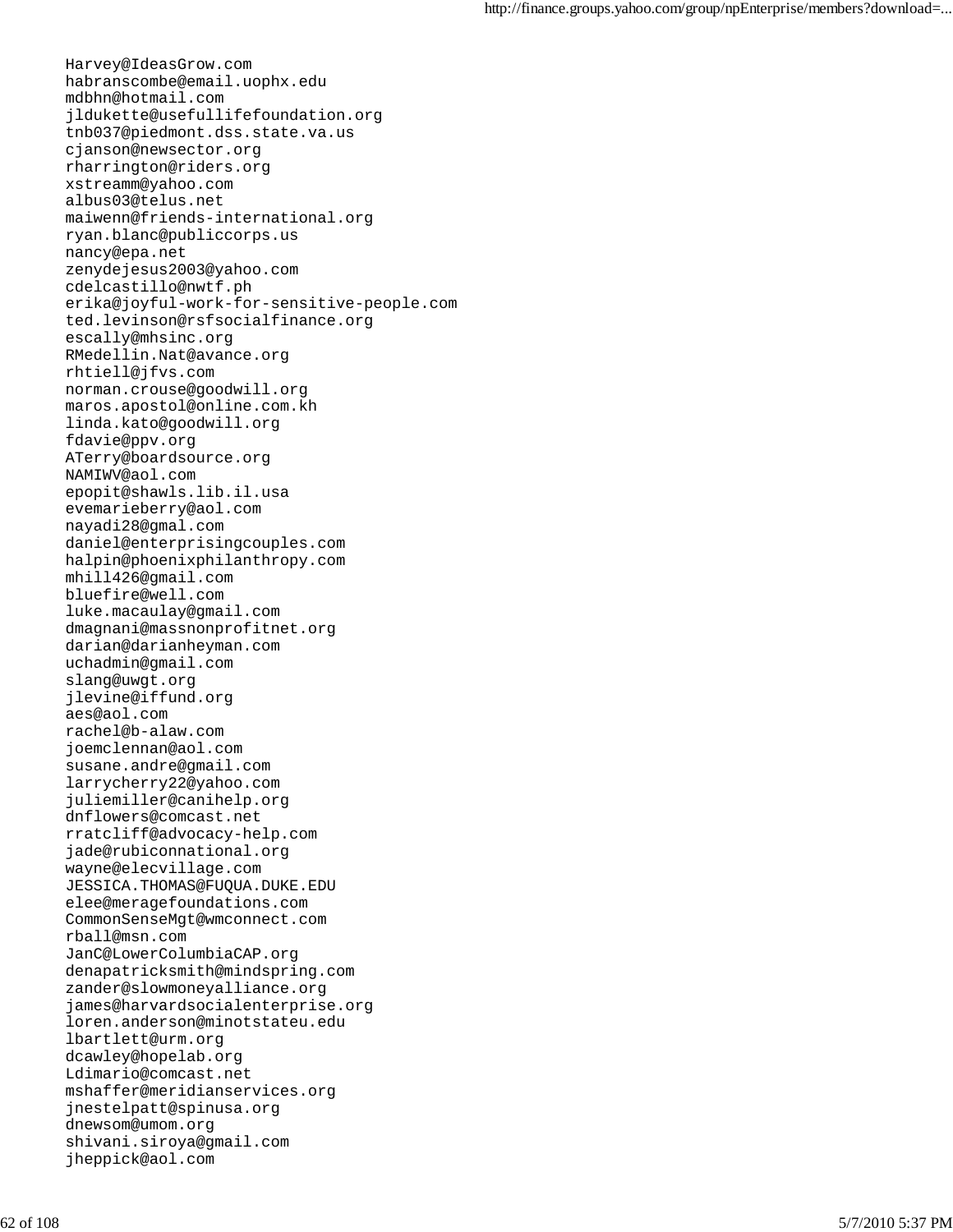ann@zenpeacemakers.org michael@fwydc.org dianne@aina-ri.org sarajoy@tippingbucket.org andrea@acircleofsupport.com dsabecky@commcon.org jacob.sager@du.edu joel.solow@gmail.com deekshatalwar@gmail.com don@asianamericanmedia.org saul@thinkimpact.org pabtrav@yahoo.com.au zm\_gordon@yahoo.co.uk laurelpaula@hotmail.com jess@thelongitude.com eric.love@live.com qtmcmahan@yahoo.com gisellemendez87@gmail.com steven.picanza@sdeag.org sarah@askapparel.com sarahberghorst@gmail.com mbraithwaite@nekcavt.org mcora.cortez@gmail.com deaglan.s.daugherty@vanderbilt.edu diegodesola@me.com betty.ferreira@gmail.com ryan@pureproject.org clairefuller@gmail.com kylemccollomjr@gmail.om contribute@beyondprofitmag.com rdoles@cfcfnela.org sue@mhairc.org BScisco@nhcgov.com emily@harvardsocialenterprise.org Sealey@housingworks.org ruzeta@chicanofederation.org slsdeb@aol.com gulosevich2004@kellogg.northwestern.edu JGILMORE@cotsdetroit.org leslie@safeguards-training.net barb@womensoutreach.ca tdwoods37115@yahoo.com davidg@jcmh.org starfactreefoundation@yahoo.com brian\_sherman@msn.com PAbrams@trcwabash.org vikki@lanierplace.com wally@starfoundation.org jciaravino@quinriversagency.org mnesbitt@ippi.org caroyneredic@aol.com thomas.bonney@familyservice-piedmont.org roscoewilson@npsolutions.org scf.paula@shawcable.com pbuck@sfworks.org rbhatia@mfi-corp.com lwebster@vpi.org jguenthner@elderserve.org ethelcote@xplornet.com ccruz@vistacommunityclinic.org serenap@cwsbos.com prichardson@resonancetulsa.org andrea@mcscorp.org svarada1@jhu.edu mike.driscoll@sympatico.ca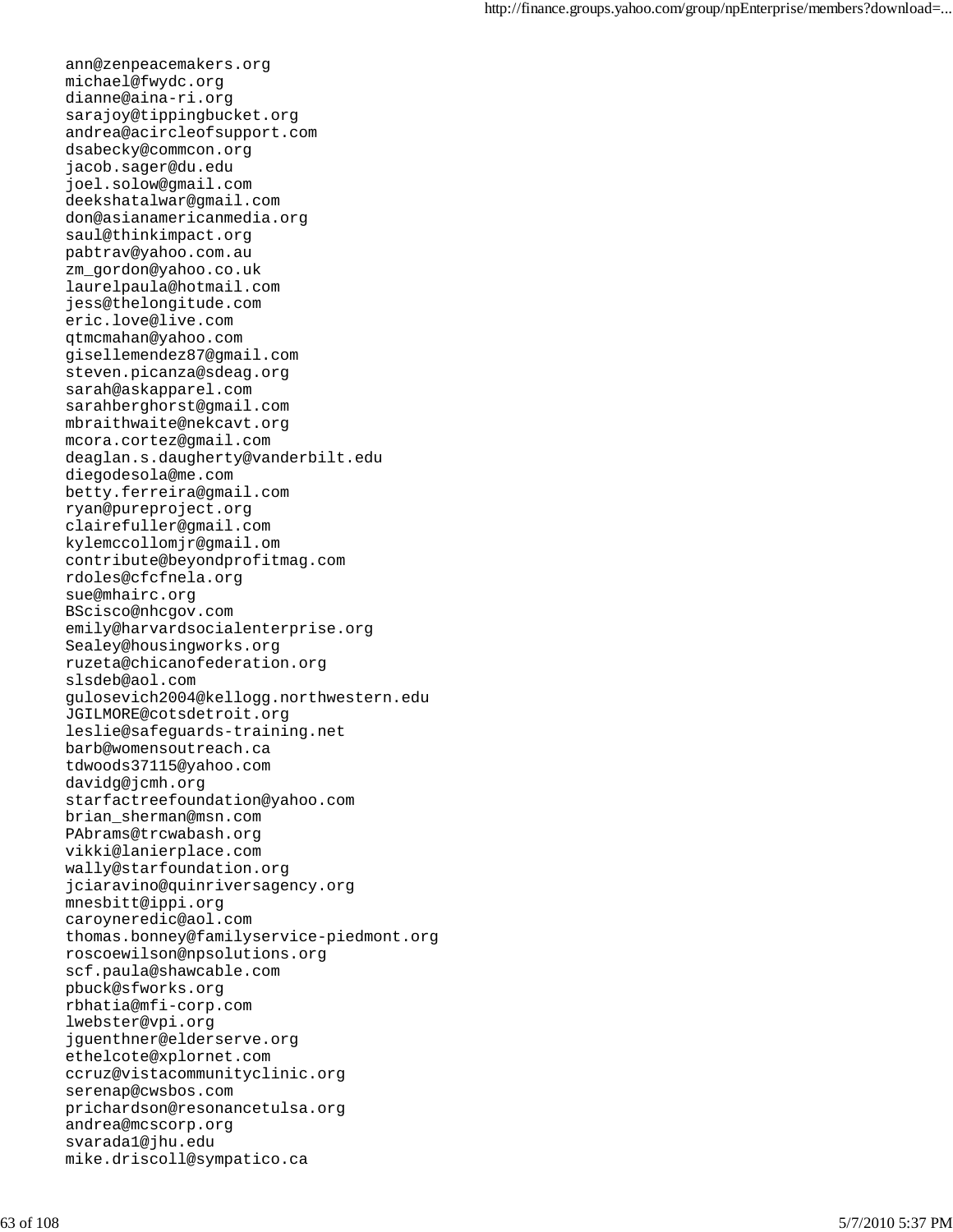mbaldwin@pillarnonprofit.ca mbenhorsfall@gmail.com paac2k@yahoo.com wilhelmina.decastro@gmail.com marcelg@LowerColumbiaCAP.org jhildebrand@pacific.edu MSKinSantaFe@aol.com bmacnair@dccentralkitchen.org r.mclennan@stellaburry.ca hposko@humanim.com thomson@thcf.org marcimcl@hotmail.com ppeterson@communityconnection211.org dpiltman@fraserside.bc.ca matt.seiler@gmail.com erin.worsham@duke.edu courtneyzegarski.consultant@gmail.com mendez2us@yahoo.com putnamedwards@msn.com fdailey@chd.org franciscoduque21@yahoo.com adam.m.gerson@gmail.com chite@ci.kirkland.wa.us mkeya2003@gmail.com sean\_reachla@earthlink.net christopher\_mulvena@sfu.ca rcostello@bgcac.com communityendeavors@earthlink.net gmcmillan@faith-based-solutions.com STurner@voicecorps.org mtrexler@gmail.com karen@resdida.com margaret.weber@pepperdine.edu u-maitra@kellogg.northwestern.edu ruth@cramercrystal.com terri@agingsolutions.com tedvec@aol.com bnclifford@gmail.com ruth@ruthdundas.com jessica@ceowomen.org VisionPat@aol.com toronto4you@sympatico.ca sparremetta@gmail.com sthieringer@acrossworld.com jarndt@peacebuilder.org my.lists@f123.org DDUGAN@CARDINALSERVICE.COM awatkins@wheelerbc.org lbezold@fusiongroup.org boogiewoogie@mail.fubonart.org.tw amy.mcclellan@case.edu dhuggins@ceo.melb.catholic.edu.au willcoz1@yahoo.com rcpete@huntel.com journaldp@yahoo.com cliodhna.mcmullin@ontario.ca auglaiseindustriesinc@yahoo.com bethmyers@ekccc.org drb@sparkavenue.com leila@samasource.org ella@worldofgood.org shanon@lancastercountyfoundation.org thangdynasty@gmail.com toddwalters33@gmail.com azielin1@yahoo.com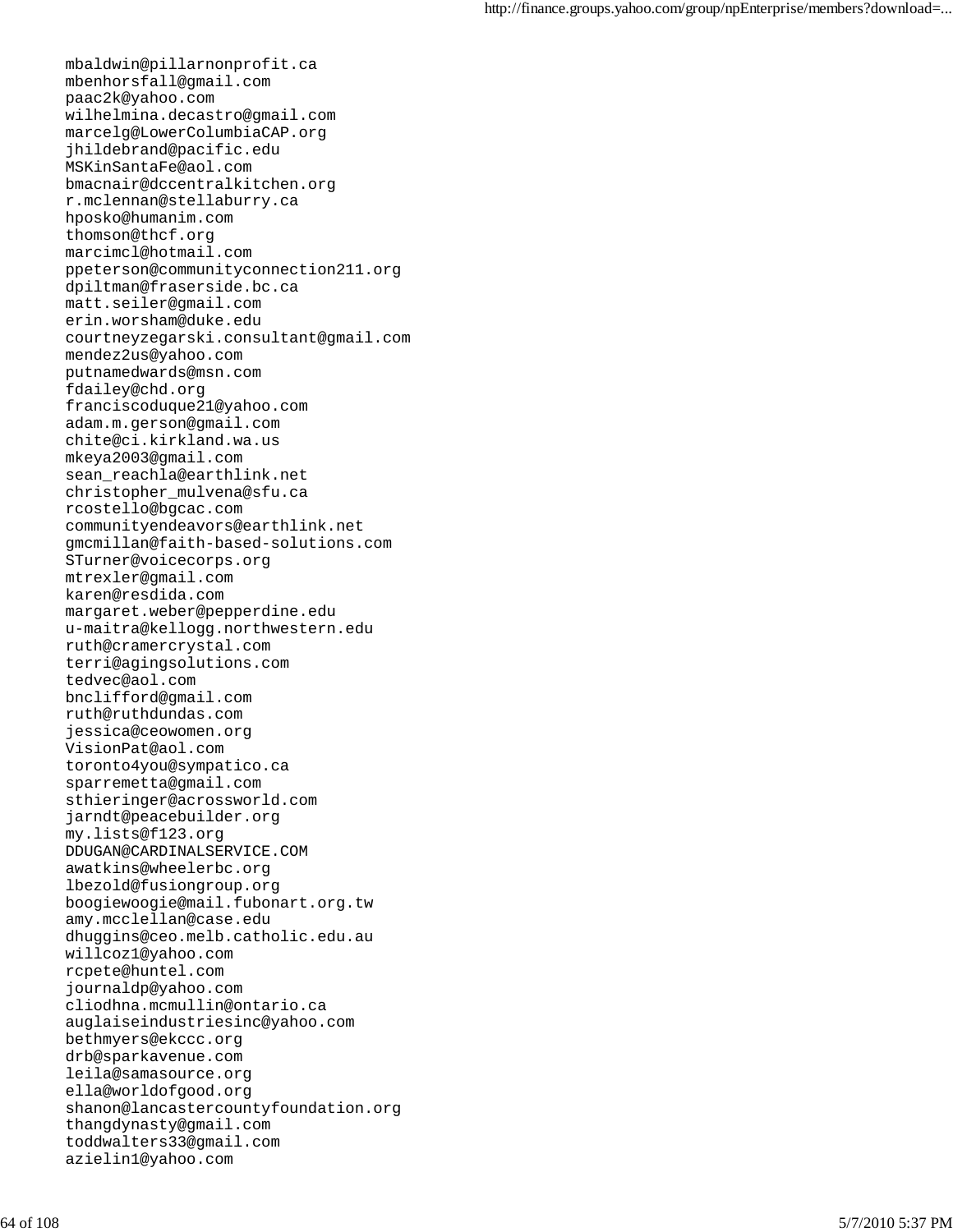jwinter@alabamaparentcenter.com changeworks@TELUS.NET John.Anner@eastmeetswest.org anna@acrosslanguages.org rlyons@bpwfoundation.org dstokes@transfairusa.org grivero@pacthq.org cindyg@anitaborg.org sn2010@columbia.edu aparnakatre@gmail.com david.malize@ntcac.org pancholayoul@yahoo.com.au marie@granthelper.com casademary@aol.com enull@terrebonnearc.org ishitasanyal@hotmail.com MBaumann@standardparking.com nuevesp@rcn.com SumanM@compasspoint.org roy.templeton@crnky.org manager@ecoleenterprise.com jwojcikowski@cahope.org jjakopic@dsgonline.com jancohen.consultant@gmail.com skelly@ammado.com kathmarv@sbcglobal.ne ecarter@aarp.org bhushan.ambadkar@sirdpune.com david.g.hopkins@gmail.com kim@krai.us hilda123@rogers.com mark.hoisser@darts1.org dcastro@I-LEADUSA.ORG smdaniels@earthlink.net erics@friedmangroup.com deshunn@youthservebham.org anderson.adriennem@gmail.com Runtide@aol.com cdewland@ywcatoronto.org karenhucks@yahoo.com.au mmoloney@hmea.org lorianne3363@msn.com kristyhebert@advancebr.org bradley.green@on.aibn.com jburson@brchildrenscharter.org luispareras@me.com cmroman@gwmail.gwu.edu sueroseb@gmail.com eric.avner@usabank.com mike@baskinbrothersconsulting.com walfaw10@aol.com vancegragg@gmail.com khasseler@gscnc.org melissa@stickymessagemarketing.com sue@ftp.on.ca john.pepin@pepintranquada.com colonius@youthcorps.org Sfisher@workinc.org sarahlandry@live.com patti@operationwarm.org john.baker@pepintranquada.com jasonvbarger@gmail.com William.Cerf@gmail.com danielf@jcmh.org russelhaddow1@hotmail.com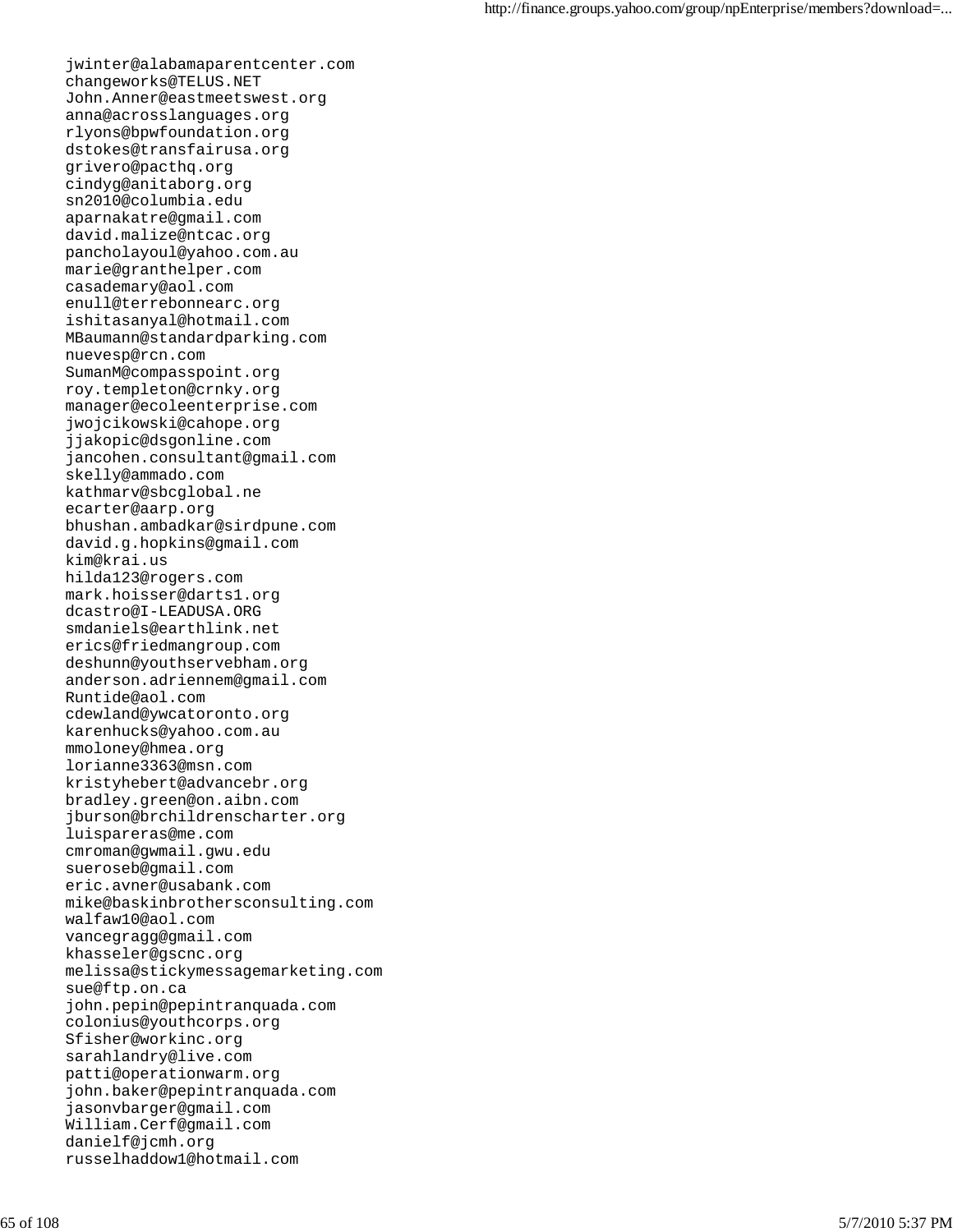tmartin@cleanslatechicago.org susan.mcinnis@thelarchgroup.com maria@see3.net gordon@bostonkids.org RSANTANA@cfs-hawaii.org laura@nonprofitrecruitment.com maros@spbd.ws moroney@communitycatalyst.org srice@bul.org sshaw@sprc.hamilton.on.ca emma.sundman@ennovent.com Paul.Atkinson@vacro.org.au chancee@thaicdc.org meredith@native-gardens.com lsteinbrink@futurefundneo.org jeff@sdfutures.org skelleyhenderson@yahoo.com jatay3@yahoo.com akinsey@fullcup.info zeeshanshoki@gmail.com ccurry@charlottewhite.org Lynn@conc.ca afrieze@ashoka.org normaf@eastmetrooic.org ruthferg@comcast.net mgrieve@nw.org tom.hastings@bcgcompany.com katherine@babybuggy.org shannon.clover@acceleratenow.org amanda.samko@acceleratenow.org bsnead@projectsamaritan.org lning@rcto.ca xbanales@projectamista.com dnava@cbt2000.org marlowe@footholdtechnology.com gwiley@798group.com CCheatham@gmail.com teresa@dahlassociates.com pfisher@thefishergrp.com rachel.gordon@presidioedu.org victor@socient.net jasleen@jasleenanand.com khendrickson@assoceo.org ctl@lytlenet.net ljensen@raintreeservices.org JudyDBT@msn.com wbruno@covenanthouse.org ariel.falconer@gmail.com rbroadway@mhsinc.org mhawley@mhsinc.org acoleman@riders.org mohjam2@yahoo.com jonathan.liebert@ppbhg.org thirdsectoruganda@yahoo.com george@georgeruddock.com jeff.snell@marquette.edu lwagner@wrdf.org jpalmquist@bacao.org kevin@globalexchange.org knowledgehunter@uk2.net llmdrake@sbsglobal.net lroach@thrgroup.com agarner@voapa.org marcelg@lowercolumbia.acap.org ellen@framingourcommunity.com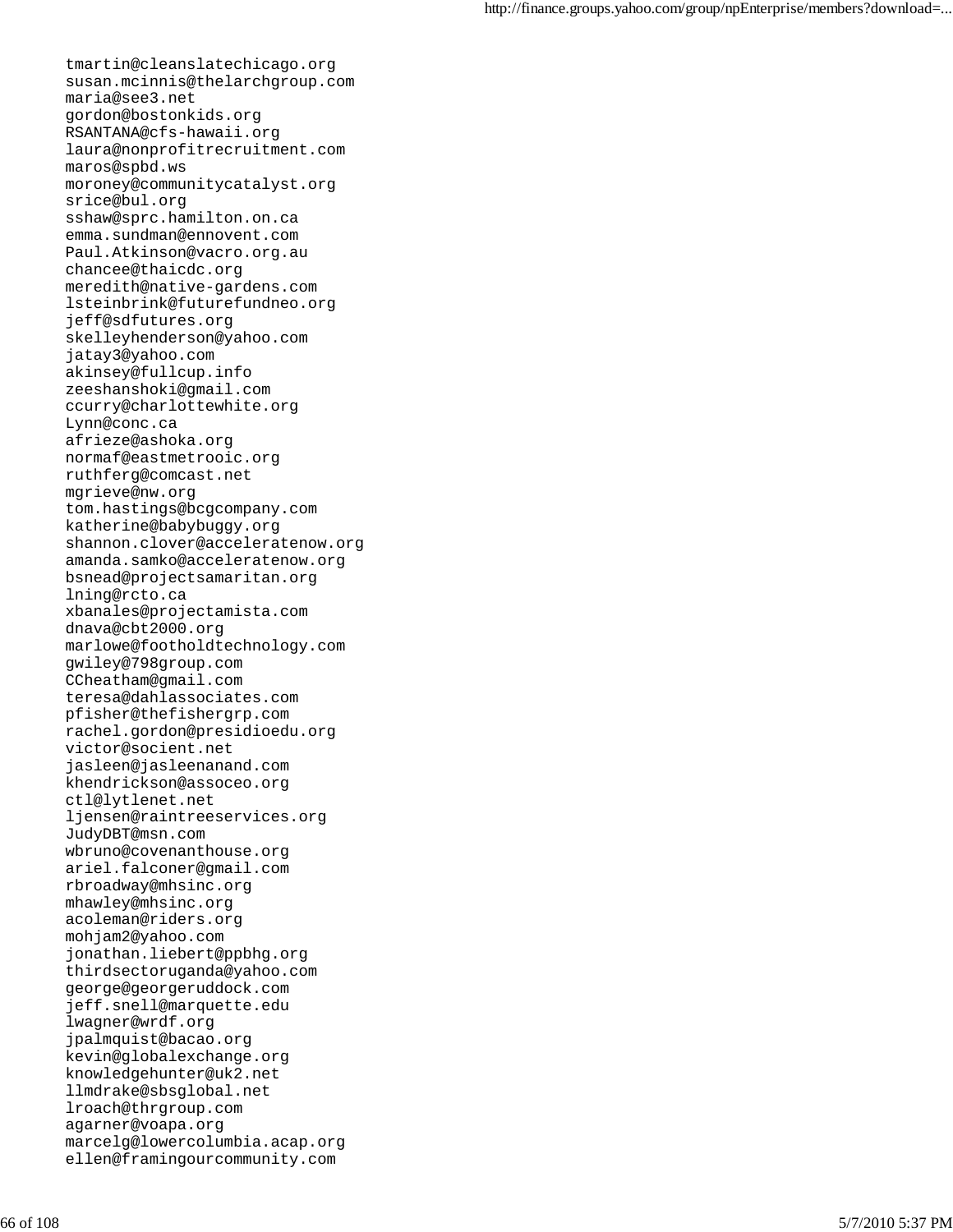laugust@wildtech.org harry@mercadoglobal.org sdale@scu.edu nicci.hutchinson@socialtraders.com.au Terri.Krivosha@maslon.com error219@naver.com mbadavid@hotmail.com liisaperkio@yahoo.com anna@c-one-miami.org Lynn.Dunn@metromin.org mike@faithregenuk.org dave@ja-akron.org debedavis@wordsplus.org eknuppel@skystoneryan.com dominicsuazo@hotmail.com frank@elpasoresourceceenter.org aaiaron@goodwill.org julia@furniturebank.org shenton.62@hotmail.com bagriffith@stepcorp.org dlmerk@stepcorp.org jtkonieczny@stepcorp.org taryn.sprague@comcast.net JTrapp@jvbrown.edu cmbaker@stepcorp.org jeffo@rubiconnational.org shunea@live.com mdrummond@volunteerservicesagency.org k.f.adler@gmail.com rudyellis@infinitiwealthinstitute.org thera@suregroundsolutions.com nlevins@american.edu smoratto@cruiseplanners.com vdi\_visionary@yahoo.com lgomez@accionusa.org gharman@accionusa.org ahaines@accionnm.org angiec@acenetworks.org sflanigan@justinepetersen.org ron.bradford@cdcoftampa.org ryan.smith@telus.net briangarry@briangarry.com steve@wdsservices.com kprieur@whiterockcg.com pbe@silverstar.com caryl@kootenaiunitedway.org dcork@hrei.org slc1000@msn.com mindy@rmhidaho.org mbandy@zerotothree.org tomp@p4peid.org icemaster@web.de dougcasterlin@gmail.com emmahacohen@gmail.com cmccarthy@habitatnashville.org mtcarmelkenya@gmail.com krao@stanford.edu sschneider@foundationsource.com sphilley@cableone.net jstaple@uniteforsight.org eassadourian@worldwatch.org cheryl.baranowski@bain.com berlin@blakemail.com christian\_calvo@rocainc.com jaynee.day@secondharvestmidtn.org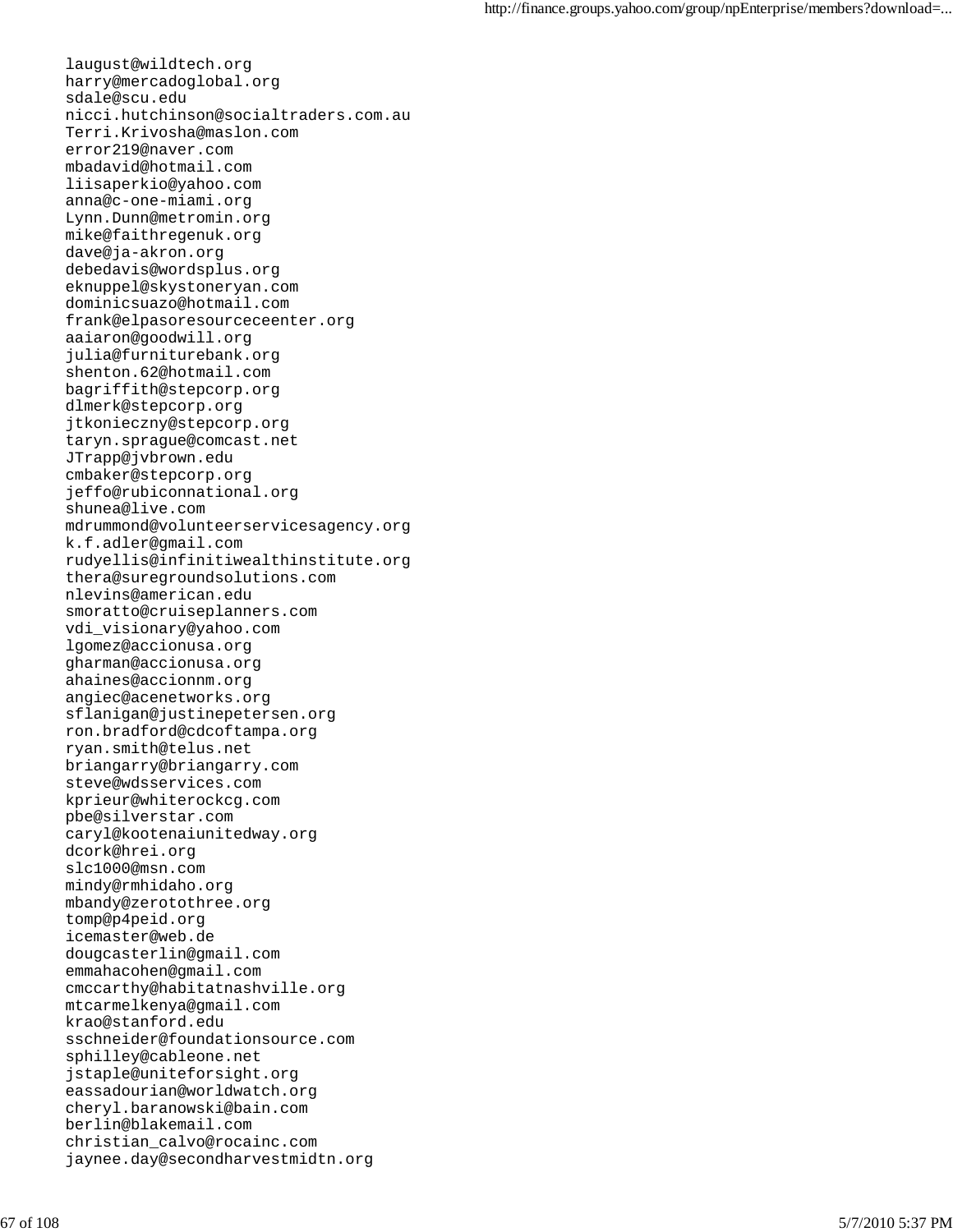annamghosh@gmail.com lj@infolit.org jody@iamapeacekeeper.com vberlingeri@aol.com cmhess@stepcorp.org jhlarose@stepcorp.org tneuhard@families4kids.org teresa@seawaytrail.com Kathy.Lally@collaborationcouncil.org infospecialist@campbellstreetcenter.org hdcappa@comcast.net alin@law.capital.edu rob.miller@chdo.org cmarkman@deloitte.com svpcharlotte@fftc.org ltochtrop@jessinc.org ddeniz@wrhap.org dreid@unitus.com kchmura@fsmail.org smalik@mtholyoke.edu DMcKeon@northskynonprofitnetwork.org joelyboy80@gmail.com biringer@sustainability.com ourtownbrownsburg@yahoo.com Kelly@pneuma.com dglenn@mnproject.org gkhalaf@synergos.org elapointe@hopelab.org jlittle@eccocharleston.org isa\_her@msn.com al@aidsprojectri.org kalston@virginia.edu rob.zeaske@jstart.org paulabell@rushisp.com juantorrico@ushyee.org kdunlap@bayareanewsgroup.com ADesrosiers@voagno.org Mary.Frey@tenthousandvillages.com dmanning\_adc@yahoo.com msmith@nfinit.com ewiese@worth.com mstreet@usgbc.org isaacmenthol@gmail.com abassett@communitywealth.com daloot@marianothomas.com basile.allison@gmail.com tal@oliberte.ccsend.com thalpothananasala@gmail.com bizmgr@brickhousecommunity.org laura@lauraruderman.com bobstj@gmail.com alexis.vanderhye@gmail.com Turner.Katherine@ic.gc.ca vbchase@sbcglobal.net timothy.ewest@wartburg.edu Hicks@Provident.org lori@philanthropay.org soupervan@live.com simon.lyon@gmail.com elizabeth.moses@yahoo.co.uk dalerrogers@gmail.com spourciau@bigbendhc.org hkb@teammarketingsystems.com nneka@mtwyouth.org jamie-jones@kellogg.northwestern.edu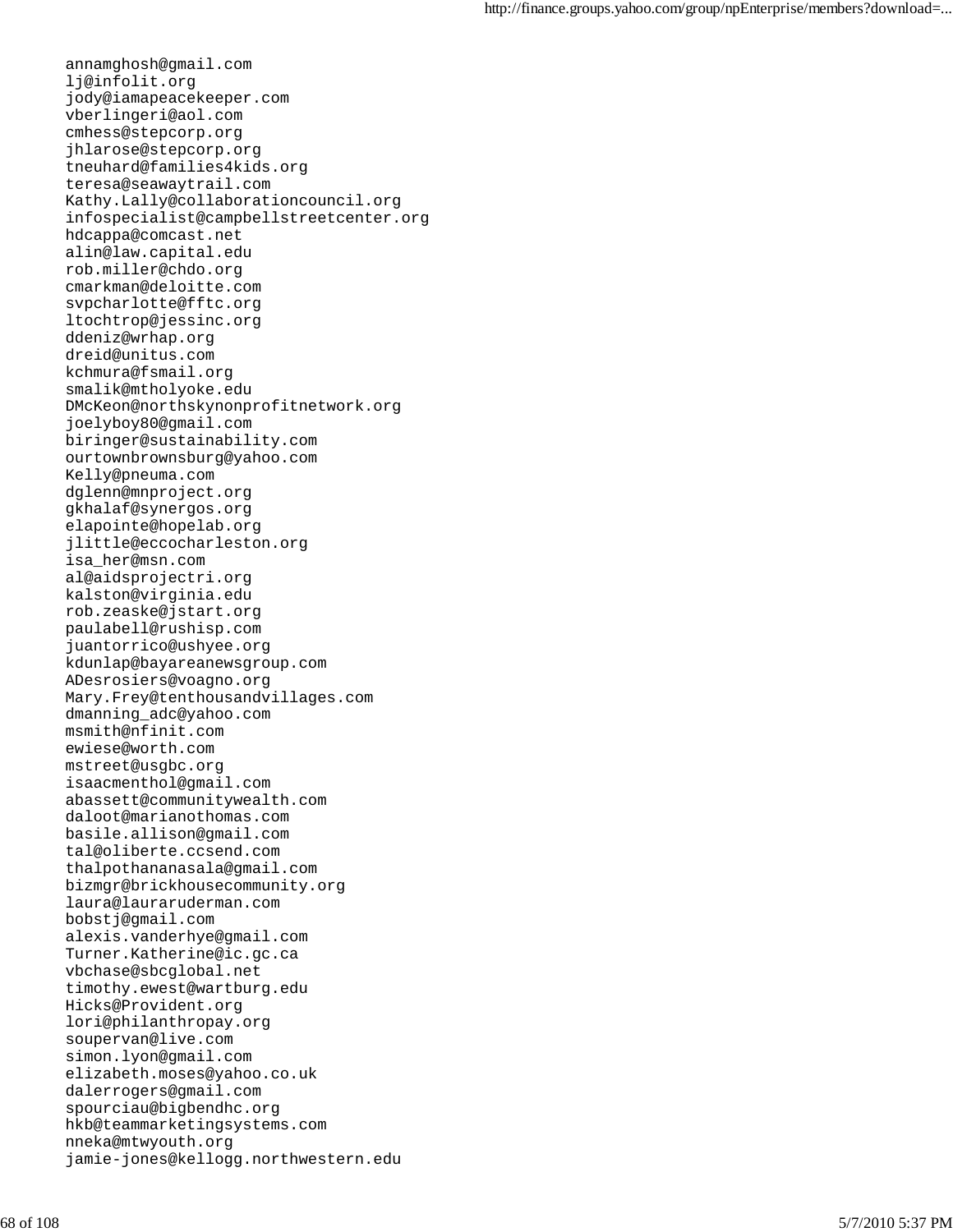ruth@svpi.org raihna1@gmail.com lemconsulting@yahoo.com lorrimeyers@gmail.com apace@planfund.org jeaneenrichard@comcast.net indrajit@mapscon.com hrm@havenofrest.org jodie.bell@gme.com.au ed@communitywarehouse.org patricia.a.reiter@gmail.com chandra@sharanya.org nmoore@hawaii.rr.com Suneet@dream-village.org ccoppens@ywcaofbinghamton.org Melissa@dream-village.org nelarine.cornelius@brunel.ac.uk mkucerak@trosainc.org bethparkhill@gmail.com bphipps@peopleinc.net dwagner@peopleinc.net outreach@cgu.edu dianne@darcherassociates.ca kbourgeois@upliftd.org mssandifer@gmail.com ceo@placerspca.org dsepich@aol.com jfschultz.writer@comcast.net monsheri@bellsouth.net lwcal@uclink.berkeley.edu jack@jcgroups.com seeks@aol.com jadler@mosaicbc.com chris.burrell@educare.org.au susan@lano.org rosehulligan@hotmail.com sarah@se-alliance.org corsorin@mailbox.ro yhuang@newsector.org pstarling@cdworks.org mburtchell@triangle-inc.org fviti@asthma.ca gharnick@aii.edu 1judyd@mennonitecc.ca DRandall@elderserveinc.org jsavoie@kentcountyarc.net cchristensen@ci.Burlington.vt.us kbice@humanesocietyspca.org fhowze@messiahhousing.com alex.murdock@lsbu.ac.uk olao@doctors.org.uk CEO@GrantProfessionals.org rickz@interSectorL3C.com caryn@intersectorl3c.com bermanis@adecinc.com cryan@epfound.org lvick@walkerarc.com sarahw@nwinterp.org windandwater@frontiernet.net chris@casaallegra.org thearcsc@bellsouth.net joanc@friendsofyouth.org adaniels@daylemc.org mike@animalexercisefun.org sampam@localnet.com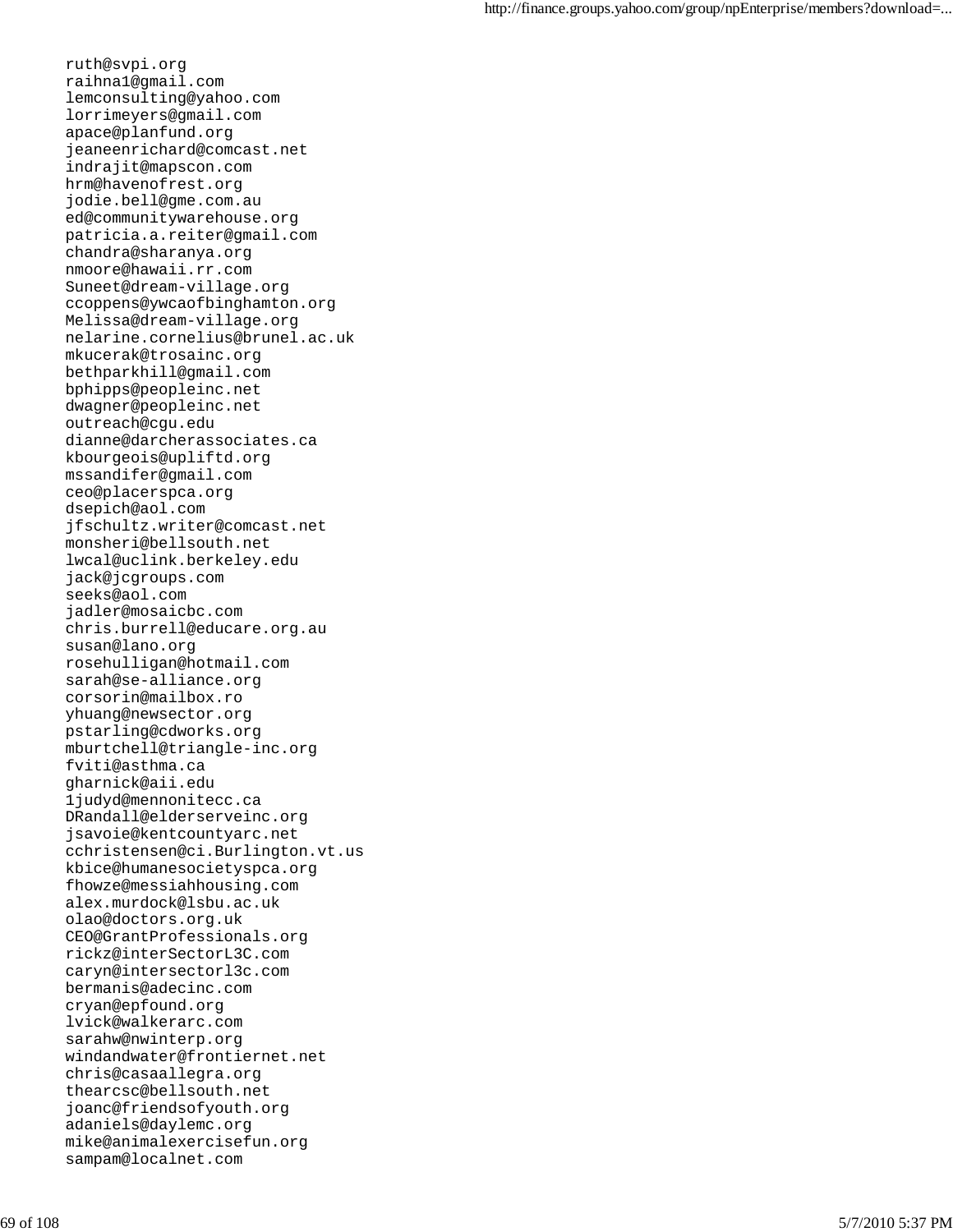Julie.Kresge@starboardgrants.org jkurtz@ihml.org kwhaley@mail.cosi.org matthew@slao.org juliusw@greyston.org lynne@linkhr.org jill@jillrandolph.com aandrews@bfvlaw.com ideas@beyondprofitmag.com advertise@beyondprofitmag.com pearl@ysi-ca.org byeager@pppnet.org kateg@projecthomewi.org dmeshane@kentcountyarc.net tntgem@aol.com dweber@peakcommunity.com mag12@humboldt.edu mcorbin@mnaonline.org gkeller@esinet.net mehdi@promotegis.org erica@ekonomos.com tomjudylong@sbcglobal.net amgreinart@earthlink.net tsmith@kidslinkcares.com gloria.sweida-demania@cgu.edu nirsnet@nirs.org tamra.thetford@aspeninst.org ggrady@glide.org carapovadc@aol.com bam@sloan.mit.edu paul@hardnut.com zach.pogue@gmail.com phyllis@farrahgrayfoundation.org jmckissic@ulchatt.net dmacleod@dbedc.com laurinda.seabra@empowerment-gateway.com gaurav\_verma22@yahoo.com caugros@prodigy.net katezvezda@yahoo.com dougweinbrenner@hotmail.com tamu.a.woh@gmail.com n.ferris@neu.edu jason@amicusgreen.com debra@powerone.org Brynn@Bowlenfoster.com pwd@imul.com ajdavis7@gmail.com yeswecan@aol.com donahuec@gmail.com jose.lacal@motorola.com MikeThomas@nc.rr.com stevez@compasspoint.org jschwrtz@hotmail.com dhagos@gmail.com dayamrita@hotmail.com lacordisco@gmail.com ydaviddsg@msn.com easycr60@yahoo.com Stephen.West@LessFatMoreFit.com pbenveni@chicagobotanic.org PDW26@aol.com mab@sbsols.com antonioaa@yahoo.com sbazilli@look.ca cnrp2001@aol.com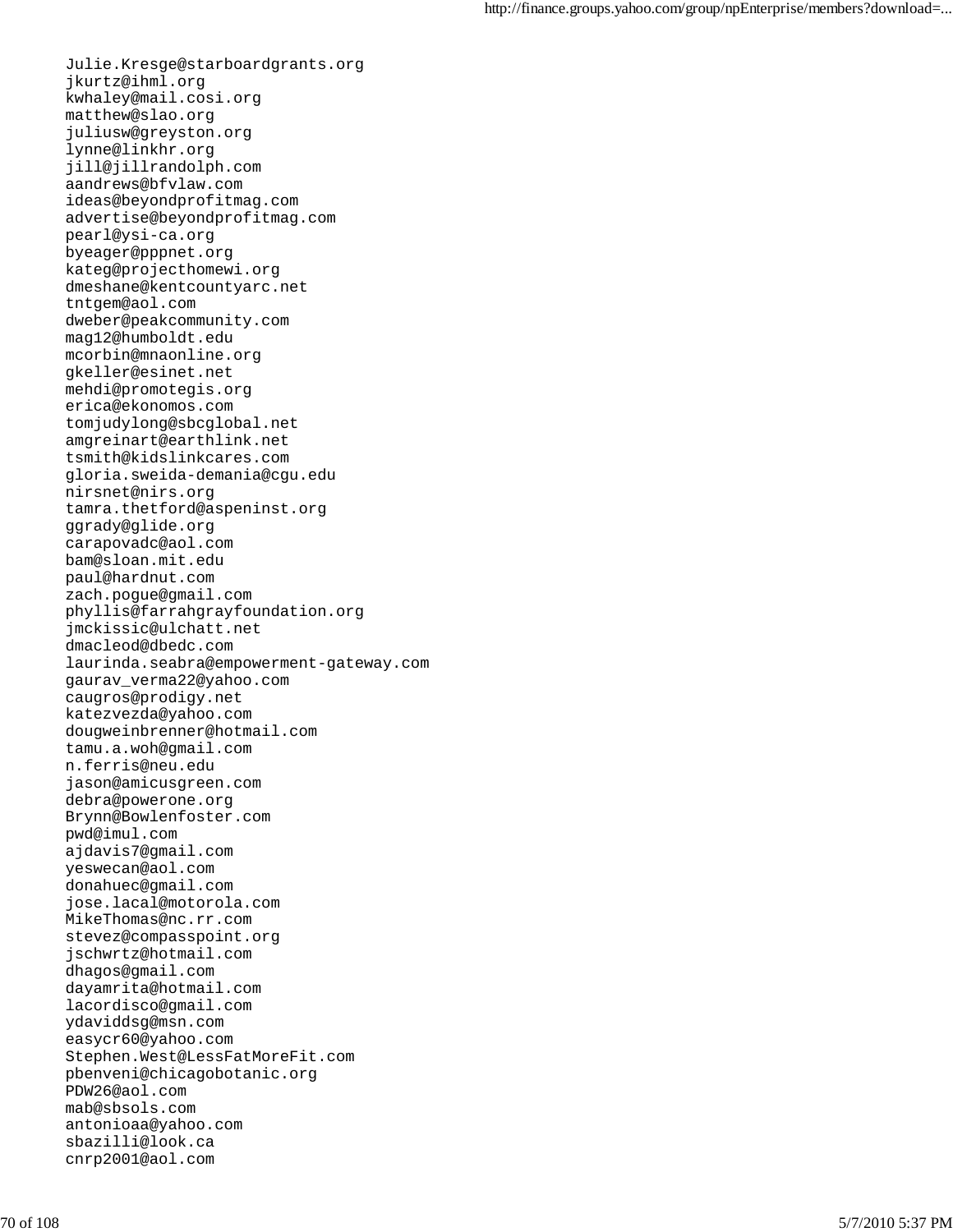rumisikdar@yahoo.com Jgriff71@aol.com jogreenwood@yahoo.com elee@ulgm.org murali2000@hotmail.com Kmountain@migrantclinician.org pdanso\_uk@yahoo.com jdordor@cdp-africa.org dgeilhufe@yahoo.com ashley@lano.org max@lap.org sadeque786@yahoo.com ayofanoiki@yahoo.com dnosek@nehumanesociety.org diane@sobrato.com king@housingworks.org michele@judaicakitcompany.com doehler@seniorservicesnky.org tdoan@communitychange.org freelanow@yahoo.com jbuckman@cahs-pets.org jeanmcgroarty@sbcglobal.net zawodnymagda@yahoo.co.uk marias@jumaventures.org mculb@bellsouth.net Julie.Cart@neighbor.org marianodeguzman@mac.com justforyouthinc@yahoo.com rouseph@womensinitiative.org jim@peacemakercircle.org caryn@jvaconsulting.com alice.memminger@gmail.com ahirsch23@aol.com Alanationland@hotmail.com alex.ticas@gmail.com alantico@earthlink.net allison.nagle@nmaz.net angievillan@yahoo.com arielbeery@gmail.com arundas\_biswa@yahoo.co.in ARynell@heartlandalliance.org asdi-ne@comcast.net agasque2@gmail.com astepforward2002@yahoo.com augustahopkins@yahoo.com martha@stopdv.org caraspicer@yahoo.com cmcandrews@ms.foundation.org cmeo@FamilyServiceCenters.org cpenrod@switchboardmiami.org CChilders@csuchico.edu tschieber@whelangroup.com cdolcinejoseph@yahoo.com cwebb@bizjournals.com uwygm@sbcglobal.net Trevor.Kale@ChangeLives.org cuphoff@hotmail.com chefjennyhuston@yahoo.com rharris@sdhumane.org chriscacs@aol.com sandyc@spartanburghumane.org cnunn@reachforyouth.org donna@divineinspirationz.co.uk donald@numbersbythebook.com tvogel@sciotollc.com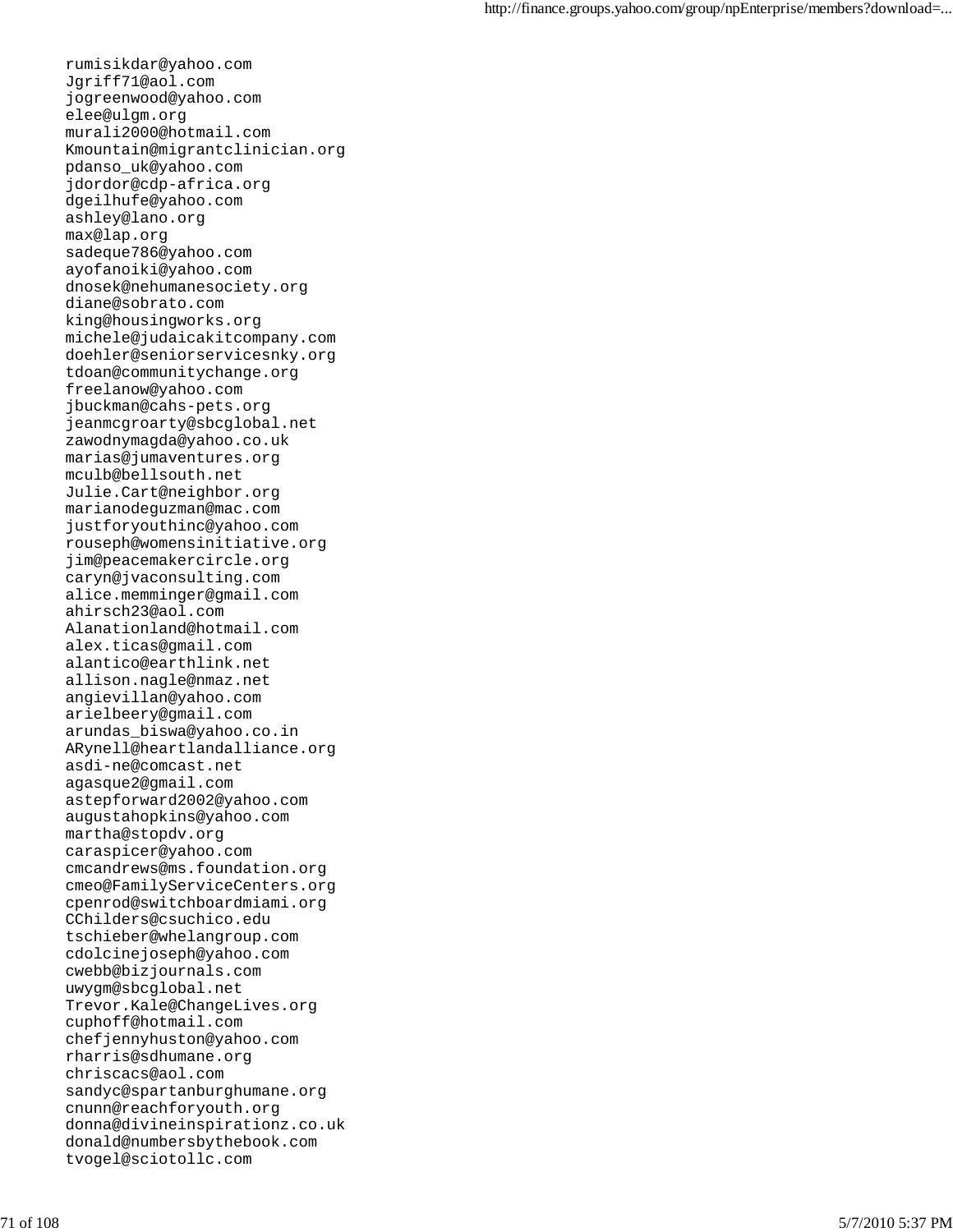drkirkwilson@worldchangenetwork.com dwalters@boulevardgroup.com dwilliams@thewilliamscom.com e.stenning@gmail.com eferrei@yahoo.com moonriver73@comcast.net ellenfreud@yahoo.com jessie@ecoencore.org gloganjr@earthlink.net gnewby@newpath.ca patgill@hotmail.com gsolomon@phfe.org markguay@verizon.net guy\_brad@yahoo.com h\_u\_q\_z@yahoo.com haibest2002@yahoo.com harveymc2001@yahoo.com erin\_grace@primarycarecoalition.org helpwithmortgages@yahoo.com susanbaldomar@gmail.com helenseal@gmail.com holly\_e\_hopkins@yahoo.com homesforhope@yahoo.com hughmb@sbcglobal.net isabelle.delalex@gmail.com icir2010@yahoo.com jhankins7@yahoo.com jim.rice@providentc.org jkgbray@yahoo.com james@3pointconsulting.com jlee@newsector.org jmytd@yahoo.com JOBL@earthlink.net joefraga6@hotmail.com jordan@sweethomeneworleans.org durhamjd@ihs.org stacie@accessaids.org marion@mbeckley.com placidacid@gmail.com pam.lahey@rogers.com mercer@hspca.org lauracalleros2003@yahoo.com.mx laurenstyle@yahoo.com lmonroe@liveenvironmentproject.org lenmvgeo@sbcglobal.net lisbeth\_alvarado\_cl@yahoo.com lita@reyesmarketing.com pattyhasselbring@centurytel.net loretta@windwalker.org lornali@sbcglobal.net malik.looper@gmail.com michael@enchanted-landscapes.com mjohnson@ruralinc.org maryjane@snocowdc.org mmasbayi@yahoo.com smartin@sheacenter.org mollychristiansen@gmail.com msmith@ictc-chicago.org mtaylorsacint@yahoo.com dory.wegrzyn@usa.net neatguy@rocketmail.com nellwhitman@hotmail.com jnesbit@latan.org nethercutj@publicjustice.org philipjsherman@gmail.com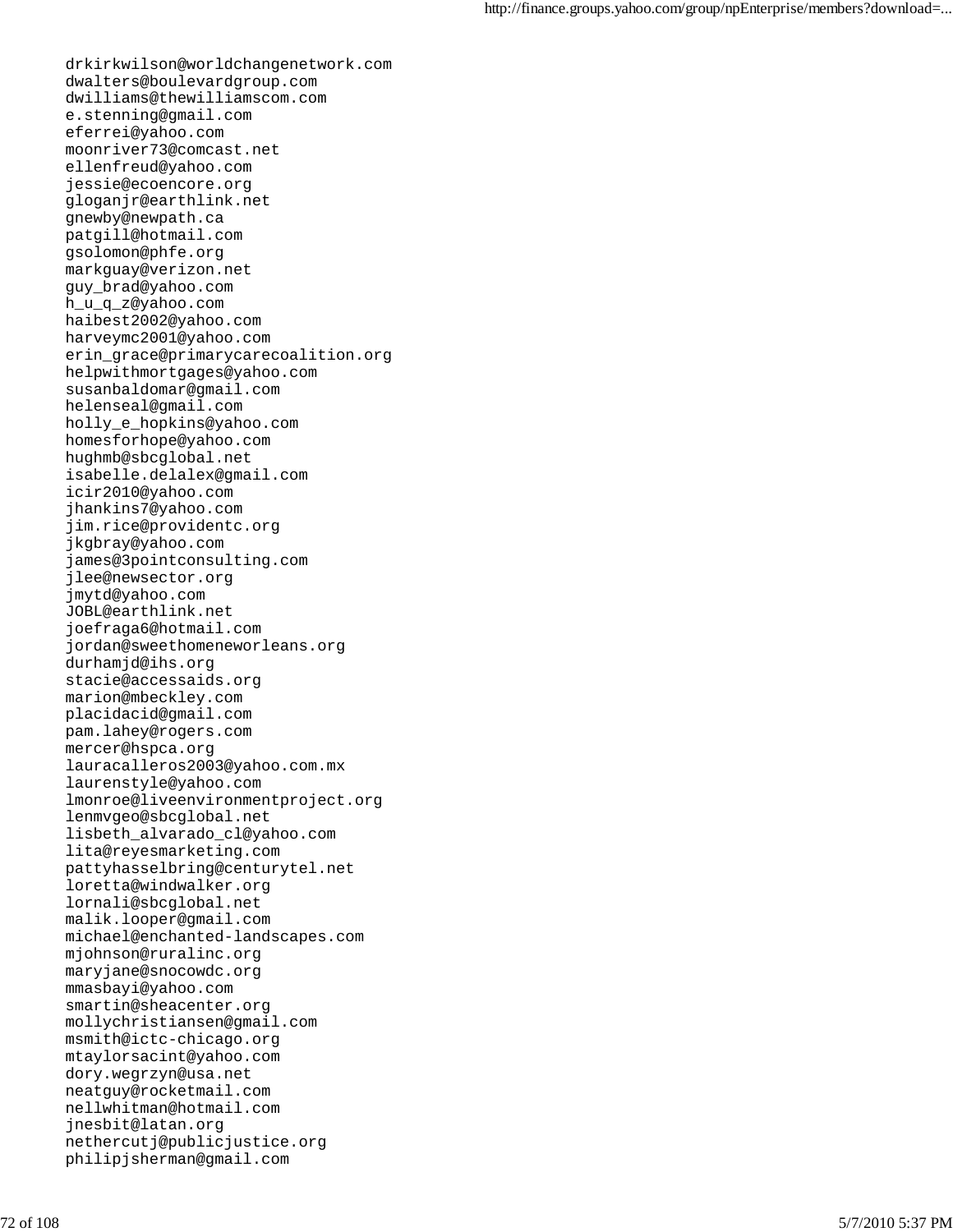oak@pon.net btwissgarrity@uarts.edu punky35501@yahoo.com Radhika.Batra@gmail.com rlurie@cwe.org renniewong@yahoo.com labrat@aemail4u.com sferst@anixter.org scottgifford@hsfsc.org shalakajoshi@gmail.com denmar21@cox.net natalie@spartanburghumanesociety.com simish\_2001@yahoo.com sharon@changelives.org spstich@yahoo.com sspira@escsc.org sstahmer@yahoo.com stellabaty@yahoo.com v21154@yahoo.com jkojis@npnnw.org vanda\_gerhart@yahoo.com wdscott106@btinternet.com jwiley@wiley.com robin@zerodivide.org amyrymer5@hotmail.com nguerino@aoapartnerships.org localsearchresults@gmail.com nbrown@econcdi.org mcgreevy@gmail.com marychesnut@earthlink.net martin.m@pop3.poptel.org.uk kpfeffer@enn.org katherinemartin@obrienhouse.org rica\_alejandrino@yahoo.com fieldd@pcgloanfund.org ewb.ict4d@gmail.com sanders@housingworks.org miconrad@verizon.net ronmoitzfield@hotmail.com securesuccess@yahoo.com tlrowson@gmail.com Jaimie.Macdonald@intowork.org.uk grrlofthemoon@yahoo.ca erdivinagracia@yahoo.com nhchan@alum.mit.edu changematters@mindspring.com susanne@ysi-ca.org toni@process-space.net Taalebu@hotmail.com tanama367@yahoo.com tbhaygood@sbcglobal.net tamifox@wildmail.com sixclouds@msn.com mboatwright@rvmracine.org gaylepincus@yahoo.com frdbrice@bellsouth.net lauren.jenn@gmail.com KariN@rubiconprograms.org shankins@econcdi.org nkritzer@gatewayassociation.org scott@atlascorps.org tfb@bangasser.com lventress@coropittsburgh.org ron@selaco.com davefinnigan@yahoo.com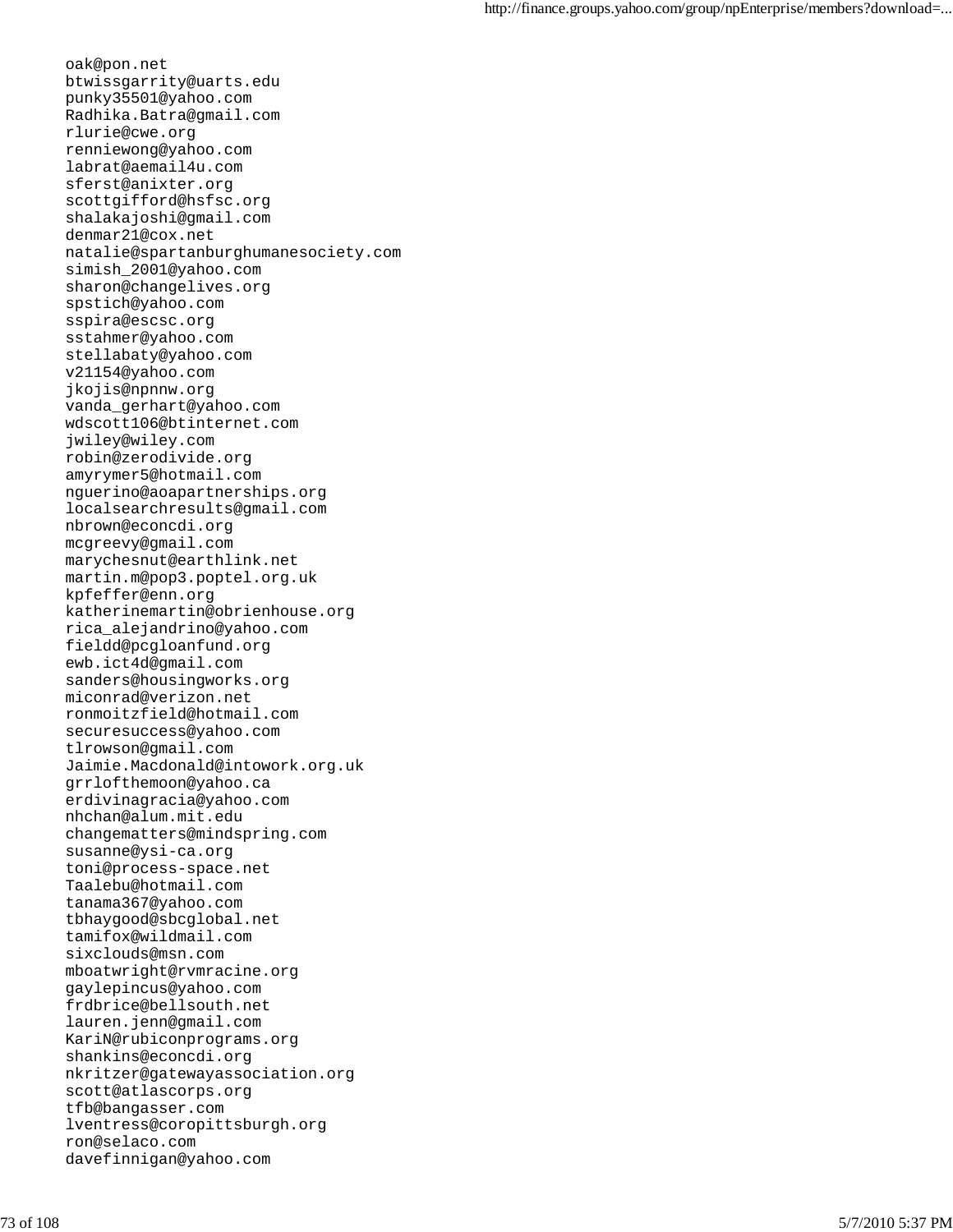jschultz@agracel.com onpoint.coach@juno.com kkulich@areaxi.org jessicacallender@earthlink.net dbiggs@apcollaborative.org ehoy@iyi.org iqbalunus@iiit.org sarnold@coyfc.org dgreenup@sosnola.org aklegros@thespring.org jgall@alternativesyouth.org lmorin@udc.edu onecommunityconsultants@yahoo.com obrienhs@bellsouth.net one\_oliviasanchez@yahoo.com osanchez@projectvida.org capreza@idepsca.org mary\_ferguson@cablerocket.com jenrobohm@earthlink.net sbolles@bacr.org mimi.riche@cancerservices.org connie.caldwell@cancerservices.org amanda@pcal.org flahomelesscoal@mindspring.com pgibbons@achhelp.com newsroom@nationofchange.us firstworldtrash@gmail.com mary@oz.net sarah@durfee.org mrock@broc.org jbpsalm37@aol.com baosers@gmail.com sophia@dhubasia.com monica@thewritechoicenm.com clberry-dobens@earthlink.net vegaeli@cpphealth.org snugent@whcacap.org lydiar@greyston.org higgins@uidaho.edu s.french@stellaburry.ca jklipstein@thearcla.org cynthia@boazandruth.com tea@socialgoodconsulting.com avamos@toronto.ca gatepostdc@verizon.net nlucas@inspirationcorp.org pmiller@hswcmd.org k.bubenheimer@integra-berlin.de pkefi@iibuff.org ram.kesavan@udmercy.edu bauback.bobby.kia@gmail.com christi3014@gmail.com Ken\_Orr@baylor.edu KenLSS@aol.com kamanee@eureka.lk kfrausto@co.adams.co.us blongoria@stclements.org baralt@aol.com bewick@mcrcinc.org sandra.hirschberg@gmail.com alice@silvereuropeanconsulting.co.uk mlhanson-consultant@comcast.net mhidalgo@ledcdc.org kenristin@hotmail.com fballesteros@ppep.org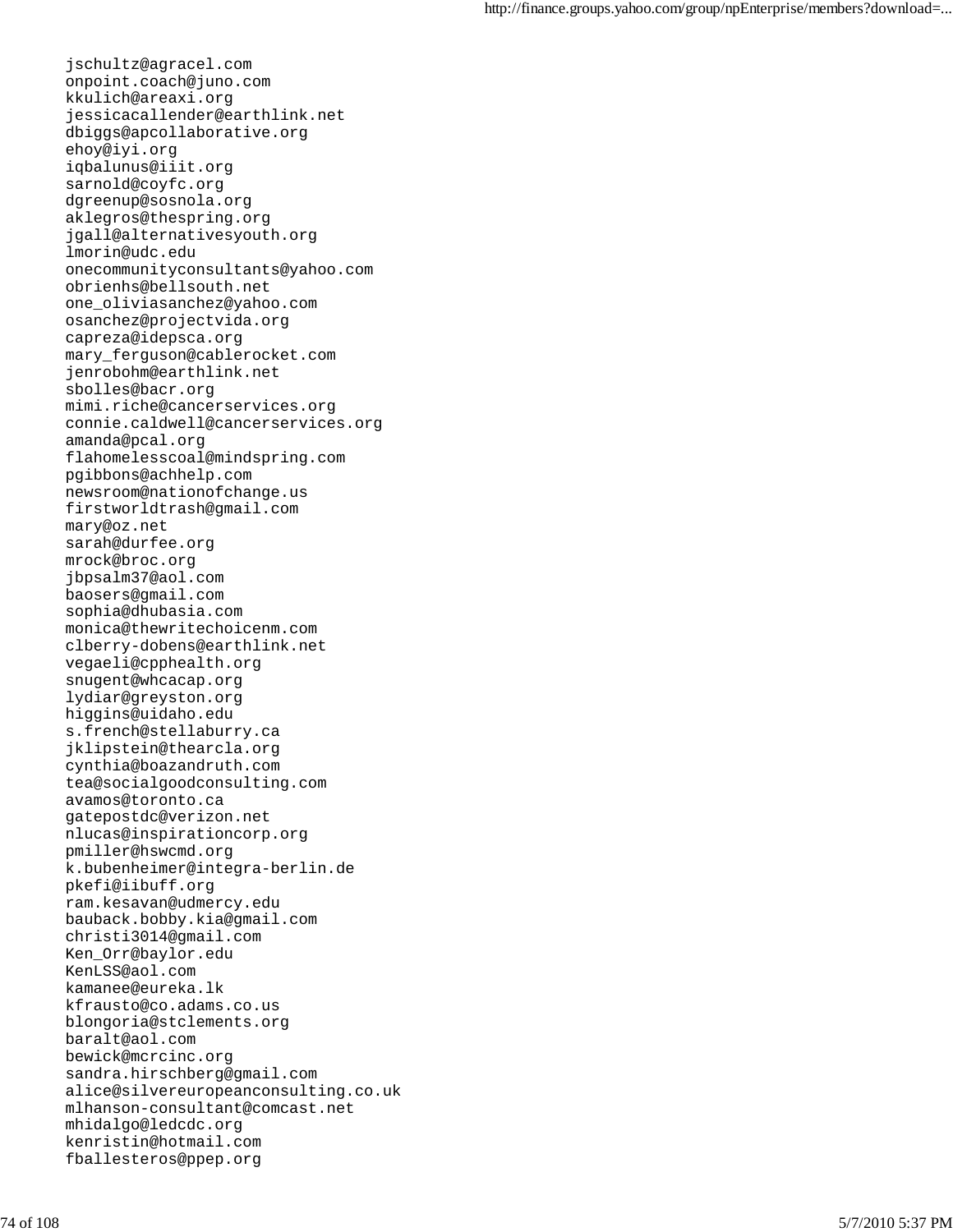germanis@adecinc.com ken@resource-media.org dknight@lifelink.org ckinney@cardinalcapital.us vjunigan06@sbcglobal.net Kathy@resource-media.org cspicer@legacyfoundationlakeco.org erin.weir@ageoptions.org shahid.akbar@biid.org.bd cbird@daemen.edu kjs@gde-llc.com celine@gracepointinc.com lwinslet@wellsfargo.com gpahanish@ccddfw.org clifford.bell@butteecaa.con cward@kentcountyarc.net ali@ius-sbs.com irhodes@communityfundingpartners.com Glenda.Estioko@aaci.org paulette\_edwards@sbcglobal.net greinholt@bgcnwi.org shivelyp@adecinc.com cnunez@enlacechicago.org rlumpkin@cso1.org sgroark@olszak.com gbajandas@prtc.net margae.diamond@schwab.com vknight@bcue.org seaswade@aol.com firejar@yahoo.com Amanda@nashvillehumane.org michellelsanchez@yahoo.com plong@globalbusinessgiving.com wanje@ujamaakenya.com cleeconsulting@aol.com dschroeder@heartlandalliance.org rmorassutti@montagesupport.ca mdevanadera@lycos.com jsalazar.lafe@tachc.org fel2110@columbia.edu ckelley@ecdi.org lnordgren@bayareacs.org danielggonza@hotmail.com pswart@mhsinc.org ocoonce@mhsinc.org jlepanto@mhsinc.org aespinoza@mhsinc.org joann@mainkids.net crose@volunteercenter.org darlyelise@gmail.com aahmad@ankabhi.org ferrin@sugarpine.org cmarshall@mhsinc.org blay-michaels@laup.net mcbee\_debbie@sac.edu ejcatal@unitedcare.org tma-ccc@ridesmts.org kpalmer@prcno.org martha@boazandruth.com alicia@noffn.org elliyahu@gmail.com cbebelle@gmail.com mcabrera@mail.barry.edu jeff@ilightingsolutions.com bartendazdc@yahoo.com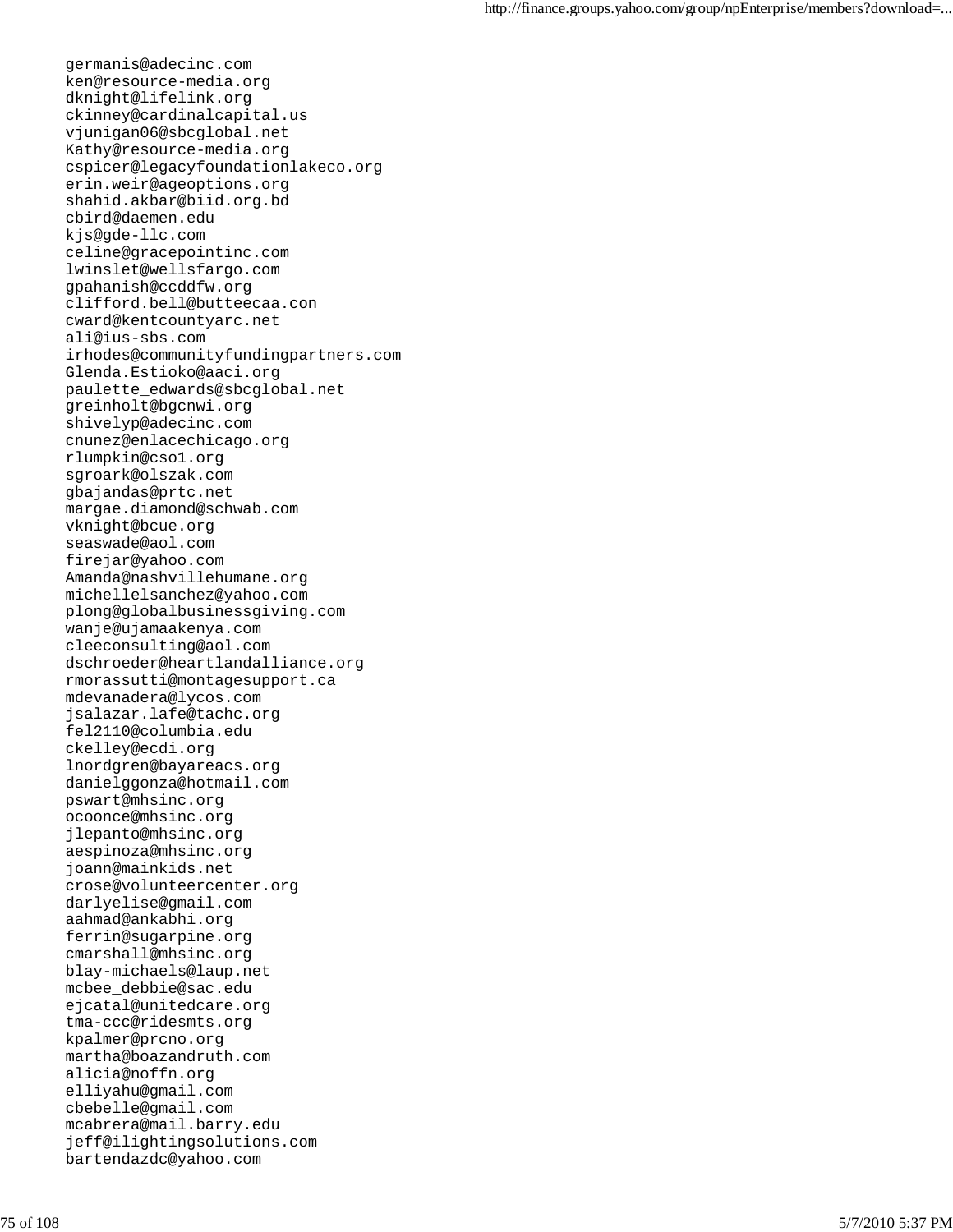seth@aidemocracy.org kgross@ohlinc.org ronaldwlewis@bellsouth.net jacob@souktel.com ecubillo@nyc.rr.com laurelyo@cableone.net bmwright@bmwconsgrp.com lauren@bym.com.au ariapr@sbcglobal.net martinhaartisticevocations@hotmail.com slederfinepaskal@gmail.com drkatie@balancedheart.org bob@ocadian.com cpendry@post.harvard.edu rleighty@ecdi.org ccuccia@cafereconcile.org seidson@pcvmail.org mike@footedevelopment.com dhertz@susinc.org ramon@ledc-mn.org meghan@swiftriverconsulting.com Michelle@Pullaro.com preed230@charter.net kristin@commongoodventures.org lmottram@pathfinderservices.com mainstreet@mindencesa.com franklin@bcue.org cbraussard@earthlink.net alvingarvin@bellsouth.com spaulos@ashoka.org lizzy@all4energy.org lisatabb@hotmail.com melody@cloudandfire.org sidney.gilfillan@gmail.com ggruber@cacno.org amsedenfance2@gmail.com djackson@tcwfi.org dIuliano@ashoka.org Pattie51\_2000@yahoo.com agutierres@catholiccharities.net frbushey@aol.com Kforhumanunity@gmail.com crewskathryn@aol.com kdrivera@comcast.net ShermanI09@darden.virginia.edu linda.thomas@digitaldividedata.org pwali@grameenfoundation.org dyoung@pacsbc.org mzamchiya@schoolventures.com javonteadams@yahoo.com whatwecouldbe@tampabay.rr.com harrityj@comcast.net bmammenga@goodwilleasterseals.org matthew.prenatt@tsc.com brighter@guidestar.org lmoliterno@meridianservices.org Jed.Emerson@Uhuru.com jk@practicepaysolutions.com firejarodom@yahoo.com mcadet@panzouproject.org villageb@bellsouth.net raghu@satyam.com jim@hartfordhabitat.org cthomas@uws.org aanderson@ladotdfcu.org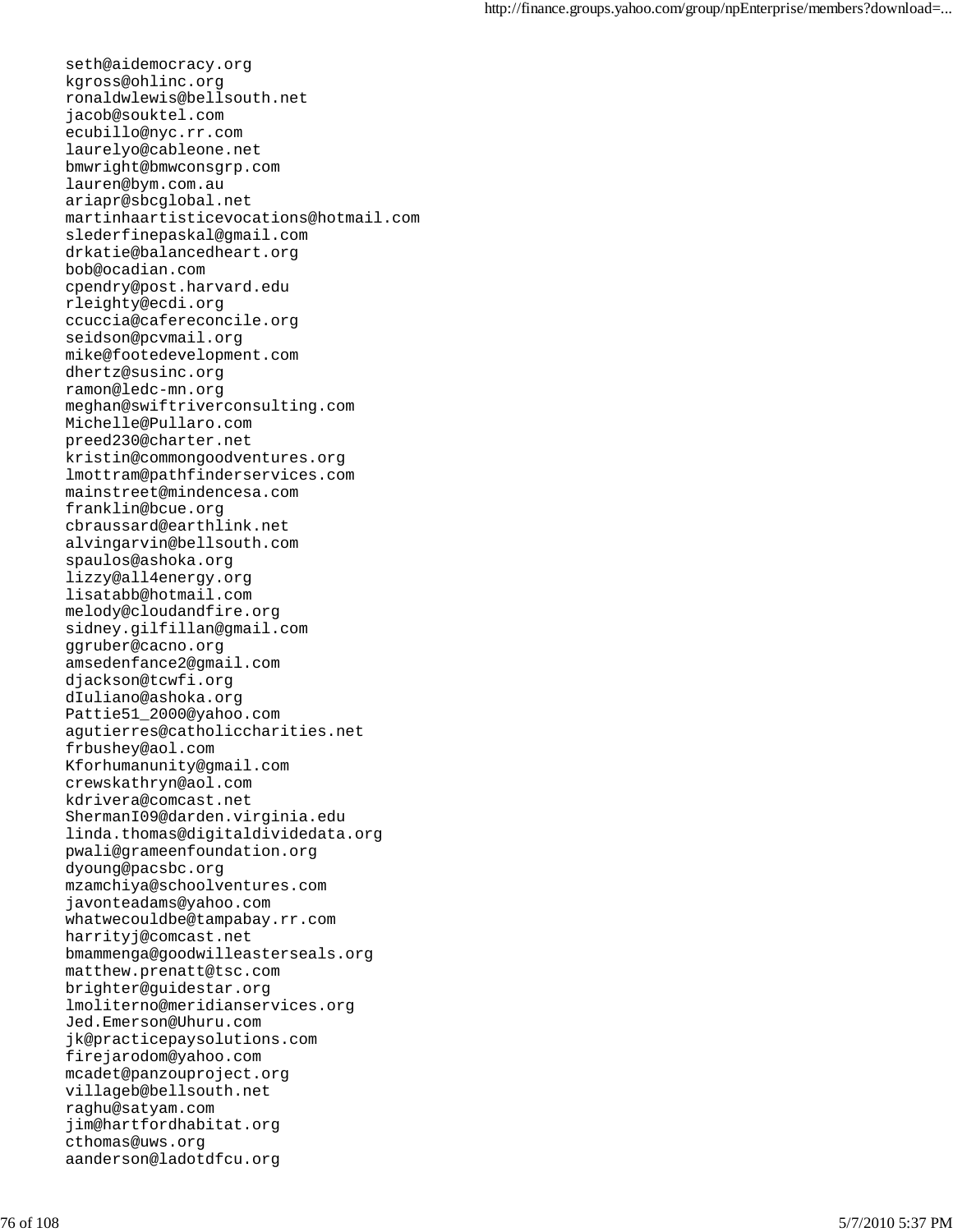massagewithamission@gmail.com nicholas.pieri@gmail.com lisagibbs@obrienhouse.org cnachman@cfwtampa.org jbyers@spvmhc.org chanelle@chanellecarver.com irisle@microsoft.com linsenforest@gmail.com m.mwarigha@torontohousing.ca shelly@buckelew.org nina.radia@itnchicago.org cro@centerforprogress.org cynthia.ross@torontohousing.ca bstubbs@chiventures.org janet@indyschoolonwheels.org dwfredrickson@gmail.com jules@ctcvista.org agutierrez@catholiccharities.net steveh@buckelew.org vermelle.wilson@ci.raleigh.nc.us maria@latan.org adelavega@icls.org dbsexec@aol.com rbaxterjones@gmail.com abiason@legal-aid.com EGrant@fsmail.org eeverest@cr-sdc.org arminda@thevoyageinc.com miriam@hodesh.com pjeffre@s4kf.org DMidlang@gmail.com lowens@mytowninc.org scott@layc-dc.org mitchellpraw@hotmail.com manolia\_charlotin@newprofit.com muscleshoalsmusicbox@gmail.com lydia@nrca.info lisaw@dwcweb.org MCullen@bcue.org judy.english@adeccona.com hollym@whidbey.com heartscnhlp@wmconnect.com pamela\_foster3@hotmail.com leslie.ecklund@hsvcity.com ruthandnaomi@me.com bridgemn@bellsouth.net leedsartscouncil@windstream.net betty.tptc@earthlink.net alcasaoperations@bellsouth.net csmathers1@lincoln-action.org trapep@csufresno.edu ajones@biblicalmarriageinstitute.org cullmancaringforkids@msn.com esther@cjfsbham.org vbarnes@samc.org carolyn@alfaithcouncil.org cathym@lakeshore.org sask.napo.rep@gmail.com pmpac@bellsouth.net eireland@glenwood.org jvirgil@dife.us sistersofunitedpurpose@gmail.com mullinsliza@yahoo.com rwalker@aggbgc.org dwatson@cityofstjude.org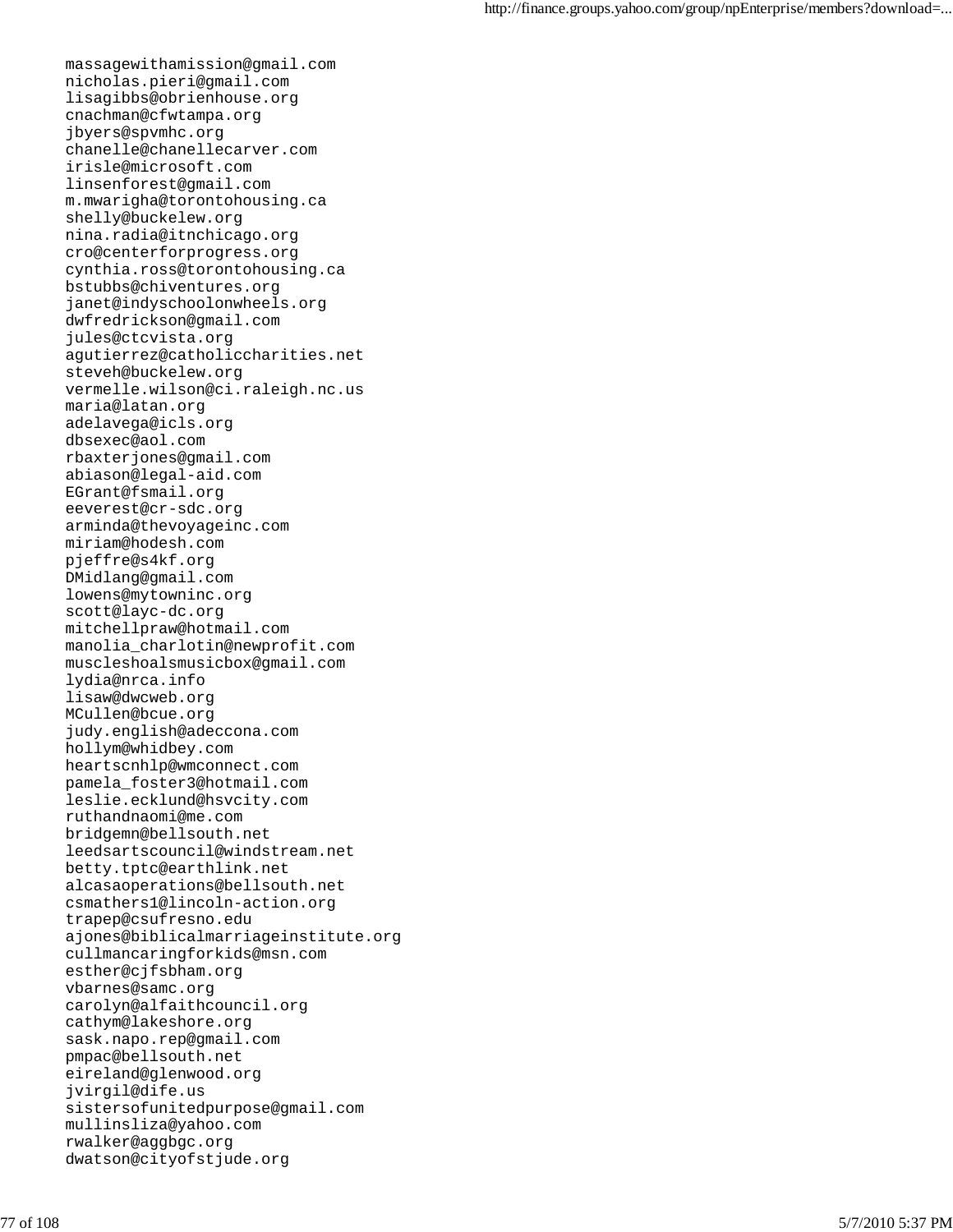jzilber@compumentor.org eko.sb.setyawan001@gmail.com danielleanagnostaras@gmail.com jeanne@sweethomeneworleans.org csvc@rhsmith.umd.edu cchristensen@epfound.ge daphne@noffn.org SDuncan@youthville.org arnewman@hawkhouston.com bgiguere@mhcnca.org tyrone\_rvrs@yahoo.com acates@uwca.org dan@housingfirst-al.org devdir@betterbasics.org cher3173@bellsouth.net melissa@alabamaearinstitute.org kbowden@oasiscounseling.org rmackey@hiwaay.net mjw777@bellsouth.net awynne@stmaryshomemobile.org swachen\_amy@yahoo.com BarbaraPrince@libertyresources.org grhodes@centurytel.net joe@buildingmen.org blattmann@blattmanngmbh.ch mlinn@prcno.org cynthia.miller34@yahoo.com edsafeharbornorthshore@gmail.com d@joshuashealth.org b@joshuashealth.org kellirichmond@alsalouisiana.org kellyviator@alsalouisiana.org mnunnery@latech.edu vargasrm@matc.edu aa@ceimaine.org ishitac@umich.edu kristi.king-brock@aimcharity.org lknutson@ywca-sf.org sabrina@practicepaysolutions.com liao@iit.edu cheryl.magee@hopecenterla.org sharjeel.noor@live.com dparamore@kingsleyhouse.org minakshi@sfcleancity.com ernas32@hotmail.com julieann@pslrecovery.org cdgillis1@cox.net cdeberg@csuchico.edu segue@frankentrikes.com abundantintegrity@yahoo.com c.hale@brownandstreza.com mary@ekonomos.com moriah@fendermusicfoundation.org joy@youthbiz.org sbshrestha@info.com.np amber@womens-empowerment.org ilan@jpa-group.com mlu@clevefdn.org mona.abdelhalim@gmail.com gill@npnnola.com lindaburkhead@gmail.com emilydubin13@hotmail.com corinne.gray@gmail.com deepthi@adevelopedworld.com Margaux.Helvey@marshall.usc.edu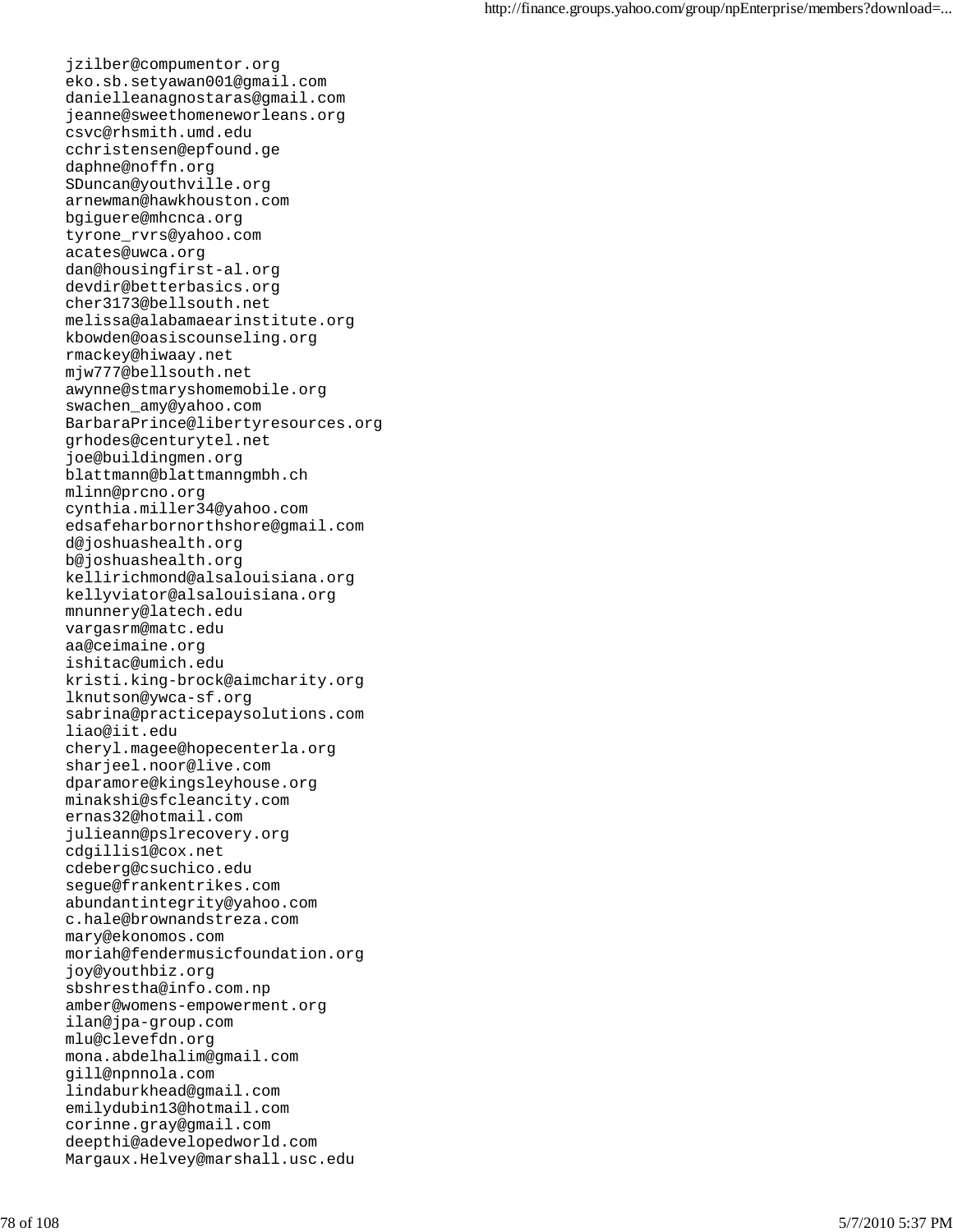jschindl@sertomacentre.org Kevin.Kelly@ecdcinternational.org cheryl@washingtoncash.org magalibailey@gmail.com dgwms@comcast.net wisefastnow@gmail.com sally@sduros.com mbachman@bettertheworld.com lawrence\_jenna@gsb.stanford.edu dterrio@btqfinancial.com mdube@openhands.org lekotek@lekotek.org thigpensn@yahoo.com mdeal@spvmhc.org skey@hspa.com dpalmer@causewayworkcentre.org jsaltzberg@webinc.org cbroussard@earthlink.net graffitifound@gmail.com sgibson@chicagohealthconnection.org tonya@nccsp.org raquel.hatter@fcsnashville.org mokihana@lokahipacific.org cfibers@hotmail.com rosemarie@lokahipacific.org amarsh@reachforyouth.org davdeeburke@aol.com bclark@allchurchhome.org JContreras@carealliance.org mcraytor@ssbx.org jdemaster@humansolutions.org ceo@swlahec.com Plcarttar@aol.com christi-ann@transplantfamiliesunited.org prawson@thecarc.com mcallaghan@nazarethhousing.com lizzieralph@unltd.org.uk nfell@regis.edu srfixit@mhhd.org lmorachiz@childcrisiselp.org rania.hamoud@mansourgroup.com wcarson@allchurchhome.org edith.travers@coastalcommunityaction.com glowman@udmo.com jarmenta@sunstreet.org eaguilar@queenscare.org cfalkenstein@phfa.org jmcneill@parracity.nsw.gov.au ewilson@centertech.com mmacris@acamweb.org ed\_delhagen@myfairpoint.net dewar4god@alaska.net anne@providence.bc.ca fmc2107@columbia.edu flane@newton.baruch.cuny.edu Katherine@straightupvc.org jgregg@cdm-hope.org jgooch@mtholyoke.edu sgrantgroup@cs.com Bfloer@sover.net crputney@comcast.net dgadsby@earthlink.net cfhjreh@comcast.net aperkins@acciontexas.org scooper@neighborhood-centers.org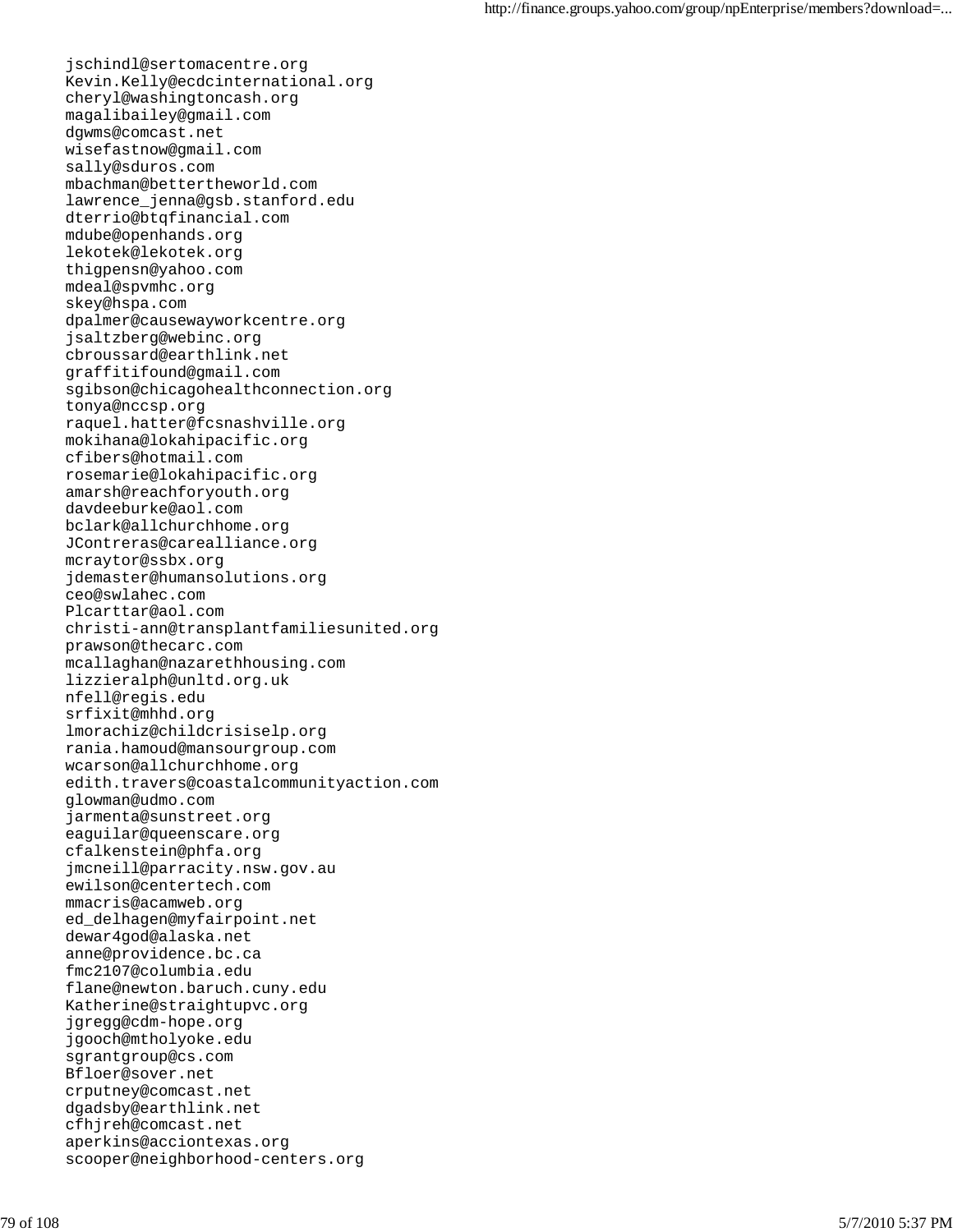blepacek@anixter.org hbmiami@gmail.com tngo@tides.org jay\_readey@yahoo.com roliver@Harbor.org rberman@gsb.uchicago.edu kfortunato@svpde.org kgillette@clinicconsortium.org dtyau@aphcv.org christopher.j.davis2@us.army.mil ai9652@wayne.edu will@bettterdaysalliance.org TRISHER@INDYHOUSING.ORG sgresham@cul.org rdaniels@wf1broward.com kmckinney@gmail.com deirdrem@coloradohealthnetwork.org benefactors@fuse.net pearl@plkconsulting.com robert@jfychicago.org kim.strand@comcast.net mark@harrisonembrey.com llohr@transfairusa.org gpahanish@ccdofw.org pzawadzki@michiganhumane.org jackson.tracie@epa.gov carl@thealaskadome.com bmasters@caminternational.org dlewis@seattlesocialcapital.com mallog@verizon.net dcameron@prospectneworleans.org fmuldoon@onyxdistribution.com eoreilly@harborquest.com meg.robinson@bythehand.org mywayvillage@yahoo.com susan@onestarfoundation.org peteratrudgard@hotmail.com sranne@bellsouth.net daryn@ideavillage.org ddorsey@edgewood.edu georgeleahy@hotmail.com gordon.mcconnell@dcu.ie gita.rao@gmail.com mahzfa@aol.com sleebercasa@yahoo.org edgarpolanco@hotmail.com rshears@littlecity.org salnaqib@chiventures.org eljuez@mztv.net mattb@goodshepherdcentres.ca linda.darragh@chicagobooth.edu kgalva@cotedu.com jeremy.hofer@fresnoeoc.org heema-kc@hotmail.com nfrdevelopment@netscape.net monica@ifpeople.net etyler@calvarylighthouse.org crawford.mary@live.com briscoc@magnoliaschool.com beisen@socialfranchise.com bdgrogan@comcast.net Veronica.Ballard@saferfoundation.org briscoec@magnoliaschool.com aimekabuya@msn.com richard.ramsay@livingworks.net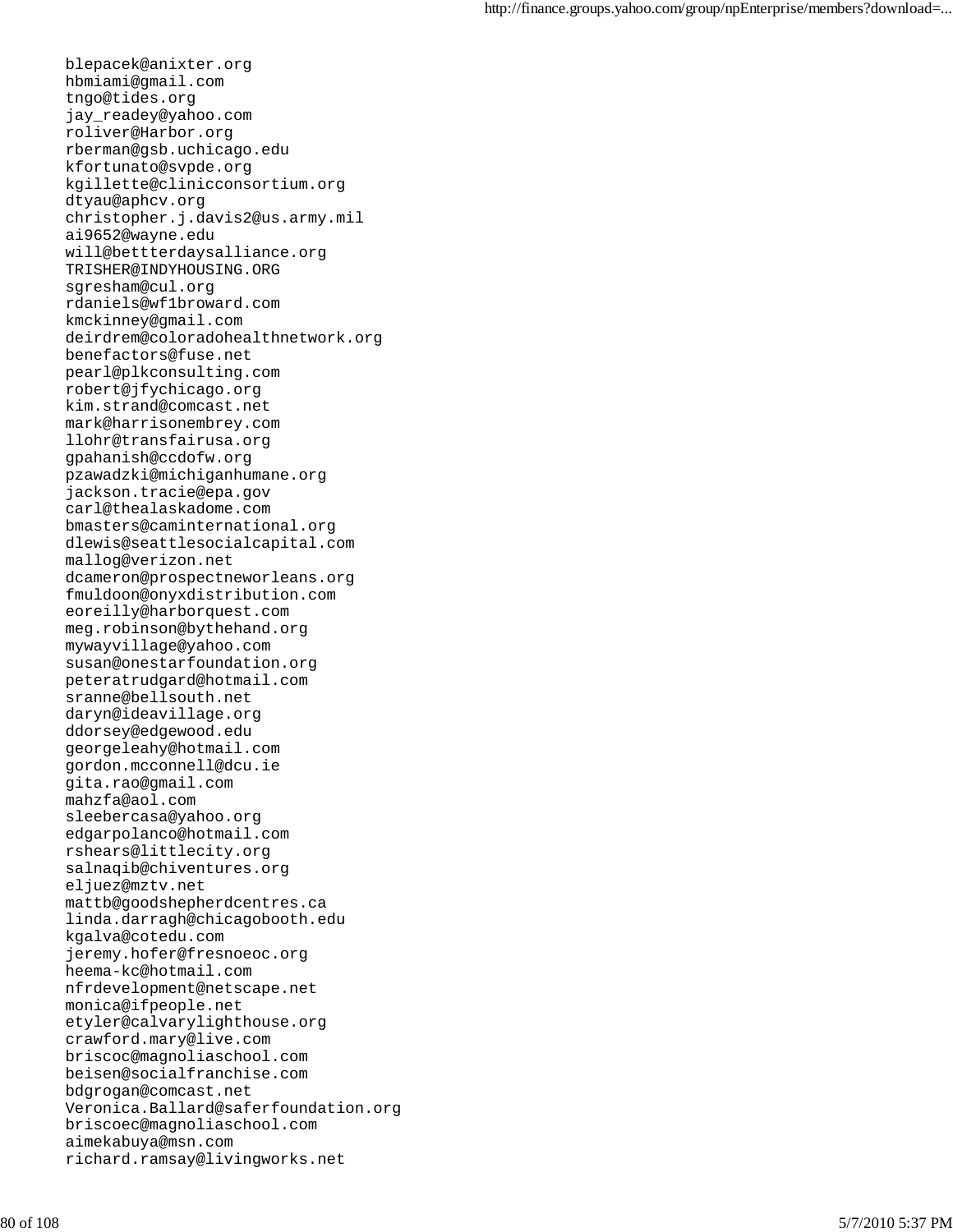prosbury@semcovcom.org sandra@latnet.org ml64@cornell.edu mail@mycausevoip.com gfleming@tnoys.org execdirector@morcrc.org dpelletier@newsam.org connollj@bremner.uct.ac.za sdempsey@thegyac.org jdcraik@gmail.com Lynda@c-a-r.org loisbruu@aol.com initia@comcast.net jackiepark@earthlink.net md.rrasad@gmail.com ECopus@melwood.com kingking2@earthlink.net elad2@ix.netcom.com tim@thebusinessofgood.org EFlynn@jvs-boston.org CEO@TheStakeholdersFoundation.org stewart@oweesta.org cdhongad@duke.edu lionheart@mirandagreenmillinery.com.au karen@upstarts-tx.org stever@buckelew.org mweekes@providers.org roberto.velasquez@alz.org phanitnarta@googlemail.com christine@bgcgg.org pallard@fellowshiphr.org whno4@hotmail.com rfreeman@youthventure.org jiggshud@aol.com jkerlin@parc-fl.org diane.williams@saferfoundation.org gwildschutt@ashoka.org angiesledge@uwchatt.org zpopal@crct.org karim.harji@aperio.ca jlang@brandeis.edu eric@juvenileassistance.org awalker@bayou.com mbaham@starcla.org kboudreaux@cadencela.org phil\_redman@gctfsbr.org aleblanc@brshf.org hunter@all4energy.org rmartin@tca-nola.org jds@hoacorp.ca kate.drance@gmail.com dharris@themindtrust.org jrockgate@aol.com omotanwas@hotmail.com groundworkbpt@sbcglobal.com tapiwa2@hotmail.com rhron@hitachifoundation.org jimhurrell@hotmail.com pireland@inspirationcorp.org anrahimoo@gmail.com ferdi@ferdiandtatiana.com sara@etal.wri.edu mrhtsg@aol.com mscharpnick@thinktogether.org karen.clay@benevolink.com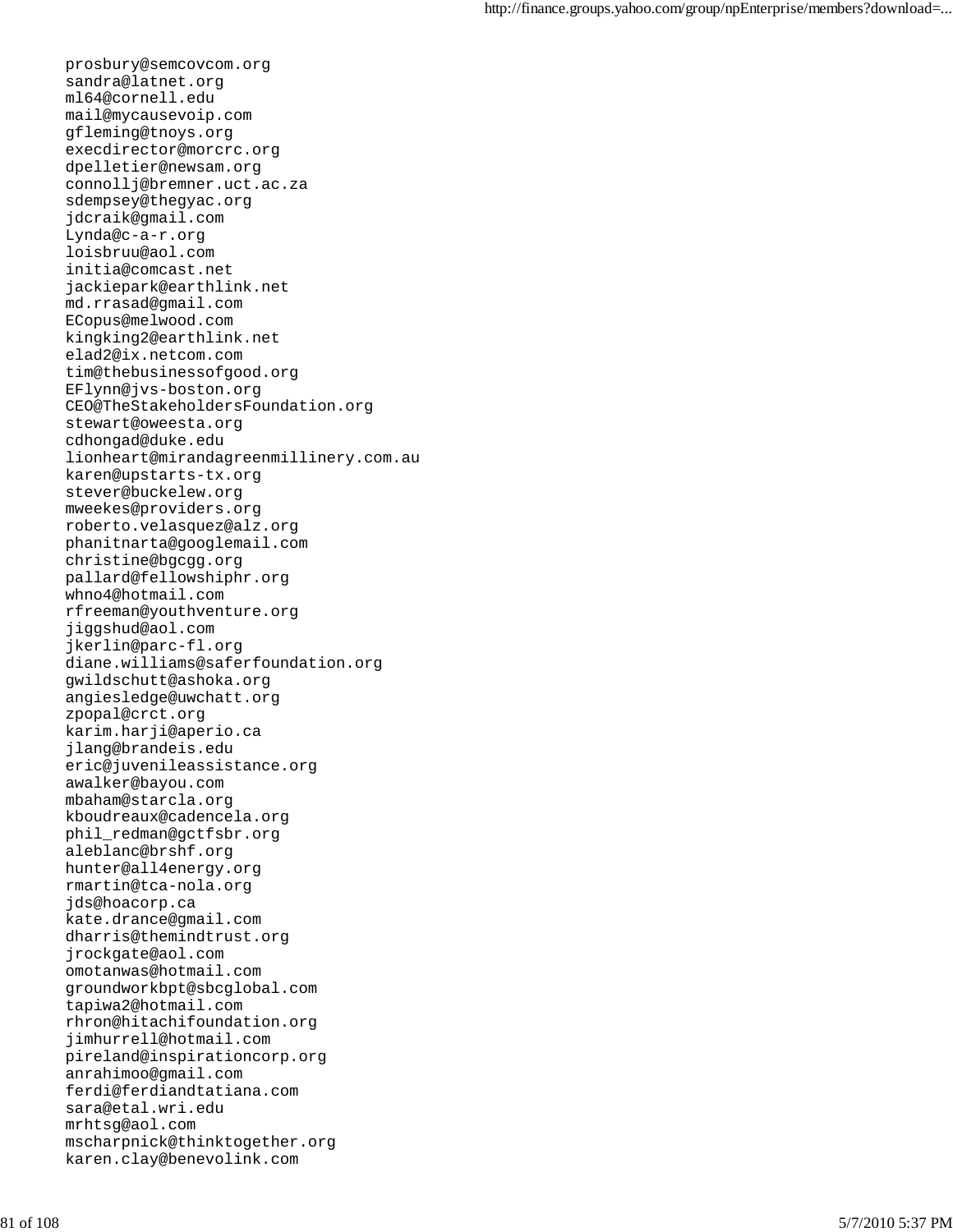pcappoccio@endhungerct.org meth.mcgabe@schoonerinc.org jgrassotorlish@vantagegroupin.org jmurphy@ncys.ca bdelgado@centralctahec.org angie@acenetworks.org davelaw@mail.umich.edu merretazon@comcast.net rosaliematumbu@emplowernewhaven.org leruz@cfgnh.org jennifer.hartley@pfmr.og jfait@mcmgmt.com shathaway@corsp.org norman.sterritt@trianglehousing.org.uk mmulvey@cascadeaids.org metzlers@adelphia.net jherron@harborcityservices.com fjghjg@yahoo.com m\_alaish@hotmail.com hqianhq@hotmail.com simende@schoolventures.com eirie@btw.informingchange.com slewis@causewayworkcentre.org jacklewitz@sbcglobal.net sewesley@gmail.com chriswoodhull@gmail.com pat@cdpwv.org progressive@astound.net curtischild@gmail.com jpesce@morris4change.org margaretn@shelterforwomen.org osterman@hallden.com mascia@gilfoundation.com joemascia@gmail.com smoscariello@marrakechinc.org gzarra@marrakechinc.org dstevenson@fhmservices.org linda@netmarkassociates.com dtompkins@childhome.org anoonan@wesst.org kirsten.moy@aspeninst.org leslies@acenetworks.org rboyle@justinepetersen.org wdrangmeister@wesst.org rdespres@bghealth.org jbrennan@kuhnemployment.com bfisher@kuhnemployment.com rstephens@kuhnemployment.com Slavoy@CWResources.org dmoorehead@waterfordcs.org cclair@newhavenarts.org controller.estuary@snet.net MUndercoffer@go-metro.com tlangan@domuskids.org rosmess@yahoo.com tpetro@mli-inc.org cecil@cprdesignco.com cpeterson@columbushouse.org bsimon@gileadcs.org robinabraham@icmhg.org kimbeauregard@icmhg.org general@biact.org patm@ctcommunitycare.org mdimenstein@al-corn.org bussolari@ctserc.org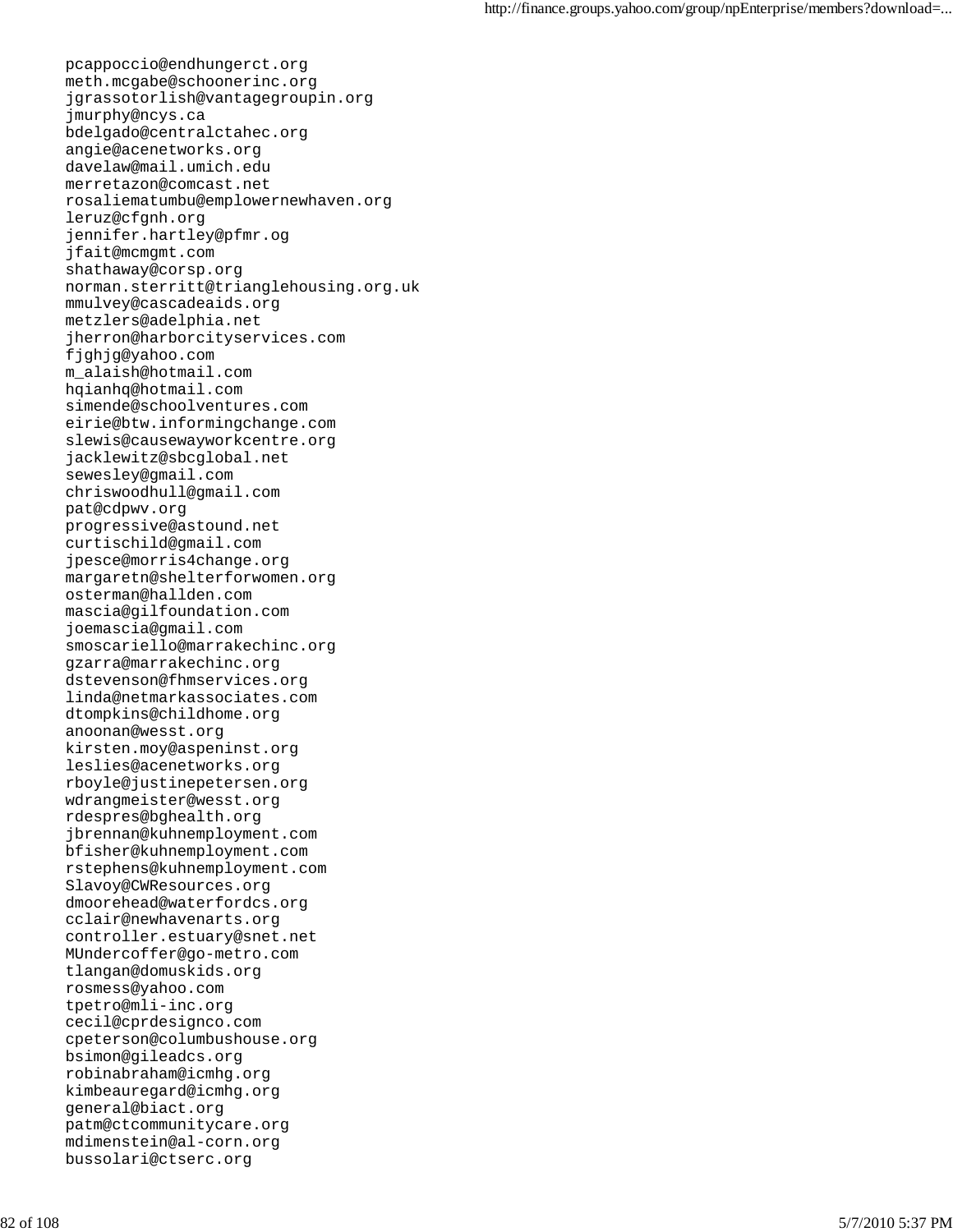pladner@womenfamilies.org kfabrizio@wqln.org alanjmathis@yahoo.com ffarias@charter.net mPrice@CPA-CT.org lbailey@cfgnh.org marymaryssc@yahoo.com cheryl@newhopemanor.net jcambria@cpa-ct.org ybello@lcs-ct.org cgeorge@irisct.org mrusso@wheelerclinic.org wdeangelo@wheelerclinic.org rbok@continuumct.com ksullivan@thechildrensmuseumct.org betsymillane@msn.com gcladis@nedreamcenter.com timfratarcangelo@comcast.net bishopceh@aol.com jbank@nchumane.org kjmccracken@quincoinc.com smithswork@hotmail.com comingtolife@live.com nwilson@impactmakers.org lshaw@pittsburghproject.org dalec@GeneisDevelopment.com mmendoza@projectpave.org DWelch@grmnewark.org emchale@odyssey.net david.osman@thevlm.org pseay@vahistorical.org rheiman@vahistorical.org cdawe@celegrandeconsulting.com ajholley@hotmail.com andrea.i.chen@gmail.com mahoneyj@babson.edu cordeliamuhammad@yahoo.com sengmoonja@gmail.com kresse@fire-hose.co.uk chadbortle@sjbmanagementinc.com dcrouch@pictco.org lorkinn@hotmail.com carol@holding.com eva@parsteigumuagentura.lv dpmevents@optonline.net SStubbs@servicenet.org jeffw@acrs.org lkallus@panzouproject.org knsokolo@yahoo.com fccaaker@mtcnet.net slandman@spherehcs.com carole.salah@mail.mcgill.ca lance@tess.org.au peggy.g@benetech.org lsmith@tomorrow.org kristine@h-i-c.org ax1530@wayne.edu michele.curtis@jawonio.org dkearns@fsmc.org revasaad@aol.com nmastrobuono@yahoo.com Frankrex2@aol.com tstofac@lssco.org jmims@positivespinfl.org gkforhope@hopebiz.org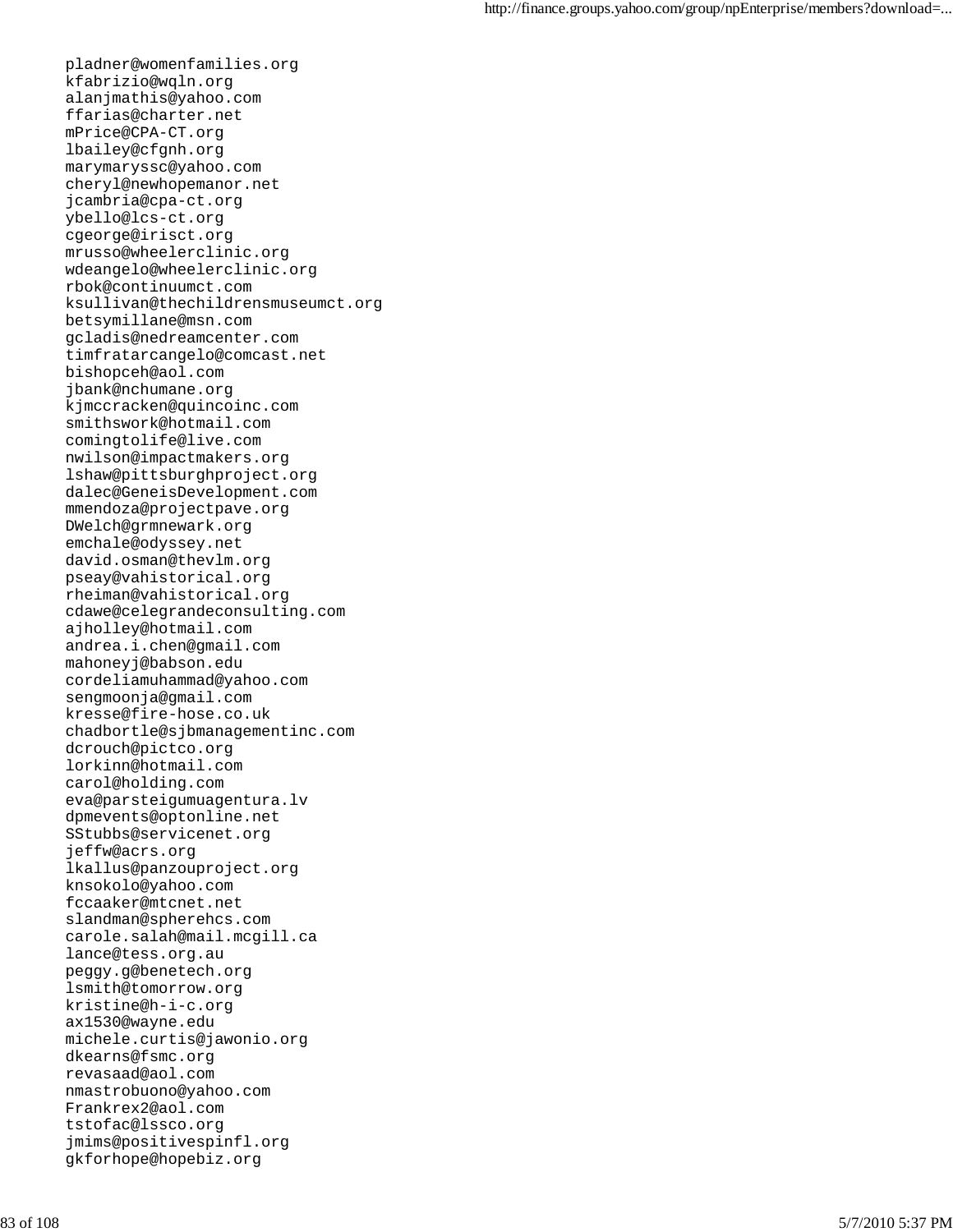gpedersen@60smuseum.org Jim.Monaghan@sbcs.us patrick.daniere@goodwill.org nicole@thewomensalliance.org jdeloss@lssco.org donna@ourfamiliesourfuture.org wayan@micromentor.org sklasky-gamer@lacdc.com omar@edacmorgan.com jonnykol@hotmail.com gpacholski@kansasul.org ethelcote@bellnet.ca dpachal@unitedwaywinnipeg.mb.ca mhawyood@inspirationcorp.org DorisT@jumaventures.org Casey\_Otis-Cote@ksg.harvard.edu ginnyray@att.net paul.wilborn@tampagov.net mark@pscstl.com marianne@nicolosiconsulting.com beth@buyitbecause.com radamsaoc@gmail.com croberts@theskillscentertampabay.org thicks@karm.org jacksondebl@aol.com kburnham@snpo.org gtwillis@campfireswla.org aobrien@theenterprisingkitchen.org lcunningham@theenterprisingkitchen.org Jennifer.Bishop@gpmlaw.com matt.jones@socialalchemy.com.au eernst@san.rr.com GDwyer@amhc.org belliveau@worldnet.att.net darndt@njclf.com DEARLY@lradac.org mpatoka@capmail.org MRMM@Capdale.com judith.carnes@yale.edu jwright@communitychange.org sclark@mdkmediainc.com ablaine@osiny.org christof@brockhoff.li selenegentry@msn.com eric@vicm.org kistruck\_1@cob.osu.edu justine.lucas@aperio.us mckieshawn@yahoo.com hrahn@juno.com brudichuk@msn.com kurts@valledelsol.com daniel@stewardsofchange.org schase@workingorder.org bwatson@ceofusioncenter.com jodi@teenleep.org graham.beaumont@i-se.co.uk bjcoll566@aol.com dee@jvaconsulting.com ewomble@nul.org cgaltano@accsesnj.org brownstownceo@gmail.com scaldwell@dsvp.org jchmielewski09@gsb.columbia.edu barbarajohnstone3@googlemail.com vincent.menken@bertelsmann.de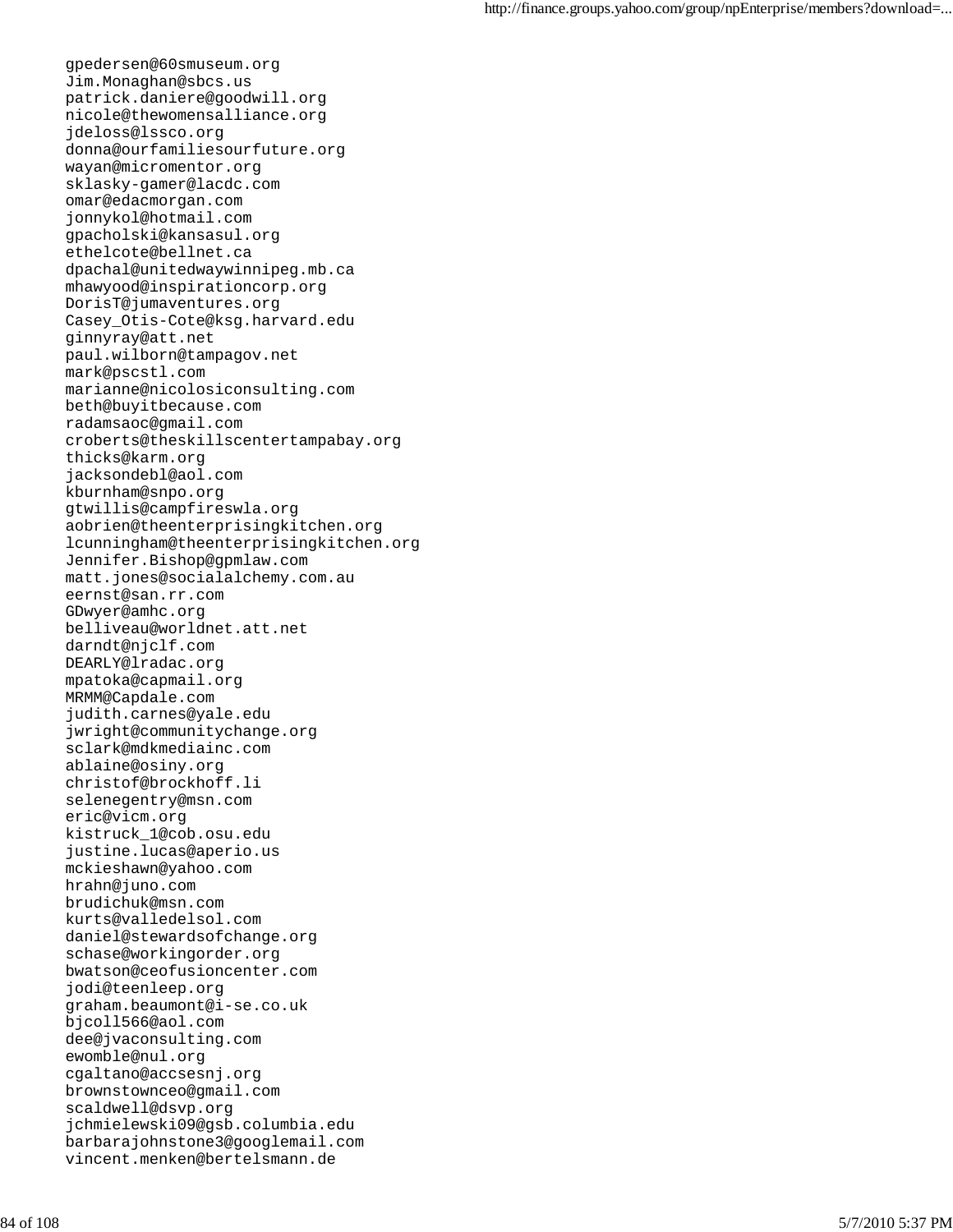sraskin@dsvp.org nitsujmax@aol.com roni@olypen.com karen.gilligan@kibble.org sas@microbusiness.org mgavrity@familyserviceri.org megan.f.somerville@boeing.com mkriegel@bbmg.com stacy.tolos@vanderbilt.edu bbrodie@achaco.com ayakoutsumi@netscape.net jhilder@mict.co.uk jeclark777@aol.com mlinton@NUL.org cathy.bahari@tafensw.edu.au jfcistone@ipmconnect.org larryc@chef.org results@curtisconcepts.com jhrusovsky@groundworkgroup.org kearns@greenmediatoolshed.org kmfusion@hotmail.com tomnewtonlewis@gmail.com teresa.quinn@ntlworld.com kregan@accsesnj.org nina@greenmediatoolshed.org s4steu@gmail.com bill.wahl@hattielarlham.org jyuill@accsesnj.org keeblea@tampaarts.org lesliebednar@lcls.org djraynalds@sidezoffice.org tinah@lcls.org larrywkeith@sbcglobal.net lrac4@charterinternet.com sthomas@lazernetwireless.net pcda@earthlink.net eking@cincy-caa.org Thoric@Counterpart.org molough2@une.edu.au jocelyn.berger@fritzinstitute.org geri@stengelsolutoins.com catherinej@dwcweb.org glenda.wilson@stls.frb.org johnlsmith20@hotmail.com julie@jcua.org gthomas@nwcenter.org adaquila@lhb.org jonathand@jumaventures.org dknott1983@aol.com eknowles@ashoka.org bscales@rcapsolutions.org ssteffens@communitywealth.com turnerbe@mail.belmont.edu lsullivan@mhanys.org nirmalshah@natureseychelles.org jwilson@arcnm.org jbaxter@arcnm.org gcalvert@hiloarc.org KPopham@theseniorsource.org kevin.smith@stevenage.gov.uk ericay@csw.ymcahk.org.hk colleen.heidinger@aperio.us bysamuel@imgh.org tomoketch@ymail.com cmlpearl@shaw.ca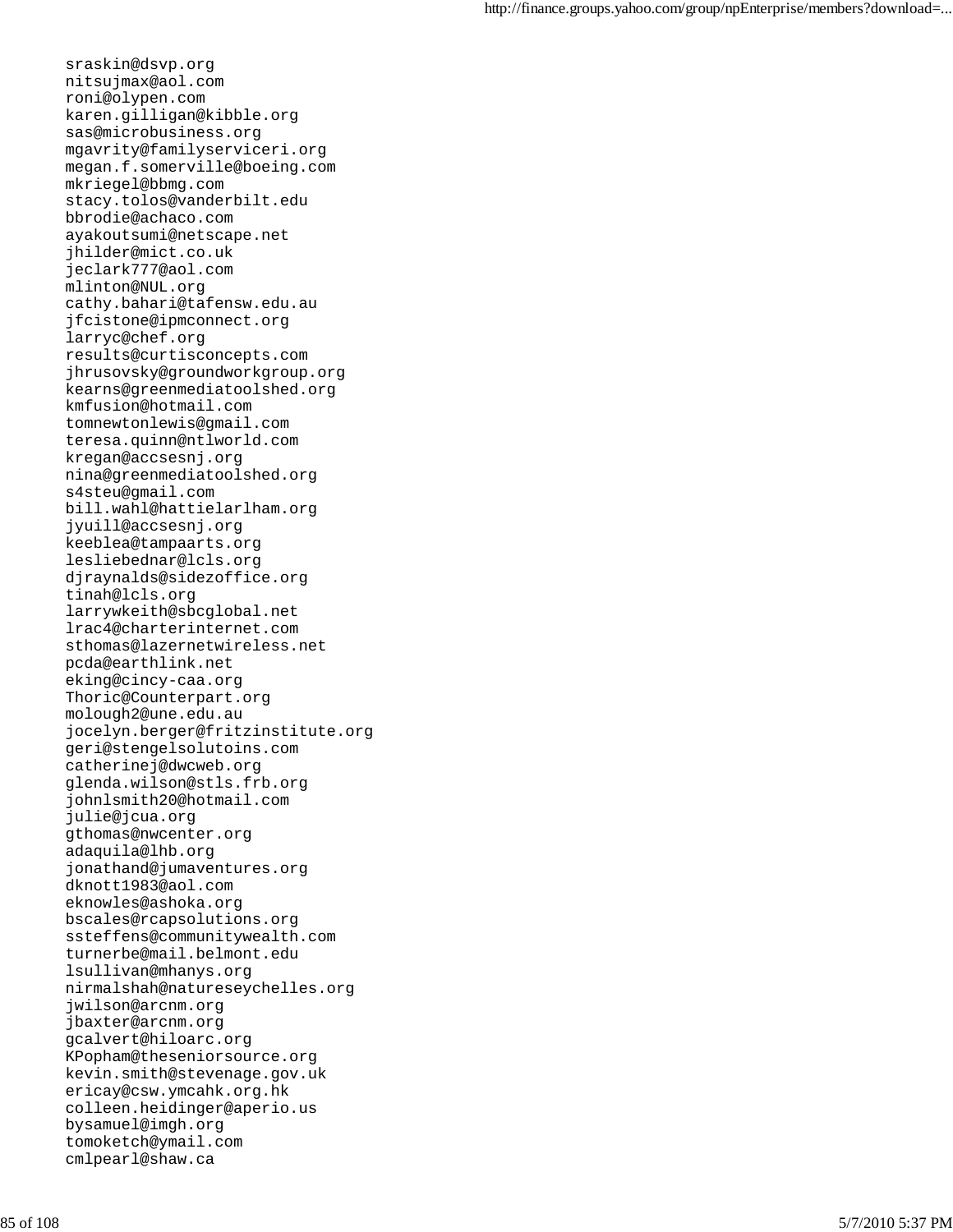vrangan@hbs.edu jasonsmith9921@gmail.com tsehaye.teferra@ecdcinternational.org pautc@hotmail.com Paul.dor@warwick.ac.uk jlynn@sakaty.com bgunn@seniorservicesnky.org Wood@PSLRecovery.org JBarnett@innovativealternatives.org pameinn@take2aspirin.com mcasarez@clermontcounseling.org garym@tmi-inc.org daniel@goodmagazine.com cmancini@ui.urban.org radj.bhondoe@gmail.com m.bull@mmu.ac.uk peakperformancepartners@gmail.com millan.diaz@hotmail.com kevinf@gme.com.au davidh@inspiringscotland.org.uk matthew@sel.org.uk clare@inkinddirect.org alpana.mair@zindagaani.com ian@ymcaperth.com RodMccowan@aol.com welfehd@btconnect.com gregg@personalpathways.com aporter@baincapital.com becky@capitolteam.com jschnur@nlns.org ESchnurer@public-works.org laurenesperling@hotmail.com sandy.watson@scotent.co.uk mark.germano@lssi.org ceskandari@gatepath.com kbersche@alliancelibrarysystem.com traci@bushmamas.com kneill@dimes.on.ca brandi@amaniglobal.com rcarlson@goodwillwm.org eakagha@gmail.com johntalleniii@gmail.com tbird@uschamber.com mvp@missionmarkets.com Sharvey@crt.state.la.us lloe@alzbr.org l\_f@bellsouth.net dykstrarj1@gcc.edu bveazey@alzbr.org rob@oldcollegiate.com tcriollo@cfwtampa.org rayspottsville@edsgroup.org Kbohanon6703@yahoo.com jressig@worldvaccine.org kennethodero@yahoo.co.uk graceandclark@charter.net jeff\_caldwell@harvard.edu katrina@honestinsight.org Gail@StreetervilleProperties.com chris@acchouse.org susane@multi-servicecenter.com rgruber@ulgh.org DDuffy@cookinlethousing.org developmentdirector@bcod.org mdalva@hfhi.org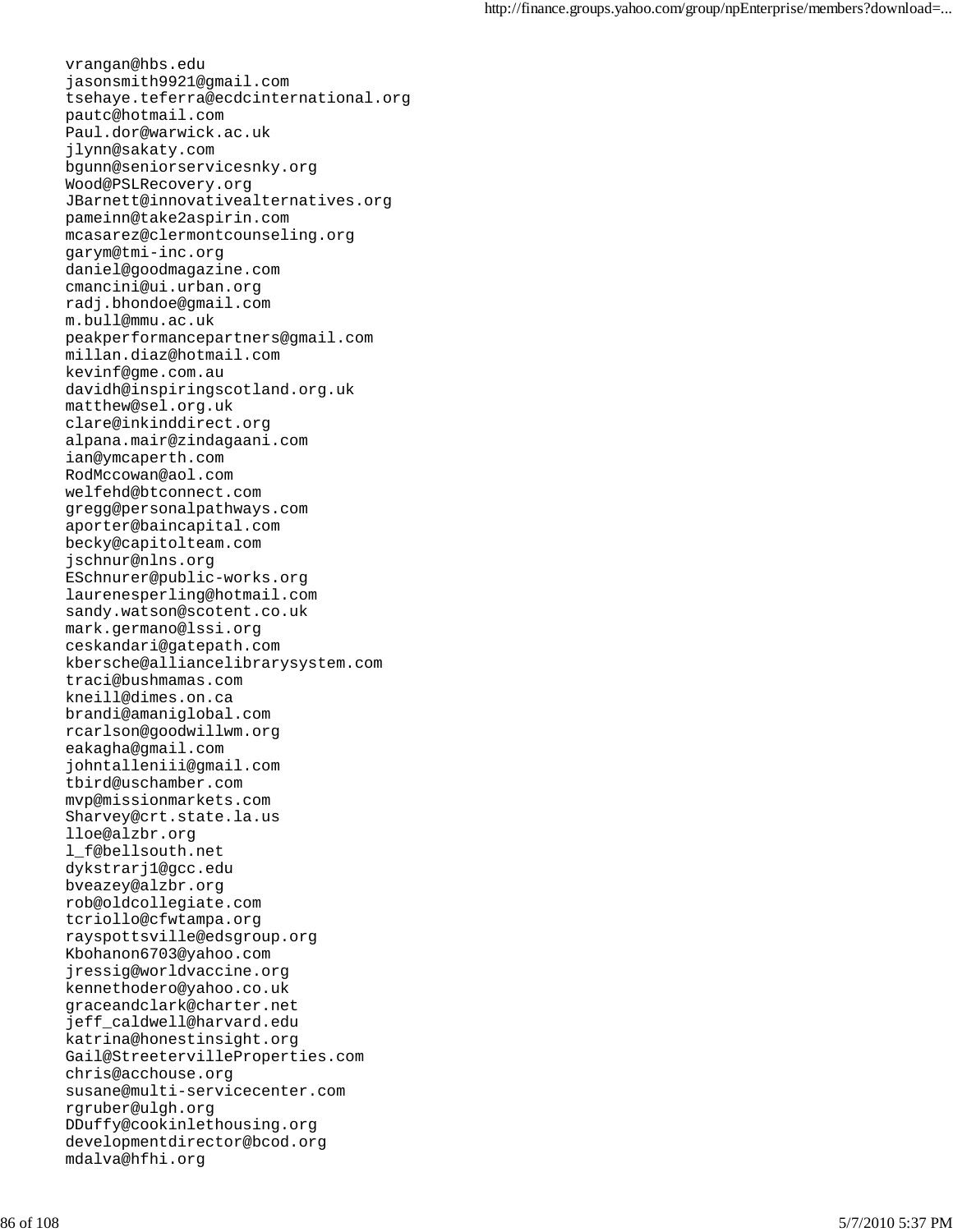cgbenne@bellsouth.net Laura.Walling@goodwill.org jmoniz@amoshouse.com greta@asbcommunitytrust.org.nz deborah@waycross.org cheryl@stepindustries.com tracey@statusreports.co.za pguillory@westangelescdc.org michaela@hayesmarcom.com Julia.Meuter@Stiftungen.org feseligman@operationsamahan.org nathan@fccshelby.org bwyllie@laporte.com john.hess123@gmail.com jeremyladyga@gmail.com jimm@churchbcc.org bmcvey@oaiinc.org marcimull@gmail.com breimer@ccednet-rcdec.ca emily@springboardforward.org barbara.selene@conflictcenter.org jzimmerman@childreninc.org fuseinc@insightbb.com marion@phoenixproject.org Fiona.McCartney@burnettmarynrm.org.au gahdorothy@insightbb.com volab@volunteeralberta.ab.ca swalter@coloradononprofits.org robynmorrison@sbcglobal.net NFENTON@ECSM.ORG doug@lancastercountyfoundation.org cher@trinityys.org alwest@eohc.org ben.stone@indegoafrica.org k.wilde@jacobs-university.de harlan@wwcnews.com alma.gadot@gmail.com jgould@communityfundingpartners.com liuzliu@hotmail.com cray@charlesray.com kgilnack@providers.org tkuchinski@rcapsolutions.org kbelsey@ci.portland.or.us pdeplato@ywcaniagara.org Timothy@rachelcarsonhomestead.org ACherng@newdoor.org fred@youthinc.org.au dee@deegill.com newsharbor-inbox@yahoo.com purelovem@onebox.com MLongshore@newdoor.org mcole@ggci.org jstoll@ywcaniagara.org kayej4@bellsouth.net pmalone@iel.spokane.edu lisa@barceda.org rob@barceda.org lpinch@develop.bc.ca christineherrman@oregonsatf.org jjoseph@crct.org Ggorga@CACSB.COM PRubenstein@stjosephctr.org PRAYER2PRAISE@peoplepc.com mikkastyles@arup.com CRocha@HousingLink.org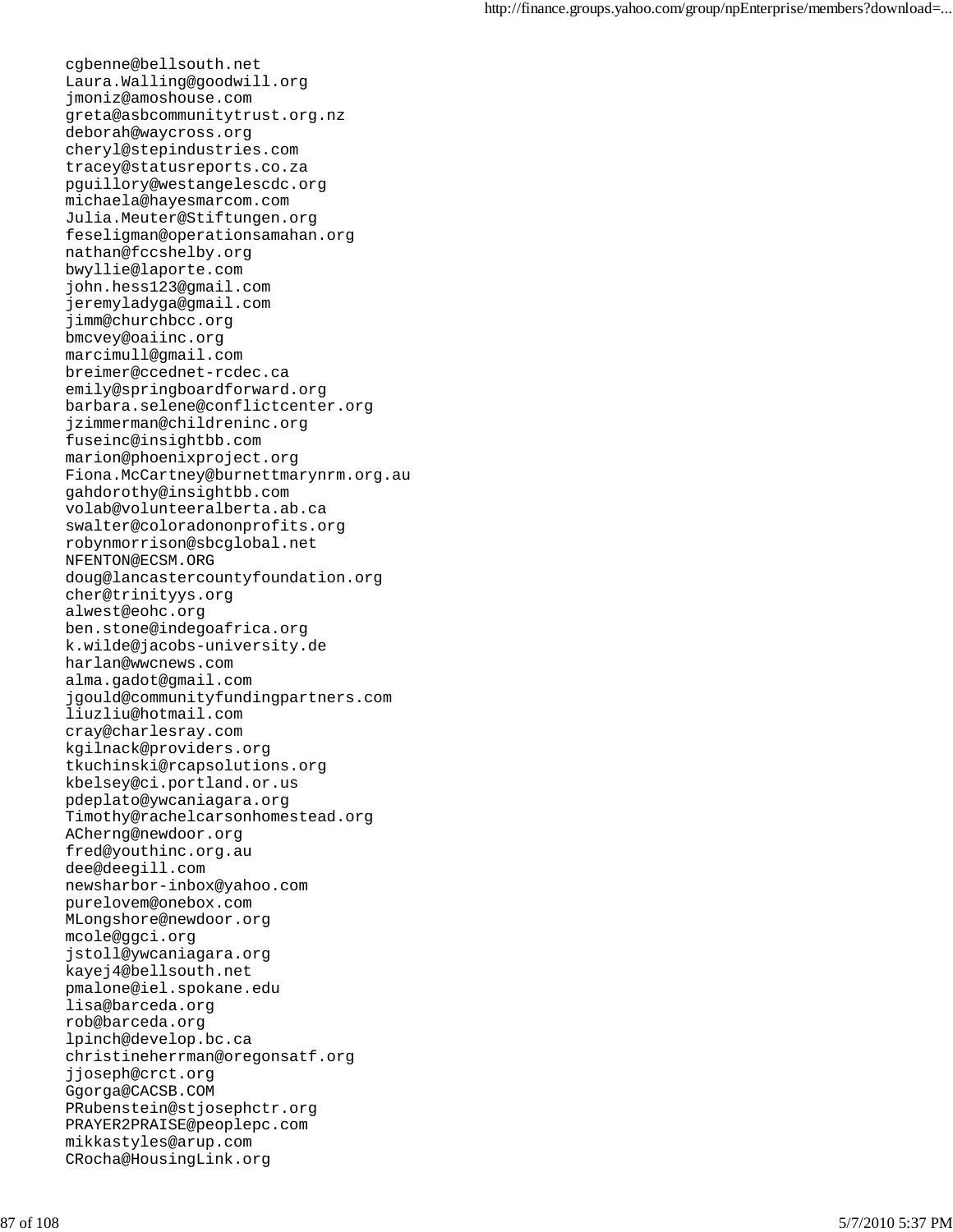ahalvorson@StarShineAcademy.org kenk@pkdcure.org james@lgcc-kc.org phawkins@akronhousing.org ldeyoung@secondharvest.org linda.kirwin@woodruffcenter.org jsiegel@bccc.edu JFranklin@fca4cenla.com JoanneWatters@birminghamcarers.org.uk jbateup@wiseemployment.com.au granchelli@ywcaniagara.org dtarka@nc.rr.com cgarcia@cset.org buildcommu@bellsouth.net julie@netday.org tgc@mtnonprofits.org PSCHINDLER@NSCSB.ORG rjacobs@hycinth.org mbullock@NUL.org mcurrad@ccsnys.org kialevely@empowernewhaven.org kate@friendssouthsideinscc.org jcarver@interhop.net adlaw82@yahoo.com annechristensen48@msn.com paula@workplacefairness.org jsanjule@msn.com S.Barton@shu.ac.uk mark@sustainablebiz.org mariarosa.munoz@csr-atlanta.com joe.adelmann@gmail.com tbrostrom@fieldstonalliance.org tbrowie@wildtech.org thecollegemonster@hotmail.com michaelpwalsh@mac.com jlesueura@ajli.org kadamson@gatewaycenter.org descobar@srm.stjoe.org cearthman@austinventures.com markiskowitz@hotmail.com nuttaphong\_ja@dtgsiam.com vangorp@uni.edu Susan@wheelsofsuccess.org tracy@literacybuffalo.org kristen@kidsmartstl.org david.roth@alumni.clarku.edu ldelavara@asu.edu sue@acjf.org ctm@ilcorp.org rbage@womenfamilies.org anita@dramaonline.org robert@robertpinhero.com nora@secondhelpings.org ginadal7@hotmail.com brucelynch@semo.net jennifer.pryce@nffusa.org denise@wecareofgrundy.com steph.knisley@gmail.com mclark@npccny.org Pat@LandscapeTech.com jefft@intermountain.org barbaragershman@earthlink.net bgraninger@projecthope.org ewaeo@aol.com Judy.Goldie@torontohousing.ca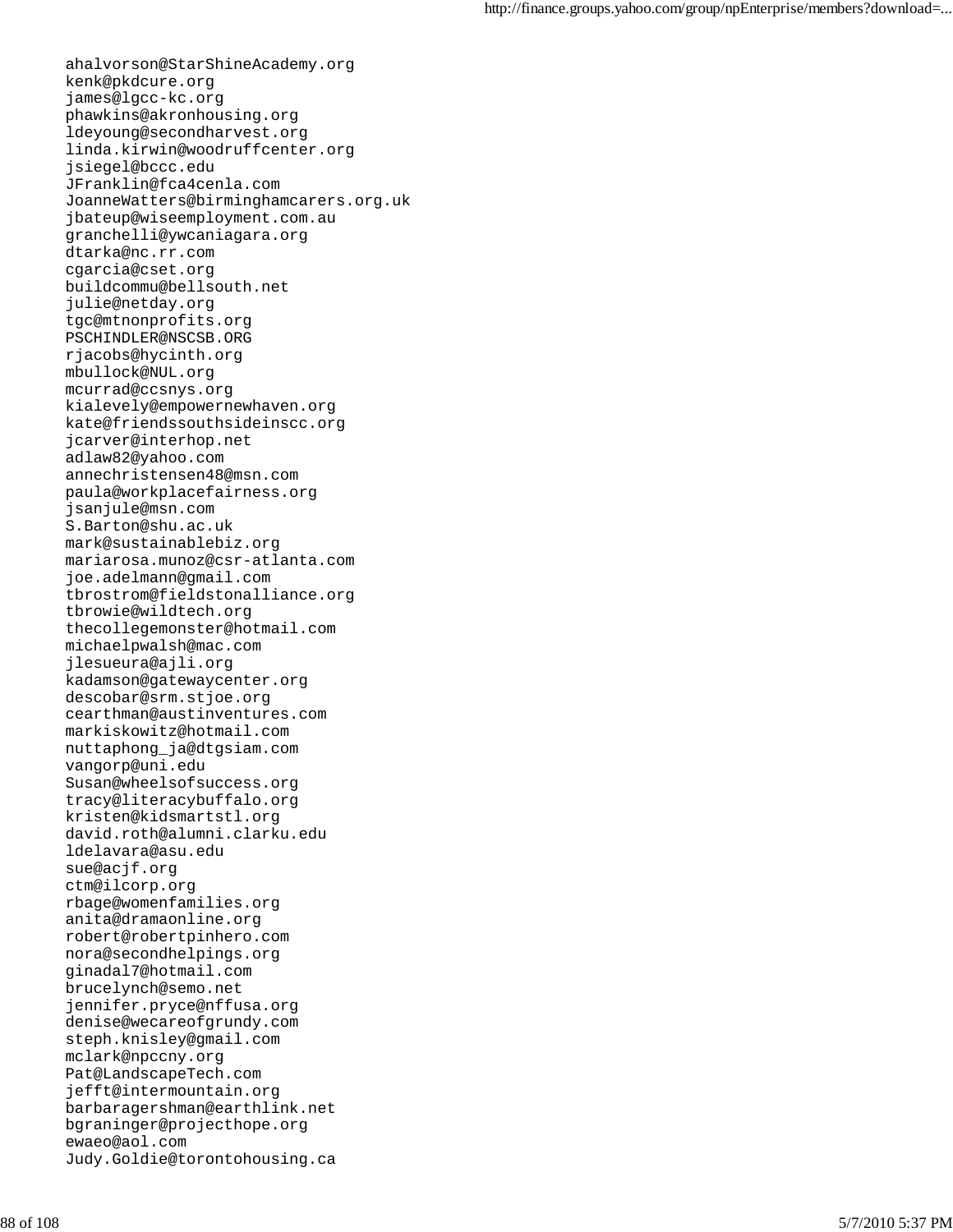sikerlm@wmboc.org fb205@cam.ac.uk kevinfjoy@hotmail.com tammy.maker@hrsdc-rhdcc.gc.ca robert.c.goldsmith@ahrcnyc.org scress@aidscalgary.org carolyn@socalnature.org c-rock@sympatico.ca bellwannabe@hotmail.com nitaevans@aol.com jessyfraser@mac.com hwhyte@rayofhope.net srockwell@managementconsultingservices.org njohnson@ohainc.org EColefish@aol.com kpankau@ihastaff.org dallen@advocacyinvesting.com arundas.biswa@gmail.com tscott@lawcss.org mharrison@gaycenter.org lthomas@lawcss.org dhennon@lawcss.org tsneed@mcditraining.com stevem@aspca.org jennifer.m.henderson@hrsdc-rhdcc.gc.ca gdwhitcraft@lssin.org bmetayer@mcditraining.com mccann@beddowsmccann.com penstroke5@aol.com jon.sharp@wishard.edu dshook@haul.org tango2@tcnj.edu gcollison@ucpofaz.org CSchneible@komen.org jbrauer@nwworks.com brent@pclpartnership.org RHende1213@aol.com mbagur@contexoconsulting.com clawrence@clermontcounseling.org rsi2@srt.com Shew@advocacycenter.com lstratigos@westerncatskills.org tonygaddy518@yahoo.com karen.nolt@Knoxcounty.org demuth@aimcil.com bfinley@ncen.org sauyang11@gmail.com pam@adultliteracyadvocates.org dlepage@ftebusiness.org cfellows@nwcenter.org acarlisle@colorado-house.org marie@upliftd.org lynn@habitatbr.org redwards@urecbr.com kcollins@urecbr.com lsmyth@braf.org atraxler@voagbr.org stuincen3@bellsouth.net rsshapard@cs.com jaudrea@plumasruralservices.org smachida@pdc.org erivas@sfgoodwill.org idah@dcalameda.org aguado@bronxarts.org mbensen@mdcinc.org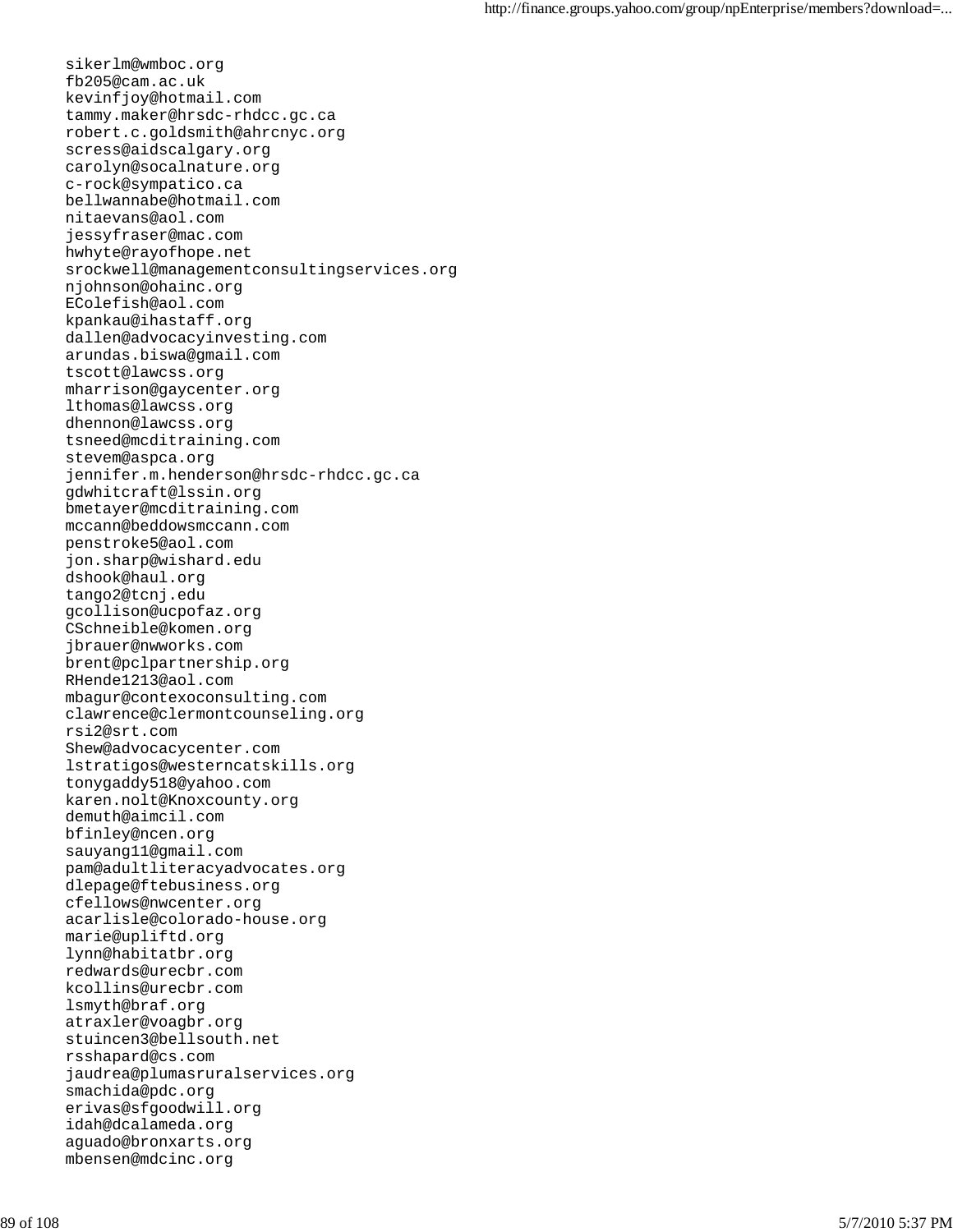longventures@gmail.com jsohigian@hotmail.com jane@hired.org rebecca@wildapricot.com JenniferH@voaky.org jumpprep@yahoo.com sjoyner@baprc.org mjacob@fhfjefferson.org neidson@svdpbr.com snorwell@communitywealth.com pandicnc@yahoo.co.in bmase97@aol.com nfeldhaus@jhu.edu lwagner@counterpart.org nicole.trier@mchsi.com slysyl@aol.com robertss@mdusd.k12.ca.us nancy@josephshouse.net wcarter@babuf.org islagentry@dmfrf.com reneeh@4c-alameda.org awingate@therdc.org virgoeyo@gmail.com duvale@airshome.org eric.ross@cox.net klnglis@develop.bc.ca ileneleff@aol.com brenda@peoplesmith.org bbarnhouse@icma.org snapier@cincy-caa.org pinny@zigthepig.org marym@cityofgastonia.com jslaydon@batonrouge.redcross.org brendley@aol.com cdavis@areaxi.org pflane12@aol.com lynnpg@parallax.ws kengle@centertech.org ed@friendsofyouth.org patricia.cousins@socialenterprise.ca ValerieBriggs@maximus.com rdcevallos@ou.edu kace@redf.org ken@newpath.ca HardingH@co.chautauqua.ny.us nohmuro@jcom.home.ne.jp welliever@hotmail.com hollyw@womensbeanproject.com nickg@hayfork.net luscri@wustl.edu mrathert@help4women.com kclark@swccd.edu tom@northlandfdn.org CJohnson@tccgrp.com dleibsohn@sbcglobal.net postalmimi@ocsnet.net sjacobs@lumbee.org rnord@svplou.com ptownes@indianacpa.org Marni.Honigman@jevs.org nblair@rcenterprises-gno.org lhyde@fas.harvard.edu lisah@sunrisecommunityliving.com liz.dehart@olmsteadparks.org jbonafine@cahs.org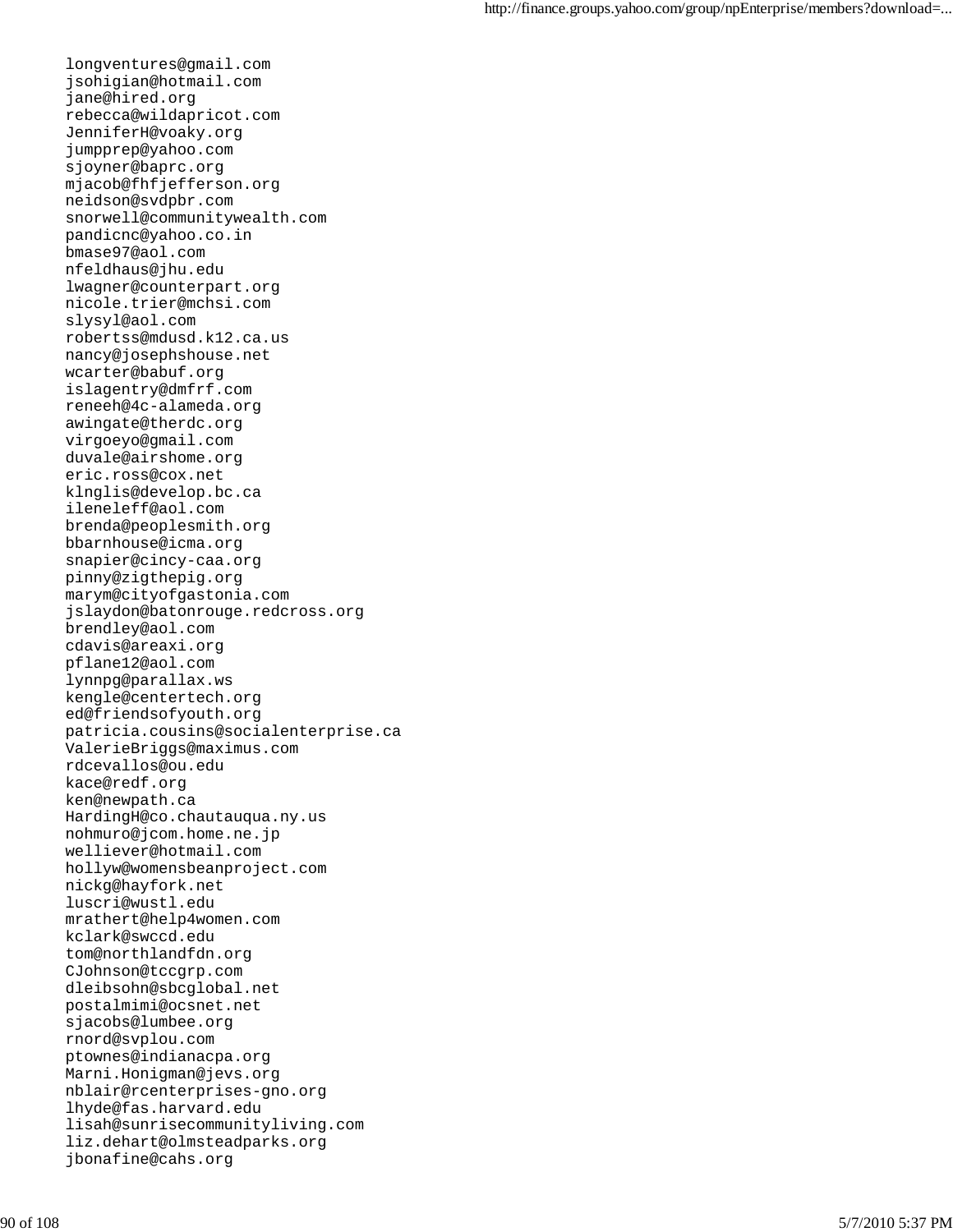jgordon@cspnj.org jim.monaghan@sbsc.us jlemszzyze@aol.com Kevin\_Jordan@bshsi.com fiscal@parallax.ws GLindemer@isgm.org cwhite@theconsortiumwmtc.org dnicely@welcomehouseky.com cabbott@ywcaoahu.org candy@clinchpowell.org ccarter@nhsrichmond.org armstrong@gmail.com tvick@ohainc.org petra@caminossf.org gentry.paige@gmail.com ymgillespie@netscape.net ladams@nw.org marquis.brown@gmail.com kconv216@msn.com amandakilroy@hotmail.com Kimberley@3sector.com waistell@hotmail.com landmind@mac.com kotis@indy.rr.com stacey.murphy@tcaction.org KThomson@ccds-sav.org zlinquist@gmail.com mobrien@probono.net smitchell@connectnetwork.org tbluemle@vtworksforwomen.org john\_go1@hotmail.com lynnj@hayfork.net mm53@georgetown.edu oveta\_popjoy@att.net christophercinco@hotmail.com gillian@crescotrust.com amccreanor@cinci.rr.com kthomas@rcapsolutions.org jmason@beechacres.org melinda@melindaemerson.com farleyjo@familyserviceri.org darens@adultandchild.org jbogner@healthfoundation.org mikeb@acrefamily.org shemtovdi@familyserviceri.org roxanne@yahoo.com richard.mabb@dixonhall.org pieter@marang.org.za fiorellagardella@yahoo.com dkohl@neo.rr.com wes@sbpermaculture.org blueskydjservice@mac.com lwells@transitionsky.org twilson@centertech.com bobbid@childrensboard.org mmbodell@gmail.com jan@spiritworksfoundation.org cdarden@recap.org plantes@execpc.com pstegmaier@beyondtbl.com parkwp@earthlink.net elsie@worldpulse.com mariahcharities@gmail.com khosey@calky.org mcm@calky.org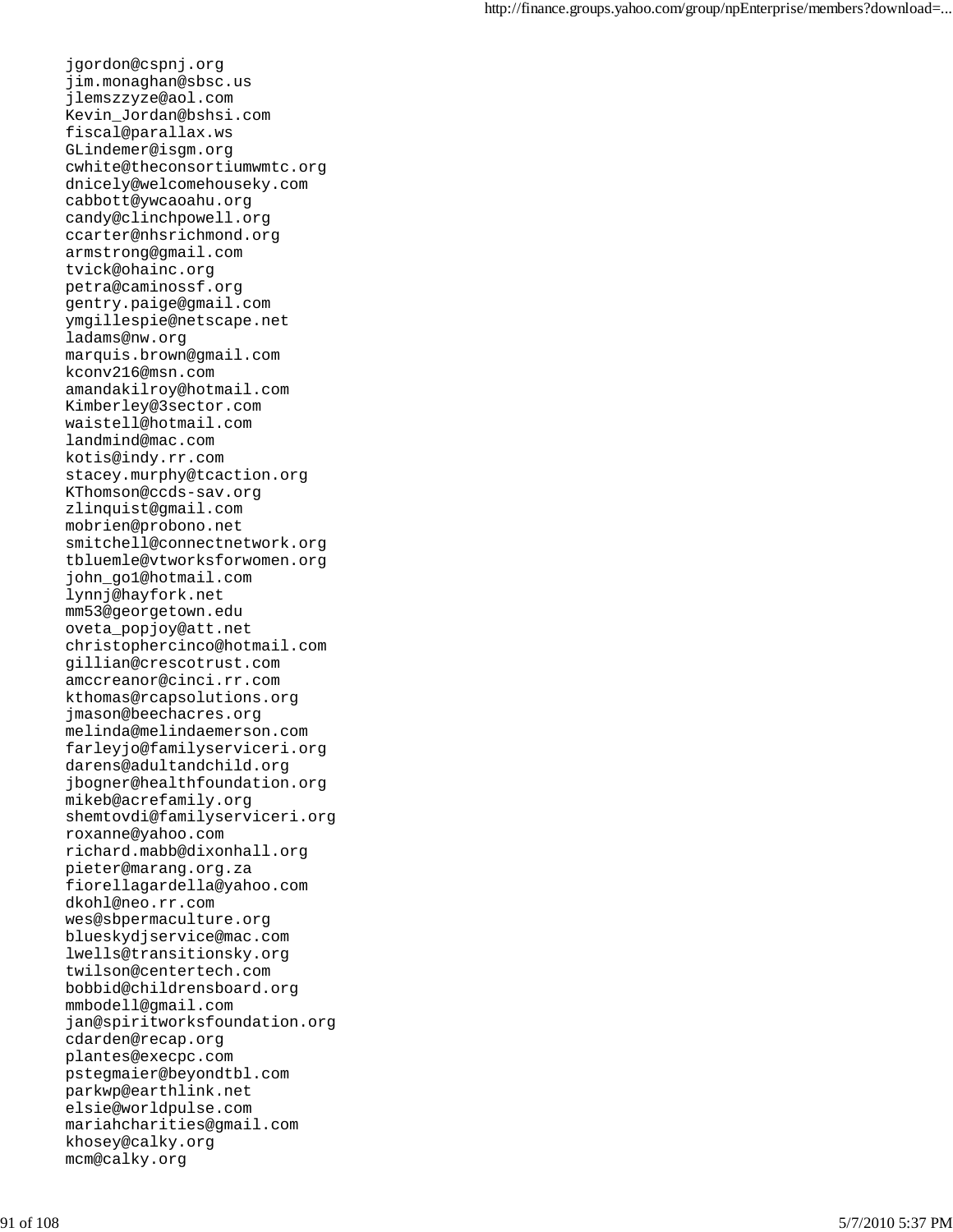eschmall@cnpe.org jenaw@yewdellgardens.org abellimel@gmail.com Jday@calky.org HI-C@ciboakhill.org thhill@murrayhospital.org eli@socialinnovation.ca saintlady@stlouischurch.org dgilbertson@mifa.org nonprofit@mwcc.mass.edu mkappus@communitywealth.com juliette\_barber@hotmail.co.uk mikinoknh@hotmail.com ecohen@jeannegeigercrisiscenter.org albertt\_chua@ite.edu.sg zxfiles554@yahoo.com mcbee\_debbie@rsccd.org stephen@aidsprojectri.org heather@aidsprojectri.org mpeterso@lssmn.org rhuot@tccap.org lmottram@pathfinderservices.org jlewis2242@aol.com dblanks@cr-sdc.org kristin@feelgoodworld.org scampoy@tucsonurbanleague.org mturner@realbenefits.org dbarlow@develop.bc.ca cspivey@nyul.org boone@newhousingopp.org ryancmorrison@gmail.com jnugent@dtinational.org criggs@jobshavepriority.org vestein@aol.com vineberg@gmail.com a.r.ilyas@cgiar.og yskhouri@medbankmd.org cansbach@skystoneryan.com aebaker@aacc.edu alan\_harlam@brown.edu jharrison@thefoodproject.org bethh@nonprofitadvancement.org jbowman@peckham.org gsanmartin@nesst.org ron.rau@lfscarolinas.org kwebster@xula.edu matthew.wakeham@waclighting.com keliyen8@gmail.com scpdirector@scpartnership.org rgeorge@redf.org jim.mullan@kibble.org zachary\_holl@bshsi.com pturnbull@reddeer.cmha.ab.ca jmoving@mindspring.com jryan@opportunityinc.org a.murray@csseonline.org charlotte@idealist.org dorcasg@communitylaw.org ahurtado@iesbdc.org margowmacleod@gmail.com emurraygulas@bcaci.org mike.perry@plunkett.co.uk kreticker@acrefamily.org catchison@aspect.bc.ca alannaburk@hotmail.com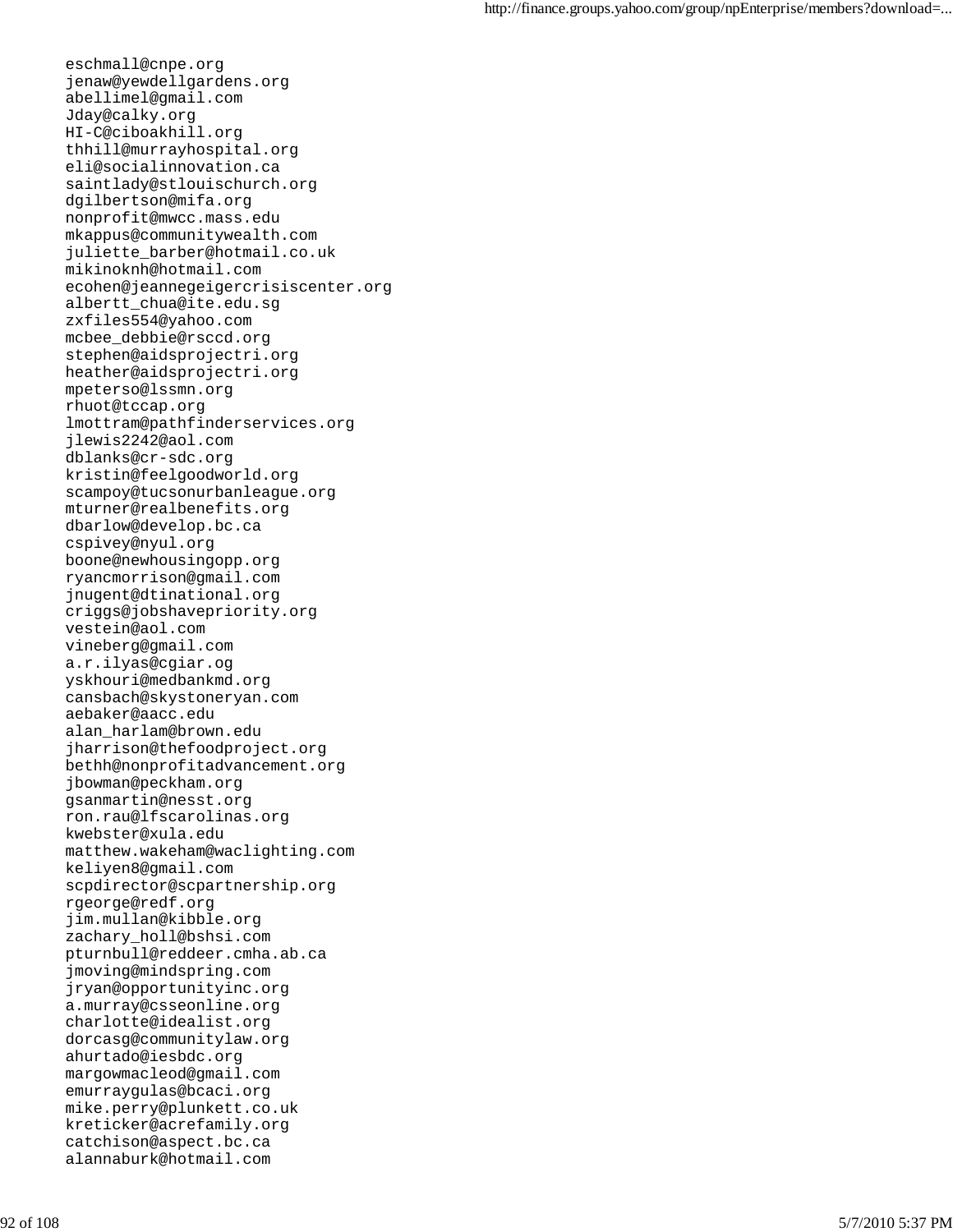mdess@esglobal.com rdurazzo@sheridangroupdc.com guddan\_arshee@rediffmail.com wagnercoopnet@aol.com Psummitt@theseniorsource.org mkuntz@theseniorsource.org jbolender@masoncd.org bwilliams@guidance-center.org allpa@reg2.health.nb.ca ositaaniemeka@yahoo.com paulacohen00@gmail.com sharonfusco@fuse.net kristin.giantris@nffusa.org Lim\_Lai\_Soon@ite.edu.sg angela@lcmentormoms.org richardpbrewster@googlemail.com shannonohara@cox.net rsmall@safehaventc.org chris@eco-ventures.org kcoupland@aidscalgary.org Stephen@creativekidsart.org jdixon@hsca.net gknuth@udsakron.org sheila.liao@pointecompany.com chrisgiv@direct.ca jennifer@mtwyouth.org dale.collier@kingscounselandtrust.com donohue@callutheran.edu j.greene@stellaburry.ca cianson@woodview.ca markkinloch@hotmail.com jbraun@cova.org markhanson@heartlandfdn.org jharrold@cfwd.org delia@epcollab.org morgana@intermountain.org okeeffev@amethyst-inc.org fernando@crearesults.org peterq50@hotmail.com motivationalmail@gmail.com ftorres@ccdofw.org harvesthousecdc1@yahoo.com Jodi.Harpstead@lssmn.org henryjohs@comcast.net benkingston@nettingnations.org trivera@Ulgh.org r.colwill@shaw.ca kyle.c@datumsurveys.ca jchowat@voala.org bogardlh@mail.milwaukee.k12.wi.us Paul.Johnson@wa.usda.gov kmichaelson@mail.sisna.com boylejf@p-c-a.org frank@globalhood.org cynko@umich.edu plisicich@safest.org tincaninfo@tincan.org chrisv@communityframeworks.org rgarden@cookinlethousing.org gpither@3s3inc.com jdurkin@aimcil.com al.mercer@pghaccelerator.org ostrowskis@ada.org brad.michaels@sociacenter.com sstribling@nsstreetvillage.org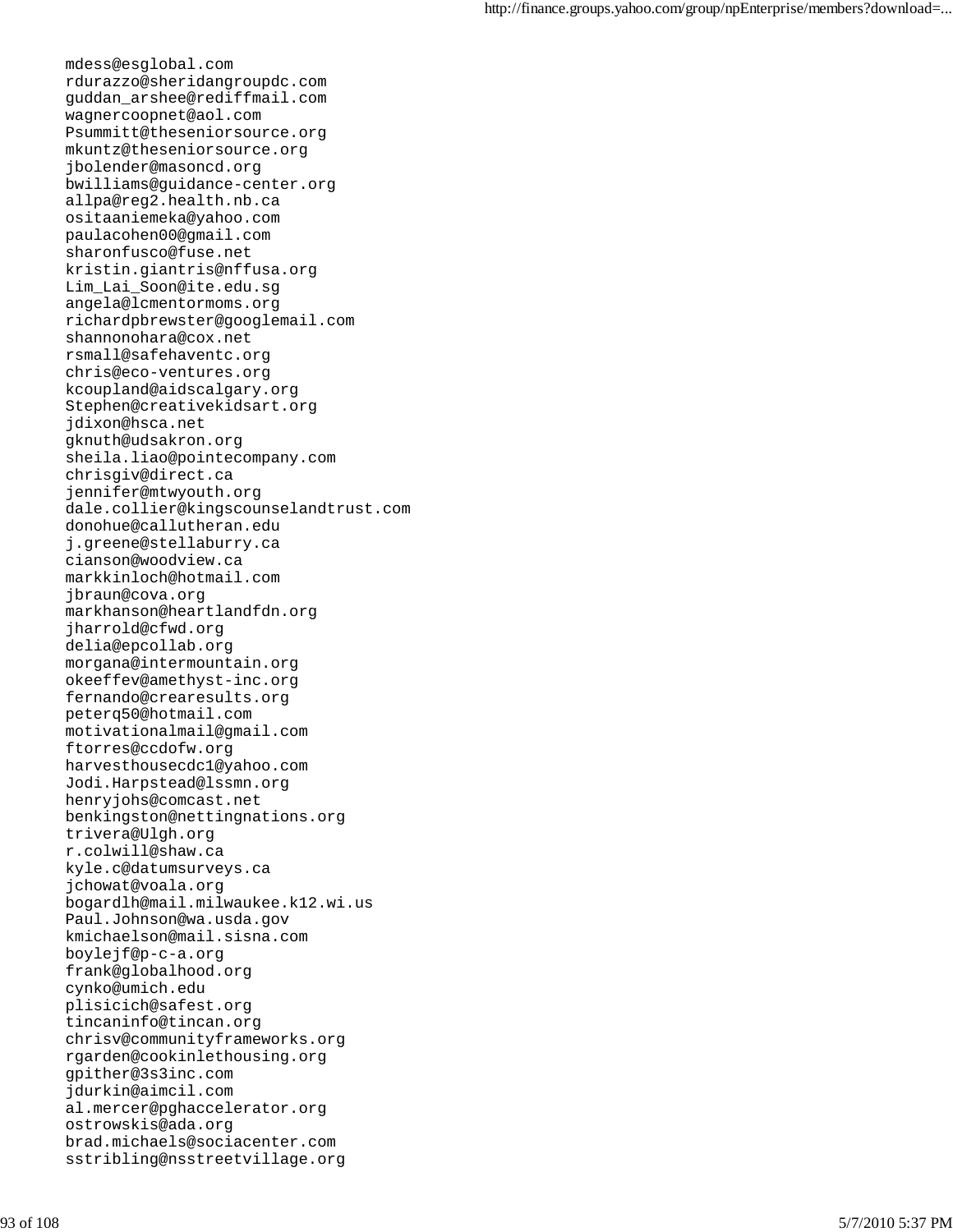steve@firemanlaw.com sylvia@nonprofitec.org rrobins@projectopenhand.org sbc@openoutfitter.org nschmitt@georack.com khohman@womenforwomen.org FlyenDutchman@cs.com brian.reimer@wd.gc.ca all@GrowthNetwork.com anne@msagf.org Kelly\_Ward@newprofit.com robert.bob.fields@gmail.com yglover@sbcglobal.net gsearcy@hopethroughhousing.org rney@goodwillgr.org abreitfeld@jfsla.org arcop@olypen.com gsnawaz@yahoo.co.uk jnylander@lsem-mi.org sattar.javaid@gmail.com wctang@ymca.org.hk hazel@ceisayrshire.co.uk salexander2008@kellogg.northwestern.edu dezignz@hotmail.com jonathanh@rubiconprograms.org djordan@sevenhills.org keany@cnmdallas.org noreen@ccscla.org obelcher@hotmail.com ctlglade@sgi.net suew@townhall2.com mjuarez@riversidedpss.org wpost@noaber.com ewtw73@hotmail.com eboyle@afmfl.org arieh.doobov@jdcny.org erich.meza@yahoo.com mpicardami@mujerobrera.com tbroussa@brandeis.edu peterjflierl@gmail.com mextarl@yahoo.com rodhsiao@yahoo.com Jlevine@workinc.org Sweetfern@cox.net sally@icandog.org nandanm@umkc.edu tdavid@africanavillage.com nora1@jps.net nicolen@newbridge.org brvoter@yahoo.com GFontaine@ocapdd.on.ca TJAdams@nappr.org augustin.media@spray.se kelliea@momentum.org carmens@mcca-ed.org rzito@thearcla.org juliea@thuntek.net Jodi@leadershippittsburgh.org GBSMITH@MZHS.ORG adrian@abilitysociety.org susan.carry@willamettehumane.org kwashin1@xula.edu Charlie@veac.org nwhitman@humansolutions.org sanecls@earthlink.net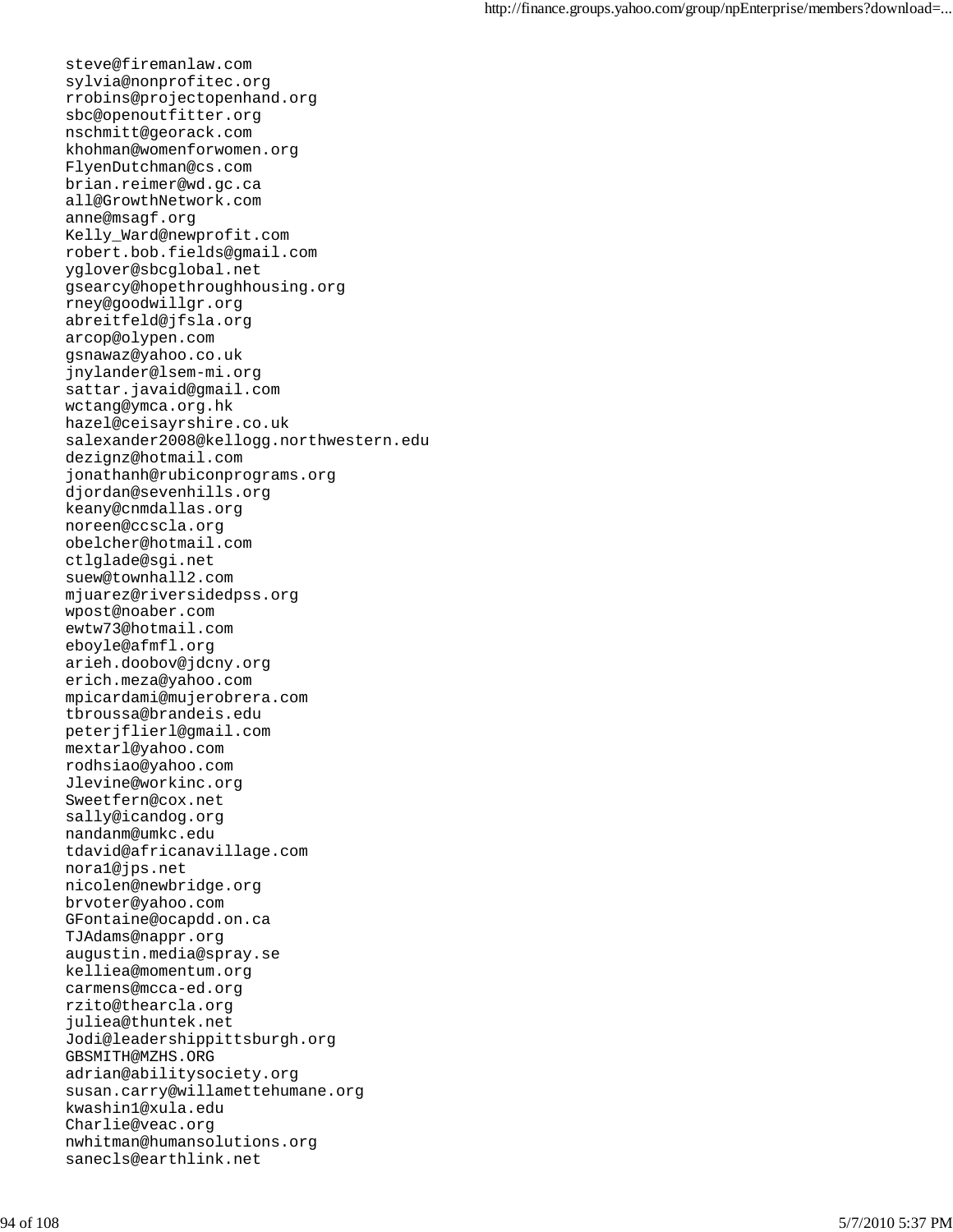aaronriley@catf.net James1963Brown@aol.com execdir@fwum.org proact@vsnl.com mathison@ststephenonline.com jrmaddux@hotmail.com dbaker@fds.org youth@southwestleadership.org pnicholas@hillcroft.org kkopp@glenkirk.org john@waynecap.org heatherg@indyhumane.org gmaynor@pfth.org fdiaz@voa-gny.org esmart@ebr.lib.la.us director@ijjtf.org demetria@nbcclife.com carle@acdllc.us sgriffiths@unitedsynergies.com.au prestonresearch@eastlink.ca hroobol@earthsky.org mburges@sbcglobal.net niek@indutech.co.za adunbar@adultandchild.org janet.kerr@pepperdine.edu yihsinlo@yahoo-inc.com abranson@ecd.org mespinoza@ldidenver.org dlock@lumbee.org Philip.Fitzgerald@nffusa.org donshort@gctfs.org jbloom@morrisoncenter.org soomroashfaque@yahoo.com jroberts@buttecaa.com mrosenblat@eocslo.org lindaholmes@cusd.com mmetcalf@nciaffiliates.org srichards@plumasruralservices.org cbagley@voa.org echoy2009@kellogg.northwestern.edu rkfernando@taylor.edu nacg@maine.rr.com mmorgan@hbsp.harvard.edu sganbaatar@regent.edu jenbiddle@gmail.com joanne@socialcapitalpartners.ca anita@ccpjh.org bb@microbusiness.org house-of-hope@sbcglobal.net bwhite@abouteducation.org ksafford@iarcca.org dray@iupui.edu Zane@northlandfdn.org jzlarson@nappr.org emily\_mcgrath@hotmail.com brian@imulticultural.org therelianceco@aol.com simon.laidlaw@tesco.net connied13@yahoo.com jeannemurray@yahoo.com jlmiles@jlmsr.com cweese@ywcaofmissoula.org jschiavone@archbalt.org rmurphy@ecs-sf.org rlarson@conservationfund.org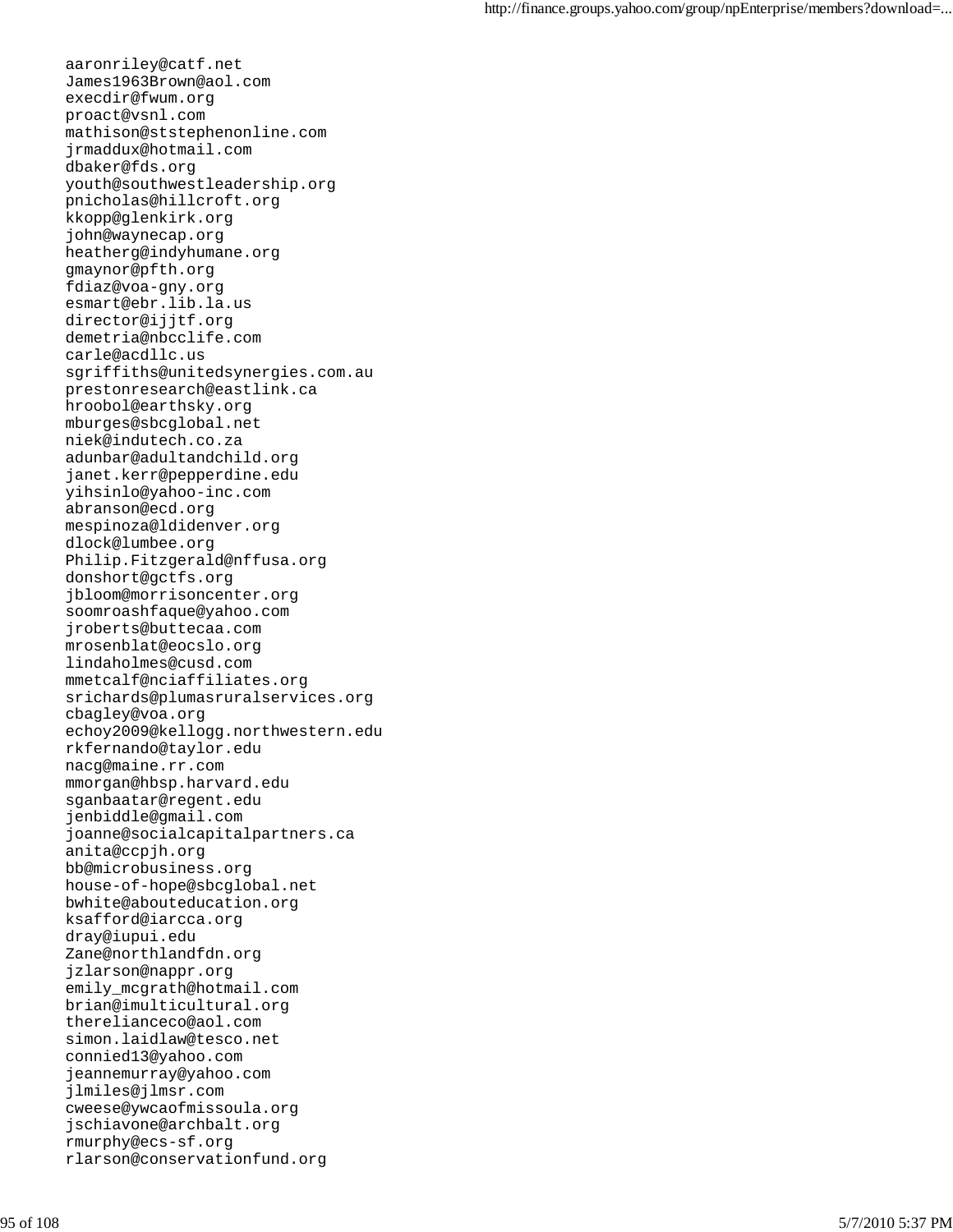TGrim@mcrcinc.org tracey\_comber@mac.com france.jhsnan@shawcable.com hao.stanford@yahoo.com rich.leimsider@aspeninstitute.org ooms@wilkes.edu drouinm@vinfen.org GLayman@cookinlethousing.org ed.henderson@blcd.co.uk lexi@mnconnection.org shilohproduction@aol.com nicole.white@uticazoo.org daithi.oflaherty@redcross-philly.org kbdamm@verizon.net afldk@uaa.alaska.edu rmartinez@stpjhome.org mstephens@cisnc.org aadeagbo@ageconcernbexley.org.uk deborahols@comcast.net maliakusa@hotmail.com cgeorge@nachc.com joan@theenterprisingkitchen.org hereimeetu@gmail.com lamont@dcpromo.com cfullen@mellowmoon.biz jan\_huneke@yahoo.com jlplewes@ucalgary.ca alchemy3@hotmail.co.uk marie@himalaya.org.tw Andrea\_Mcgrath@ksg05.harvard.edu airfound@aol.com amy@cfed.org ampersand@charter.net ungererrich@aol.com amy.lazarus@gmail.com angieruiz25@hotmail.com bob@21stcenturyleaders.org AudreyHigbee@chd.org awoods@ride.ri.net bamosby@ameritech.net srrd@juno.com pburns@hawaiianhumane.org bethanyp@latinocoalition.org bethanylrobertson@gmail.com bettyk@vermontel.net beverlykracher@gmail.com raimondo@prichardcommittee.org bbrookhouser@spcamc.org samantha@newcapitalconsulting.com federico@starhub.net.sg Jamesbborders4@cs.com training@c-e-o-inc.org fine@smlr.rutgers.edu canday@wyoming.com DHOPKINS@seattleu.edu a.tristram@ntlworld.com chcastro@ecodes.org kwells@saintmarks.org conniecpa@bellsouth.net garycorcoran@usa.net zbrown@ncwvcaa.org robin@nexustek.org c.spinkston.urbanpride@att.net hcohen@cvcac.org cynthiaford828@yahoo.com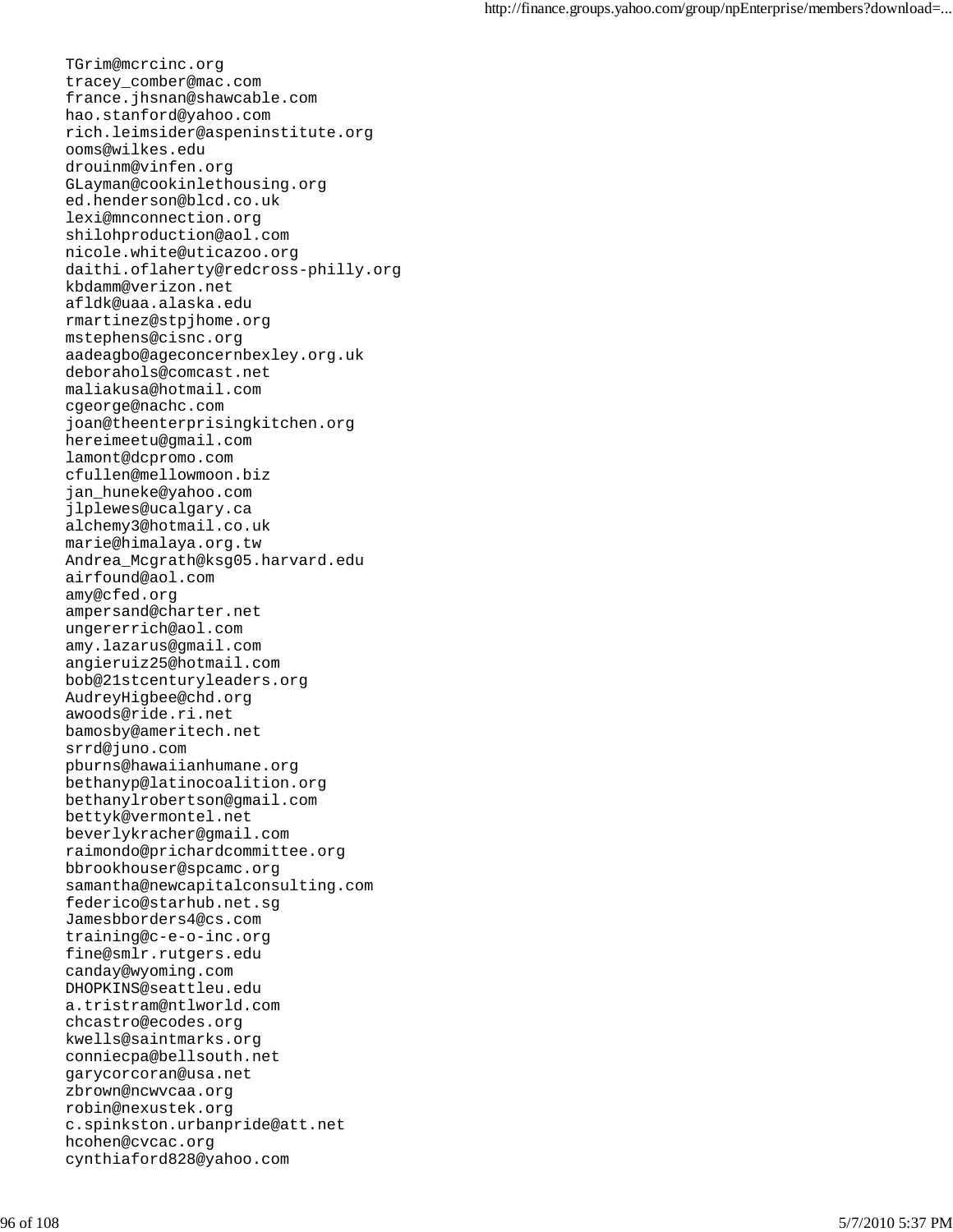cynthia.massarsky@socialreturns.org cynthia.massarsky@yale.edu dmcritcher@hotmail.com dmclean@edc.org shamas@haas.berkeley.edu daniel.eck@comcast.net hepinstall@aeanyc.org dawn.lee@ocpartnership.net brweltge@hotmail.com dbubis@bigbrothersbigsisterslaie.org ruderman@post.harvard.edu dwilson@sjid.org dwalsh@jjay.cuny.edu denisem@thehumanesociety.org dvanderpool@aysusa.org dickens4u@earthlink.net dokello@wougnet.org dtinker@achieva.info ernstj@cac-plano.org KMCCORR@ssw.umaryland.edu stbrown@fbcdc.com freedomhouseng@yahoo.com smdi@excite.com georgia@kaboom.org randerson67@aol.com gina@ginaairey.com gvega@merrimack.edu helpisontheway@sbcglobal.net hstubbs@edc.org lhyde@swsg.org iraheilveil@yahoo.com bob.mischak@irndog.com mariann924@aol.com ivyxxxi@yahoo.com joel@see-reho.com jtillie@voagno.org jaynnik@qnet.com JMA@ddt.biochem.umn.edu jcm@ata.org.pe jeffskang@gmail.com supportivehsg@aol.com JKUCHER@UBALT.EDU jplacer@aa.net jprice@arcbroward.com josibryn2@aol.com jburk@volunteercenter.org kdeangel701@yahoo.com kgardner@prichardcommittee.org kenlohere@gmail.com KMullin@michiganhumane.org larry@familycare.org kissthis16125@yahoo.com margaret@crescotrust.com kfeck@toolworks.org kryals@advanceability.org ksm@iimcal.ac.in lmcilrath@valleygeneral.org Laura.Kunkemueller@yale.edu LauraGoodman@mail.com liz@mcbeth-media.com hannahgrimes@monad.net morgand@berea.edu marofeva@yahoo.com mattdmd@yahoo.com sclark@mydaughterskeeper.org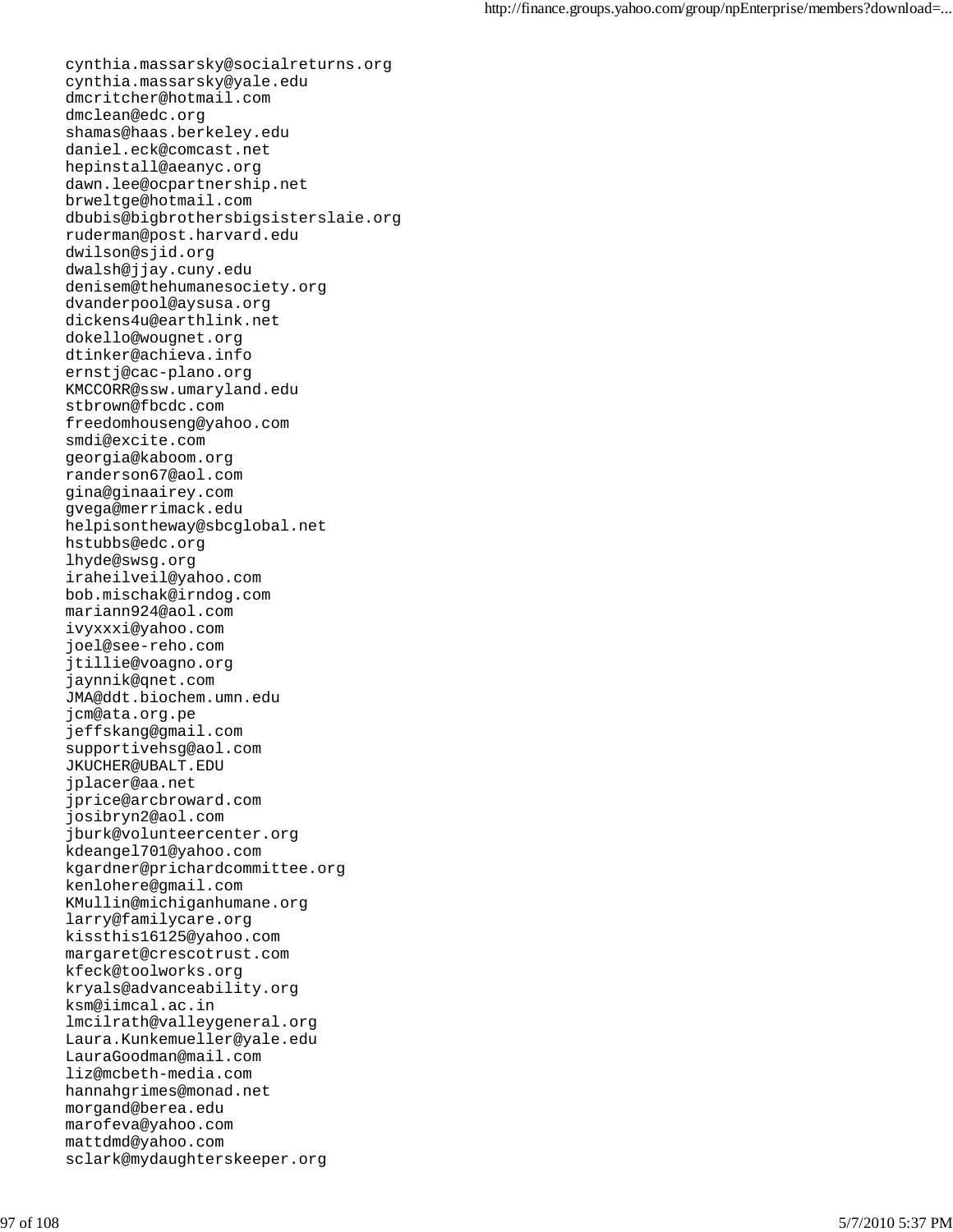msullivan@theconsortiumwmtc.org mpagliaro@comresinc.org johnny@hdliworld.org mhlevine@sbcglobal.net mgoss@mountain.net mifiyori@yahoo.co.uk mretzlaff@spcacincinnati.org netchart@nesst.org nidhi.mittal@gmail.com nrichardson@accsesnj.org okconsulting@sbcglobal.net george.pierce@wwu.edu herrerapatricia@gmail.com monteplus@hotmail.com pkirpes@whatmattersmost.com pvandolah@earthlink.net ppoole@mozcom.com Peter@artsandbusinessri.org empower@asheville.com patl@sistersofcharitysc.com clstogod@aol.com jskillington@villagelife.org pattis@artemiscenter.org towens@dkiinc.com qsandy@mountain.net rbhuvi@rediffmail.com andersnk46@hotmail.com gliedt@wustl.edu hrhodes@growinghomeinc.org richard@rmsmail.net robyn@goh.org.tw robynbrown02@yahoo.com pbradley@nhclf.org romel.jacinto@gmail.com rona\_h@yahoo.com adventhouse80@hotmail.com rstockman@afpnet.org sbooth@nebnet.net serendipity@reginawomen.com setpointinc@starpower.net sln219@nyu.edu jrwiese@gmail.com mark@inarf.org SophiaJohnP@aol.com sherrymac11@sbcglobal.net ssola@seanet.com taramohr@hotmail.com the\_haveninc@yahoo.com tina@altconsulting.org jtj1212@hotmail.com jbeach@nashvillehumane.org waltham35@yahoo.com wkwomyn@netidea.com christina@phi-ngo.org joesquivel@idepsca.org esso\_g@hotmail.com maggiem@paro.ca mnokes@carterhallconferences.org rlockyer@paro.ca lee@rrfb.org lescoffery@aol.com asca@wildak.net YWCAofNRI@aol.com misty@peopleschool.org gibsonL@ride.ri.net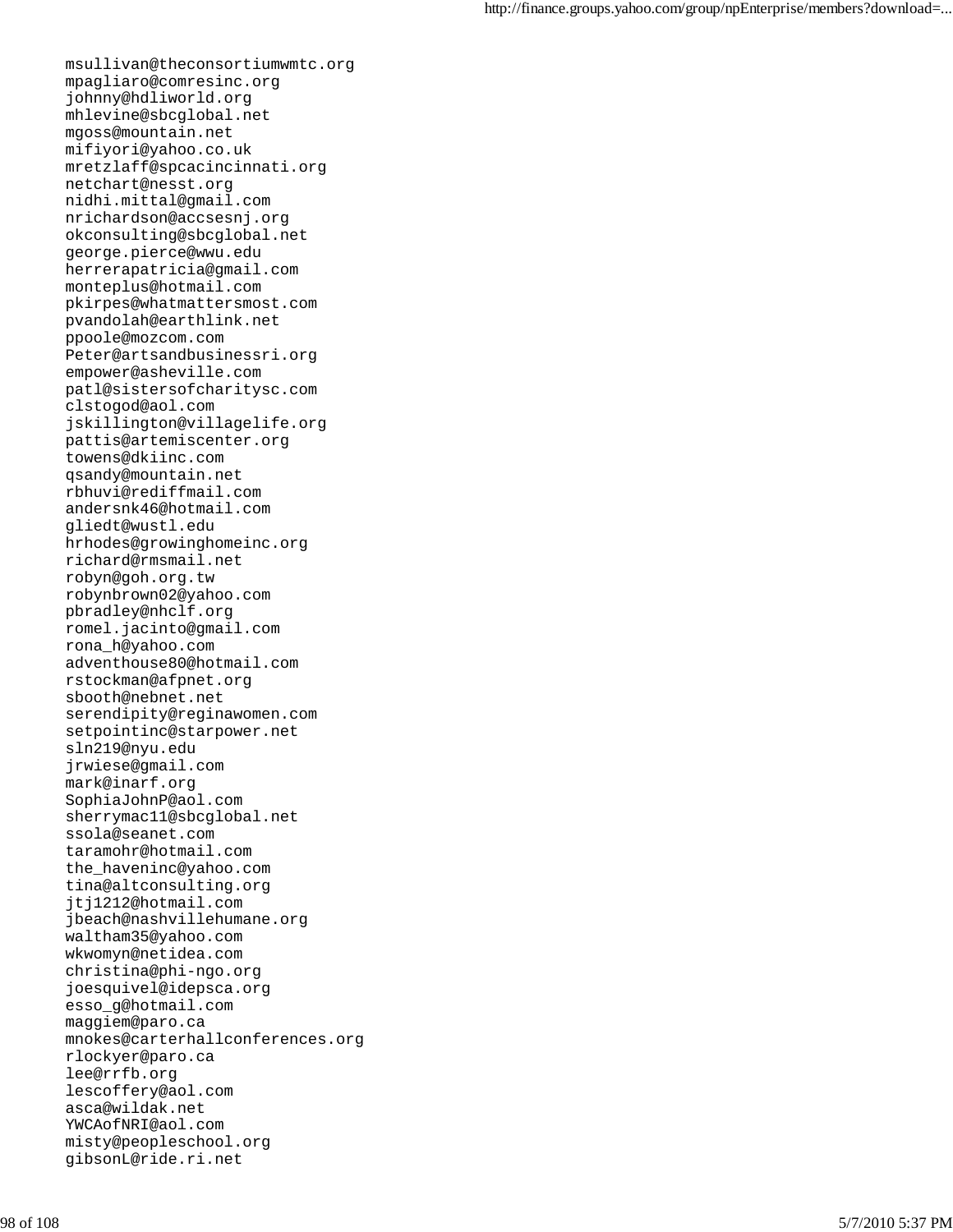jamesmcaracciolo@aol.com aspears@narraind.nashville.ihs.gov reneel@artemiscenter.org rcpulliam@comcast.net rbooker@cr-sdc.org mlowe@medschool.com mtuan@redf.org rconcepcion@csd.sbcounty.gov jlarcher@shaw.ca dcarter@donboscohall.org rconyers@cotsdetroit.org resolve@tds.net cbcnancyj@yahoo.com stacyb@megalink.net mintze@stconsultancy.com rob\_passmore@iname.com bucher@workopportunities.org ccallahan@mcsorg.org billhettinger@earthlink.net brian@bjfeeney.com spinal@sonic.net nicholas@acssc.org.kg john.nelson@wallstreetwithoutwalls.com frc@webworkz.com lvick@ccpfc.org knowmadic87@hotmail.com Bravo\_gurcan@yahoo.com monsamtx@aol.com akohorst@voagno.org equill@voa-fla.org jleblanc@voagno.org lindadee@voacolorado.org ljmarkle@voaak.org Kristine.Alvarez@nffusa.org WildheirK9@aol.com mlbenitez@assoceo.org ed@vsjf.org andrew@openmeadow.org Beckleyseth@aol.com ruthmeyers@floridaartmuseums.org fbrouard@sprott.carleton.ca denise.christian@norfolk.gov k.c.goesel@att.net EImbo@citci.com angelsclinic@email.com mary.birchard@alz.org hfillit@aging-institute.org nexus@rotman.utoronto.ca krauch@hpclinic.org ReggieBoyer@yahoo.com cquaid@sfcc.org wendy.rogers@coastcapitalsavings.com revgeb@hotmail.com bob@unkelmms.com l-glover@comcast.net Xynaxaria@ethionet.et margaret@demalservices.ca prichwheeler@thebizctr.com VazquezCvr@aol.com wbcinfo@canisius.edu paavee1@yahoo.com bgurski@lagcc.cuny.edu Hannah@nextgenclusters.net maggie.davies@dh.gsi.gov.uk diazasper@aol.com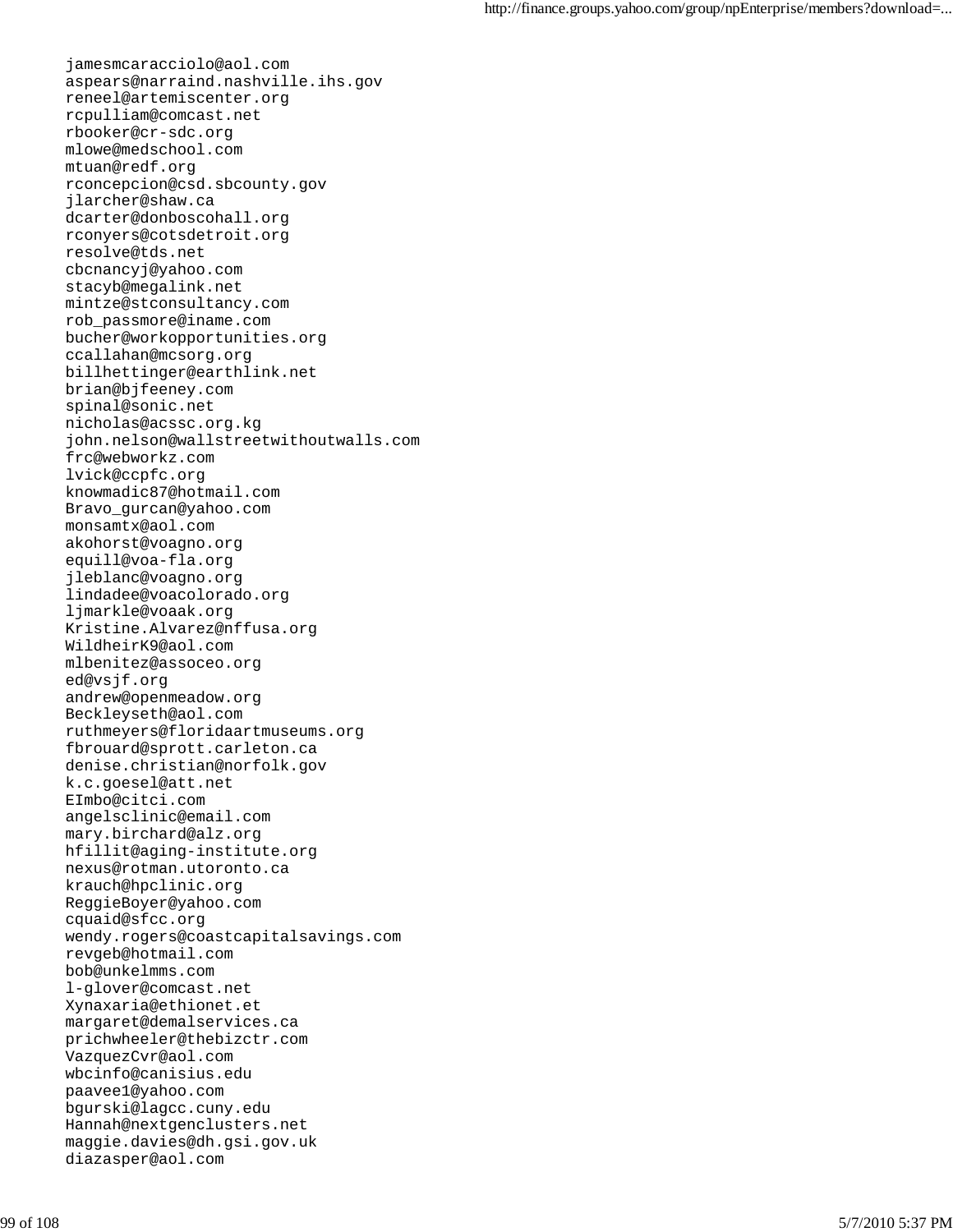cford@jvsnj.org michelle@enterprisingnonprofits.ca cynthiaazogini@bellsouth.net perryf@nsalamericce.org dickheaton@compuserve.com adams@sfhumansociety.org jortega@hsdca.org jpamicaus@yahoo.com mrichmond@mdspca.org shelter@peak.org jbouchard@mawihumanesociety.org HPostel@cctrenton.org jllewellyn@foothillfamily.org jmurphy@pcoa.org lacdirector@artscene.org cvarady@eme.crs.org will@betterdaysalliance.org mollysweet@hotmail.com gautham.meenakshi@gmail.com wlenckos@outwardbound.org mdeboer@eafwr.on.ca ana@warehouse21.org loretta@cen.ort Land@landgrant.biz pgrosz@tampabay.rr.com mary\_omara@comcast.net lrjamesco@qwest.net djoyal@mountcarmel.ca kjeter@cdc.org dstlaurent5@aol.com jcha@evergreen.ca rbrown@garycenter.org kathy@vitallinkoc.org lshamblee@first5la.org pecamh@aol.com gradeashea@gmail.com mmaroney@omahaeconomic.com jyoung@freestorefoodbank.org noellecollins@bclt.org terra@urbangreenresource.org DBear17@hotmail.com blfaithhouse@cox-internet.com jsimmons@hopeministries.org jbusby@kingsleyhouse.org jdwest1@cox.net snorman@theriosco.com artis\_avery@yahoo.com jenwilding@aol.com martinaernst@sympatico.ca THISSDAVIS@aol.com ahuva@matanisrael.org.il janhannah@hotmail.com phennesay@hotmail.com cenlapri@bellsouth.net dprives@gmail.com lonniedake@employmentstl.org rubenvop1@yahoo.com Will.Reed@techforall.org Kathy@wesleyrankin.org stacy@wesleyanrankin.org vivalarir10@msn.com phildenver303@yahoo.com brancato@commcc.org kconnelly@cnpe.org awamba@cincy-caa.org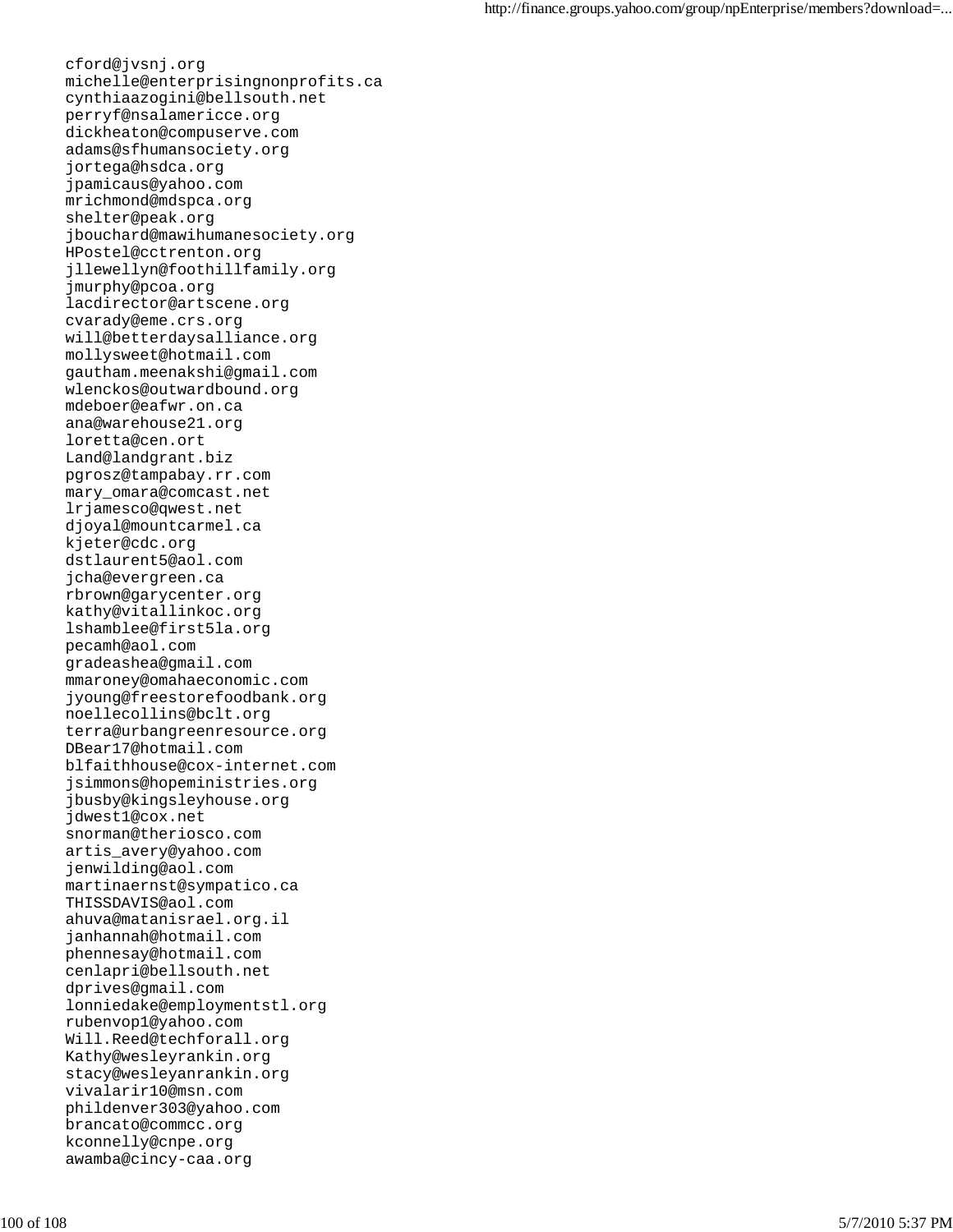skaplan@selfhelp.net BORKC@HOTMAIL.COM Jon@ctckids.org jacokesj@pcg21.org mlink@peoplepc.com p\_fordham@hotmail.com miller-swartz@comcast.net priscilla@wuyee.org knoth@socius.de ceciliag@connectforkids.org tfigueroa@recap.org pgarza@ocbc.org flbski@icehouse.net Pathman101@aol.com ullcplc@aol.com scameol@wisconsinyouthcompany.org gdement@vgfw.ncmh.org Nicole@pathways.on.ca way-ting@bluegarnet.net dbgray4@bellsouth.net jboldt@freestorefoodbank.org scottpeltzer@brooklynwoods.org pam@medb.org michael@fortresschurchofchrist.org bln@hbcfl.org lindap@paratransit.org esansom@missoulaagingservices.org maxepak1@juno.com mele@kidneyclothes.org markseg@gmail.com josh.eichhorn@mdi.org joannar@eol.ca dmsmith@parallax.ws dft@hhrehab.org bshort@heartcityclinic.com cynthiagentry@mindspring.com kthompson@peakcommunity.com tweidinger@brightoncenter.com cwcac.donna@verizon.net toms@unionmiles.org hsnyder@nwscdc.og mrstokes@indy.orr.com debrap@unionmiles.org bmcdaniel@khic.org msantiago@emplowerment-group.org apmaust@cavtel.com ft@airshome.org tkinsale@aol.com wbraxton@ohainc.org Barrie@fdu.edu larryenkin1@sympatico.ca jrparady@aol.com norton@tgci.com lclarke@apcoworldwide.com janell@growneb.com gcc@capmercer.org djb@capmercer.org Bbarrow911@aol.com gfinke@elp.rr.com ydharrison@shaw.ca Janese38@aol.com dmuts@rcn.com levinedanielle@hotmail.com pwalford@ndsa.on.ca dengel@ndsa.on.ca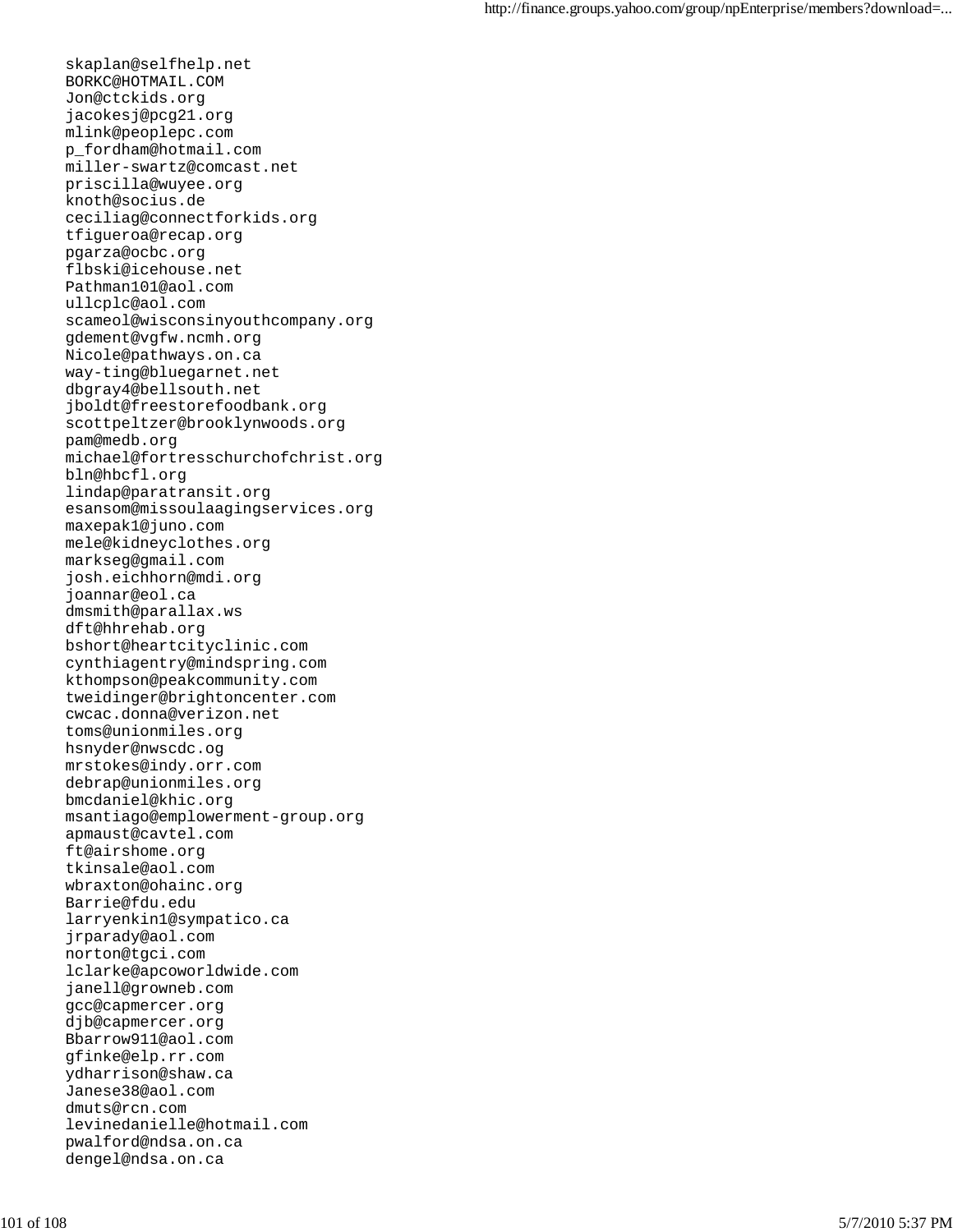lalexander@lesc.org hmarshall@cdcresources.org bert@christole.org Kaiser@PerformanceTeam.org heather.alden@mail.utexas.edu Suzanne@suzannehammer.biz steven@insourcegroup.com sperez@svpaz.org ayanna@sports4kids.org mg.garwyhoaks@verizon.net bmclennan@paulsplaceoutreach.org mbuch003@umaryland.edu rnreifler@aol.com day1sp@aol.com speaksm@exporenature.org azmina@tgci.com lorrijennex@aol.com mlanie@centrolatinoliteracy.or karin@inner-cityarts.org SWalkama@WheelerClinic.org williamm@dacco.org JNilssen@LAFH.org lee@noees.com Pam.King@AG.STATE.CO.US ladyfarrow@yahoo.com kim.hunt@o-hcommunitypartners.com toddv@wrinstitute.org twaddell@neworg.us lpool21@yahoo.com Richard.speck@nmaz.net Bronwyn@brnauldin.com fpuchi@cox.net mschmidt@neuro.colombia.edu petesg2@yahoo.com jwolin@MCTF.state.ma.us Rmillgroup@aol.com mooneyh@ewashtenaw.org Lasen@selfhelp.net jbotten@ctckids.org dan@perlmanandperlman.com jsurdyk@re-envisionconsulting.com themarcdm@charter.net ddreith@workrc.org eparks@ccednet-rcdec.ca charmruhnke@lcls.org kcx44@dial.pipex.com carol@artAngels.org lynnkbird@aol.com tmiles@summissions.org kelligivens@hotmail.com chris.pelham@acadiau.ca terry@givingcircle.com rcw@manito.pa.net klynch@rebuildacademy.com mmattei@ctforum.org criggan3@sbcglobal.net pdowling@mountainprojects.org pat@announceyourevent.com erhodes@mail.cosi.org rjcitron@hotmail.com upastor@msn.com nicole.allen@steppingstonescenter.org brammerb@pwchomerepairs.org mburen@genesys.org jdiver@selfhelps.org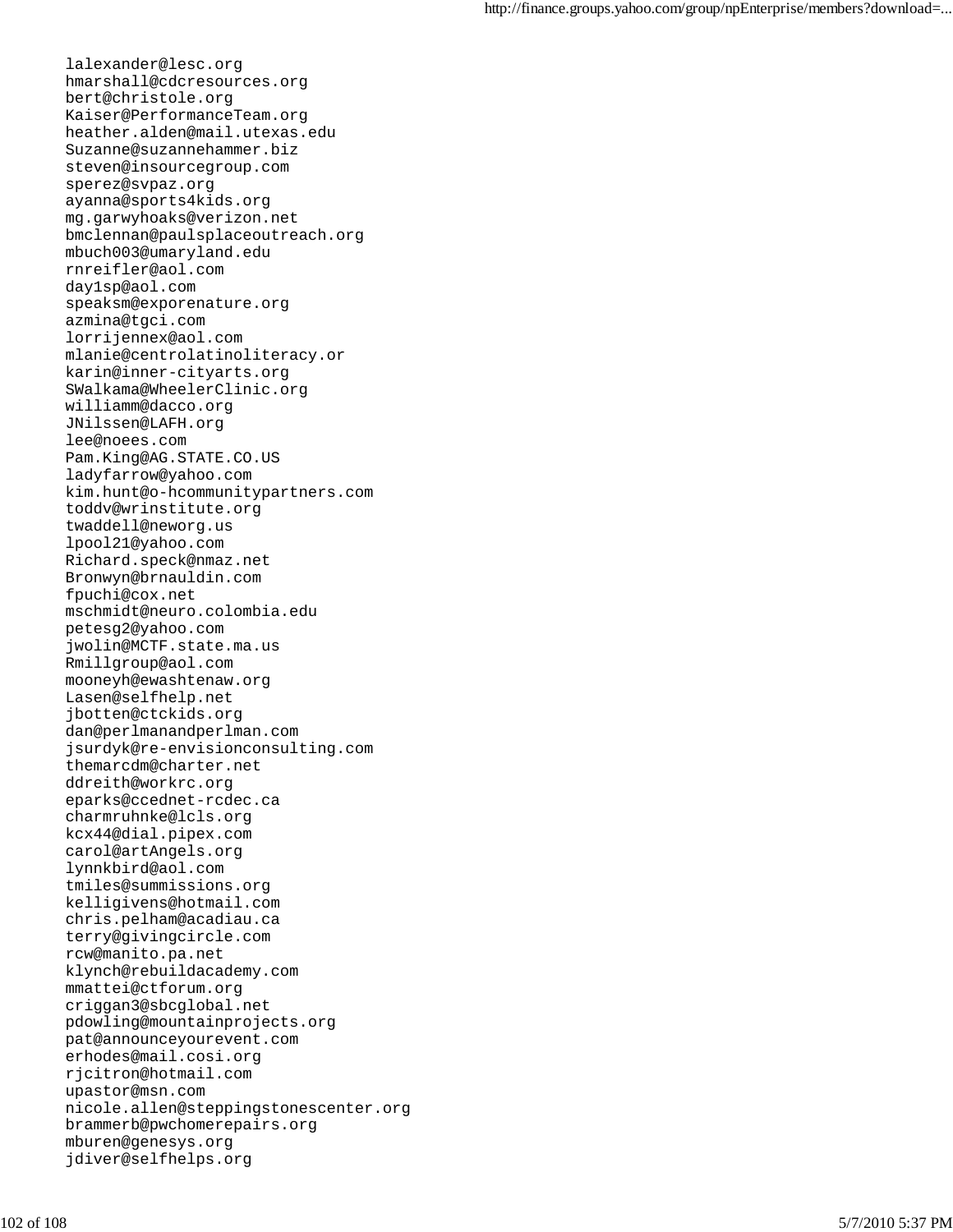mdraves@careyservices.com bthomas@wcrpphila.com serranotx@elpasotexas.gov bsyescobar@msn.com impactprograms@hotmail.com treed@ephcc.org marvellouslight@sbcglobal.net moneicka@sbcglobal.net rguerrero@cet2000.org tom.oliva@parks.wa.gov ah255@cornell.edu toscaj@parknicollet.com dbesteem@hotmail.com audrey@maine.edu jbailey@iconservices.org alfa@risingtidecapital.org steve.lorenz@kammscorners.com elikimels@hotmail.com RHales@CEOGC.ORG Marksaraceni@aol.com grbubis@msn.com rbyrnes@suscom.net training@workforceplus.org.au shockley@fiu.edu rsmorol@changingourworld.com kherzog@sophiasgarden.org donstevenson@hotmail.com margaret.r.williams@comcast.net casalunatwo@yahoo.com rdecambre@snet.net nyrsa611@yahoo.com krogers@hopeministriesbr.org jdcada@bellsouth.net ashonte\_m@yahoo.com Sbrous9643@juno.com tsemien@literacyswla.org brohde@ddfl.org jenm@ahanm.org mikeh@rtalliance.net r\_pickett@hotmail.com gtangjerdschmitt@guildincorporated.org dbetterton@rockpa.org myfatbiz@comcast.net carrying\_the\_vision@yahoo.com redwards@vrtecbr.com irene.decuir@brgeneral.org marva\_collins@bellsouth.net if.lindsay@gmail.com kim\_kennedy@gctfsbr.org richard.yeargain@orphanhelpers.org colleenlacey@homexpressway.net emandialist@wrhap.org phernandez@maac.project.org liz@stayfocused.org mrboyd@telkomsa.net csperling@standinc.com doris\_street@msn.com dvereen@urbanleaguephila.org sshirlee@earthlink.net tome@wymancenter.org rbrown@birthto3.org lstake@apcoworldwide.com bvahera@trinity-services.org mmidyetm@childandfamilyservices.org tbaymon@mphsurbanleague.org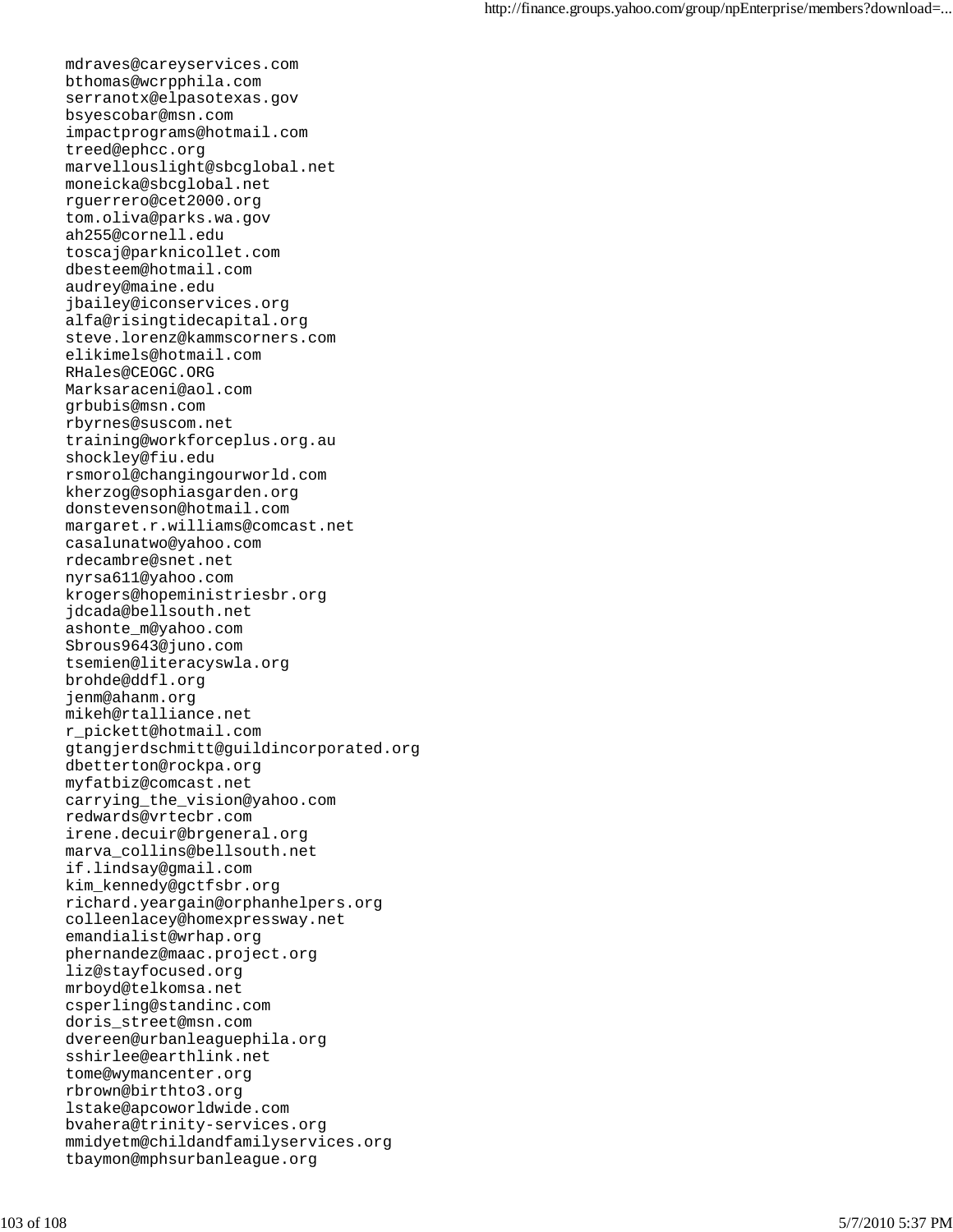brosen@karm.org ryarb@gspnet.com Samantha.Beinhacker@newcapitalconsulting.com brennick@interconnection.org jfirm415@comcast.net food@hawaiilink.net michelle.vigod@pepintranquada.com thill22@uwo.ca JEVERT@IOL.IE mredmond@spectrumvt.org dan@tampa-crossroads.com cheryl@echoinggreen.org tquinn@wcap.org mtagliavento@citci.com nlessell@ica-group.org LDTEAM@aol.com Jcassetta@workinc.org pbrassard@landvest.com ktg@speakeasy.org jmoore@edcouncil.org Fryer.Diana@hfi-pgh.org jimr@belay.org humanindia@hotmail.com Beverlymundy@aol.com Helen.Rosenberg@westhab.org lwilliams@mhainc.org firoz55@hotmail.com Wendi.Copeland@goodwill.org rogerb@firstfruits.com cathy.mauro@dixonhall.org susan@mercymedflight.org auntsnazzy@aol.com madina.nicolas@sdc-dsc.gc.ca dcampbell@cdnwomen.org alarsen@tampadsl.org jroll@tampabay.rr.com mtuan@verizon.net steven@strategeries.org mosesmccutcheon@sbcglobal.net bbrandt@wsu.edu tharu@heritagenet.org TonyK@ronan.net dknaebe@heritagenet.org kidnet@rdcc.org mercymed@aol.com valor@global-dialog.org lvasquez@audubonpartnership.org weison@nwscc.og djohnson@alpi.org natbirdsong@hotmail.com kathyd@advocap.org leila@globalcitizencenter.org diamondspower@msn.com Kmustafa@ulem.org lisawellman@comcast.net anne@indigops.com bparish@regis.edu deleonservices@yahoo.com tmt@pacificgateway.org nhansma@nish.org edorcely@gmail.com kellsworth@bayareacs.org creek\_kenya@yahoo.com mary@wrinstitute.org kruegerm@indiana.edu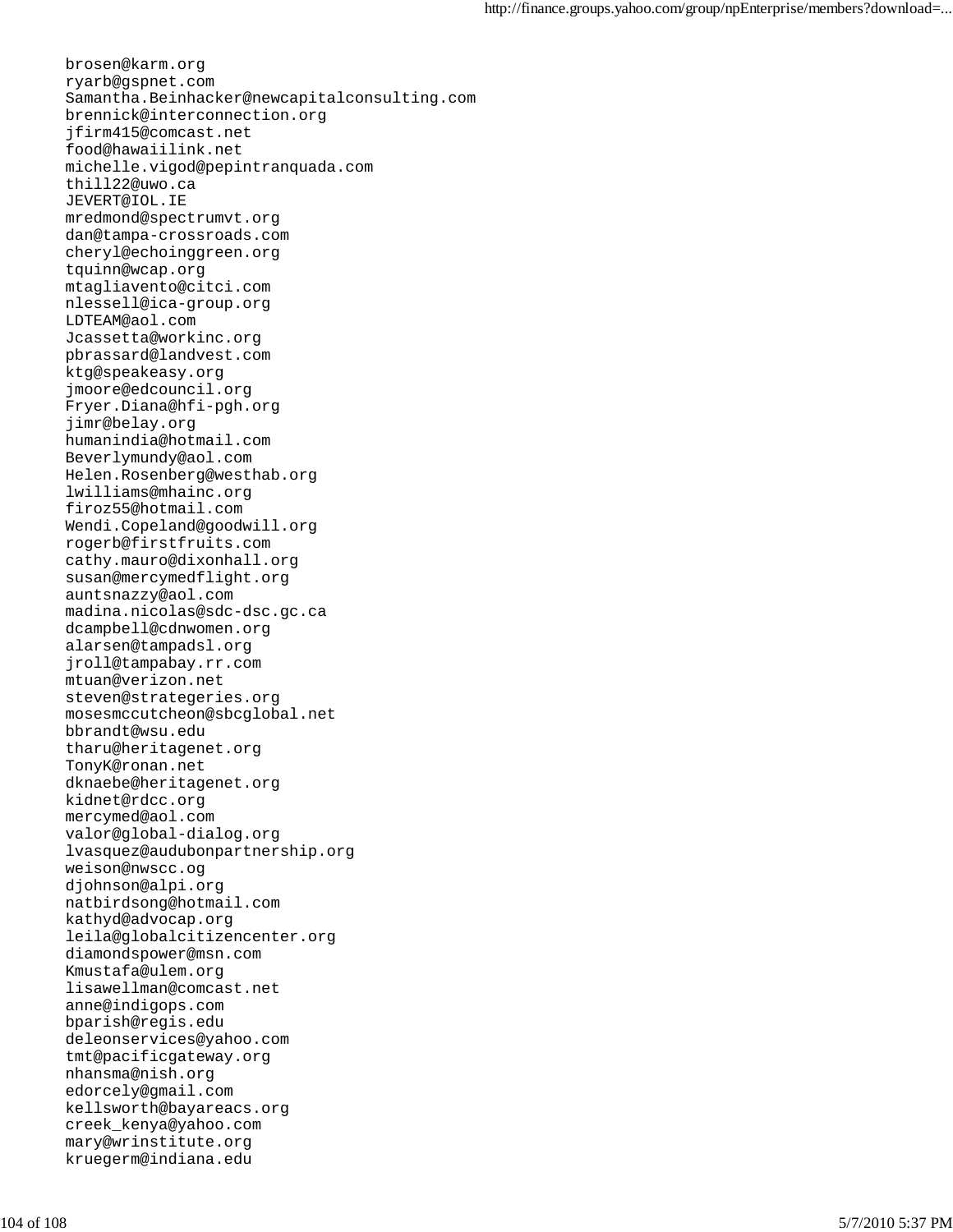pastorsjoeypauline@yahoo.com dannyscns@yaho.com fayedoc@earthlink.net jrez99@yahoo.com rob12269@juno.com glife@divineflava.com hm00053@cityofchicago.org donnaf@moving-forward.org katya.andresen@networkforgood.org tgray@work-force-inc.com jlatta@familylife.com.au aghitman@roadrunner.com dramer@ccds-sav.org mlbisland@terrebonnearc.org mbottiglieri@americaspeaks.org jwhitttaker\_arc@bellsouth.net gksss\_gwlorg@rediffmail.com tzec@zsem.hr Mrich@brandeis.edu jpr0123@msn.com lthompson@cemhmr.com joe@CommunityLeader.com hccdc68071@yahoo.com rrupeka@ecdi.org louellen.brumgard@dhcd.virginia.gov ebooker@creativeconsultingsolutions.com katie@indigops.com ryan@svdpsalem.org dcoskie@freestorefoodbank.org shanwyl@cox.net jennifer@cfed.org mjh257@aol.com jbremmer@some.org LavertyJ@usa.redcross.org Richard@our-house.org fcoward@friendsneighborhoodguild.org mhall@secondhomeforkids.org bkess@mppi.org tmagnuson@tradingpath.org crc@ncoinc.org david@bcap.org alex@risingtidecapital.org chang\_tou@hotmail.com sblauwkamp@arc-a.org psiddons@buffalourbanleague.org docimarti@iese.edu Shelley.Bertola@ntwa.com.au slam@manasdevelopment.org dwight.denison@uky.edu wslavin@sbcglobal.net sdemail118-www@yahoo.com NinaALipton@aol.com bkencairn@icehome.org Rippleintime4u@aol.com AGorelick@epilepsymichigan.org molly@cpcwnc.org carl@acdllc.us eszabo@tbirecovery.org awitczak@ku.edu RBanks@samm.org markp@nmc-pb.org jerryp@uwacin.org helpalt@gmail.com jatc@gte.net mjhall@habitatelpaso.org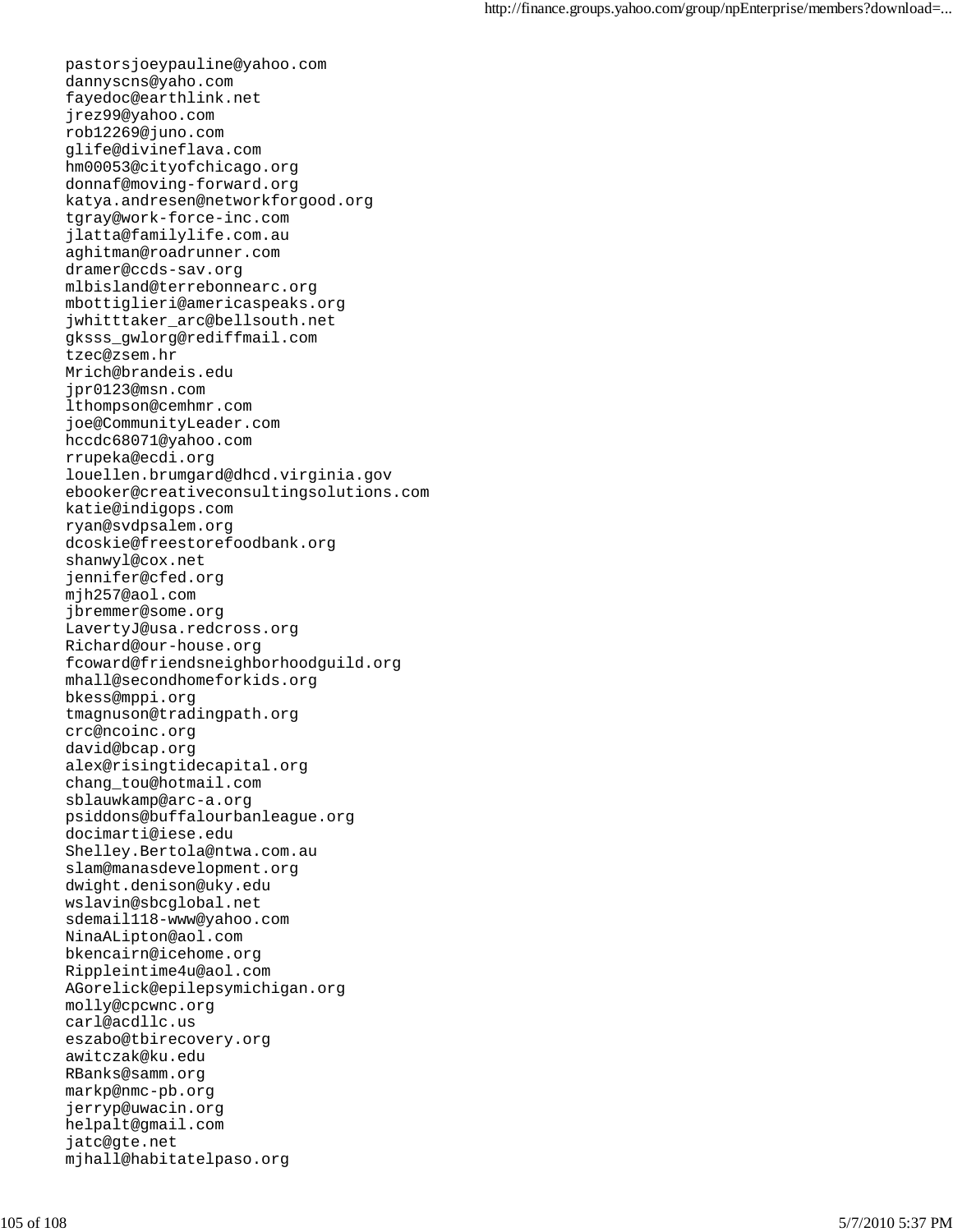jfcsjourney@aol.com shudnall@home-start.org Rose\_Fennell@nps.gov Maryscullion@projecthome.org dwilliams@ulem.org Priya\_Patel@sbk.com bobm@palsnet.info bjasper@newperceptions.org barbaraz@adelphia.net soniapouyat@ndsa.on.ca epritchett@se.rr.com stephenconfer@hotmail.com Peter.Moore@Kinark.on.ca jbassat@coastalcommunityaction.com vance@regionakids.org mathewsl@carteret.edu vannessm@svn.com Alison@lvari.org JMSkenyon@aol.com Ekinghouse@aol.com dcaprio@cfsri.org marilyngrubb@hotmail.com Kaplanconsult@aol.com mgriffin@on.aibn.com 95@isbuluyorum.com DEANN3D@aol.com shorenough@atlanticbb.net rhodame@toledoarcahumanesociety.org lindasoto@mail.maricopa.gov fjonon@austinhumanesociety.org psgordon51@yahoo.com abyes22@yahoo.com cathyhd@bellsouth.net agreen@thegreenproject.org rcraft@hopeministriesbr.org jackson\_rm@hammond.org joycorp@bellsouth.net rytya@bellsouth.net PastorBLR@bellsouth.net Kelly.Barsdate@nasaa-arts.org advedwoolfolk@yahoo.com dan@kitchenswithmission.org bismi1234786@gmail.com caustin@pyninc.org jberkhou@jcpenney.com CHOFCHINA@GMAIL.COM adriscoll@humanoptions.org sgiwa@acof.org angelehawk@aol.com tmiller@muea.com pmcginley@ayskids.org joeandphyllis@verizon.net catalystconsulting@verizon.com smaranowicz@first5la.org parker@newbridge.org crosenblatt@cdvca.org colecommunity@comcast.net dr\_sdejesus@hotmail.com hitower@west.net dwashington@cr-sdc.org bdaviss@mfs.org vivymluk@gmail.com paigekyoung@gmail.com bbergman@b-alaw.com acheezem@gmail.com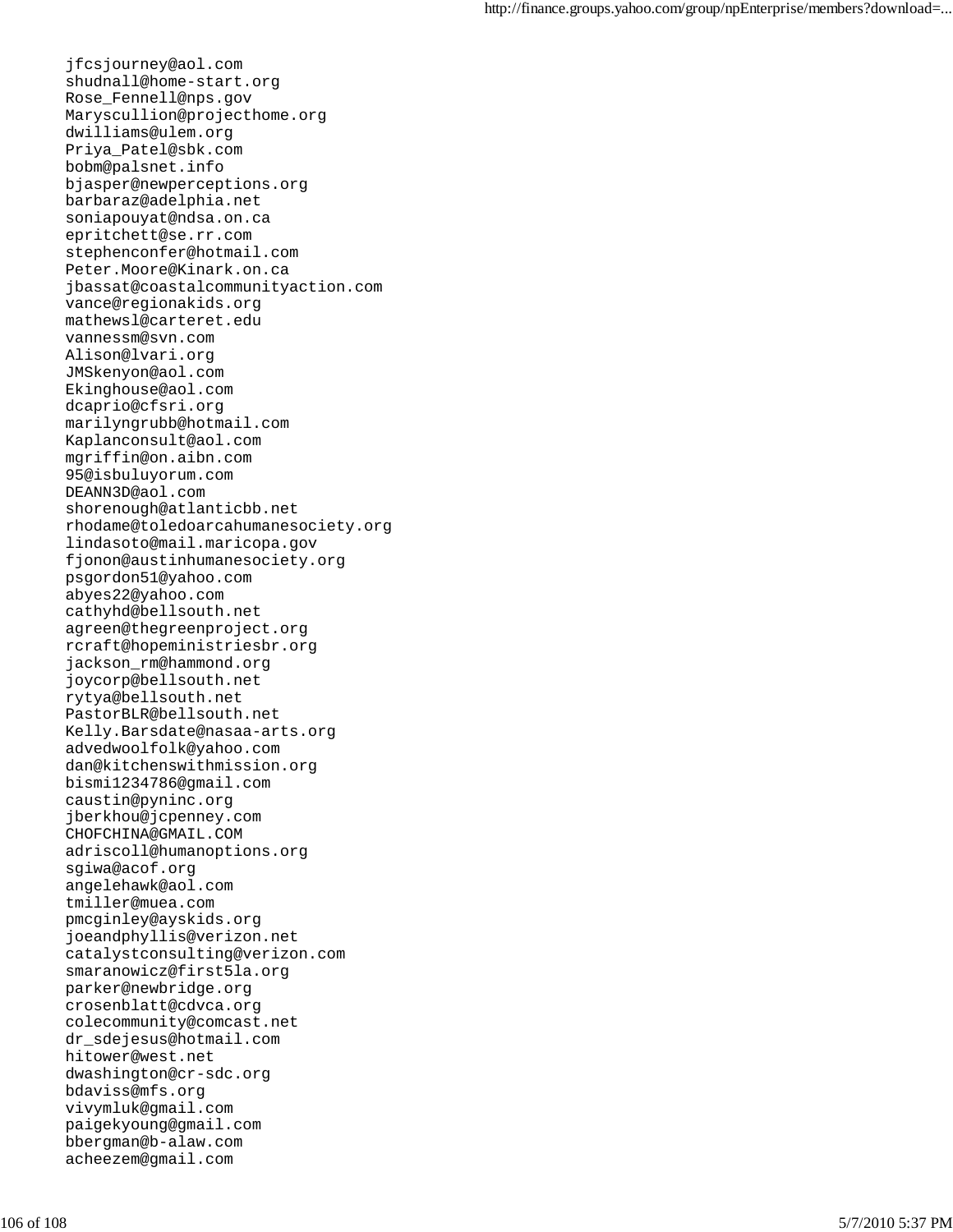sharon@habitatoc.org jenn.garner@gmail.com jackieh@sdhc.org shawn.kelly@ocpartnership.net JimKurtz@aol.com BBenjamin@massmoca.org jabu\_khoza@yahoo.com f.purdue@arts.ac.uk sheri.muth@jawonio.org wanda@housingrights.com barbara.m@benetech.org tnutbrown@ndsa.on.ca cathleen@tgci.com mksl55@aol.com CHRISSY.LOCKHART@COMMHEALTHCENTER.ORG mcleod\_heather@hotmail.com nonprofit@sharedvisions.org chuck@se-alliance.org rashid@cdi-usa.org rosej@nebbiz.org Gklenke@ourpeoplework.org ngoldin@olszak.com Seward3@aol.com cynthia@dace-rancho.org jone@paratransit.org johnewing9@msn.com hattiemarie@aol.com johnjman@hotmail.com empower1@fgn.net donnat@co-opportunity.org gharris@liscnet.org nicholas@muchiri.net bethbergman@earthlink.net john@pepin-associates.com carriem@co.island.wa.us pamelac@svn.org karyn@cmu.edu Robin\_Johnson@JudsonCenter.org programs@shob.org ksmall@whcacap.org kathy@richmondhabitat.org cspt24@aol.com leo@aise.net.au catherineh@calparents.org KHORSAND@aol.com rburkert@rolandconsulting.org araksany@nyccah.org sharir1@netvision.net.il kuldip.nar@responsenet.org cgoette@ucsd.edu tveppert@casrv.org cherman@udsakron.org lcwyman@columbus.rr.com agitelson@jasa.org agleason@communitywealth.com eonesmartcookie@shaw.ca Mary@nworksfortwayne.com c.nance@ywcaelpaso.org j.fields@ywcaelpaso.org j.borrero@sbcglobal.net sfsolutions@mindspring.com KBoucicaut@aol.com igalvez@epmhmr.org mbrown@childcrisiselp.org fefowler@earthlink.net